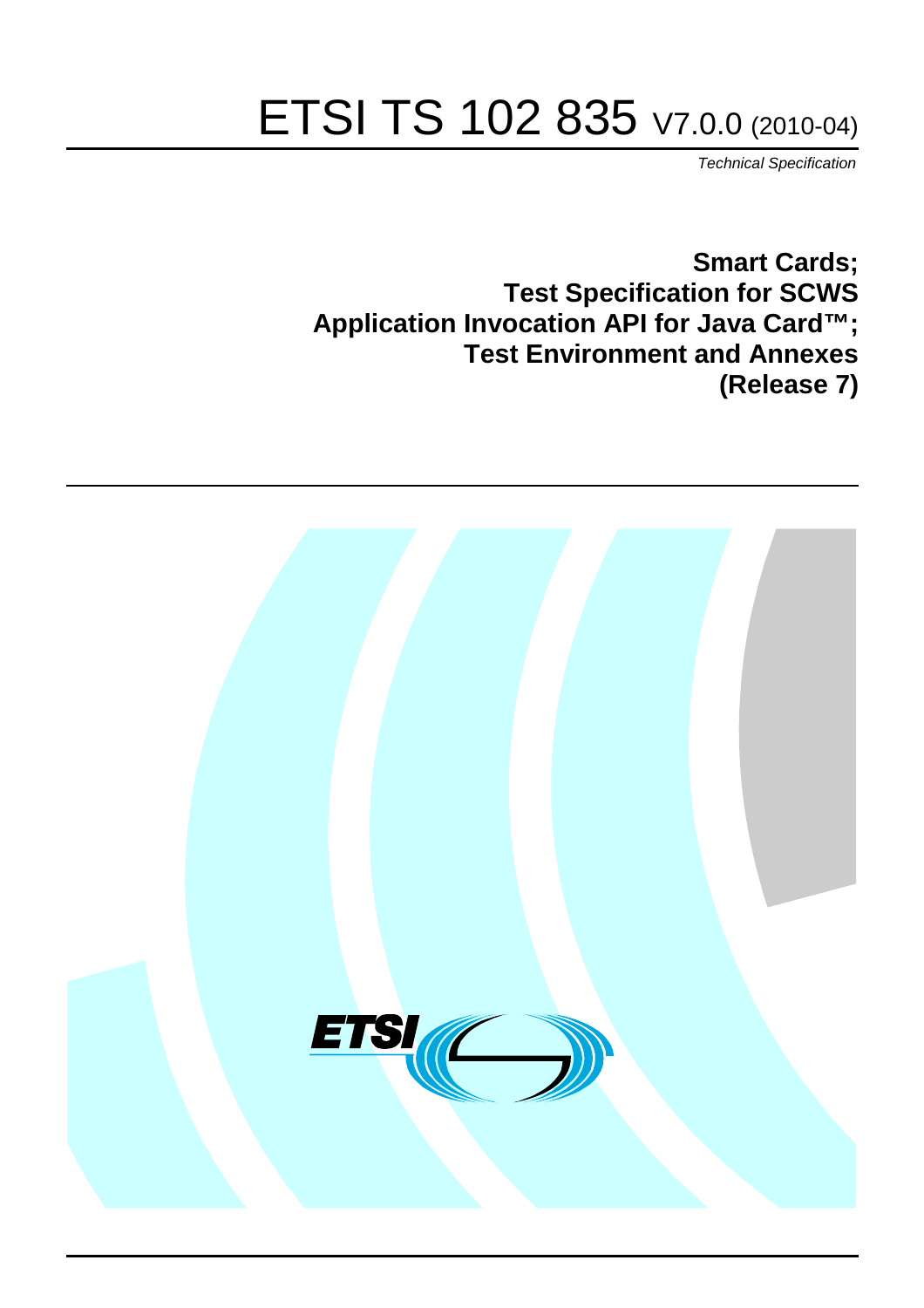Reference DTS/SCP-00SCWS

Keywords

API, SCWS, testing

#### *ETSI*

#### 650 Route des Lucioles F-06921 Sophia Antipolis Cedex - FRANCE

Tel.: +33 4 92 94 42 00 Fax: +33 4 93 65 47 16

Siret N° 348 623 562 00017 - NAF 742 C Association à but non lucratif enregistrée à la Sous-Préfecture de Grasse (06) N° 7803/88

#### *Important notice*

Individual copies of the present document can be downloaded from: [http://www.etsi.org](http://www.etsi.org/)

The present document may be made available in more than one electronic version or in print. In any case of existing or perceived difference in contents between such versions, the reference version is the Portable Document Format (PDF). In case of dispute, the reference shall be the printing on ETSI printers of the PDF version kept on a specific network drive within ETSI Secretariat.

Users of the present document should be aware that the document may be subject to revision or change of status. Information on the current status of this and other ETSI documents is available at <http://portal.etsi.org/tb/status/status.asp>

If you find errors in the present document, please send your comment to one of the following services: [http://portal.etsi.org/chaircor/ETSI\\_support.asp](http://portal.etsi.org/chaircor/ETSI_support.asp)

#### *Copyright Notification*

No part may be reproduced except as authorized by written permission. The copyright and the foregoing restriction extend to reproduction in all media.

> © European Telecommunications Standards Institute 2010. All rights reserved.

**DECT**TM, **PLUGTESTS**TM, **UMTS**TM, **TIPHON**TM, the TIPHON logo and the ETSI logo are Trade Marks of ETSI registered for the benefit of its Members.

**3GPP**TM is a Trade Mark of ETSI registered for the benefit of its Members and of the 3GPP Organizational Partners. **LTE**™ is a Trade Mark of ETSI currently being registered

for the benefit of its Members and of the 3GPP Organizational Partners.

**GSM**® and the GSM logo are Trade Marks registered and owned by the GSM Association.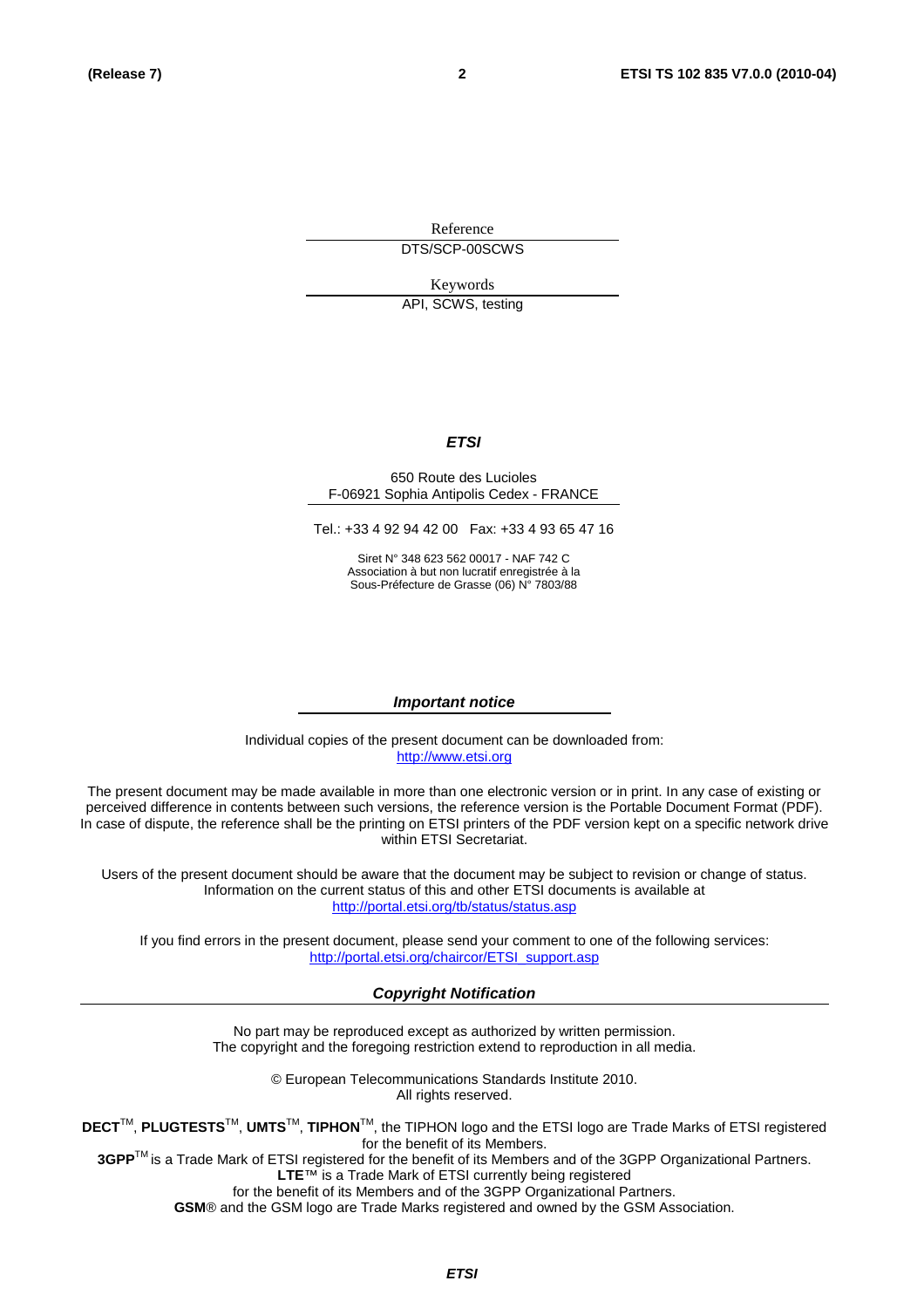# Contents

| 1                      |  |  |  |  |  |  |
|------------------------|--|--|--|--|--|--|
| 2                      |  |  |  |  |  |  |
| 2.1                    |  |  |  |  |  |  |
| 2.2                    |  |  |  |  |  |  |
|                        |  |  |  |  |  |  |
| 3<br>3.1               |  |  |  |  |  |  |
| 3.2                    |  |  |  |  |  |  |
|                        |  |  |  |  |  |  |
| 4                      |  |  |  |  |  |  |
| 4.1                    |  |  |  |  |  |  |
| 4.2                    |  |  |  |  |  |  |
| 4.3                    |  |  |  |  |  |  |
| 4.4                    |  |  |  |  |  |  |
| 4.4.1                  |  |  |  |  |  |  |
| 4.4.2                  |  |  |  |  |  |  |
| 4.4.3                  |  |  |  |  |  |  |
| 4.5                    |  |  |  |  |  |  |
| 4.6                    |  |  |  |  |  |  |
| 5                      |  |  |  |  |  |  |
| 5.1                    |  |  |  |  |  |  |
| 5.2                    |  |  |  |  |  |  |
| 5.2.1                  |  |  |  |  |  |  |
| 5.2.1.1                |  |  |  |  |  |  |
| 5.2.1.2                |  |  |  |  |  |  |
| 5.2.1.3                |  |  |  |  |  |  |
| 5.2.1.4                |  |  |  |  |  |  |
| 5.3                    |  |  |  |  |  |  |
| 5.4                    |  |  |  |  |  |  |
| 5.5                    |  |  |  |  |  |  |
| 5.6                    |  |  |  |  |  |  |
| 5.6.1<br>5.6.2         |  |  |  |  |  |  |
| 5.6.3                  |  |  |  |  |  |  |
| 5.6.4                  |  |  |  |  |  |  |
|                        |  |  |  |  |  |  |
| 6                      |  |  |  |  |  |  |
| 6.1                    |  |  |  |  |  |  |
| 6.1.1                  |  |  |  |  |  |  |
| 6.1.1.1                |  |  |  |  |  |  |
| 6.1.1.1.1              |  |  |  |  |  |  |
| 6.1.1.1.2              |  |  |  |  |  |  |
| 6.1.1.1.3<br>6.1.1.1.4 |  |  |  |  |  |  |
| 6.1.1.2                |  |  |  |  |  |  |
| 6.1.1.2.1              |  |  |  |  |  |  |
| 6.1.1.2.2              |  |  |  |  |  |  |
| 6.1.1.2.3              |  |  |  |  |  |  |
| 6.1.1.2.4              |  |  |  |  |  |  |
| 6.1.2                  |  |  |  |  |  |  |
| 6.1.3                  |  |  |  |  |  |  |
| 6.1.3.1                |  |  |  |  |  |  |
| 6.1.3.1.1              |  |  |  |  |  |  |
| 6.1.3.1.2              |  |  |  |  |  |  |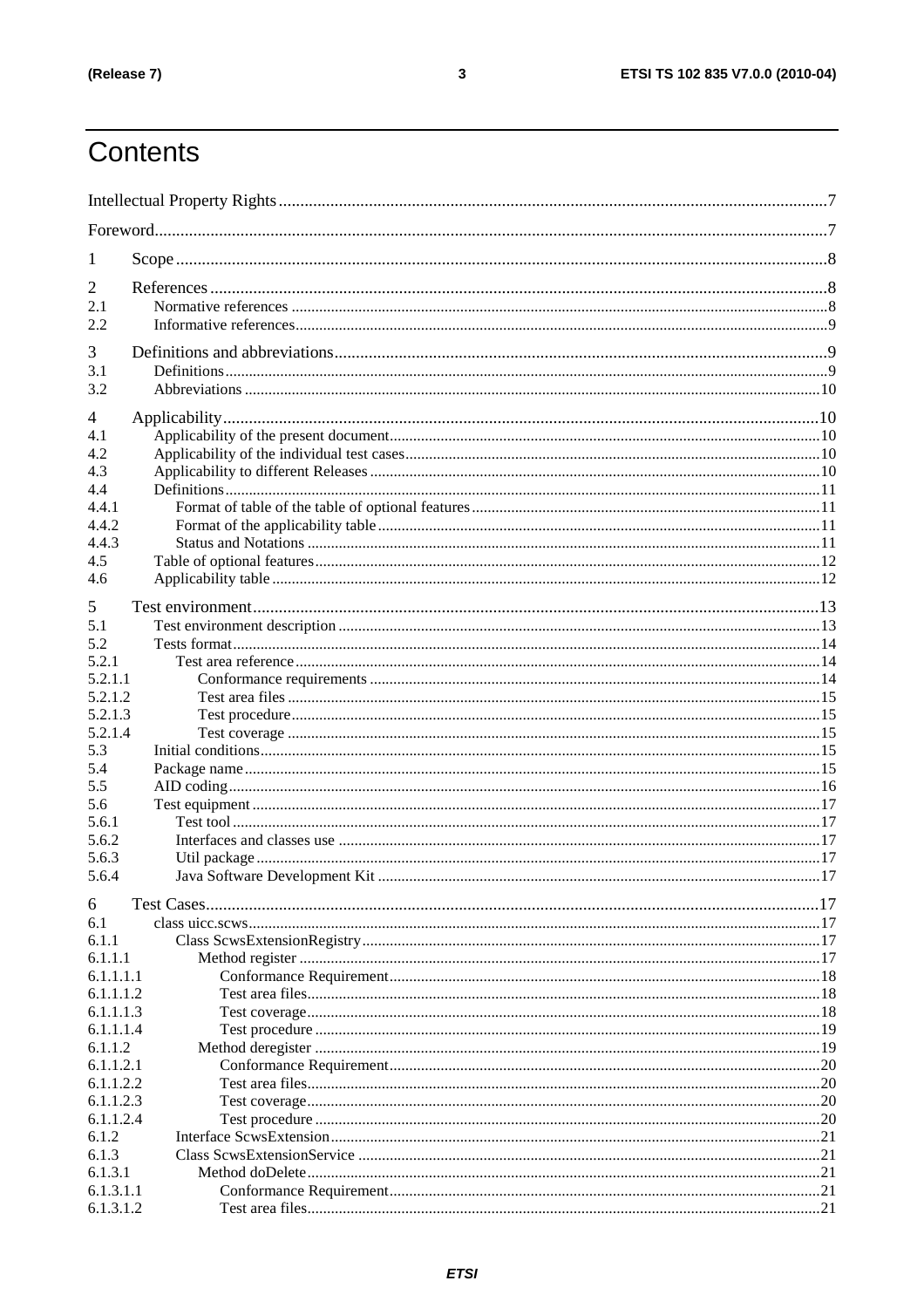| 6.1.3.1.3   |  |
|-------------|--|
| 6.1.3.1.4   |  |
| 6.1.3.2     |  |
| 6.1.3.2.1   |  |
| 6.1.3.2.2   |  |
| 6.1.3.2.3   |  |
| 6.1.3.2.4   |  |
| 6.1.3.3     |  |
| 6.1.3.3.1   |  |
| 6.1.3.3.2   |  |
| 6.1.3.3.3   |  |
| 6.1.3.3.4   |  |
| 6.1.3.4     |  |
| 6.1.3.4.1   |  |
| 6.1.3.4.2   |  |
| 6.1.3.4.3   |  |
| 6.1.3.4.4   |  |
| 6.1.3.5     |  |
| 6.1.3.5.1   |  |
| 6.1.3.5.2   |  |
| 6.1.3.5.3   |  |
| 6.1.3.5.4   |  |
| 6.1.3.6     |  |
| 6.1.3.6.1   |  |
| 6.1.3.6.2   |  |
| 6.1.3.6.3   |  |
| 6.1.3.6.4   |  |
| 6.1.3.7     |  |
| 6.1.3.7.1   |  |
| 6.1.3.7.2   |  |
| 6.1.3.7.3   |  |
| 6.1.3.7.4   |  |
| 6.1.4       |  |
| 6.1.4.1     |  |
| 6.1.4.1.1   |  |
| 6.1.4.1.2   |  |
| 6.1.4.1.3   |  |
| 6.1.4.1.4   |  |
| 6.1.4.2     |  |
| 6.1.4.2.1   |  |
| 6.1.4.2.2   |  |
| 6.1.4.2.3   |  |
| 6.1.4.2.4   |  |
| 6.1.4.3     |  |
| 6.1.4.4     |  |
| 6.1.4.5     |  |
| 6.1.4.5.1   |  |
| 6.1.4.5.2   |  |
| 6.1.4.5.3   |  |
| 6.1.4.5.4   |  |
| 6.1.4.6     |  |
| 6.1.4.6.1   |  |
| 6.1.4.6.1.1 |  |
| 6.1.4.6.3   |  |
| 6.1.4.6.4   |  |
| 6.1.4.7     |  |
| 6.1.4.7.1   |  |
| 6.1.4.7.2   |  |
| 6.1.4.7.3   |  |
| 6.1.4.7.4   |  |
| 6.1.5       |  |
| 6.1.5.1     |  |
|             |  |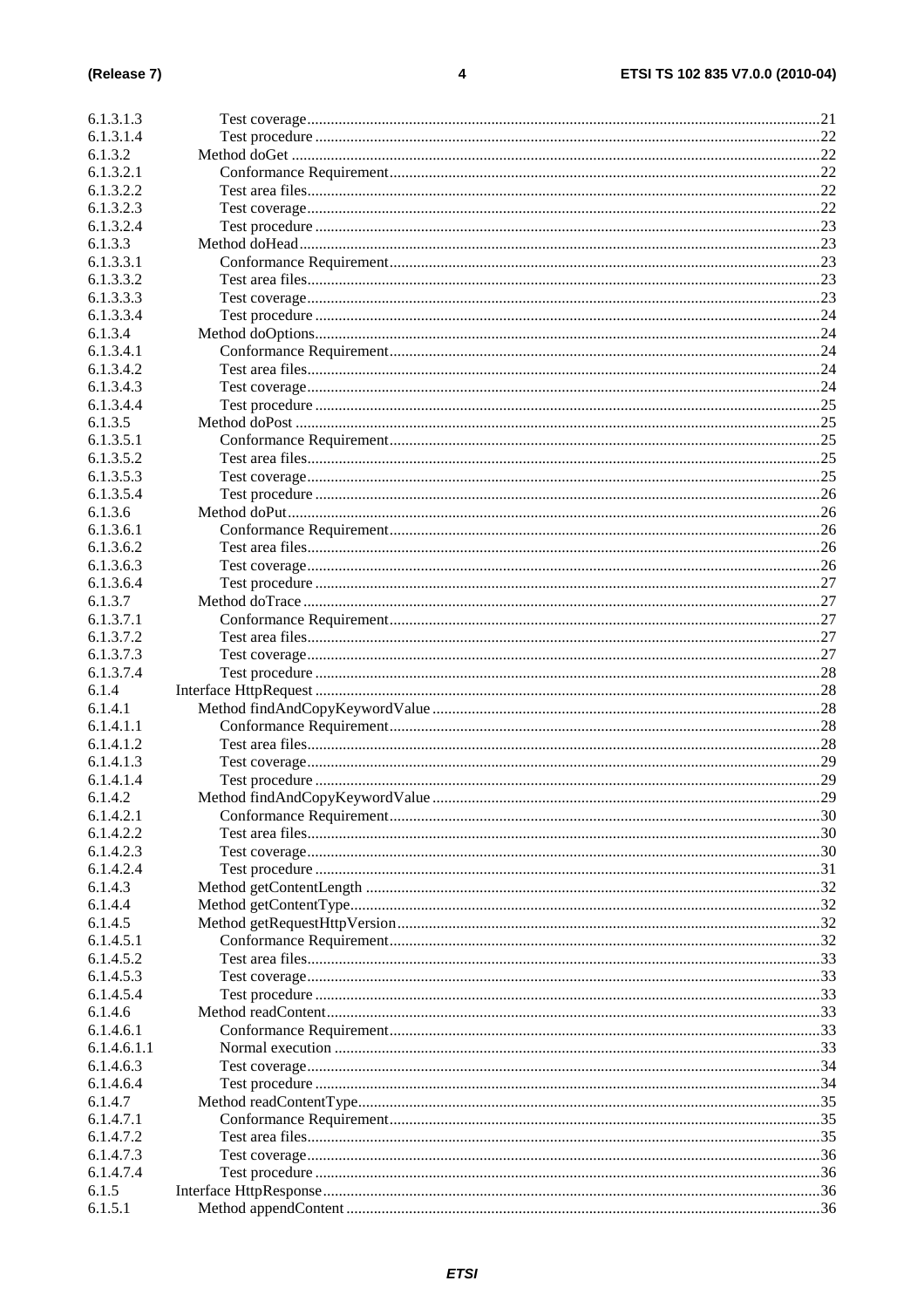| 6.1.5.1.1              |                                                                                             |    |
|------------------------|---------------------------------------------------------------------------------------------|----|
| 6.1.5.1.2              |                                                                                             |    |
| 6.1.5.1.3              |                                                                                             |    |
| 6.1.5.1.4              |                                                                                             |    |
| 6.1.5.2                |                                                                                             |    |
|                        |                                                                                             |    |
| 6.1.5.2.1<br>6.1.5.2.2 |                                                                                             |    |
|                        |                                                                                             |    |
| 6.1.5.2.3              |                                                                                             |    |
| 6.1.5.2.4              |                                                                                             |    |
| 6.1.5.3                | Method appendHeaderVariable (byte[] name, short nameOffset, short nameLength, byte[] value, |    |
|                        |                                                                                             |    |
| 6.1.5.3.1              |                                                                                             |    |
| 6.1.5.3.2              |                                                                                             |    |
| 6.1.5.3.3              |                                                                                             |    |
| 6.1.5.3.4              |                                                                                             |    |
| 6.1.5.4                | Method appendHeaderVariable (short headerKeywordNameId, byte[] value, short valueOffset,    |    |
|                        |                                                                                             |    |
| 6.1.5.5                |                                                                                             |    |
| 6.1.5.5.1              |                                                                                             |    |
| 6.1.5.5.2              |                                                                                             |    |
| 6.1.5.5.3              |                                                                                             |    |
| 6.1.5.5.4              |                                                                                             |    |
| 6.1.5.6                |                                                                                             |    |
| 6.1.5.6.1              |                                                                                             |    |
| 6.1.5.6.2              |                                                                                             |    |
| 6.1.5.6.3              |                                                                                             |    |
| 6.1.5.6.4              |                                                                                             |    |
| 6.1.5.7                |                                                                                             |    |
| 6.1.5.7.1              |                                                                                             |    |
| 6.1.5.7.2              |                                                                                             |    |
| 6.1.5.7.3              |                                                                                             |    |
| 6.1.5.7.4              |                                                                                             |    |
| 6.1.5.8                |                                                                                             |    |
| 6.1.5.8.1              |                                                                                             |    |
| 6.1.5.8.2              |                                                                                             |    |
| 6.1.5.8.3              |                                                                                             |    |
| 6.1.5.8.4              |                                                                                             |    |
| 6.1.5.9                |                                                                                             |    |
| 6.1.5.9.1              |                                                                                             | 58 |
| 6.1.5.9.2              |                                                                                             |    |
| 6.1.5.9.3              |                                                                                             |    |
| 6.1.5.9.4              |                                                                                             |    |
| 6.1.5.10               |                                                                                             |    |
| 6.1.5.10.1             |                                                                                             |    |
| 6.1.5.10.2             |                                                                                             |    |
| 6.1.5.10.3             |                                                                                             |    |
| 6.1.5.10.4             |                                                                                             |    |
| 6.1.5.11               |                                                                                             |    |
| 6.1.5.11.1             |                                                                                             |    |
| 6.1.5.11.2             |                                                                                             |    |
|                        |                                                                                             |    |
| 6.1.5.11.3             |                                                                                             |    |
| 6.1.5.11.4<br>6.1.5.12 |                                                                                             |    |
|                        |                                                                                             |    |
| 6.1.5.12.1             |                                                                                             |    |
| 6.1.5.12.2             |                                                                                             |    |
| 6.1.5.12.3             |                                                                                             |    |
| 6.1.5.12.4             |                                                                                             |    |
| 6.2                    |                                                                                             |    |
| 6.2.1                  |                                                                                             |    |
| 6.2.1.1                |                                                                                             |    |
| 6.2.1.1.1              |                                                                                             |    |
| 6.2.1.1.2              |                                                                                             |    |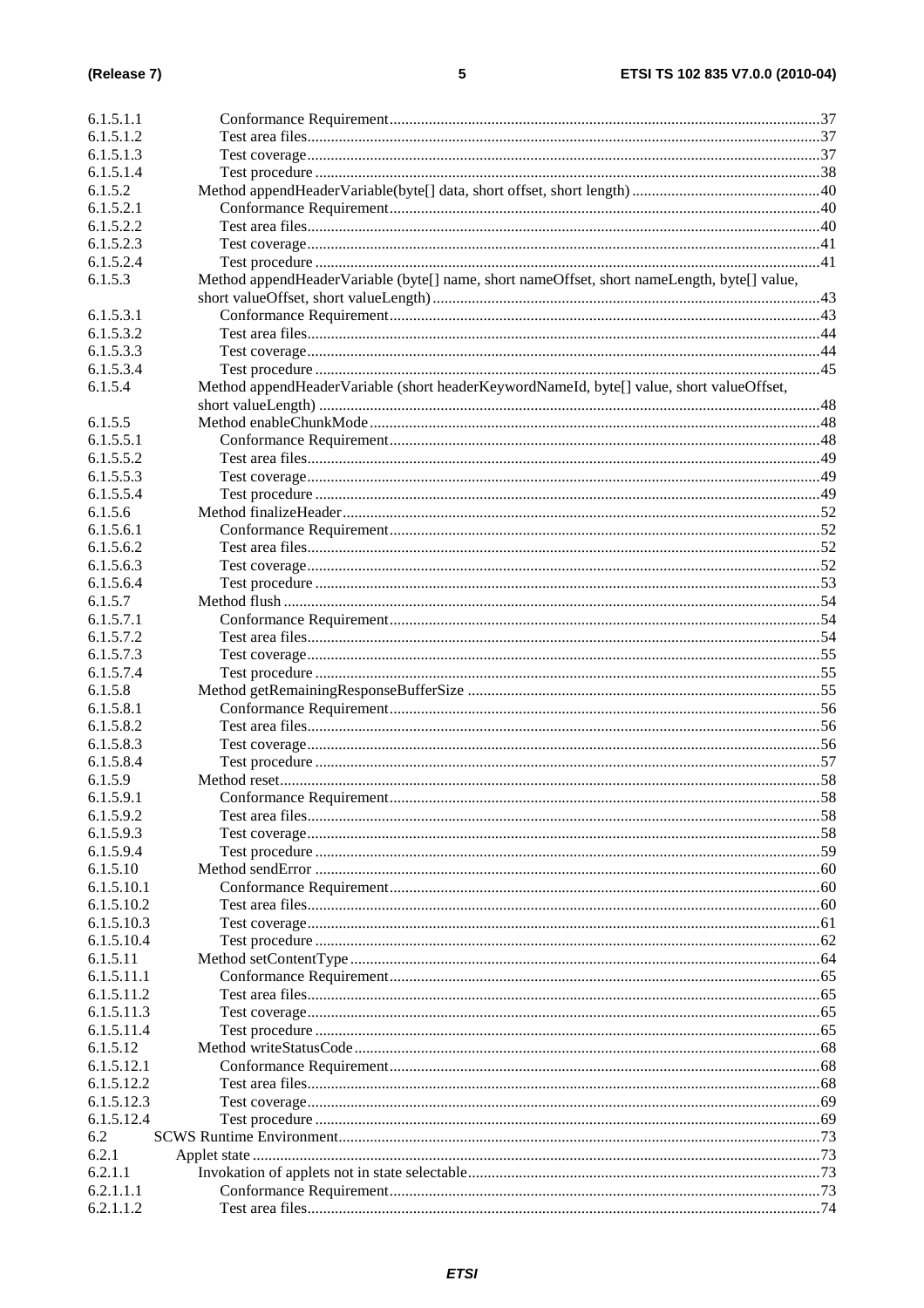| 6.2.1.1.3 |                               |  |
|-----------|-------------------------------|--|
| 6.2.1.1.4 |                               |  |
| 6.2.1.2   |                               |  |
| 6.2.2     |                               |  |
| 6.2.3     |                               |  |
| 6.2.3.1   |                               |  |
| 6.2.3.1.1 |                               |  |
| 6.2.3.1.2 |                               |  |
| 6.2.3.1.3 |                               |  |
| 6.2.3.1.4 |                               |  |
|           | <b>Annex A (normative):</b>   |  |
| A.1       |                               |  |
| A.1.1     |                               |  |
| A.1.2     |                               |  |
| A.1.3     |                               |  |
| A.1.4     |                               |  |
| A.2       |                               |  |
| A.2.1     |                               |  |
| A.2.3     |                               |  |
|           | <b>Annex B</b> (normative):   |  |
|           | <b>Annex C</b> (normative):   |  |
|           | <b>Annex D</b> (normative):   |  |
|           | <b>Annex E</b> (informative): |  |
|           | <b>Annex F</b> (informative): |  |
|           | <b>Annex G (informative):</b> |  |
|           |                               |  |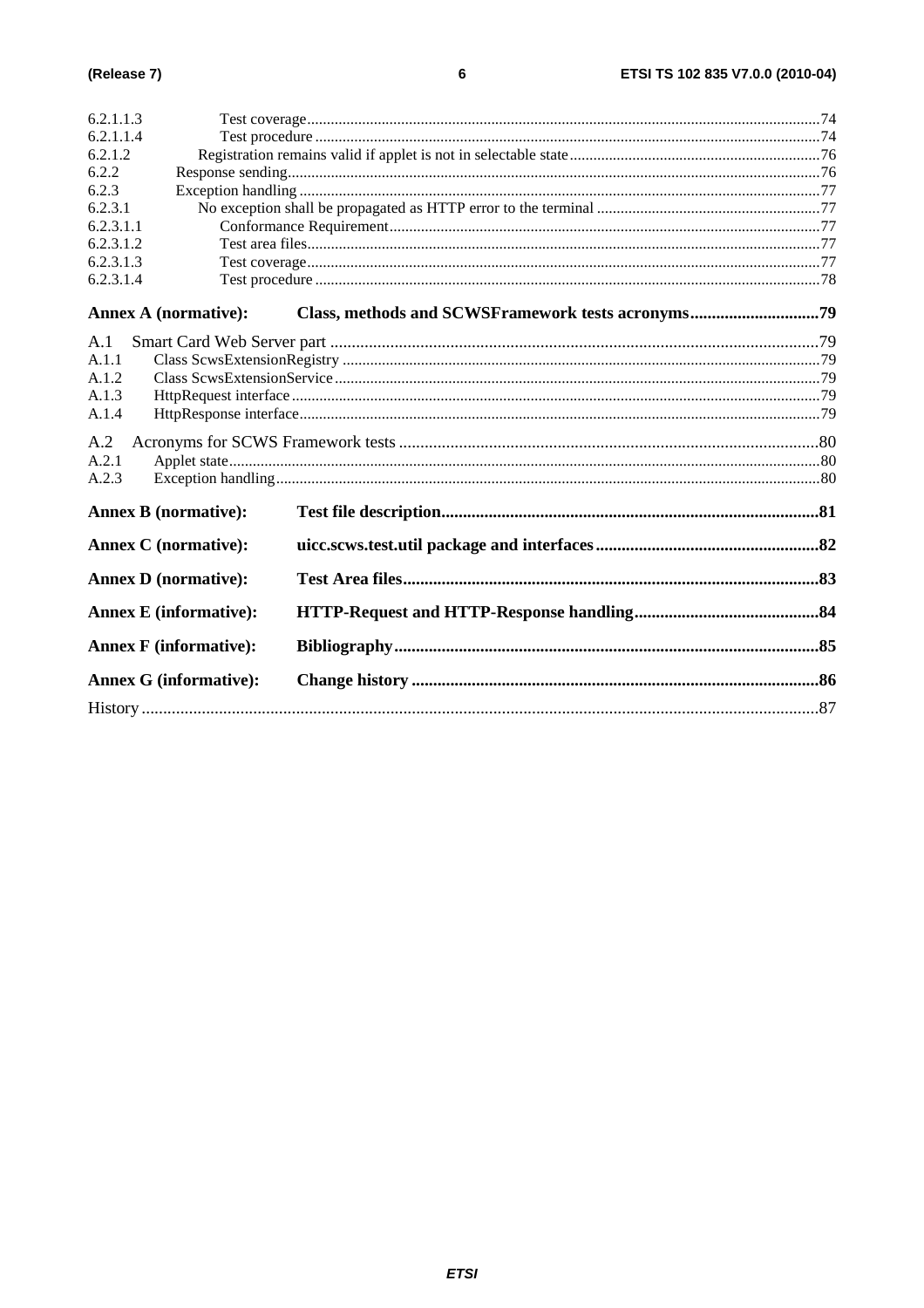# Intellectual Property Rights

IPRs essential or potentially essential to the present document may have been declared to ETSI. The information pertaining to these essential IPRs, if any, is publicly available for **ETSI members and non-members**, and can be found in ETSI SR 000 314: *"Intellectual Property Rights (IPRs); Essential, or potentially Essential, IPRs notified to ETSI in respect of ETSI standards"*, which is available from the ETSI Secretariat. Latest updates are available on the ETSI Web server [\(http://webapp.etsi.org/IPR/home.asp](http://webapp.etsi.org/IPR/home.asp)).

Pursuant to the ETSI IPR Policy, no investigation, including IPR searches, has been carried out by ETSI. No guarantee can be given as to the existence of other IPRs not referenced in ETSI SR 000 314 (or the updates on the ETSI Web server) which are, or may be, or may become, essential to the present document.

# Foreword

This Technical Specification (TS) has been produced by ETSI Technical Committee Smart Card Platform (SCP).

The contents of the present document are subject to continuing work within TC SCP and may change following formal TC SCP approval. If TC SCP decides to modify the contents of the present document, it will be re-released by EP SPC with an identifying change of release date and an increase in version number as follows:

Version x.y.z

where:

- x the first digit:
	- 1 presented to TSG for information;
	- 2 presented to TSG for approval;
	- 3 or greater indicates TSG approved document under change control.
- y the second digit is incremented for all changes of substance, i.e. technical enhancements, corrections, updates, etc.
- z the third digit is incremented when editorial only changes have been incorporated in the document.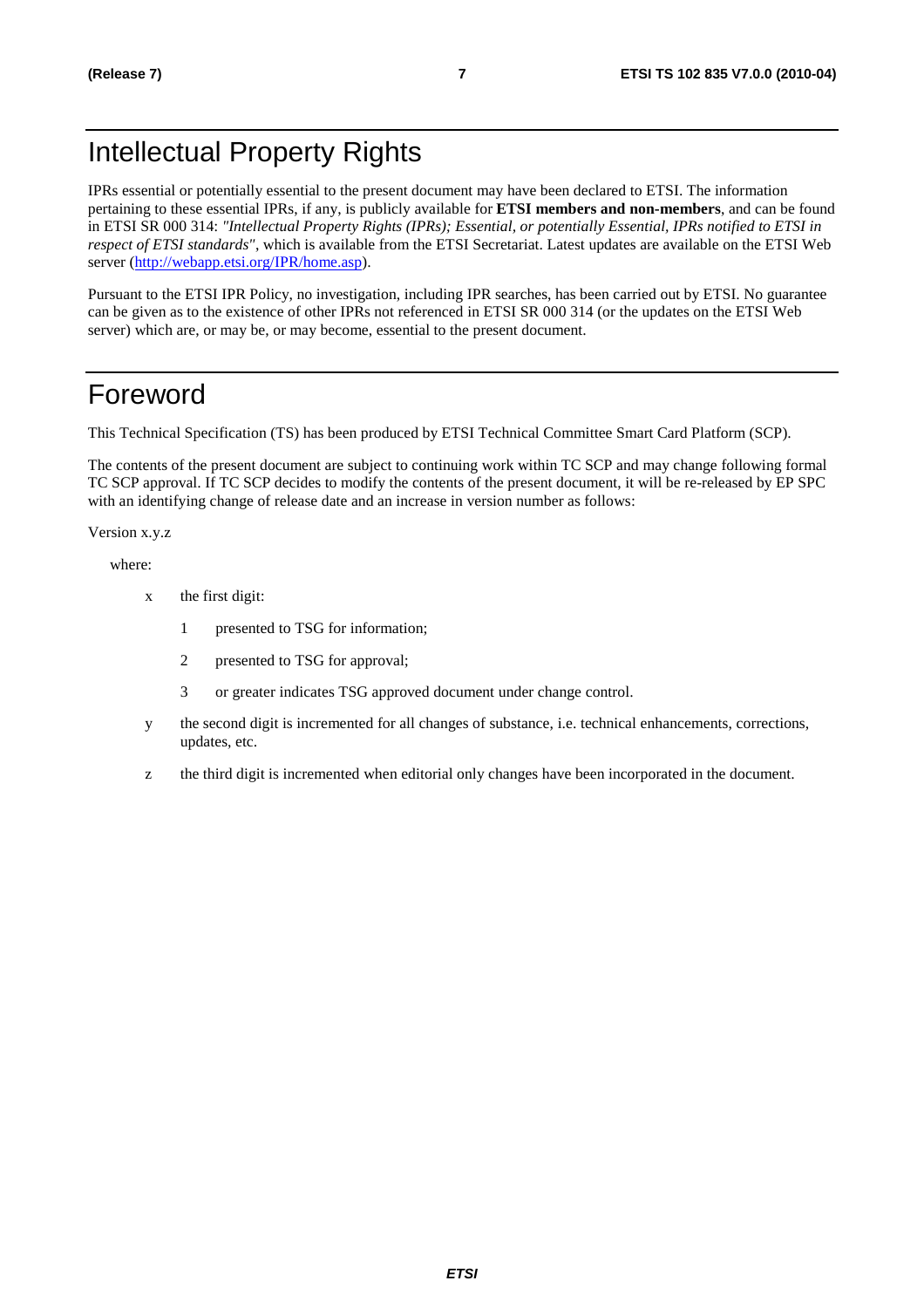# 1 Scope

The present document covers the minimum characteristics considered necessary in order to provide compliance to TS 102 588 [2].

It describes the technical characteristics and methods for testing the SCWS API for Java Card<sup>TM</sup> (TS 102 588 [2]) implemented in a UICC platform. It specifies the following parts:

- test applicability;
- test environment description;
- tests format;
- test area reference:
- conformance requirements;
- test suite files:
- test procedure:
- test coverage; and
- a description of the associated testing tools that shall be used.

# 2 References

 References are either specific (identified by date of publication and/or edition number or version number) or non-specific.

- For a specific reference, subsequent revisions do not apply.
- In the case of a reference to a TC SCP document, a non specific reference implicitly refers to the latest version of that document in the same Release as the present document.
- Non-specific reference may be made only to a complete document or a part thereof and only in the following cases:
	- if it is accepted that it will be possible to use all future changes of the referenced document for the purposes of the referring document;
	- for informative references.

Referenced documents which are not found to be publicly available in the expected location might be found at <http://docbox.etsi.org/Reference>.

NOTE: While any hyperlinks included in this clause were valid at the time of publication ETSI cannot guarantee their long term validity.

# 2.1 Normative references

The following referenced documents are indispensable for the application of the present document. For dated references, only the edition cited applies. For non-specific references, the latest edition of the referenced document (including any amendments) applies.

[1] ISO/IEC 9646-7 (1995): "Information technology - Open Systems Interconnection - Conformance testing methodology and framework - Part 7: Implementation Conformance Statements".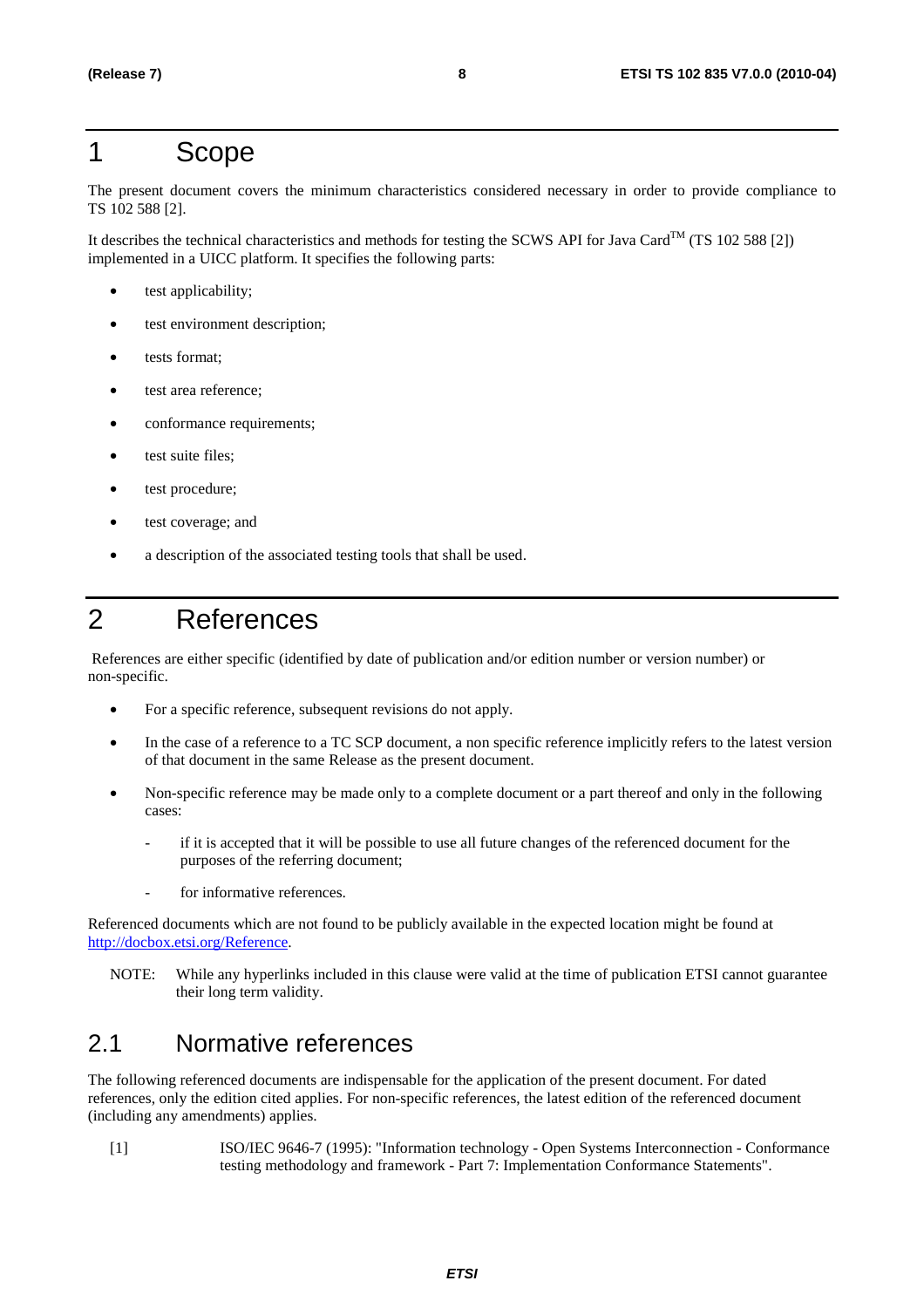| (Release 7)       | 9                                                                                                                                                           | ETSI TS 102 835 V7.0.0 (2010-04) |
|-------------------|-------------------------------------------------------------------------------------------------------------------------------------------------------------|----------------------------------|
| $[2]$             | ETSI TS 102 588: "Smart Cards; Application invocation Application Programming Interface<br>(API) by a UICC webserver for Java Card <sup>TM</sup> platform". |                                  |
| $[3]$             | ETSI TS 102 483: "Smart cards; UICC-Terminal interface; Internet Protocol connectivity between<br>UICC and terminal".                                       |                                  |
| $[4]$             | OMA: "Smartcard -Web Server Enable Architecture", OMA-AD-Smartcard-Web-Server-V1-0-<br>20080421-A.                                                          |                                  |
| NOTE:             | Available at http://www.openmobilealliance.org/technical/release_program/SCWS_v1_0.aspx.                                                                    |                                  |
| $\lceil 5 \rceil$ | OMA: "Smartcard-Web-Server", OMA-TS-Smartcard-Web-Server-V1-0-20080421-A.                                                                                   |                                  |
| NOTE:             | Available at http://www.openmobilealliance.org/technical/release_program/SCWS_v1_0.aspx.                                                                    |                                  |
| [6]               | Sun Microsystems Java Card™ Specification: "Java Card™ 2.2.2 Application Programming<br>Interface".                                                         |                                  |
| $[7]$             | Sun Microsystems Java Card™ Specification: "Java Card™ 2.2.2 Runtime Environment<br>Specification".                                                         |                                  |
| [8]               | Sun Microsystems Java Card <sup>TM</sup> Specification: "Java Card <sup>TM</sup> 2.2.2 Virtual Machine Specification".                                      |                                  |
| NOTE:             | SUN Java Card Specifications can be downloaded at http://java.sun.com/products/javacard.                                                                    |                                  |
| $[9]$             | ETSI TS 102 268: "Smart Cards; Test specification for the UICC Application Programming<br>Interface (AP)I for Java Card <sup>TM"</sup> .                    |                                  |
| $[10]$            | ETSI TS 101 220: "Smart Cards; ETSI numbering system for telecommunication application<br>providers".                                                       |                                  |
| $[11]$            | ETSI TS 102 223: "Smart Cards; Card Application Toolkit (CAT)".                                                                                             |                                  |
| $[12]$            | ETSI TS 102 241: "Smart Cards; UICC Application Programming Interface (UICC API) for Java<br>Card (TM)".                                                    |                                  |
| $[13]$            | ETSI TS 102 221: "Smart Cards; UICC-Terminal interface; Physical and logical characteristics".                                                              |                                  |

# 2.2 Informative references

The following referenced documents are not essential to the use of the ETSI deliverable but they assist the user with regard to a particular subject area. For non-specific references, the latest version of the referenced document (including any amendments) applies.

- [i.1] ETSI TS 102 600: "Smart Cards; UICC-Terminal interface; Characteristics of the USB interface".
- [i.2] HttpClient project.

NOTE: Available at<http://hc.apache.org/httpcomponents-client/index.html>.

# 3 Definitions and abbreviations

# 3.1 Definitions

For the purposes of the present document, the following terms and definitions apply:

**applet installation parameters:** values for applet installation parameters

**Conformance Requirement Reference (CRR):** description of the expected SCWS behaviour according to TS 102 588 [2]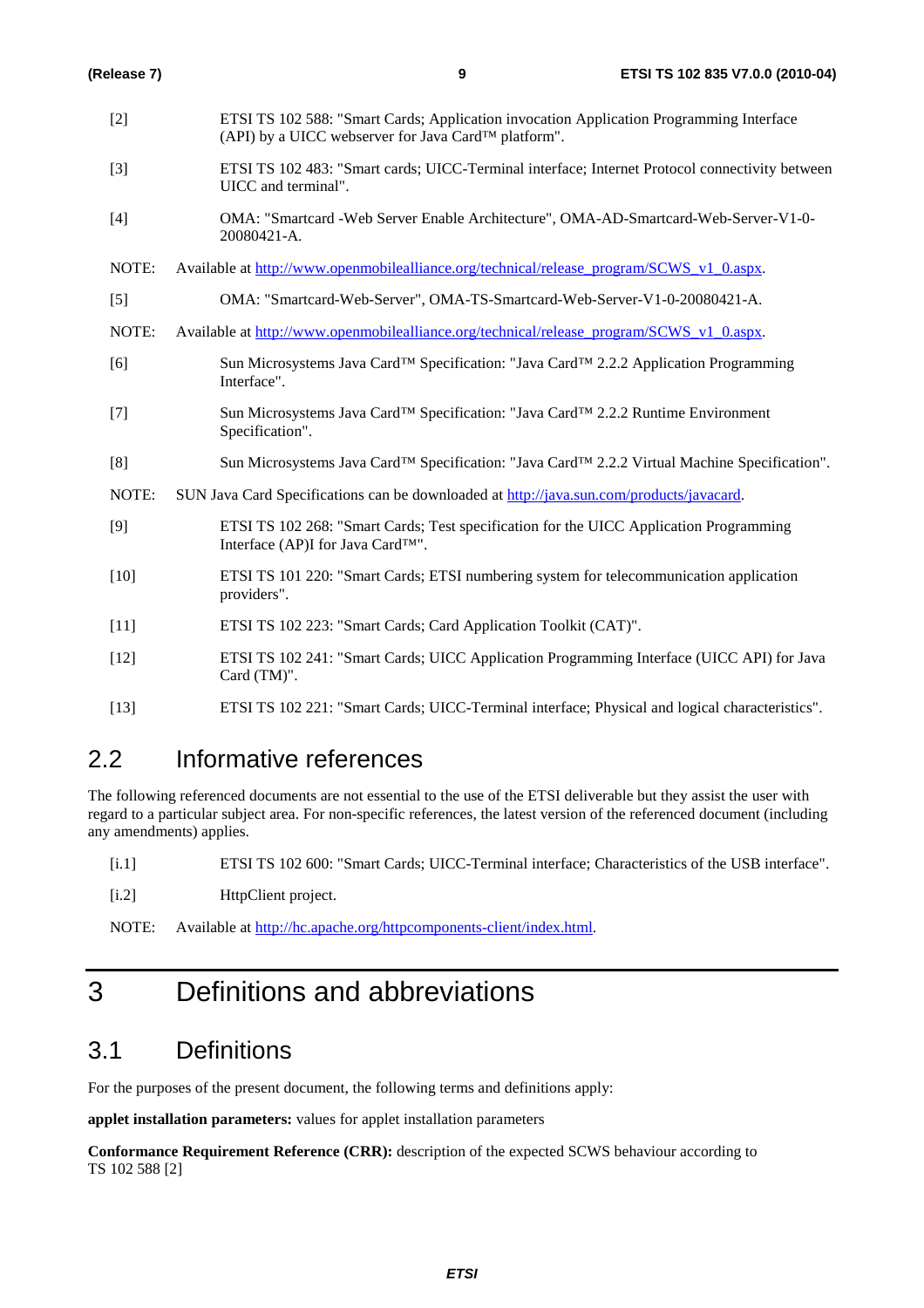**expected state:** state in which the UICC is supposed to be after the execution of the test procedure applied on the relevant initial conditions

**security parameters:** minimum security requirements defined for the applet installation process

**test area:** set of Test Cases applicable to a specific part (class method, SCWS RE behaviour, etc.) of TS 102 588 [2]

**test case:** elementary test that checks for compliance with one or more Conformance Requirement References

**test procedure:** sequence of actions/commands to perform all the test cases defined in a test area

**test source file:** java file containing methods that will load and install test applet in the card, execute and verify the test results, and restore the Default Initial Conditions on the UICC (when possible)

**test toolkit applet:** applet designed to test a specific functionality of the SCWS API (TS 102 588 [2])

# 3.2 Abbreviations

For the purposes of the present document, the following abbreviations apply:

| <b>Application IDentifier</b>                                           |
|-------------------------------------------------------------------------|
| <b>Application Programming Interface</b>                                |
| Bearer Independent Protocol according to TS 102 223 [11]                |
| <b>Card Application Toolkit</b>                                         |
| Conformance Requirements Reference                                      |
| Conformance Requirement Reference Context Error                         |
| Conformance Requirement Reference Normal                                |
| Conformance Requirement Reference Parameter Error                       |
| For Further Study                                                       |
| Internet Protocol                                                       |
| Java Card <sup>TM</sup> Run-time Environment                            |
| HyperText Transfer Protocol                                             |
| <b>Runtime Environment</b>                                              |
| Smart Card based Web Server according to OMA specifications [4] and [5] |
| Universal Serial Bus interface according to TS 102 600 [i.1]            |
|                                                                         |

# 4 Applicability

# 4.1 Applicability of the present document

This present test specification applies to UICCs containing a SCWS invocation API according to TS 102 588 [2].

# 4.2 Applicability of the individual test cases

Table A.1 lists the optional features for which the supplier of the implementation states the support.

# 4.3 Applicability to different Releases

The applicability to different releases specified in table B.1 of the present document shall apply, unless otherwise specified.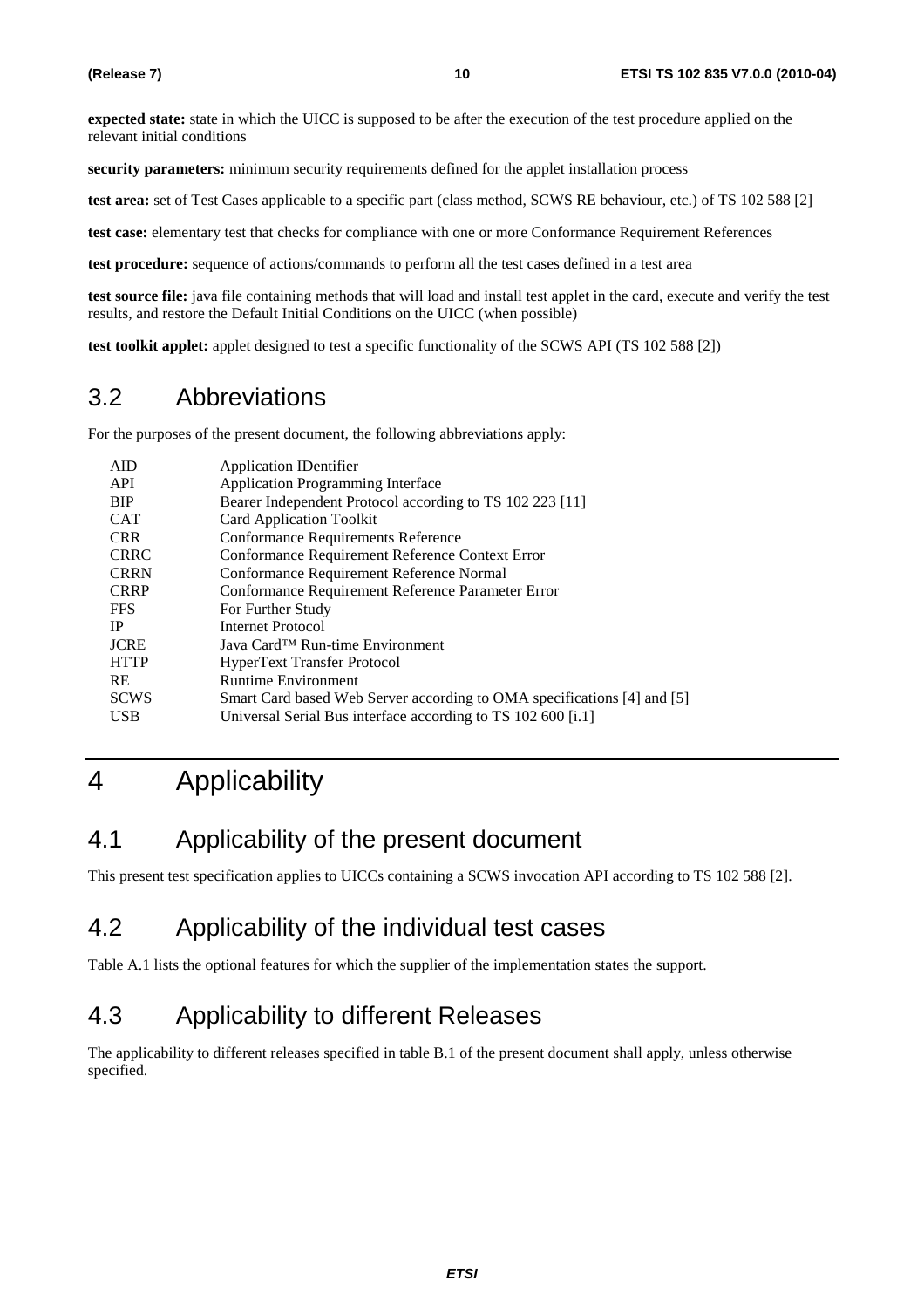# 4.4 Definitions

# 4.4.1 Format of table of the table of optional features

The columns in table A.1 have the following meaning.

| <b>Column</b> | <b>Meaning</b>                                                                                                                                                                                                                                                                                                                                                                                                                       |  |  |  |  |  |
|---------------|--------------------------------------------------------------------------------------------------------------------------------------------------------------------------------------------------------------------------------------------------------------------------------------------------------------------------------------------------------------------------------------------------------------------------------------|--|--|--|--|--|
| Option:       | The optional feature supported or not by the implementation.                                                                                                                                                                                                                                                                                                                                                                         |  |  |  |  |  |
| Status:       | See clause 4.4.3 'Status and Notations'                                                                                                                                                                                                                                                                                                                                                                                              |  |  |  |  |  |
| Support:      | The support columns shall be filled in by the supplier of the implementation. The following common<br>notations, defined in ISO/IEC 9646-7 [1], are used for the support column in table A.1.<br>supported by the implementation<br>Y or y<br>not supported by the implementation<br>$N$ or n<br>$N/A$ , n/a or -<br>no answer required (allowed only if the status is N/A, directly or after evaluation of a<br>conditional status) |  |  |  |  |  |
| Mnemonic:     | The mnemonic column contains mnemonic identifiers for each item.                                                                                                                                                                                                                                                                                                                                                                     |  |  |  |  |  |

# 4.4.2 Format of the applicability table

The applicability of every test in table B.1 is formally expressed by the use of Boolean expression defined in the following clause.

The columns in table B.1 have the following meaning.

| <b>Column</b>                                                                                                                                                                                                            | Meaning                                                                                                                                                                                                     |  |  |  |
|--------------------------------------------------------------------------------------------------------------------------------------------------------------------------------------------------------------------------|-------------------------------------------------------------------------------------------------------------------------------------------------------------------------------------------------------------|--|--|--|
| lTest case:<br>The "Test case" column gives a reference to the test case number(s) detailed in the present document<br>and required to validate the implementation of the corresponding item in the "Description" column |                                                                                                                                                                                                             |  |  |  |
|                                                                                                                                                                                                                          |                                                                                                                                                                                                             |  |  |  |
| Release:                                                                                                                                                                                                                 | The "Release" column gives the Release applicable and onwards, for the item in the "Test case" column                                                                                                       |  |  |  |
|                                                                                                                                                                                                                          |                                                                                                                                                                                                             |  |  |  |
| Support:                                                                                                                                                                                                                 | The "Support" column is blank in the proforma, and shall be completed by the manufacturer in respect of<br>each particular requirement to indicate the choices, which have been made in the implementation. |  |  |  |

# 4.4.3 Status and Notations

The following notations, defined in ISO/IEC 9646-7 [1], are used for the status column:

- M mandatory the capability is required to be supported.
- O optional the capability may be supported or not.
- N/A not applicable in the given context, it is impossible to use the capability.
- X prohibited (excluded) there is a requirement not to use this capability in the given context.
- O.i qualified optional for mutually exclusive or selectable options from a set. "i" is an integer which identifies an unique group of related optional items and the logic of their selection which is defined immediately following the table.
- Ci conditional the requirement on the capability ("M", "O", "X" or "N/A") depends on the support of other optional or conditional items. "i" is an integer identifying an unique conditional status expression which is defined immediately following the table. For nested conditional expressions, the syntax "IF ... THEN (IF ... THEN ... ELSE...) ELSE ..." shall be used to avoid ambiguities.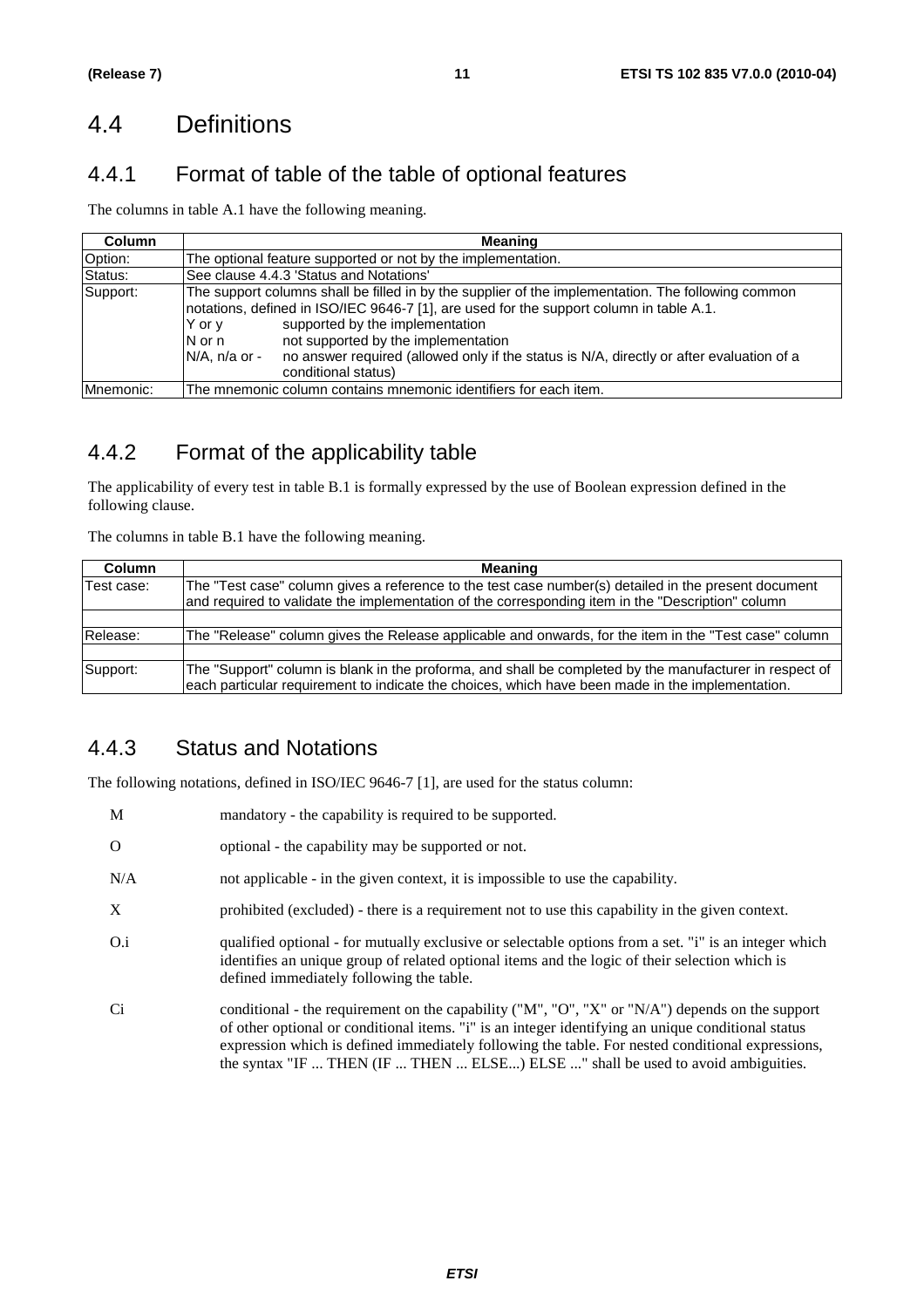# 4.5 Table of optional features

| <b>Item</b> | <b>Option</b>             | <b>Status</b> | <b>Support</b> | <b>Mnemonic</b>  |
|-------------|---------------------------|---------------|----------------|------------------|
|             | ScwsExtension.doGet()     | М             |                | doGet            |
| 2           | ScwsExtension.doPost()    | М             |                | doPost           |
| 3           | ScwsExtension.doHead()    | М             |                | ldoHead          |
| 4           | ScwsExtension.doPut()     | М             |                | doPut            |
| 5           | ScwsExtension.doDelete()  | М             |                | <b>doDelete</b>  |
| 6           | ScwsExtension.doOptions() |               |                | <b>doOptions</b> |
|             | ScwsExtension.doTrace()   |               |                | doTrace          |

### **Table A.1: Options**

# 4.6 Applicability table

### **Table B.1: Applicability of tests**

| <b>Test</b> | <b>Description</b>                                                            | Release             | Rel-7<br><b>Support</b> |  |  |  |  |
|-------------|-------------------------------------------------------------------------------|---------------------|-------------------------|--|--|--|--|
| case        |                                                                               |                     |                         |  |  |  |  |
|             | <b>Class ScwsExtensionRegistry</b>                                            |                     |                         |  |  |  |  |
| 6.1.1.1     | Method register                                                               | Rel-7               | M                       |  |  |  |  |
| 6.1.1.2     | Method deregister                                                             | Rel-7               | M                       |  |  |  |  |
|             | <b>Class ScwsExtensionService</b>                                             |                     |                         |  |  |  |  |
| 6.1.3.1     | Method doDelete                                                               | Rel-7               | M                       |  |  |  |  |
| 6.1.3.2     | Method doGet                                                                  | Rel-7               | M                       |  |  |  |  |
| 6.1.3.3     | Method doHead                                                                 | Rel-7               | M                       |  |  |  |  |
| 6.1.3.4     | Method doOptions                                                              | $\overline{R}$ el-7 | C001                    |  |  |  |  |
| 6.1.3.5     | Method doPost                                                                 | Rel-7               | М                       |  |  |  |  |
| 6.1.3.6     | Method doPut                                                                  | Rel-7               | M                       |  |  |  |  |
| 6.1.3.7     | Method doTrace                                                                | Rel-7               | C002                    |  |  |  |  |
|             | <b>Interface HttpRequest</b>                                                  |                     |                         |  |  |  |  |
| 6.1.4.1     | Method findAndCopyKeywordValue                                                | Rel-7               | М                       |  |  |  |  |
| 6.1.4.2     | Method findAndCopyKeywordValue                                                | Rel-7               | M                       |  |  |  |  |
| 6.1.4.3     | Method getContentLength                                                       | Rel-7               | M                       |  |  |  |  |
| 6.1.4.4     | Method getContentType                                                         | Rel-7               | M                       |  |  |  |  |
| 6.1.4.5     | Method getRequestHttpVersion                                                  | Rel-7               | М                       |  |  |  |  |
| 6.1.4.6     | Method readContent                                                            | Rel-7               | M                       |  |  |  |  |
| 6.1.4.7     | Method readContentType                                                        | Rel-7               | M                       |  |  |  |  |
|             | <b>Interface HttpResponse</b>                                                 |                     |                         |  |  |  |  |
| 6.1.5.1     | Method appendContent                                                          | Rel-7               | М                       |  |  |  |  |
| 6.1.5.2     | Method appendHeaderVariable(byte[] data, short offset, short length)          | Rel-7               | M                       |  |  |  |  |
| 6.1.5.3     | Method appendHeaderVariable (byte[] name, short nameOffset, short             | Rel-7               | M                       |  |  |  |  |
|             | nameLength, byte[] value, short valueOffset, short valueLength)               |                     |                         |  |  |  |  |
| 6.1.5.4     | Method appendHeaderVariable (short headerKeywordNameld, byte[] value,         | Rel-7               | M                       |  |  |  |  |
|             | short valueOffset, short valueLength)                                         |                     |                         |  |  |  |  |
| 6.1.5.5     | Method enableChunkMode                                                        | Rel-7               | M                       |  |  |  |  |
| 6.1.5.6     | Method finalizeHeader                                                         | Rel-7               | M                       |  |  |  |  |
| 6.1.5.7     | Method flush                                                                  | Rel-7               | М                       |  |  |  |  |
| 6.1.5.8     | Method getRemainingResponseBufferSize                                         | Rel-7               | M                       |  |  |  |  |
| 6.1.5.9     | Method reset                                                                  | Rel-7               | M                       |  |  |  |  |
| 6.1.5.10    | Method sendError                                                              | Rel-7               | M                       |  |  |  |  |
| 6.1.5.11    | Method setContentType                                                         | Rel-7               | М                       |  |  |  |  |
| 6.1.5.12    | Method writeStatusCode                                                        | Rel-7               | M                       |  |  |  |  |
|             | <b>SCWS Runtime Environment: Applet state</b>                                 |                     |                         |  |  |  |  |
| 6.2.1.1     | Invokation of applets not in state selectable                                 | Rel-7               | M                       |  |  |  |  |
| 6.2.1.2     | Registration remains valid if applet is not in selectable state<br>Rel-7<br>M |                     |                         |  |  |  |  |
|             | <b>SCWS Runtime Environment: Exception handling</b>                           |                     |                         |  |  |  |  |
| 6.2.3.1     | No exception shall be propagated as HTTP error to the terminal                | Rel-7               | M                       |  |  |  |  |
| $COO1$ :    | IF (doOptions) THEN M ELSE N/A.                                               |                     |                         |  |  |  |  |
| C002:       | IF (doTrace) THEN M ELSE N/A.                                                 |                     |                         |  |  |  |  |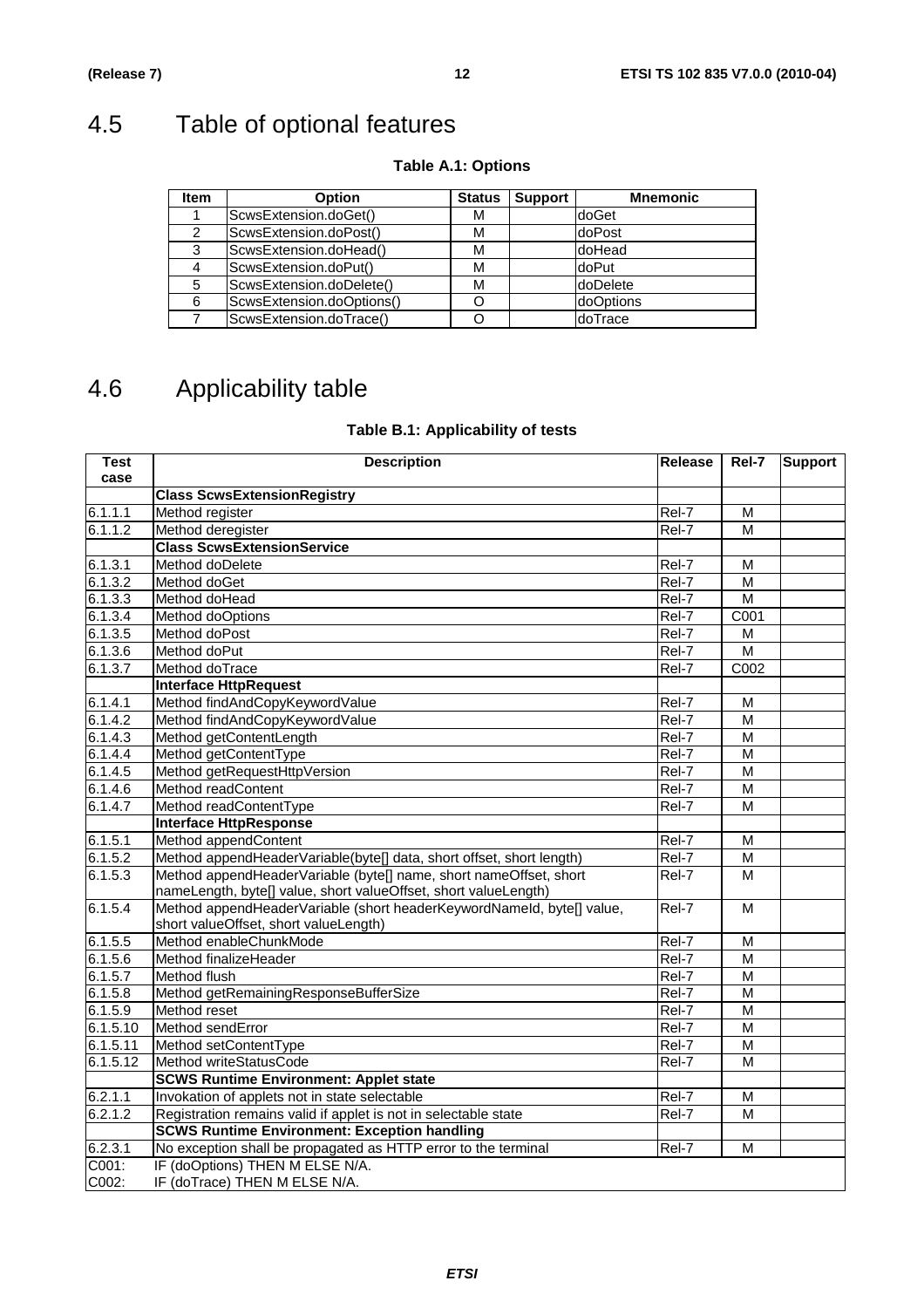# 5 Test environment

This clause specifies requirements that shall be met and the testing rules that shall be followed during the test procedure.

The test cases described in the present document shall be performed independently of the interface used between the UICC and the terminal. In particular, any test case shall have the same result regardless of using BIP in Server Mode as defined in TS 102 223 [11] or an IP connection according to TS 102 483 [3] and TS 102 600 [i.1].

# 5.1 Test environment description

The general architecture for the test environment is:



**Figure 5.1**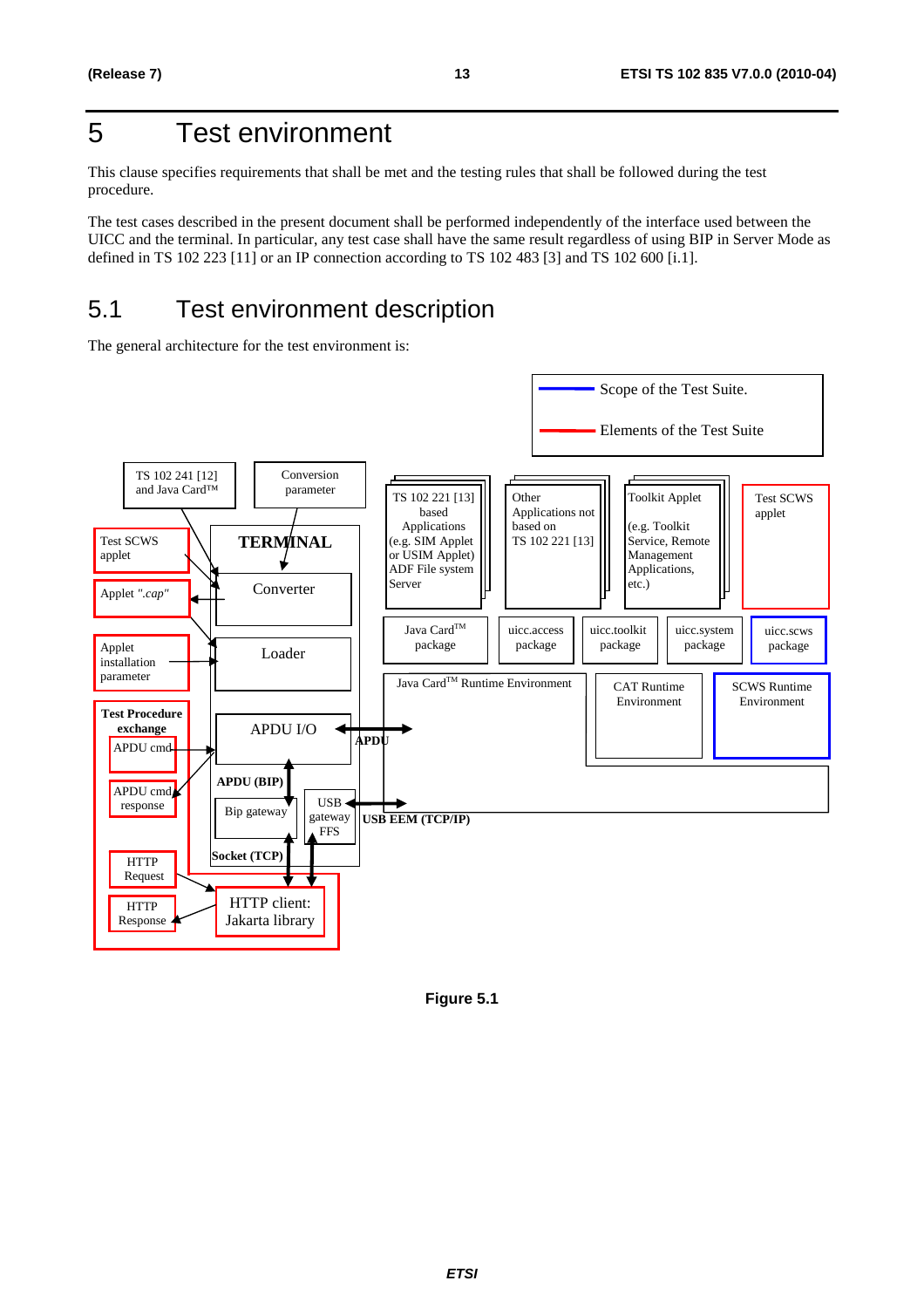# 5.2 Tests format

### 5.2.1 Test area reference

Each test area is referenced as follows:

For API Testing: 'API\_[package name]\_[class name]\_[method name]' where

• package name:

uicc.scws: '1'.

• class name:

yyy: 3 letters for each class.

See annex A for full classes acronyms list.

method name:

zzzz[input parameters]:

See annex A for full methods name acronyms list.

For SCWS Framework testing: 'API\_2\_[clause name]\_[subclause name]' where

• Clause name:

xxx: 3 letters for each clause.

See annex A for full clause acronyms list.

Subclause name:

yyyy: 4 letters for each subclause.

See annex A for full subclause acronyms list.

#### 5.2.1.1 Conformance requirements

The conformance requirements are expressed in the following way:

- Method prototype as listed in TS 102 588 [2].
- Normal execution:
	- Contains normal execution and correct parameters limit values, each referenced as a Conformance Requirement Reference Normal (CRRN).
- Parameters error:
	- Contains parameter errors and incorrect parameter limit values, each referenced as a Conformance Requirement Reference Parameter Error (CRRP).
- Context error:
	- Contains errors due to the context the method is used in, each referenced as a Conformance Requirement Reference Context Error (CRRC).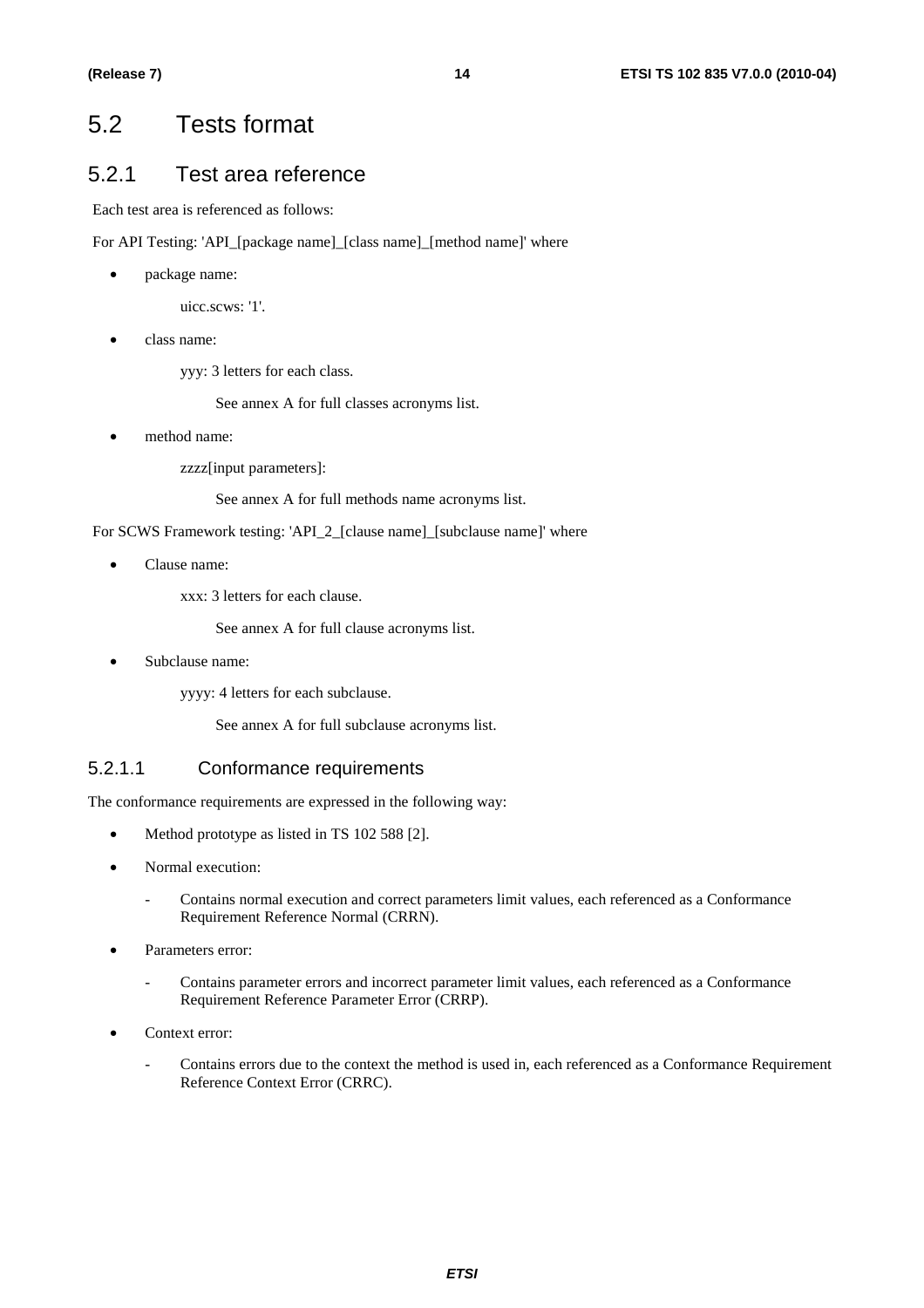#### 5.2.1.2 Test area files

The files included in the Test Area use the following naming convention:

- Test Source: Test\_[Test Area Reference].java
- Test Applet: [Test Area Reference] [Test applet number].java
- Cap File: [Test Area Reference].cap

The applet numbers start from '1'.

The test source shall use the common interfaces defined in annex C.

The Cap File format is described in Java Card™ Virtual Machine Specification [8].

Test files can be run in any order.

All files from the same test area are located in the same subfolder.

#### 5.2.1.3 Test procedure

Each test procedure contains a table to indicate the expected responses form the API and/or the HTTP level as follows:

|      | <b>Test Case</b>   |                                                                                                               |                              |  |  |  |  |
|------|--------------------|---------------------------------------------------------------------------------------------------------------|------------------------------|--|--|--|--|
| lld' | <b>Description</b> | <b>API/SCWS Framework Expectation</b>                                                                         | <b>APDU/HTTP Expectation</b> |  |  |  |  |
|      |                    | Test Case detailed description API and/or SCWS Framework expected behaviour. Expected response at HTTP level. |                              |  |  |  |  |

#### 5.2.1.4 Test coverage

The table above each test procedure indicates the correspondence between the Conformance Requirements Reference (CRR) and the different test cases.

# 5.3 Initial conditions

The Initial Conditions are a set of general prerequisites for the (U)SIM prior to the execution of testing. For each test procedure described in the present document, the following rules apply to the Initial Conditions:

• unless otherwise stated, before installing the applet(s) relevant to the current test procedure, all packages specific to other test procedures shall not be present.

Prior to any test the test environment shall have the (U)SIM powered on and performed the PROFILE DOWNLOAD procedure.

# 5.4 Package name

Java packages integrating this Test Suite shall follow this naming convention:

**uicc.scws.test.[Test Area Reference]:** Java Card packages containing Test Area References for the TS 102 588 [2] uicc.scws package.

**uicc.scws.test.scwsframework.[Test Area Reference]:** Java Card packages containing Test Area References for the TS 102 588 [2] SCWS Framework.

**uicc.scws.test.util:** for the Test util package defined in this Test Suite. Requires package uicc.test.util from TS 102 268 [9].

where the Test Area Reference is written in lower case.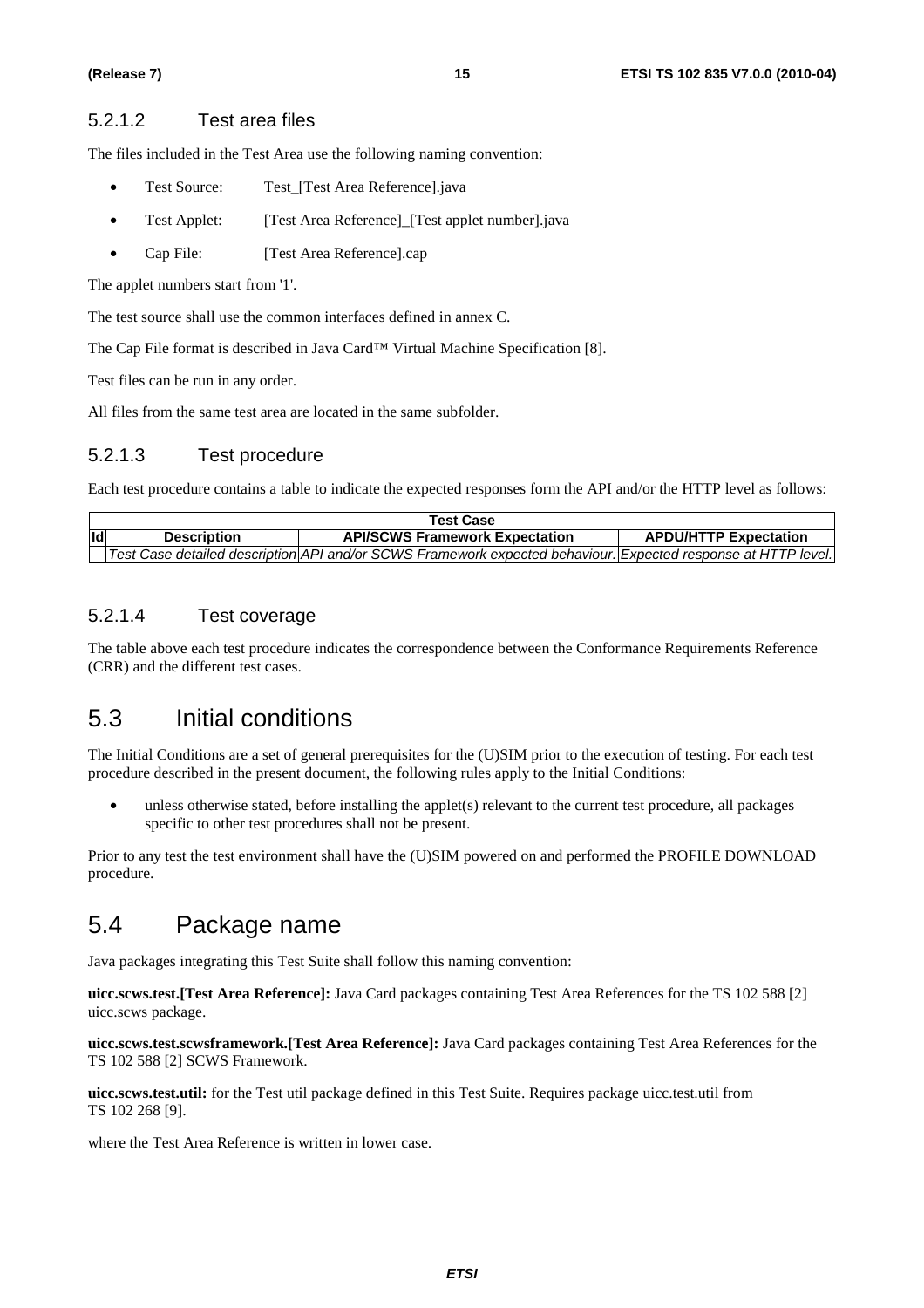EXAMPLE: The package *../uicc.scws.test.[Test Area Reference]* creates the following directory structure *../uicc/scws/test/[Test Area Reference]/Api\_1\_...\_[1..n].\*,* where '*Api\_1\_...\_[1..n].\**' are the different test applets Java source files used in *[Test Area Reference]*.

# 5.5 AID coding

The AID coding for the Test Packages, Applet classes and Applets shall be as specified in TS 101 220 [10]. In addition, the following TAR and Application Provider specific data values are defined for use within the present document:

AID coding

| Byte 1 | Byte 12 | Byte 13 | Byte 14 | Byte 15 | Byte 16 |                                           |
|--------|---------|---------|---------|---------|---------|-------------------------------------------|
|        |         |         |         |         |         | Application Provider specific data<br>TAR |
|        |         |         |         |         |         | Specified in TS 101 220 [10]              |

TAR coding (3 bytes/ 24 bits):

| b1 | b4 | b5 | b8 | b <sub>9</sub> | b12 b13 | b16 b17 | b24                         |
|----|----|----|----|----------------|---------|---------|-----------------------------|
|    |    |    |    |                |         |         | Applet instance number      |
|    |    |    |    |                |         |         | Applet class number         |
|    |    |    |    |                |         |         | Package number              |
|    |    |    |    |                |         |         | RFU                         |
|    |    |    |    |                |         |         | <b>Test Part Identifier</b> |

Applet instance number, Applet Class number, Package number:

- For package AID, package number shall start from 0 and class and instance numbers shall be 0.
- For class AID, package number is the number of the class package, class number shall start from 1 and instance shall be 0.
- For instance AID, package and class number are the number of class and package of which instance belongs, and instance number shall start from 1.

Test part Identifier (bits b1-b4):

- 0000 reserved (as TAR= '00.00.00' is reserved for Issuer Security Domain).
- 0010 API uicc.scws.
- 0101 SCWS Framework.
- other values are RFU.

Application Provider specific data (1 byte):

- '00' for Package.
- '01' for Applet class.
- '02' for Applet Instance.

EXAMPLE: The AID of Package uicc.scws is 'A0 00 00 00 87 10 05 FF FF FF FF 89 20 00 00 00'.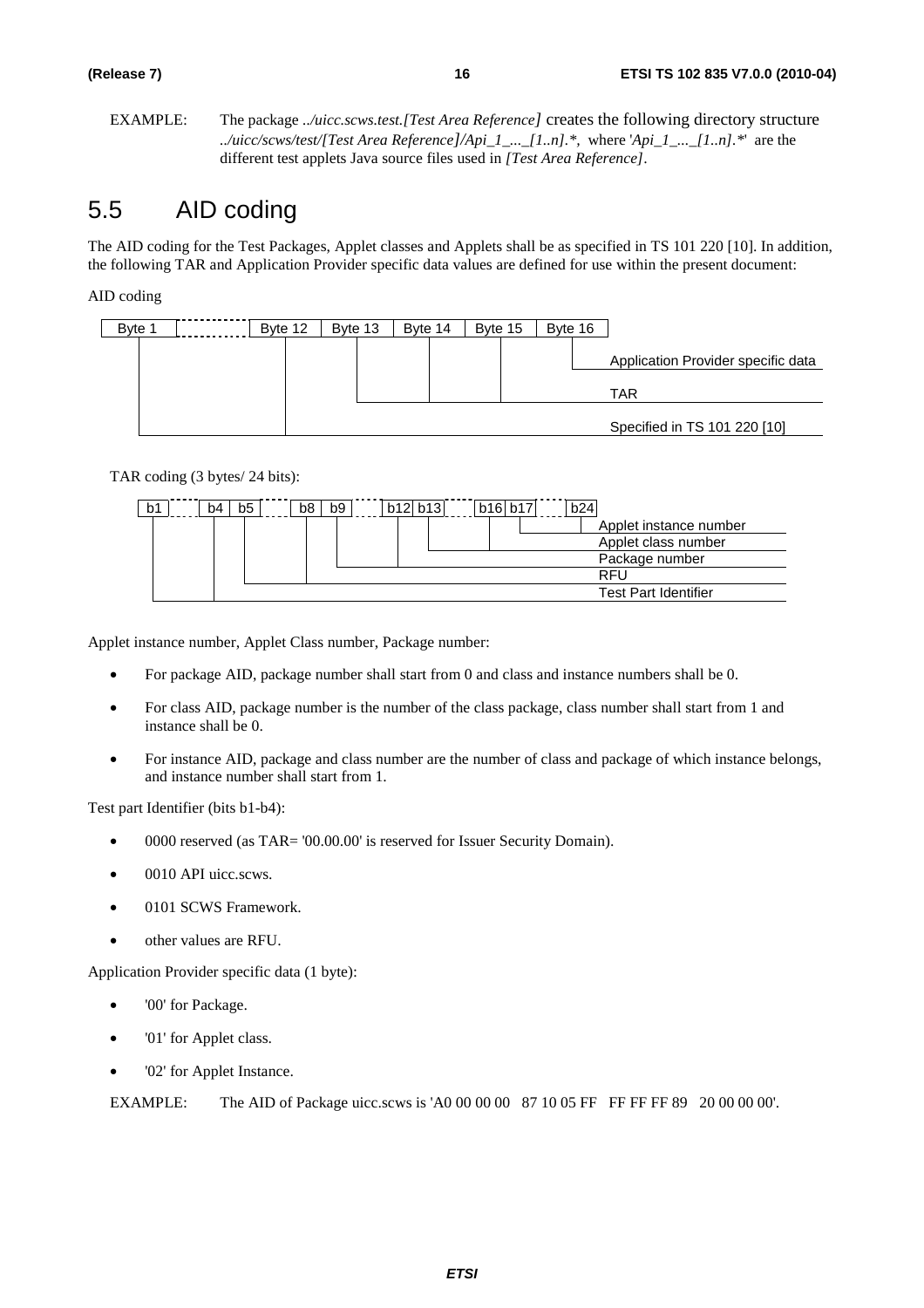# 5.6 Test equipment

These clauses recommend a minimum specification for each of the items of test equipment referenced in the tests.

# 5.6.1 Test tool

This test tool shall meet the following requirements:

- be able to send and receive HTTP messages to the SCWS in the UICC;
- the result of I/O commands must be presented at the application layer;
- be able to provide results of the tests;
- shall send and/or compare all HTTP messages specified in the test files.

### 5.6.2 Interfaces and classes use

The SCWS test tool extends the UICC test tool defined in TS 102 268 [9]. Therefore the SCWS test tool cannot be run without having implemented the UICC test tool.

The SCWS test tool shall use the interfaces and classes as defined in Annex C. They define the only allowed methods to write the test sources.

Interfaces and classes are defined as follow:

- ScwsApplicationManagementService defines methods to manage applications;
- ScwsCardManagementService defines methods to manage the UICC;
- ScwsToolkitService defines methods to manage toolkit commands;
- ScwsHttpManagement defines methods to send and receive HTTP messages;
- ScwsAPITestCardService defines the static method to get a reference of the class implementing all interfaces.

### 5.6.3 Util package

Annex C includes java source code of TestScwsApplet abstract class of the uicc.scws package. Each test applet shall extend this abstract class in order to retrieve test results when selecting it.

# 5.6.4 Java Software Development Kit

Java Card™ software development kit (SDK) version supported by Java Card 2.2.2 specifications ([6], [7],[8]) is 1.4.1.

# 6 Test Cases

- 6.1 class uicc.scws
- 6.1.1 Class ScwsExtensionRegistry
- 6.1.1.1 Method register

Test Area Reference: API\_1\_Ser\_Regi.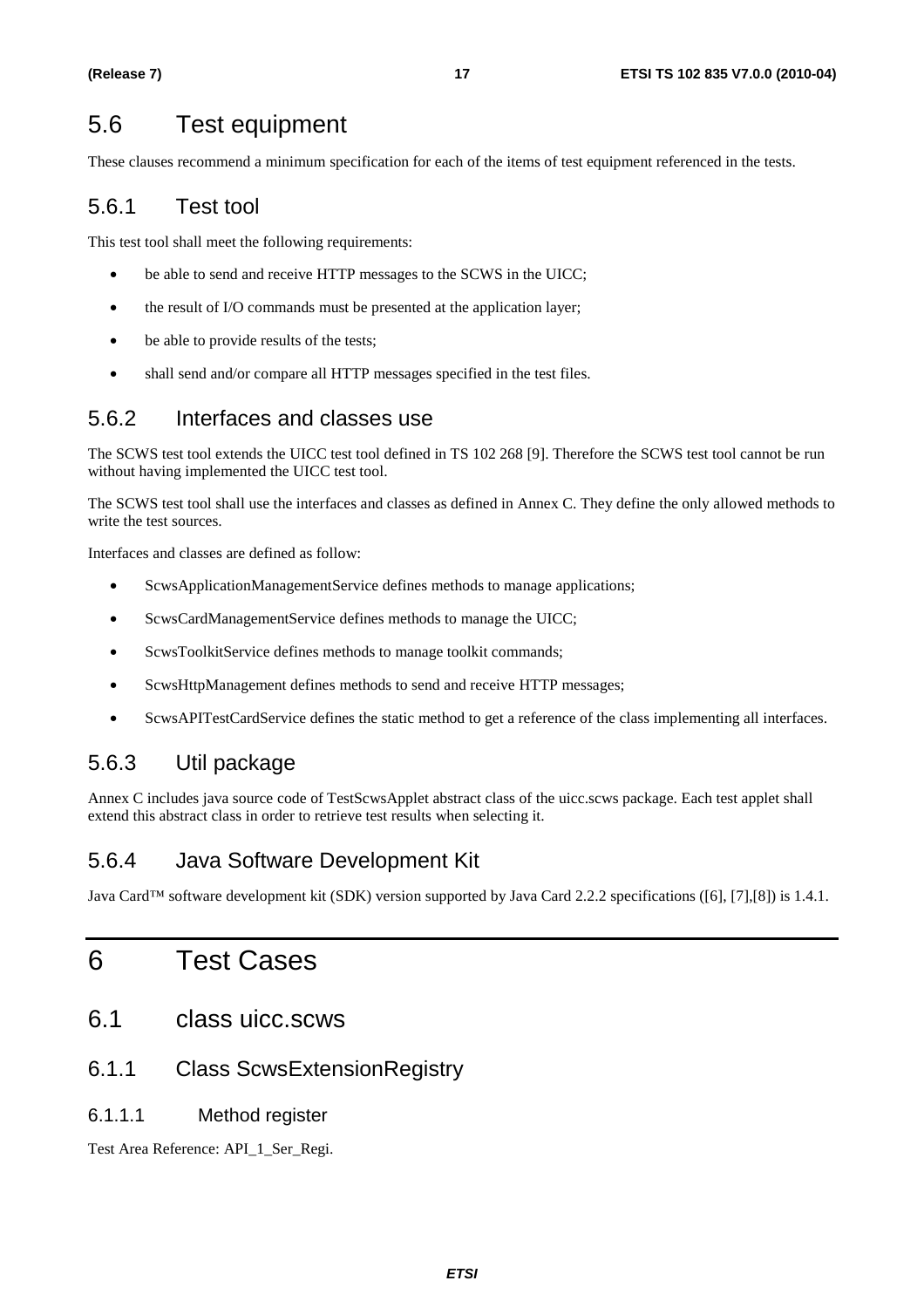#### 6.1.1.1.1 Conformance Requirement

The method with following header shall be compliant to its definition in the API.

static void register(ScwsExtension scwsExtension,

 byte[] appId, short offset, short length) throws java.lang.NullPointerException, java.lang.ArrayIndexOutOfBoundsException, ScwsException

#### 6.1.1.1.1.1 Normal execution

• CRRN1: registers the scwsExtension object to the SCWS.

#### 6.1.1.1.1.2 Parameter Errors

- CRRP1: if scwsExtension is null, a NullPointerException is thrown.
- CRRP2: if appId is null, a NullPointerException is thrown.
- CRRP3: if offset or length or both would cause access outside of the array bounds, or if length is negative an ArrayIndexOutOfBoundsException is thrown.

#### 6.1.1.1.1.3 Context errors

• CRRC1: if the appId is already registered, an ScwsException with reason code SCWSEXTENSION\_REGISTRY\_ERROR is thrown.

#### 6.1.1.1.2 Test area files

Specific triggering: Unrecognized envelope:

- Test Source: Test\_Api\_1\_Ser\_Regi.java.
- Test Applet: Api\_1\_Ser\_Regi\_1.java.

Cap File: Api\_1\_Ser\_Regi.cap.

#### 6.1.1.1.3 Test coverage

| <b>CRR</b> number | Test case number |  |  |
|-------------------|------------------|--|--|
| N1                |                  |  |  |
|                   |                  |  |  |
|                   |                  |  |  |
|                   | 3, 4, 5, 6, 7    |  |  |
|                   |                  |  |  |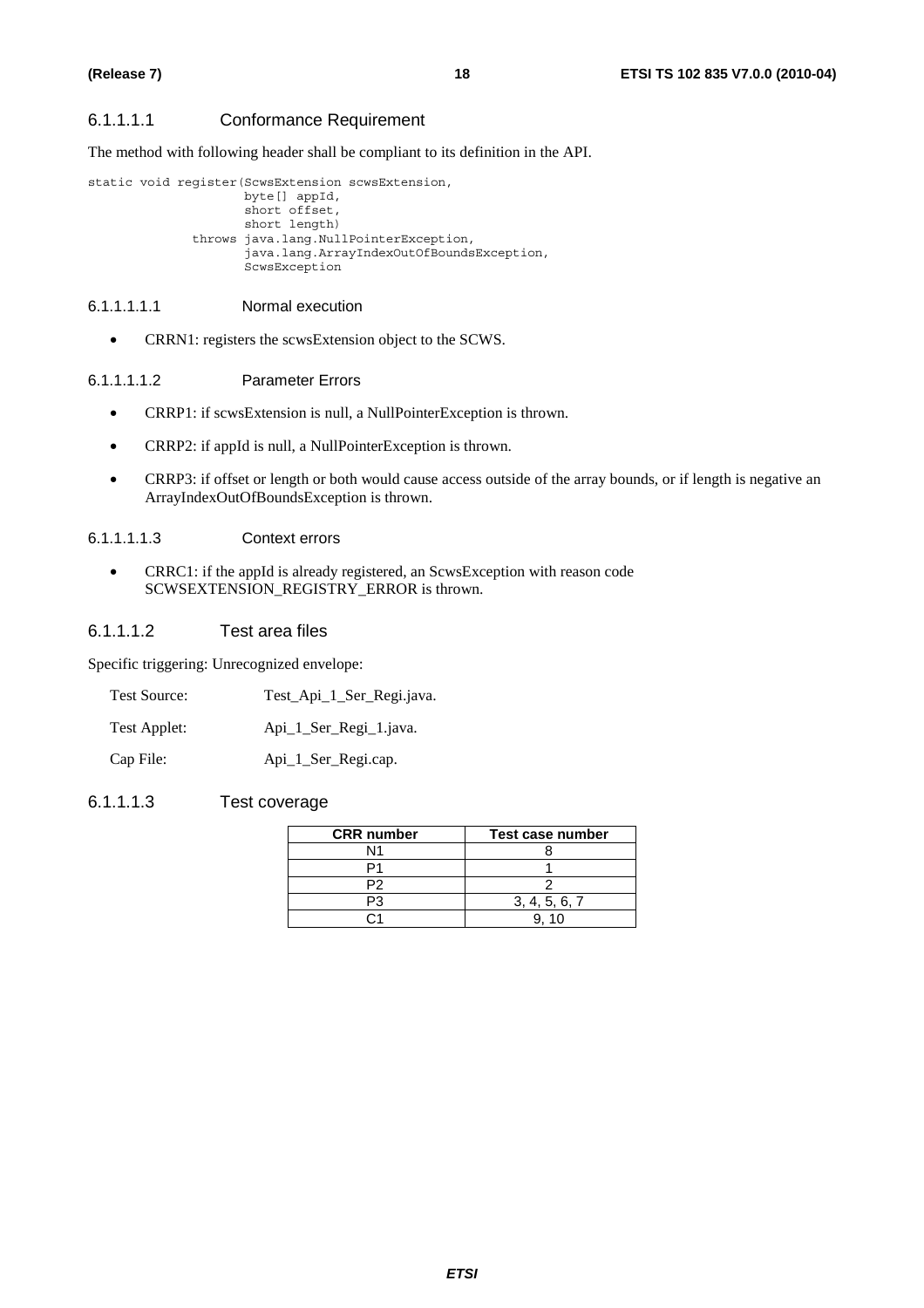## 6.1.1.1.4 Test procedure

|                | <b>Test Case</b>                                                                                                                                                                                                   |                                                                          |                                        |  |  |  |
|----------------|--------------------------------------------------------------------------------------------------------------------------------------------------------------------------------------------------------------------|--------------------------------------------------------------------------|----------------------------------------|--|--|--|
| ld             | <b>Description</b>                                                                                                                                                                                                 | <b>API/SCWS Framework Expectation</b>                                    | <b>APDU/HTTP</b><br><b>Expectation</b> |  |  |  |
| 0              | Instanciate an object implementing<br>the scwsExtension interface                                                                                                                                                  |                                                                          |                                        |  |  |  |
| 1              | <b>Null scwsExtension</b><br>register()                                                                                                                                                                            | NullPointerException is thrown                                           |                                        |  |  |  |
| $\overline{2}$ | <b>Null appld</b><br>register()                                                                                                                                                                                    | NullPointerException is thrown                                           |                                        |  |  |  |
| 3              | offset > appld.length<br>register()<br>$appId.length = 5$<br>$offset = 6$<br>$length = 0$                                                                                                                          | ArrayIndexOutOfBoundsException is thrown                                 |                                        |  |  |  |
| 4              | offset $< 0$<br>register()<br>$appId.length = 5$<br>$offset = -1$<br>$length = 1$                                                                                                                                  | ArrayIndexOutOfBoundsException is thrown                                 |                                        |  |  |  |
| 5              | length > appld.length<br>register()<br>$appId.length = 5$<br>$offset = 0$<br>length = $6$                                                                                                                          | ArrayIndexOutOfBoundsException is thrown                                 |                                        |  |  |  |
| 6              | offset + length > appld.length<br>register()<br>$appId.length = 5$<br>$offset = 3$<br>$length = 3$                                                                                                                 | ArrayIndexOutOfBoundsException is thrown                                 |                                        |  |  |  |
| 7              | length $< 0$<br>register()<br>$appId.length = 5$<br>$offset = 0$<br>$length = -1$<br>register the object implementing the<br>scwsExtension interface with the                                                      | ArrayIndexOutOfBoundsException is thrown                                 |                                        |  |  |  |
| 8              | name "Name1" to the SCWS.<br>successful registration<br>register()<br>$appId = (byte) 'N', (byte) 'a',$<br>(byte) 'm', (byte) 'e', (byte) '1'<br>$offset = 0$<br>$length = 5$<br>reqister the same object a second |                                                                          |                                        |  |  |  |
| 9              | time with the same name<br>unsuccessful registration<br>register()                                                                                                                                                 | ScwsException with reason code<br>SCWSEXTENSION_REGISTRY_ERROR is thrown |                                        |  |  |  |
|                | appId = (byte) 'N', (byte) 'a',<br>(byte) 'm', (byte) 'e', (byte) '1'<br>$offset = 0$<br>$length = 5$<br>retrieve a second object<br>implementing the scwsExtension                                                |                                                                          |                                        |  |  |  |
| 10             | interface<br>register different object with the same<br>appid<br>register()<br>$appId = (byte) 'N', (byte) 'a',$<br>(byte) 'm', (byte) 'e', (byte) '1'<br>$offset = 0$<br>$length = 5$                             | ScwsException with reason code<br>SCWSEXTENSION_REGISTRY_ERROR is thrown |                                        |  |  |  |

## 6.1.1.2 Method deregister

Test Area Reference: API\_1\_Ser\_Dreg, Api\_1\_Ser\_Dreg\_Helper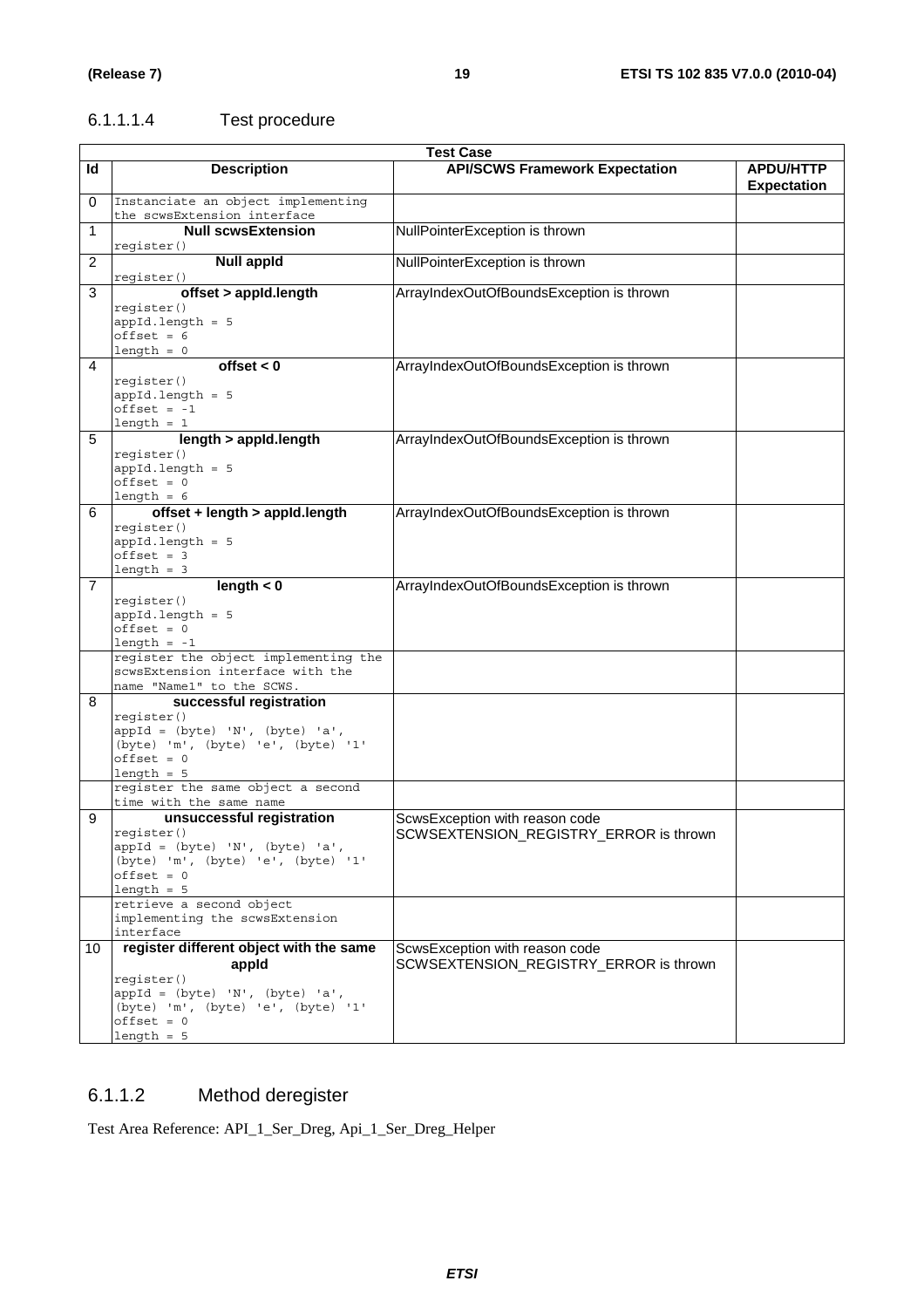#### 6.1.1.2.1 Conformance Requirement

The method with following header shall be compliant to its definition in the API.

```
static void deregister(ScwsExtension scwsExtension) 
                  throws java.lang.NullPointerException, 
                         ScwsException, 
                         java.lang.SecurityException
```
#### 6.1.1.2.1.1 Normal execution

• CRRN1: deregisters the scwsExtension object from the SCWS.

#### 6.1.1.2.1.2 Parameter Errors

• CRRP1: if scwsExtension is null, a NullPointerException is thrown.

#### 6.1.1.2.1.3 Context errors

- CRRC1: if the scwsExtension was not registered before, an ScwsException with reason code SCWSEXTENSION\_REGISTRY\_ERROR is thrown.
- CRRC2: if the scwsExtension was previously registered by a different JCRE context than it is used for the deregistration, a java.lang.SecurityException shall be thrown.
- CRRC3: if the scwsExtension was already deregistered, an ScwsException with reason code SCWSEXTENSION\_REGISTRY\_ERROR is thrown.

#### 6.1.1.2.2 Test area files

Specific triggering: Unrecognized envelope:

| <b>Test Source:</b> | Test_Api_1_Ser_Dreg.java.   |
|---------------------|-----------------------------|
| Test Applet:        | Api_1_Ser_Dreg_1.java.      |
|                     | Api_1_Ser_Dreg_Helper.java. |
| Cap File:           | Api_1_Ser_Dreg.cap.         |
| Cap File:           | Api_1_Ser_Dreg_Helper.cap.  |

#### 6.1.1.2.3 Test coverage

| <b>CRR</b> number | Test case number |
|-------------------|------------------|
| N <sub>1</sub>    |                  |
|                   |                  |
|                   |                  |
|                   |                  |
|                   |                  |

#### 6.1.1.2.4 Test procedure

|                | <b>Test Case</b>                     |                                        |                                        |  |  |  |  |
|----------------|--------------------------------------|----------------------------------------|----------------------------------------|--|--|--|--|
| <b>Id</b>      | <b>Description</b>                   | <b>API/SCWS Framework Expectation</b>  | <b>APDU/HTTP</b><br><b>Expectation</b> |  |  |  |  |
|                | 0 Instanciate an object implementing |                                        |                                        |  |  |  |  |
|                | the scwsExtension interface.         |                                        |                                        |  |  |  |  |
| $\vert$ 1      | No previous registration             | ScwsException with reason code         |                                        |  |  |  |  |
|                | deregister()                         | SCWSEXTENSION_REGISTRY_ERROR is thrown |                                        |  |  |  |  |
|                | Register the object to the SCWS      |                                        |                                        |  |  |  |  |
| $\overline{2}$ | <b>Null scwsExtension</b>            | NullPointerException is thrown         |                                        |  |  |  |  |
|                | deregister()                         |                                        |                                        |  |  |  |  |
|                | scwsExtension = null                 |                                        |                                        |  |  |  |  |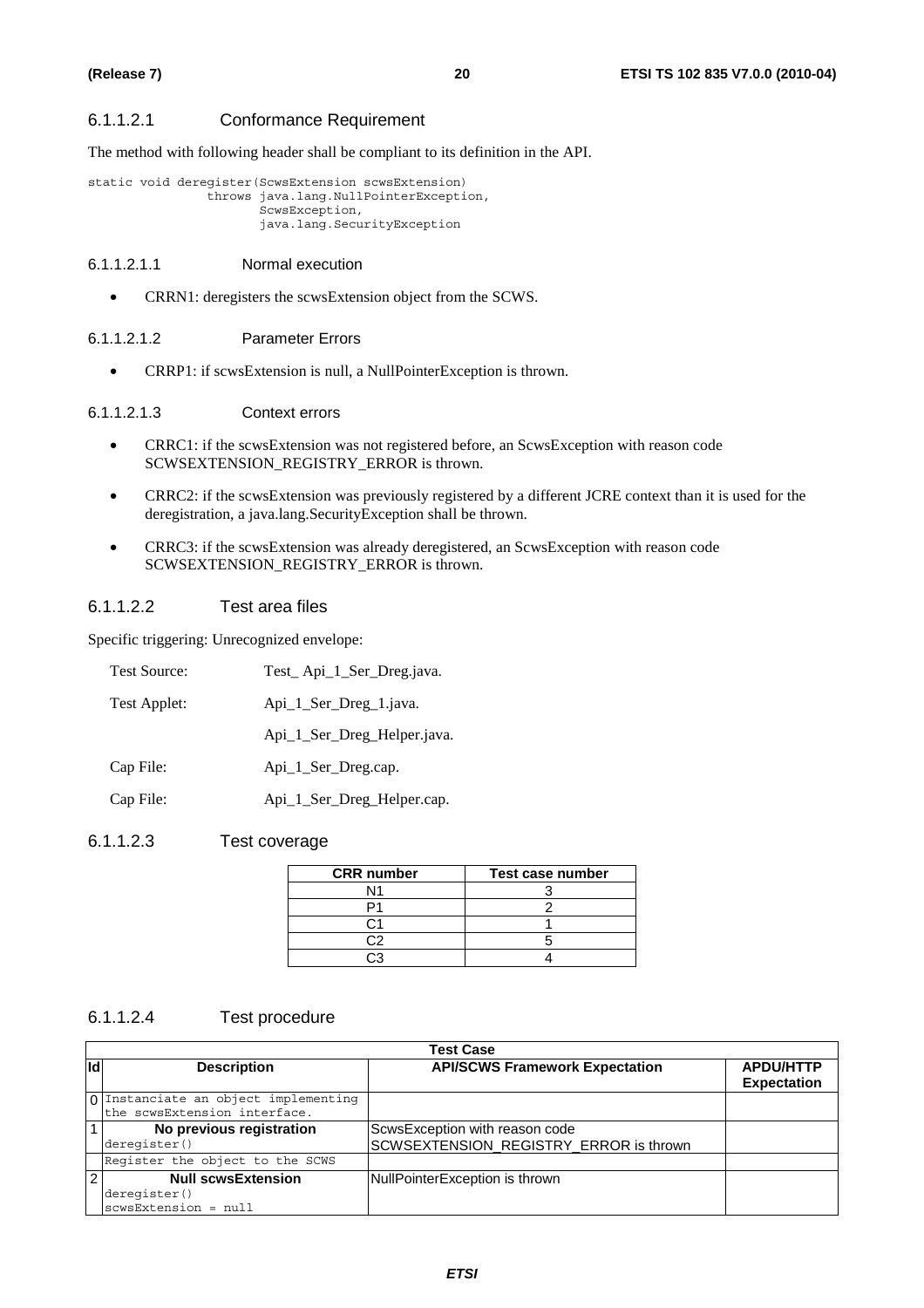|     | <b>Test Case</b>                 |                                        |                    |  |  |  |
|-----|----------------------------------|----------------------------------------|--------------------|--|--|--|
| lld | <b>Description</b>               | <b>API/SCWS Framework Expectation</b>  | <b>APDU/HTTP</b>   |  |  |  |
|     |                                  |                                        | <b>Expectation</b> |  |  |  |
| 3   | <b>Succesful deregistration</b>  |                                        |                    |  |  |  |
|     | deregister()                     |                                        |                    |  |  |  |
|     | <b>Second deregistration</b>     | ScwsException with reason code         |                    |  |  |  |
|     | deregister()                     | SCWSEXTENSION_REGISTRY_ERROR is thrown |                    |  |  |  |
|     | <b>Different context</b>         | java.lang.SecurityException is thrown  |                    |  |  |  |
|     | Request the SCWSExtension object |                                        |                    |  |  |  |
|     | from a different context and     |                                        |                    |  |  |  |
|     | deregister it.                   |                                        |                    |  |  |  |

# 6.1.2 Interface ScwsExtension

This interface is implicitely tested by the tests covering the SCWSExtensionService.

## 6.1.3 Class ScwsExtensionService

#### 6.1.3.1 Method doDelete

Test Area Reference: Api\_1\_Ses\_Ddel.

#### 6.1.3.1.1 Conformance Requirement

The method with following header shall be compliant to its definition in the API.

```
public void doDelete(HttpRequest request, 
                       HttpResponse response) 
             throws ScwsException
```
#### 6.1.3.1.1.1 Normal execution

 $n/a$ .

#### 6.1.3.1.1.2 Parameter Errors

 $\bullet$   $\mathsf{n}/\mathsf{a}$ .

#### 6.1.3.1.1.3 Context errors

• CRRC1: if a ScwsException with reason code METHOD\_NOT\_SUPPORTED was thrown by the application then an appropriate HTML status page is returned by the SCWS (status code 5xx, 4xx).

#### 6.1.3.1.2 Test area files

Specific triggering: Unrecognized envelope:

- Test Source: Test\_Api\_1\_Ses\_Ddel.java.
- Test Applet: Api\_1\_Ses\_Ddel\_1.java.

Cap File: Api\_1\_Ses\_Ddel.cap.

#### 6.1.3.1.3 Test coverage

| <b>CRR</b> number | Test case number |  |  |  |
|-------------------|------------------|--|--|--|
|                   |                  |  |  |  |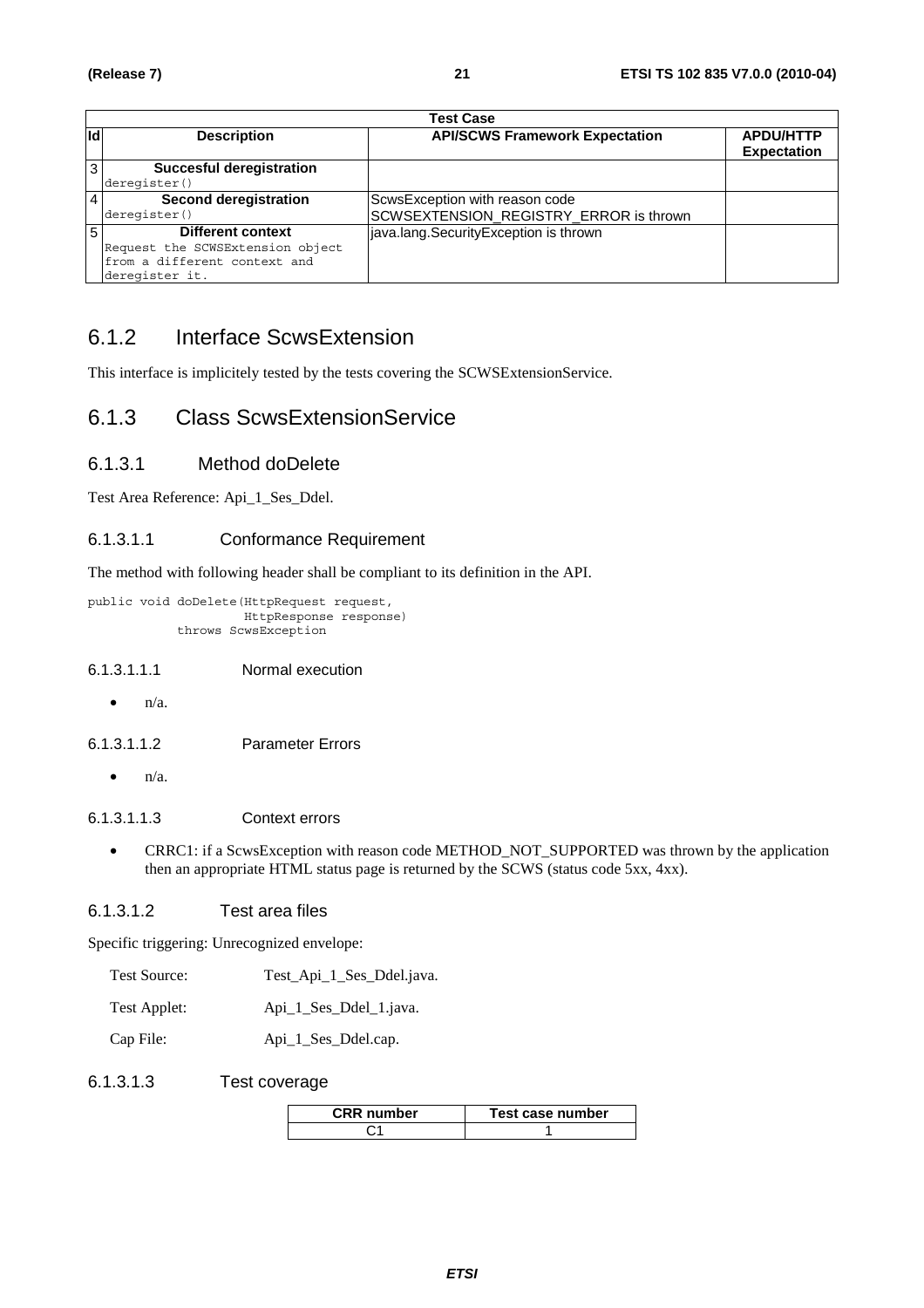#### 6.1.3.1.4 Test procedure

|            | <b>Test Case</b>                                                                                                                                                                                                                   |                                                           |                                                                             |  |  |  |
|------------|------------------------------------------------------------------------------------------------------------------------------------------------------------------------------------------------------------------------------------|-----------------------------------------------------------|-----------------------------------------------------------------------------|--|--|--|
| <b>I</b> d | <b>Description</b>                                                                                                                                                                                                                 | <b>API/SCWS</b><br><b>Framework</b><br><b>Expectation</b> | <b>APDU/HTTP</b><br><b>Expectation</b>                                      |  |  |  |
|            | O Instantiate an doDeleteScwsExtensionServiceObject object and<br>register to the SCWS. Map the object to the path<br>"/Test Api 1 Ses Ddel" in the SCWS and send a HTTP Delete request<br>to the SCWS triggering the application. |                                                           |                                                                             |  |  |  |
|            | 1 Throw ScwsException with reason code METHOD_NOT_SUPPORTED                                                                                                                                                                        |                                                           | Appropriate status<br>code (4xx, 5xx) is<br>returned by the<br><b>ISCWS</b> |  |  |  |

### 6.1.3.2 Method doGet

Test Area Reference: Api\_1\_Ses\_Dget.

#### 6.1.3.2.1 Conformance Requirement

The method with following header shall be compliant to its definition in the API.

```
public void doGet(HttpRequest request, 
                   HttpResponse response) 
             throws ScwsException
```
#### 6.1.3.2.1.1 Normal execution

 $\bullet$   $n/a$ .

6.1.3.2.1.2 Parameter Errors

 $\bullet$   $n/a$ .

#### 6.1.3.2.1.3 Context errors

• CRRC1: if an ScwsException with reason code METHOD\_NOT\_SUPPORTED was thrown by the application then an appropriate HTML status page is returned by the SCWS (status code 4xx, 5xx).

#### 6.1.3.2.2 Test area files

Specific triggering: Unrecognized envelope:

| Test Applet: |  | Api_1_Ses_Dget_1.java. |
|--------------|--|------------------------|

Cap File: Api\_1\_Ses\_Dget.cap.

#### 6.1.3.2.3 Test coverage

| CRR number | Test case number |
|------------|------------------|
|            |                  |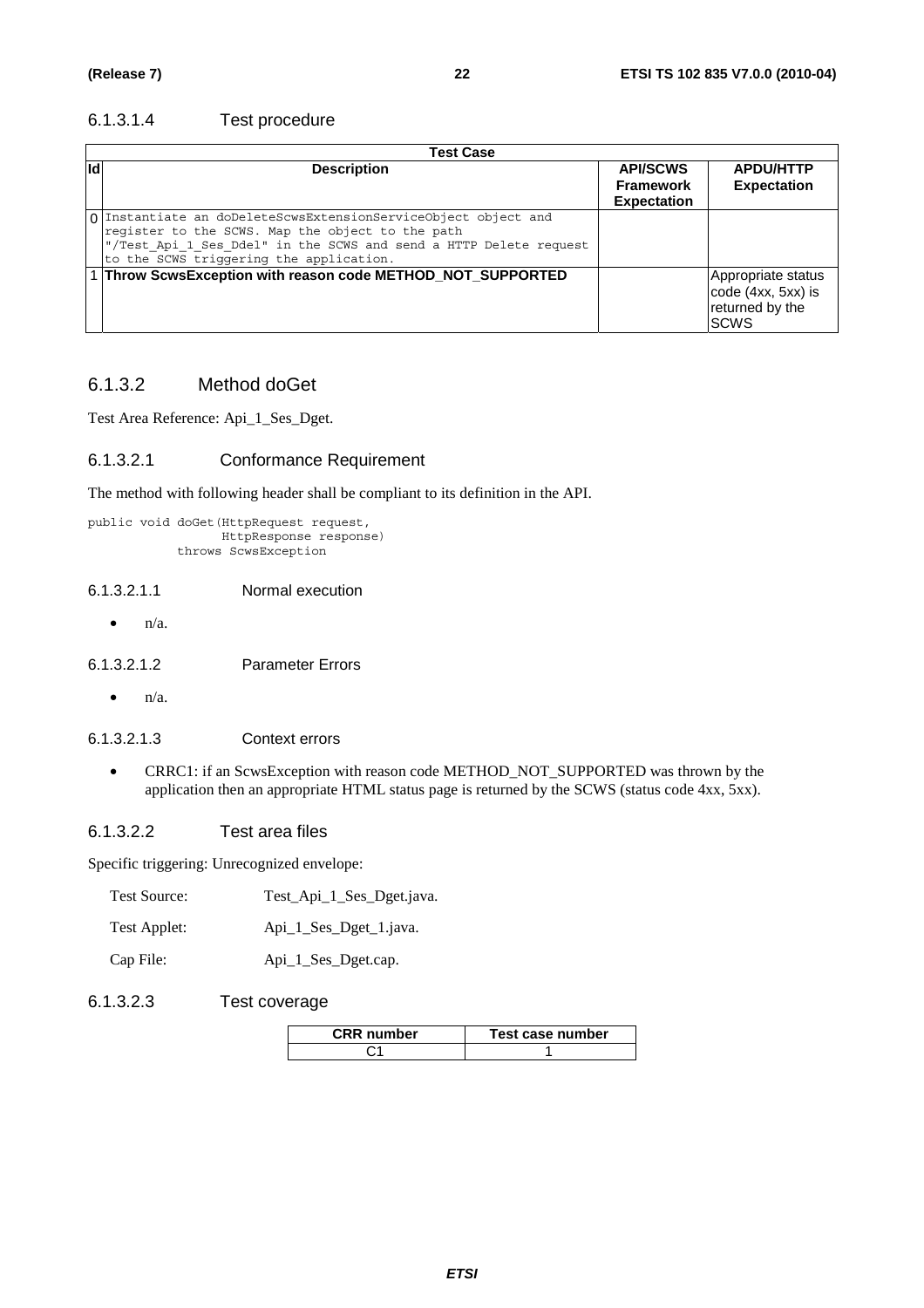#### 6.1.3.2.4 Test procedure

|    | Test Case                                                                                                                                                                                                                    |                                                           |                                                                             |  |  |  |
|----|------------------------------------------------------------------------------------------------------------------------------------------------------------------------------------------------------------------------------|-----------------------------------------------------------|-----------------------------------------------------------------------------|--|--|--|
| Id | <b>Description</b>                                                                                                                                                                                                           | <b>API/SCWS</b><br><b>Framework</b><br><b>Expectation</b> | <b>APDU/HTTP</b><br><b>Expectation</b>                                      |  |  |  |
|    | 0 Instantiate an doGetScwsExtensionServiceObject object and<br>register to the SCWS. Map the object to the path<br>"/Test_Api_1_Ses_Dget" in the SCWS and send a HTTP Get request to<br>the SCWS triggering the application. |                                                           |                                                                             |  |  |  |
|    | Throw ScwsException with reason code METHOD_NOT_SUPPORTED                                                                                                                                                                    |                                                           | Appropriate status<br>code (4xx, 5xx) is<br>returned by the<br><b>ISCWS</b> |  |  |  |

### 6.1.3.3 Method doHead

Test Area Reference: Api\_1\_Ses\_Dhea.

#### 6.1.3.3.1 Conformance Requirement

The method with following header shall be compliant to its definition in the API.

```
public void doHead(HttpRequest request, 
                    HttpResponse response) 
             throws ScwsException
```
#### 6.1.3.3.1.1 Normal execution

 $\bullet$   $n/a$ .

6.1.3.3.1.2 Parameter Errors

 $\bullet$   $n/a$ .

#### 6.1.3.3.1.3 Context errors

• CRRC1: if an ScwsException with reason code METHOD\_NOT\_SUPPORTED was thrown by the application then an appropriate HTML status page is returned by the SCWS (status code 4xx, 5xx).

#### 6.1.3.3.2 Test area files

Specific triggering: Unrecognized envelope:

| Test Source: | Test_Api_1_Ses_Dhea.java. |
|--------------|---------------------------|
|--------------|---------------------------|

| Test Applet: |  |  | Api_1_Ses_Dhea_1.java. |
|--------------|--|--|------------------------|
|              |  |  |                        |

Cap File: Api\_1\_Ses\_Dhea.cap.

#### 6.1.3.3.3 Test coverage

| <b>CRR</b> number | Test case number |
|-------------------|------------------|
|                   |                  |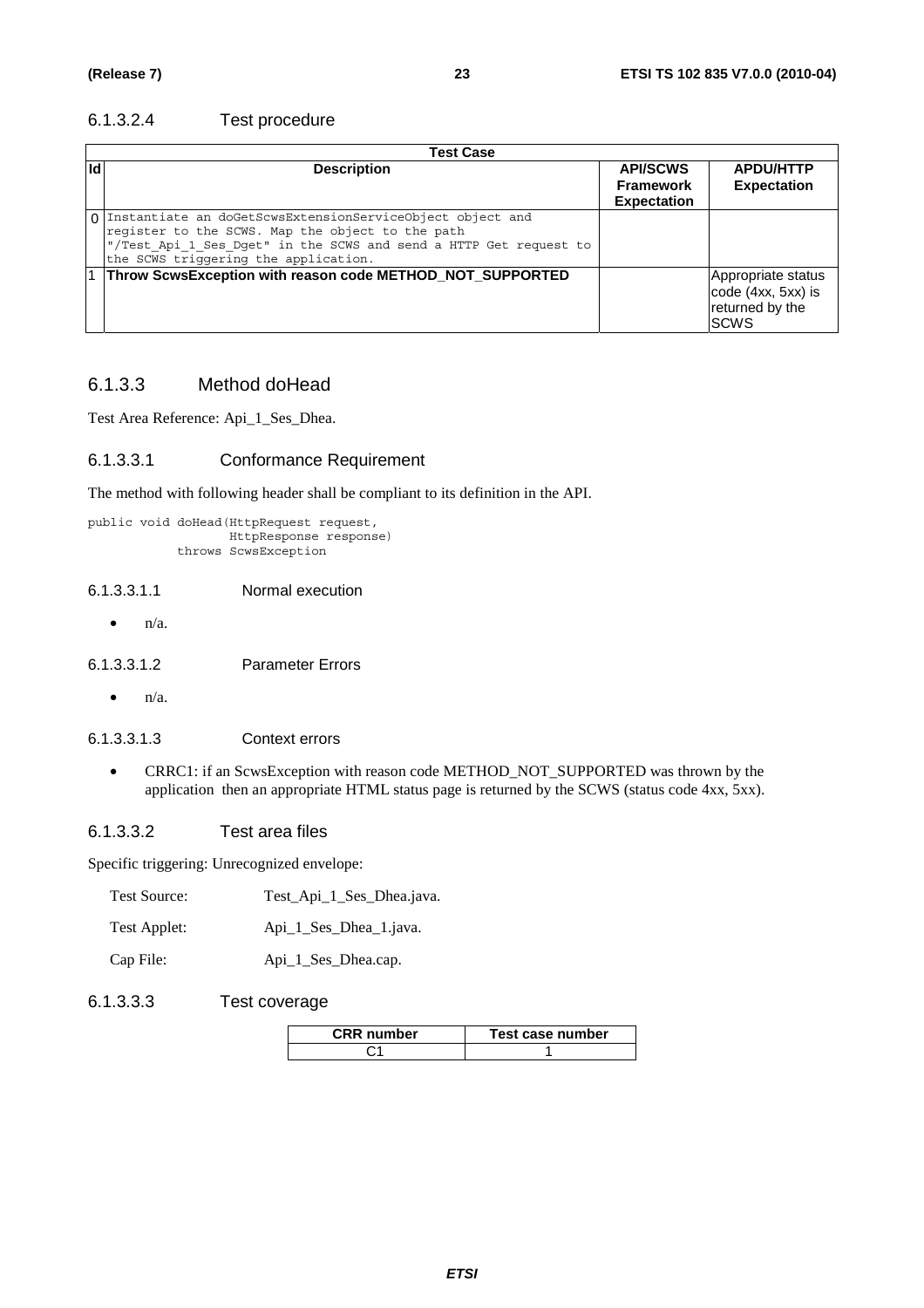#### 6.1.3.3.4 Test procedure

| <b>Test Case</b> |                                                                                                                                                                                                                                |                                                           |                                                                             |  |  |
|------------------|--------------------------------------------------------------------------------------------------------------------------------------------------------------------------------------------------------------------------------|-----------------------------------------------------------|-----------------------------------------------------------------------------|--|--|
| <b>Id</b>        | <b>Description</b>                                                                                                                                                                                                             | <b>API/SCWS</b><br><b>Framework</b><br><b>Expectation</b> | <b>APDU/HTTP</b><br><b>Expectation</b>                                      |  |  |
|                  | O Instantiate an doHeadScwsExtensionServiceObject object and<br>register to the SCWS. Map the object to the path<br>"/Test Api 1 Ses Dhea" in the SCWS and send a HTTP Head request<br>to the SCWS triggering the application. |                                                           |                                                                             |  |  |
|                  | 1 Throw ScwsException with reason code METHOD_NOT_SUPPORTED                                                                                                                                                                    |                                                           | Appropriate status<br>code (4xx, 5xx) is<br>returned by the<br><b>ISCWS</b> |  |  |

#### 6.1.3.4 Method doOptions

Test Area Reference: Api\_1\_Ses\_Dopt.

#### 6.1.3.4.1 Conformance Requirement

The method with following header shall be compliant to its definition in the API.

```
public void doOptions(HttpRequest request, 
                      HttpResponse response)
             throws ScwsException
```
#### 6.1.3.4.1.1 Normal execution

 $\bullet$   $n/a$ .

6.1.3.4.1.2 Parameter Errors

 $\bullet$   $n/a$ .

#### 6.1.3.4.1.3 Context errors

• CRRC1: if a ScwsException with reason code METHOD\_NOT\_SUPPORTED was thrown by the application (which is Intercept or Non Intercept Application ) then an appropriate HTML status page is returned by the SCWS (status code 4xx, 5xx).

#### 6.1.3.4.2 Test area files

Specific triggering: Unrecognized envelope:

| Test Source: | Test_Api_1_Ses_Dopt.java. |
|--------------|---------------------------|
|--------------|---------------------------|

| Test Applet: | Api_1_Ses_Dopt_1.java. |
|--------------|------------------------|
|--------------|------------------------|

Cap File: Api\_1\_Ses\_Dopt.cap.

#### 6.1.3.4.3 Test coverage

| <b>CRR</b> number | Test case number |
|-------------------|------------------|
|                   |                  |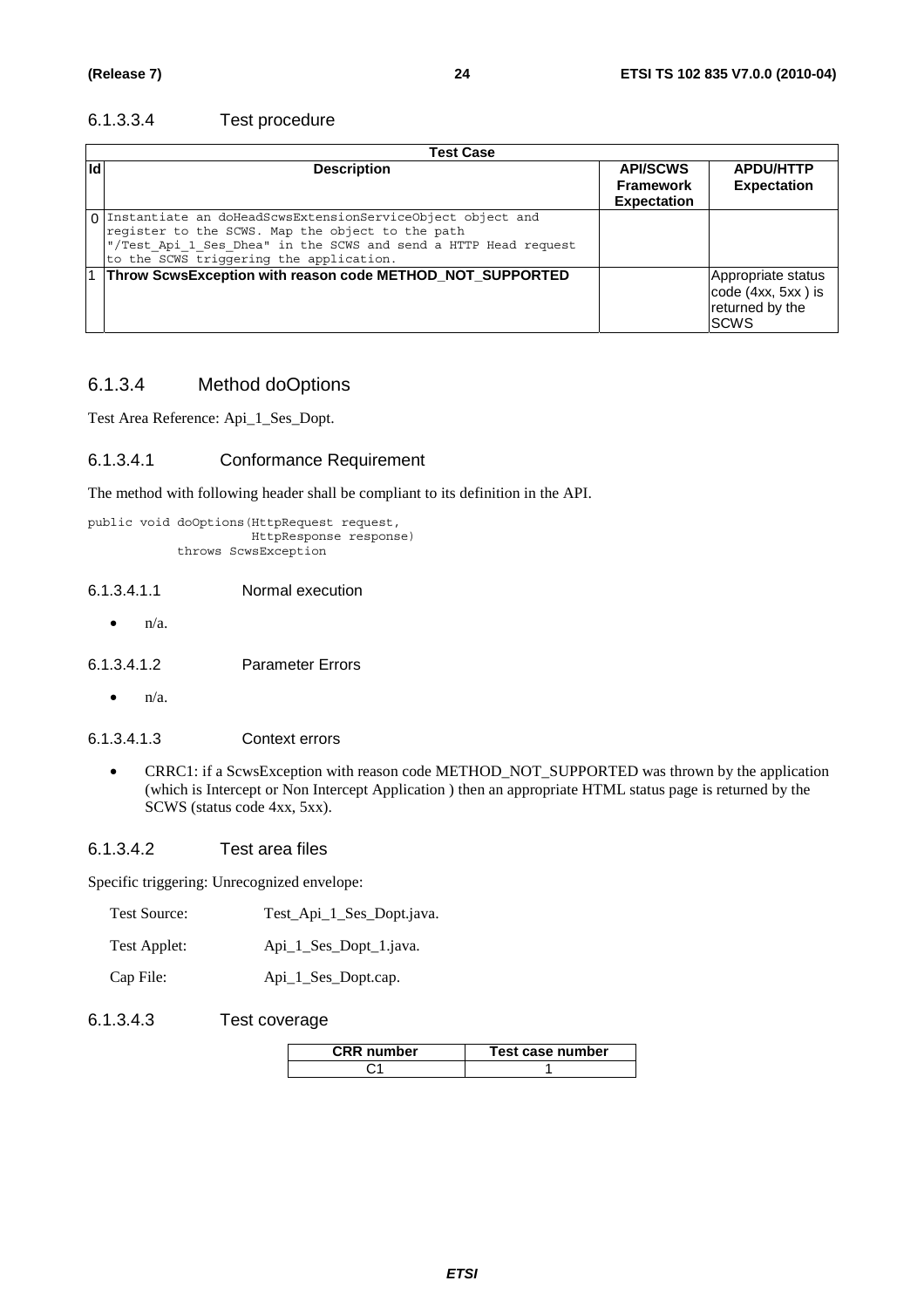#### 6.1.3.4.4 Test procedure

|     | Test Case                                                                                                                                                                                                                            |                                                           |                                                                             |  |  |  |
|-----|--------------------------------------------------------------------------------------------------------------------------------------------------------------------------------------------------------------------------------------|-----------------------------------------------------------|-----------------------------------------------------------------------------|--|--|--|
| lld | <b>Description</b>                                                                                                                                                                                                                   | <b>API/SCWS</b><br><b>Framework</b><br><b>Expectation</b> | <b>APDU/HTTP</b><br><b>Expectation</b>                                      |  |  |  |
|     | 0 Instantiate an doOptionsScwsExtensionServiceObject object and<br>register to the SCWS. Map the object to the path<br>"/Test_Api_1_Ses_Dopt" in the SCWS and send a HTTP Options<br>request to the SCWS triggering the application. |                                                           |                                                                             |  |  |  |
|     | 1 Throw ScwsException with reason code METHOD_NOT_SUPPORTED                                                                                                                                                                          |                                                           | Appropriate status<br>code (4xx, 5xx) is<br>returned by the<br><b>ISCWS</b> |  |  |  |

### 6.1.3.5 Method doPost

Test Area Reference: Api\_1\_Ses\_Dpos.

#### 6.1.3.5.1 Conformance Requirement

The method with following header shall be compliant to its definition in the API.

```
public void doPost(HttpRequest request, 
                    HttpResponse response) 
             throws ScwsException
```
#### 6.1.3.5.1.1 Normal execution

 $\bullet$   $n/a$ .

6.1.3.5.1.2 Parameter Errors

 $\bullet$   $n/a$ .

#### 6.1.3.5.1.3 Context errors

• CRRC1: if an ScwsException with reason code METHOD\_NOT\_SUPPORTED was thrown by the application then an appropriate HTML status page is returned by the SCWS (status code 4xx, 5xx).

#### 6.1.3.5.2 Test area files

Specific triggering: Unrecognized envelope:

| Test Applet: |  |  | Api_1_Ses_Dpos_1.java. |
|--------------|--|--|------------------------|

Cap File: Api\_1\_Ses\_Dpos.cap.

#### 6.1.3.5.3 Test coverage

| CRR number | Test case number |
|------------|------------------|
|            |                  |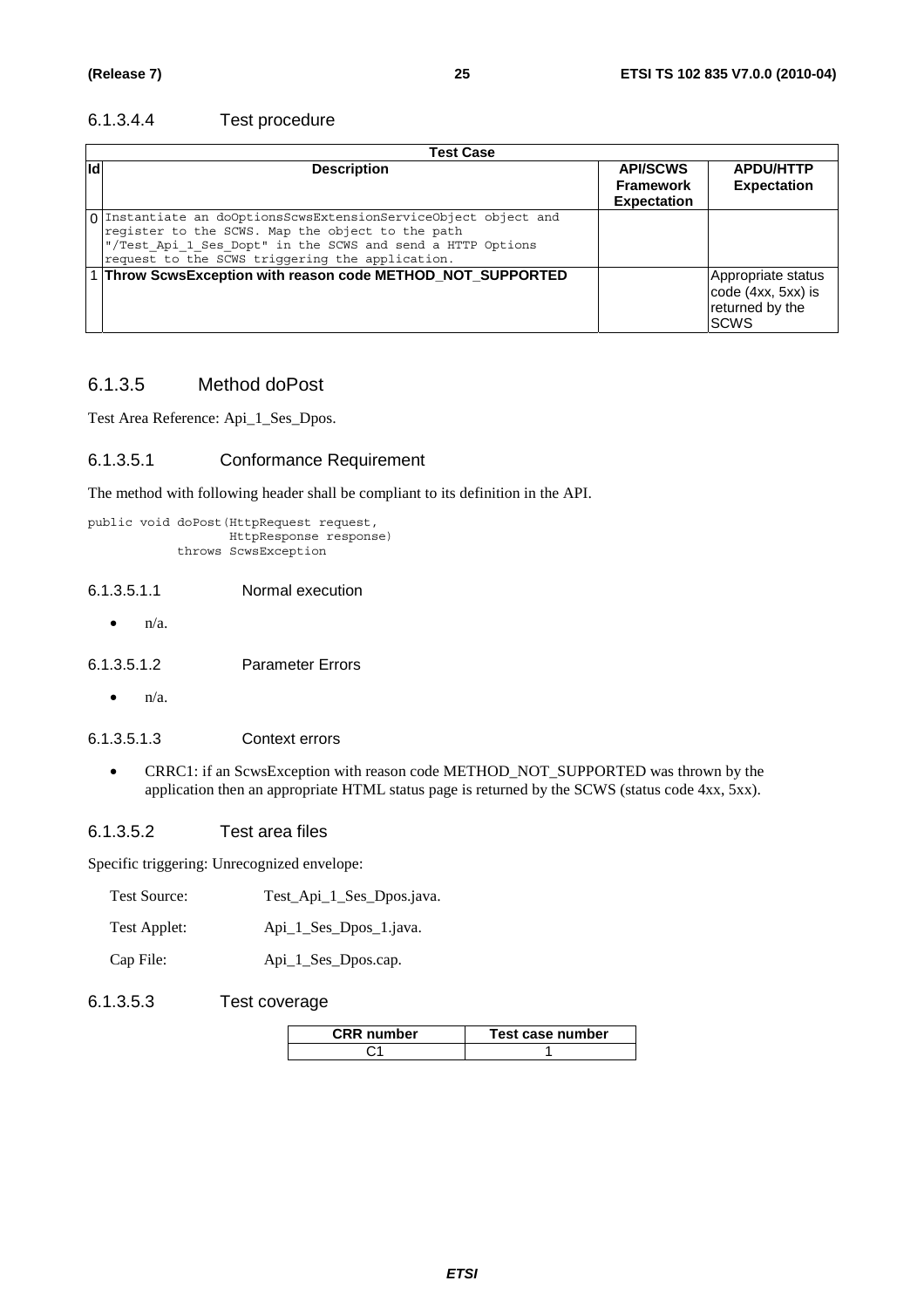#### 6.1.3.5.4 Test procedure

|     | <b>Test Case</b>                                                                                                                                                                                                               |                                                           |                                                                            |  |  |
|-----|--------------------------------------------------------------------------------------------------------------------------------------------------------------------------------------------------------------------------------|-----------------------------------------------------------|----------------------------------------------------------------------------|--|--|
| lld | <b>Description</b>                                                                                                                                                                                                             | <b>API/SCWS</b><br><b>Framework</b><br><b>Expectation</b> | <b>APDU/HTTP</b><br><b>Expectation</b>                                     |  |  |
|     | 0 Instantiate an doPostScwsExtensionServiceObject object and<br>register to the SCWS. Map the object to the path<br>"/Test_Api_1_Ses_Dpos" in the SCWS and send a HTTP Post request<br>to the SCWS triggering the application. |                                                           |                                                                            |  |  |
|     | 1 Throw ScwsException with reason code METHOD_NOT_SUPPORTED                                                                                                                                                                    |                                                           | Appropriate status<br>code (4xx, 5xx) is<br>returned by the<br><b>SCWS</b> |  |  |

### 6.1.3.6 Method doPut

Test Area Reference: Api\_1\_Ses\_Dput.

#### 6.1.3.6.1 Conformance Requirement

The method with following header shall be compliant to its definition in the API.

```
public void doPut(HttpRequest request, 
                   HttpResponse response) 
             throws ScwsException
```
#### 6.1.3.6.1.1 Normal execution

 $\bullet$   $n/a$ .

6.1.3.6.1.2 Parameter Errors

 $\bullet$   $n/a$ .

#### 6.1.3.6.1.3 Context errors

• CRRC1: if a ScwsException with reason code METHOD\_NOT\_SUPPORTED was thrown by the application (which is Intercept or Non Intercept Application) then an appropriate HTML status page is returned by the SCWS (status code 4xx, 5xx).

#### 6.1.3.6.2 Test area files

Specific triggering: Unrecognized envelope:

| Api_1_Ses_Dput_1.java. |
|------------------------|
|                        |

Cap File: Api\_1\_Ses\_Dput.cap.

#### 6.1.3.6.3 Test coverage

| <b>CRR</b> number | Test case number |  |
|-------------------|------------------|--|
|                   |                  |  |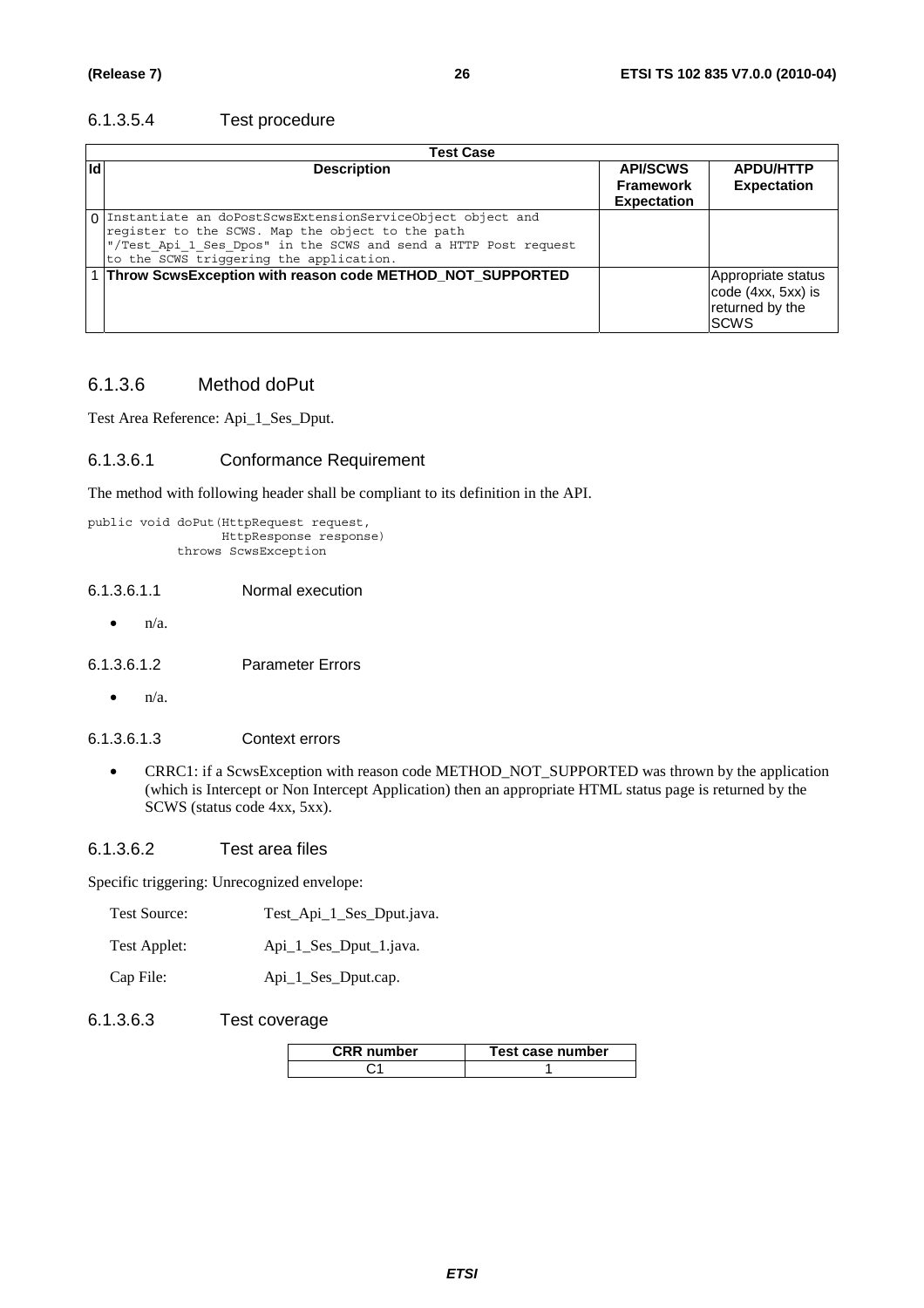#### 6.1.3.6.4 Test procedure

|     | Test Case                                                                                                                                                                                                                    |                                                           |                                                                            |  |
|-----|------------------------------------------------------------------------------------------------------------------------------------------------------------------------------------------------------------------------------|-----------------------------------------------------------|----------------------------------------------------------------------------|--|
| lld | <b>Description</b>                                                                                                                                                                                                           | <b>API/SCWS</b><br><b>Framework</b><br><b>Expectation</b> | <b>APDU/HTTP</b><br><b>Expectation</b>                                     |  |
|     | 0 Instantiate an doPutScwsExtensionServiceObject object and<br>register to the SCWS. Map the object to the path<br>"/Test_Api_1_Ses_Dput" in the SCWS and send a HTTP Put request to<br>the SCWS triggering the application. |                                                           |                                                                            |  |
|     | 1 Throw ScwsException with reason code METHOD_NOT_SUPPORTED                                                                                                                                                                  |                                                           | Appropriate status<br>code (4xx, 5xx) is<br>returned by the<br><b>SCWS</b> |  |

### 6.1.3.7 Method doTrace

Test Area Reference: Api\_1\_Ses\_Dtra.

#### 6.1.3.7.1 Conformance Requirement

The method with following header shall be compliant to its definition in the API.

```
public void doTrace(HttpRequest request, 
                     HttpResponse response) 
             throws ScwsException
```
#### 6.1.3.7.1.1 Normal execution

 $\bullet$   $n/a$ .

6.1.3.7.1.2 Parameter Errors

 $\bullet$  n/a.

#### 6.1.3.7.1.3 Context errors

• CRRC1: if a ScwsException with reason code METHOD\_NOT\_SUPPORTED was thrown by the application (which is Intercept or Non Intercept Application ) then an appropriate HTML status page is returned by the SCWS (status code 4xx, 5xx).

#### 6.1.3.7.2 Test area files

Specific triggering: Unrecognized envelope:

| Test Source: | Test_Api_1_Ses_Dtra.java. |
|--------------|---------------------------|
| Test Applet: | Api_1_Ses_Dtra_1.java.    |

| __ |  |
|----|--|
|    |  |
|    |  |
|    |  |
|    |  |
|    |  |
|    |  |
|    |  |
|    |  |

Cap File: Api\_1\_Ses\_Dtra.cap.

#### 6.1.3.7.3 Test coverage

| <b>CRR</b> number | Test case number |  |
|-------------------|------------------|--|
|                   |                  |  |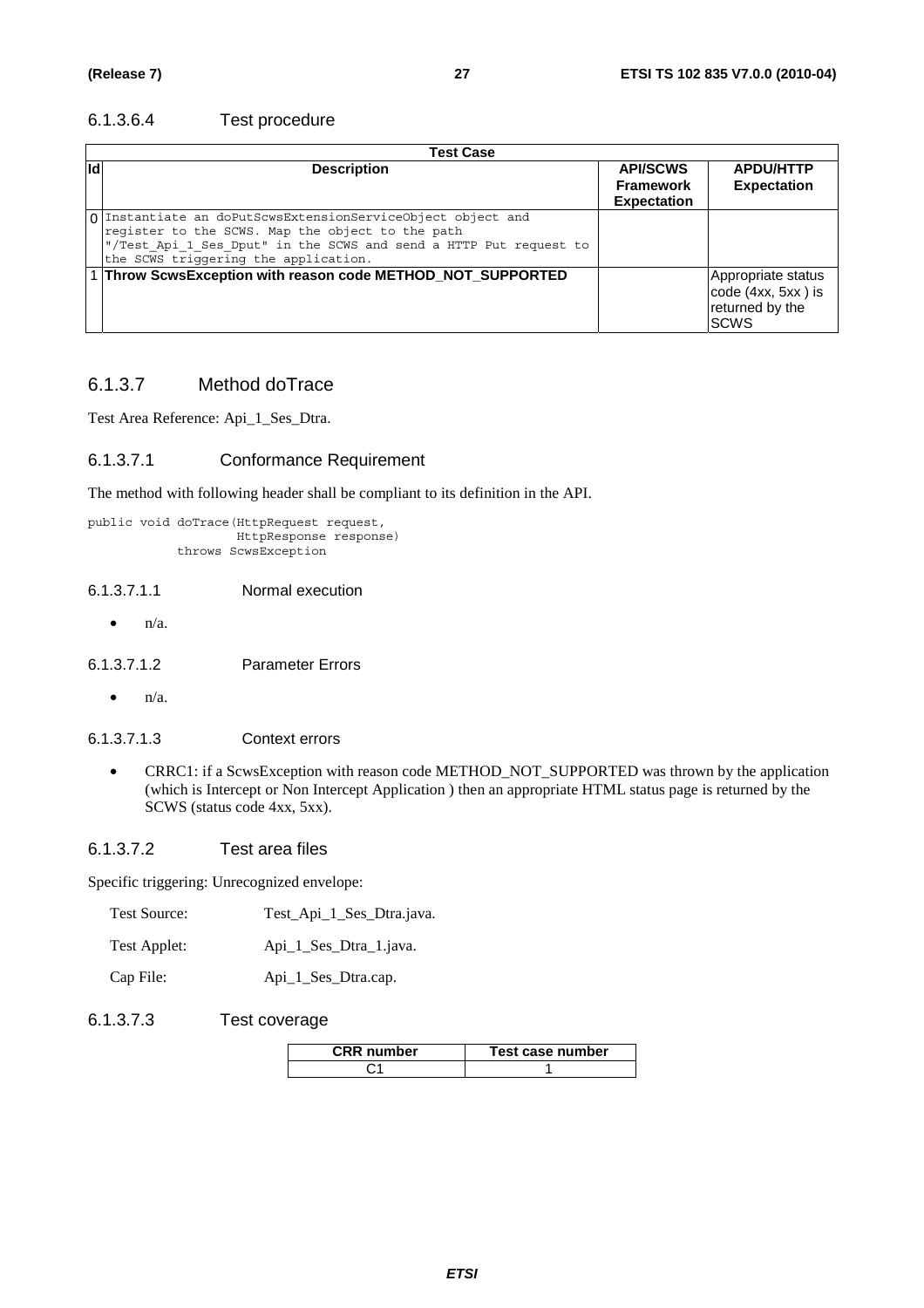#### 6.1.3.7.4 Test procedure

|     | Test Case                                                                                                                                                                                                                        |                                                           |                                                                      |  |
|-----|----------------------------------------------------------------------------------------------------------------------------------------------------------------------------------------------------------------------------------|-----------------------------------------------------------|----------------------------------------------------------------------|--|
| lld | <b>Description</b>                                                                                                                                                                                                               | <b>API/SCWS</b><br><b>Framework</b><br><b>Expectation</b> | <b>APDU/HTTP</b><br><b>Expectation</b>                               |  |
|     | 0 Instantiate an doTraceScwsExtensionServiceObject object and<br>register to the SCWS. Map the object to the path<br>"/Test Api 1 Ses Dtra" in the SCWS and send a HTTP Trace request<br>to the SCWS triggering the application. |                                                           |                                                                      |  |
|     | 1 Throw ScwsException with reason code METHOD_NOT_SUPPORTED                                                                                                                                                                      |                                                           | Appropriate status<br>code (4xx, 5xx) is<br>returned by the<br>SCWS. |  |

# 6.1.4 Interface HttpRequest

### 6.1.4.1 Method findAndCopyKeywordValue

Test Area Reference: Api\_1\_Hrq\_Fckw.

#### 6.1.4.1.1 Conformance Requirement

The method with following header shall be compliant to its definition in the API.

short findAndCopyKeywordValue(byte[] headerKeywordName,  $short$  nameOffs, short nameLength, byte[] buffer, short bufferOffs, short maxLength) throws: java.lang.NullPointerException, java.lang.ArrayIndexOutOfBoundsException.

#### 6.1.4.1.1.1 Normal execution

- CRRN1: Find and copy the value of a header.
- CRRN2: bufferOffs+length of the copied value or KEYWORD\_NOT\_FOUND in case the keyword is not found.

#### 6.1.4.1.1.2 Parameter Errors

- CRRP1: if headerKeywordName is equal to null a java.lang.NullPointerException is thrown.
- CRRP2: if buffer is equal to null a NullPointerException is thrown.
- CRRP3: if the copy operation would cause access out of bounds an ArrayIndexOutOfBoundsException is thrown.

#### 6.1.4.1.1.3 Context errors

 $\bullet$   $n/a$ .

#### 6.1.4.1.2 Test area files

Specific triggering: Unrecognized envelope:

| <b>Test Source:</b> | Test_Api_1_Hrq_Fckw_Bss_Bss.java. |
|---------------------|-----------------------------------|
| Test Applet:        | Api 1 Hrq Fckw Bss Bss 1.java.    |
| Cap File:           | Api_1_Hrq_Fckw_Bss_Bss.cap.       |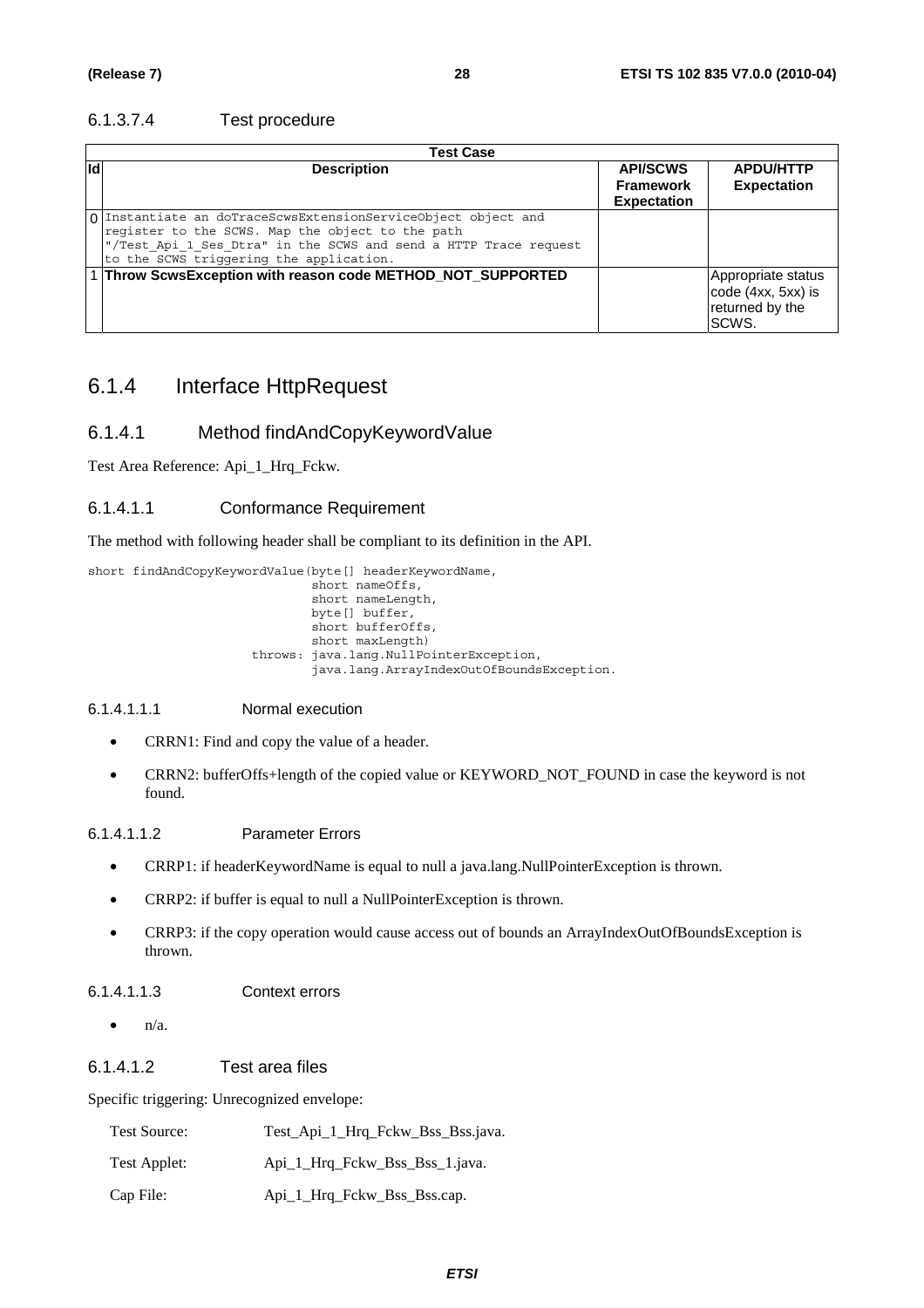## 6.1.4.1.3 Test coverage

| <b>CRR</b> number | Test case number |
|-------------------|------------------|
|                   |                  |
|                   |                  |
|                   | 3, 4, 5, 6, 7    |
| N1                |                  |
| N١                |                  |

### 6.1.4.1.4 Test procedure

|                | <b>Test Case</b>                                                                                                                         |                                                   |                                        |  |
|----------------|------------------------------------------------------------------------------------------------------------------------------------------|---------------------------------------------------|----------------------------------------|--|
| Id             | <b>Description</b>                                                                                                                       | <b>API/SCWS Framework Expectation</b>             | <b>APDU/HTTP</b><br><b>Expectation</b> |  |
| 1              | findAndCopyKeywordValue () with a null<br>headerKeywordName                                                                              | NullPointerException is thrown                    |                                        |  |
| $\overline{c}$ | findAndCopyKeywordValue () with a null buffer                                                                                            | NullPointerException is thrown                    |                                        |  |
| 3              | bufferOffs ≥ buffer.length<br>findAndCopyKeywordValue ()<br>$nameOffs = 0$<br>$buffer.length = 2$<br>$bufferOffs = 2$<br>$maxLength = 1$ | ArrayIndexOutOfBoundsException is<br>thrown       |                                        |  |
| $\overline{4}$ | bufferOffs $< 0$<br>findAndCopyKeywordValue()<br>$buffer.length = 2$<br>$bufferOffs = -1$<br>$maxLength = 1$                             | ArrayIndexOutOfBoundsException is<br>thrown       |                                        |  |
| 5              | maxLength > buffer.length<br>findAndCopyKeywordValue()<br>$buffer.length = 2$<br>$bufferOffs = 0$<br>$maxLength = 3$                     | ArrayIndexOutOfBoundsException is<br>thrown       |                                        |  |
| 6              | bufferOffs + maxLength > buffer.length<br>findAndCopyKeywordValue()<br>$buffer.length = 2$<br>$bufferOffs = 1$<br>$maxLength = 2$        | ArrayIndexOutOfBoundsException is<br>thrown       |                                        |  |
| $\overline{7}$ | maxLength < 0<br>findAndCopyKeywordValue()<br>$buffer.length = 2$<br>$bufferOffs = 0$<br>$maxLength = -1$                                | ArrayIndexOutOfBoundsException is<br>thrown       |                                        |  |
| 8              | findAndCopyKeywordValue()<br>headerKeywordName= HEADER AB [ This header is<br>not present in the request]<br>$bufferOffs = 0$            | ScwsConstants.KEYWORD_NOT_FOU<br><b>ND</b>        |                                        |  |
| 9              | findAndCopyKeywordValue()<br>headerKeywordName= HEADER AB [ This header is<br>present in the request]<br>$bufferOffs = 1$                | lenght of Header AB (1) + bufferOffs (1)<br>$= 2$ |                                        |  |

# 6.1.4.2 Method findAndCopyKeywordValue

Test Area Reference: Api\_1\_Hrq\_Fckw.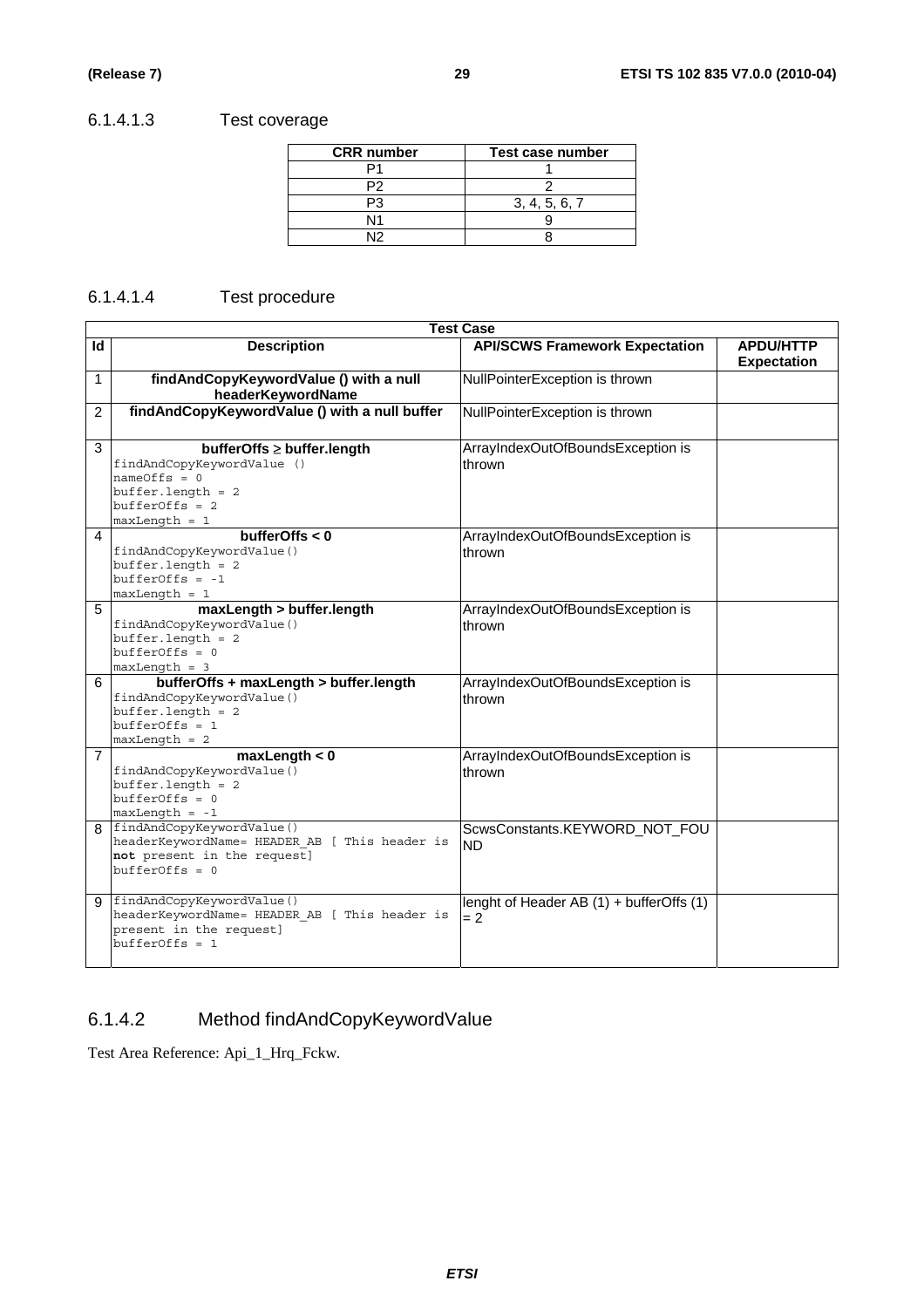#### 6.1.4.2.1 Conformance Requirement

The method with following header shall be compliant to its definition in the API.

```
short findAndCopyKeywordValue(short keywordId, 
                                 byte[] buffer, 
                                 short bufferOffs, 
                                 short maxLength) 
                          throws ScwsException, 
                                 NullPointerException, 
                                 ArrayIndexOutOfBoundsException
```
#### 6.1.4.2.1.1 Normal execution

• CRRN1 Find and copy the value of a header or the value of a keyword/value part of the URI indicated by a keywordId. The supported keywords are defined in ScwsConstants Interface.

#### 6.1.4.2.1.2 Parameter Errors

- CRRP1 KEYWORD NOT FOUND in case the keyword is not found.
- CRRP2 if the keywordId is not recognized a ScwsException with reason UNKNOWN KEYWORD ID.
- CRRP3: if buffer is equal to null a NullPointerException is thrown.
- CRRP4: if the copy operation would cause access out of bounds an ArrayIndexOutOfBoundsException is thrown.

#### 6.1.4.2.1.3 Context errors

 $\bullet$   $n/a$ .

#### 6.1.4.2.2 Test area files

Specific triggering: Unrecognized envelope:

| <b>Test Source:</b> | Test_Api_1_Hrq_Fckws_Bss.java. |
|---------------------|--------------------------------|
|                     |                                |

Test Applet: Api\_1\_Hrq\_Fckws\_Bss\_1.java.

Cap File: Api\_1 Hrq\_Fckws\_Bss.cap.

#### 6.1.4.2.3 Test coverage

| <b>CRR</b> number | Test case number             |
|-------------------|------------------------------|
|                   |                              |
| P2                |                              |
| P3                | 19                           |
| P4                | 20, 21, 22, 23, 24           |
| N1                | 3, 4, 5, 6, 7, 8, 9, 10, 11, |
|                   | 12, 13, 14, 15, 16, 17, 18   |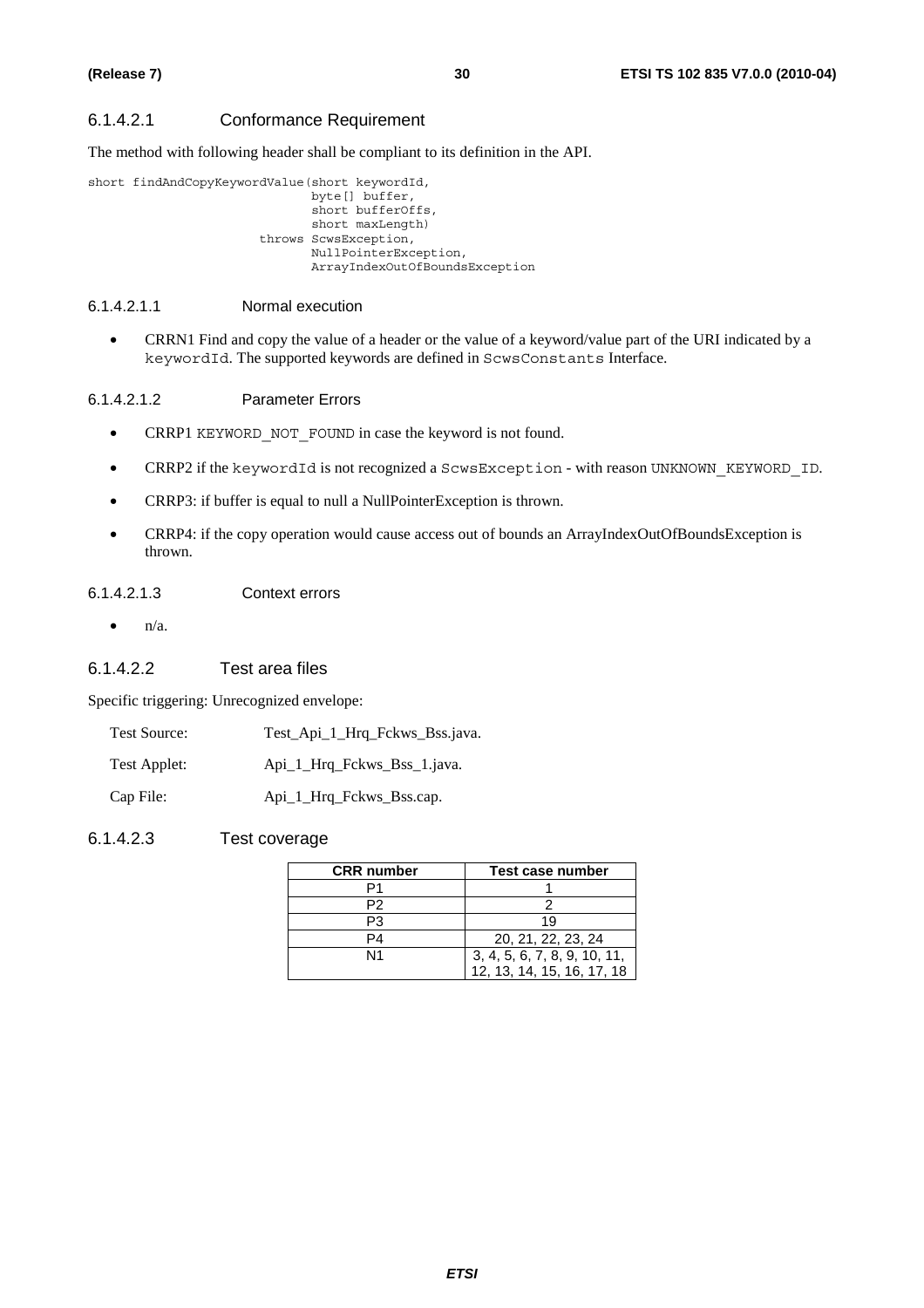## 6.1.4.2.4 Test procedure

|           | <b>Test Case</b>                                                                                                                |                                                   |                                        |
|-----------|---------------------------------------------------------------------------------------------------------------------------------|---------------------------------------------------|----------------------------------------|
| <b>Id</b> | <b>Description</b>                                                                                                              | <b>API/SCWS Framework Expectation</b>             | <b>APDU/HTTP</b><br><b>Expectation</b> |
|           | 1 findAndCopyKeywordValue()<br>keywordId = ScwsConstants.HEADER ACCEPT ENCODING<br>[not present in request]<br>$bufferOffs = 0$ | ScwsConstants.KEYWORD_NOT_FOUND                   |                                        |
|           | 2   findAndCopyKeywordValue()<br>keywordId = 99 (Unknown)<br>$bufferOffs = 0$                                                   | ScwsException - with reason<br>UNKNOWN KEYWORD ID |                                        |
|           | 3   findAndCopyKeywordValue()<br>keywordId = ScwsConstants.HEADER ACCEPT<br>[present in request]<br>$bufferOffs = 0$            |                                                   |                                        |
|           | 4 findAndCopyKeywordValue()<br>keywordId = ScwsConstants.HEADER ACCEPT CHARSET<br>[present in request]<br>$bufferOffs = 0$      |                                                   |                                        |
|           | 5 findAndCopyKeywordValue()<br>keywordId = ScwsConstants.HEADER ACCEPT ENCODING<br>[present in request]<br>$bufferOffs = 0$     |                                                   |                                        |
|           | 6 findAndCopyKeywordValue()<br>keywordId = ScwsConstants.HEADER ACCEPT LANGUAGE<br>[present in request]<br>$bufferOffs = 0$     |                                                   |                                        |
|           | 7 findAndCopyKeywordValue()<br>keywordId = ScwsConstants.HEADER_HOST<br>[present in request]<br>$bufferOffs = 0$                |                                                   |                                        |
|           | 8 findAndCopyKeywordValue()<br>keywordId = ScwsConstants.HEADER USER AGENT<br>[present in request]<br>$bufferOffs = 0$          |                                                   |                                        |
|           | 9 findAndCopyKeywordValue()<br>keywordId = ScwsConstants.HEADER_CONTENT_ENCODING<br>[present in request]<br>$bufferOffs = 0$    |                                                   |                                        |
|           | 10 findAndCopyKeywordValue()<br>keywordId = ScwsConstants.HEADER_CONTENT_LANGUAGE<br>[present in request]<br>$bufferOffs = 0$   |                                                   |                                        |
|           | 11 findAndCopyKeywordValue()<br>keywordId = ScwsConstants.HEADER_CONTENT_LENGTH<br>[present in request]<br>$bufferOffs = 0$     |                                                   |                                        |
|           | 12 findAndCopyKeywordValue()<br>keywordId = ScwsConstants.HEADER CONTENT TYPE<br>[present in request]<br>$bufferOffs = 0$       |                                                   |                                        |
|           | 13 findAndCopyKeywordValue()<br>keywordId = ScwsConstants.HEADER SERVER<br>[present in request]<br>$bufferOffs = 0$             |                                                   |                                        |
|           | 14 findAndCopyKeywordValue()<br>keywordId = ScwsConstants.URI TAG<br>[present in request]<br>$bufferOffs = 0$                   |                                                   |                                        |
|           | 15 findAndCopyKeywordValue()<br>keywordId = ScwsConstants.URI SCHEMA TAG<br>[present in request]<br>$bufferOffs = 0$            |                                                   |                                        |
|           | 16 findAndCopyKeywordValue()<br>keywordId = ScwsConstants.URI AUTHORITY TAG<br>[present in request]<br>$bufferOffs = 0$         |                                                   |                                        |
|           | 17 findAndCopyKeywordValue()<br>keywordId = ScwsConstants.URI PATH TAG<br>[present in request]<br>$bufferOffs = 0$              |                                                   |                                        |
|           | 18 findAndCopyKeywordValue()<br>keywordId = ScwsConstants.URI QUERY TAG<br>[present in request]<br>$bufferOffs = 0$             |                                                   |                                        |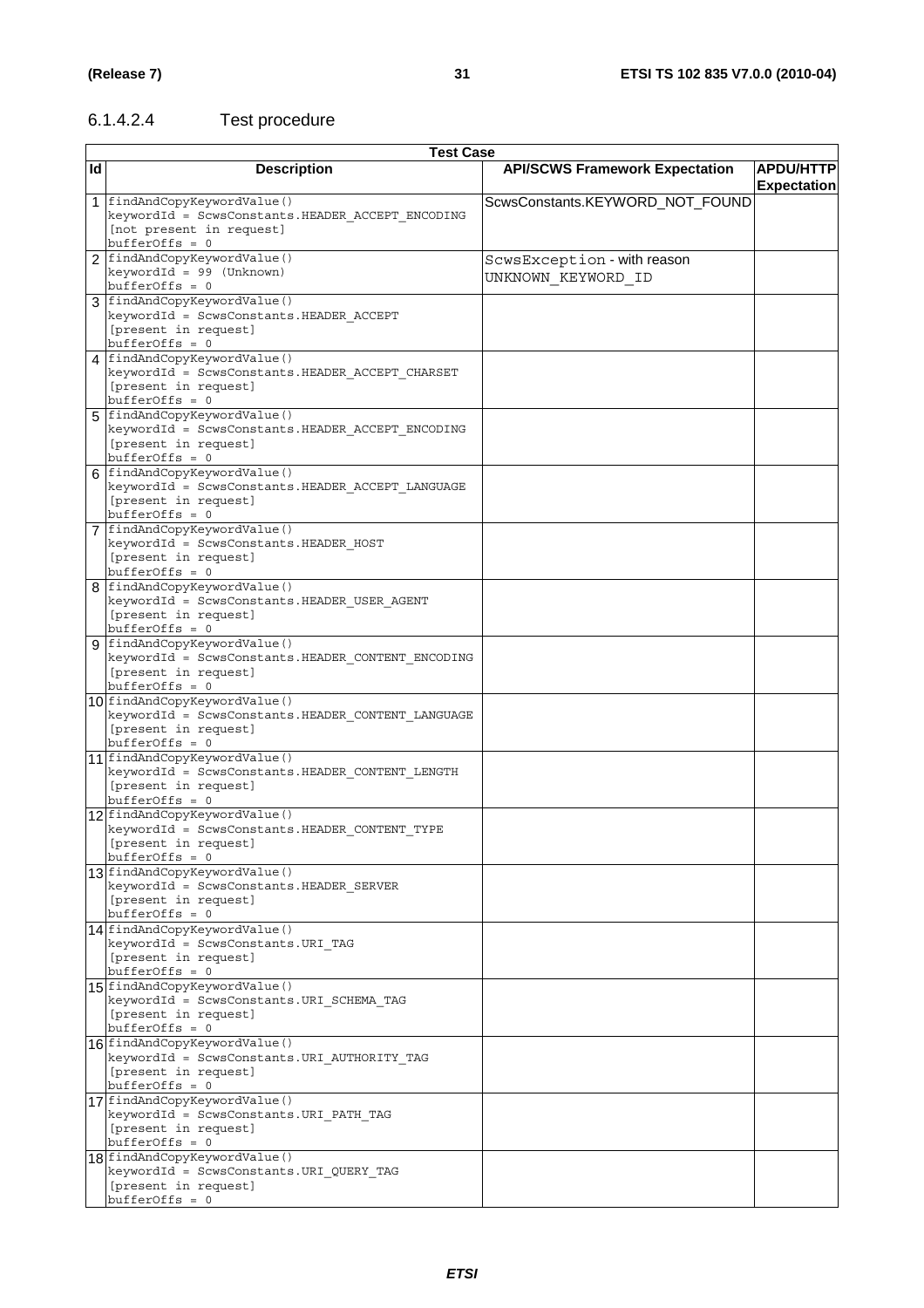|                 | <b>Test Case</b>                                 |                                       |                    |
|-----------------|--------------------------------------------------|---------------------------------------|--------------------|
| Id              | <b>Description</b>                               | <b>API/SCWS Framework Expectation</b> | <b>APDU/HTTP</b>   |
|                 |                                                  |                                       | <b>Expectation</b> |
|                 | 19 findAndCopyKeywordValue() with a null buffer  | NullPointerException is thrown        |                    |
| $\overline{20}$ | $bufferOffs \geq buffer.length$                  | ArrayIndexOutOfBoundsException is     |                    |
|                 | findAndCopyKeywordValue ()                       | thrown                                |                    |
|                 | $buffer.length = 2$                              |                                       |                    |
|                 | $bufferOffs = 3$                                 |                                       |                    |
|                 | $maxLength = 1$                                  |                                       |                    |
| $\overline{21}$ | bufferOffs $< 0$                                 | ArrayIndexOutOfBoundsException is     |                    |
|                 | findAndCopyKeywordValue()                        | thrown                                |                    |
|                 | $buffer.length = 2$                              |                                       |                    |
|                 | $bufferOffs = -1$                                |                                       |                    |
|                 | $maxLength = 1$                                  |                                       |                    |
| 22              | maxLength > buffer.length                        | ArrayIndexOutOfBoundsException is     |                    |
|                 | findAndCopyKeywordValue()                        | thrown                                |                    |
|                 | $buffer.length = 2$                              |                                       |                    |
|                 | $bufferOffs = 0$                                 |                                       |                    |
| 23              | $maxLength = 3$                                  |                                       |                    |
|                 | bufferOffs + maxLength > buffer.length           | ArrayIndexOutOfBoundsException is     |                    |
|                 | findAndCopyKeywordValue()<br>$buffer.length = 2$ | thrown                                |                    |
|                 | $bufferOffs = 1$                                 |                                       |                    |
|                 | $maxLength = 2$                                  |                                       |                    |
| 24              | maxLength < 0                                    | ArrayIndexOutOfBoundsException is     |                    |
|                 | findAndCopyKeywordValue()                        | thrown                                |                    |
|                 | $buffer.length = 2$                              |                                       |                    |
|                 | $bufferOffs = 0$                                 |                                       |                    |
|                 | $maxLength = -1$                                 |                                       |                    |

### 6.1.4.3 Method getContentLength

This test case is FFS.

### 6.1.4.4 Method getContentType

This test case is FFS.

### 6.1.4.5 Method getRequestHttpVersion

Test Area Reference: Api\_1\_Hrq\_Grhv

#### 6.1.4.5.1 Conformance Requirement

The method with following header shall be compliant to its definition in the API.

short getRequestHttpVersion()

#### 6.1.4.5.1.1 Normal execution

• CRRN1: Returns the version of the HTTP protocol of the current request.

#### 6.1.4.5.1.2 Parameter Errors

• None.

#### 6.1.4.5.1.3 Context errors

• None.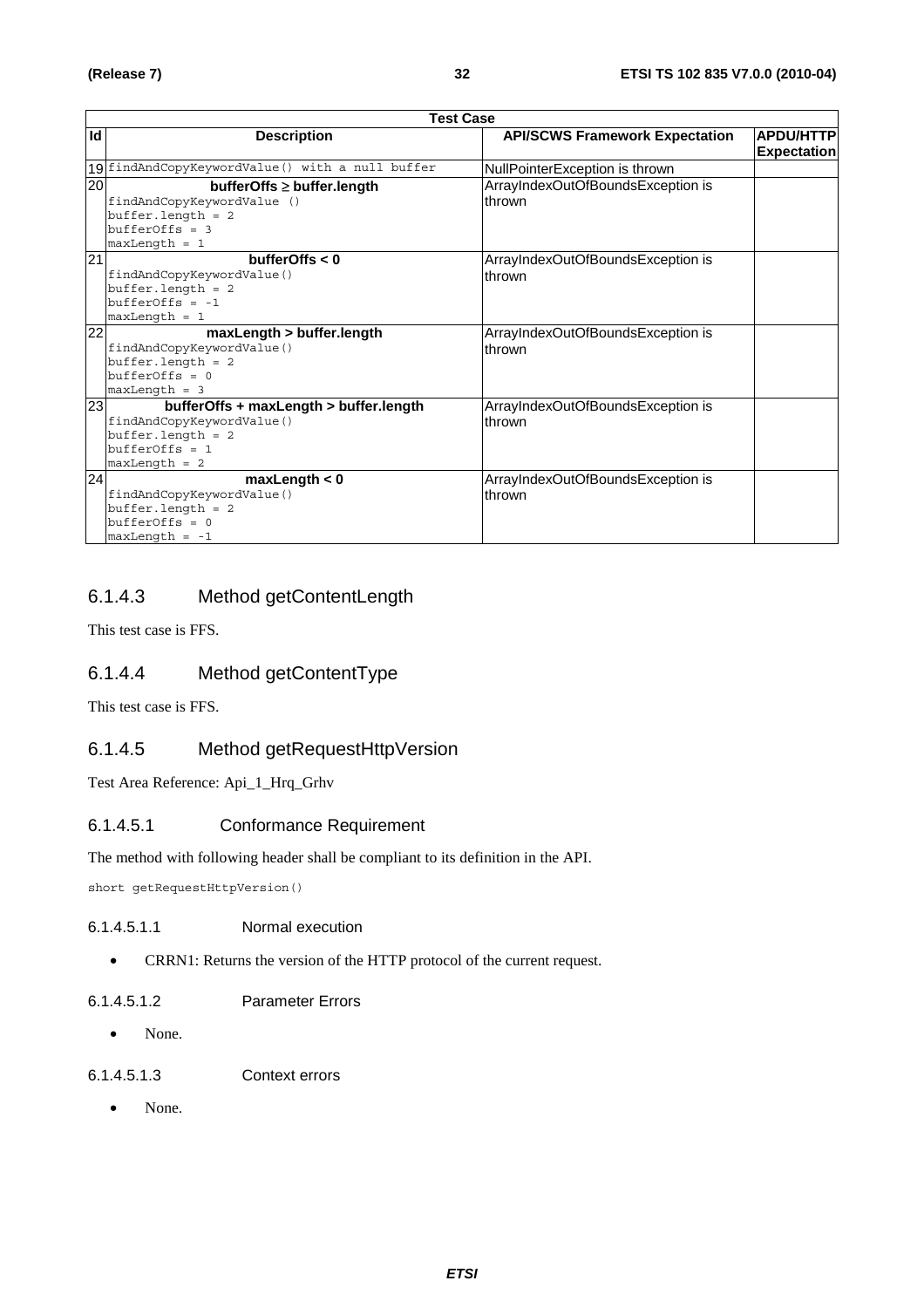#### 6.1.4.5.2 Test area files

Specific triggering: Unrecognized envelope:

| Test Source: | Test_Api_1_Hrq_Grhv.java. |
|--------------|---------------------------|
| Test Applet: | Api_1_Hrq_Grhv_1.java.    |
| Cap File:    | Api_1_Hrq_Grhv.cap.       |

#### 6.1.4.5.3 Test coverage

| <b>CRR</b> number | Test case number |
|-------------------|------------------|
|                   |                  |

#### 6.1.4.5.4 Test procedure

|      | <b>Test Case</b>                          |                                        |                    |
|------|-------------------------------------------|----------------------------------------|--------------------|
| lidl | <b>Description</b>                        | <b>API/SCWS Framework Expectation</b>  | <b>APDU/HTTP</b>   |
|      |                                           |                                        | <b>Expectation</b> |
|      | <b>Normal execution</b>                   | Returns                                |                    |
|      | Send a HTTP request with protocol version | ScwsConstants.HTTP_PROTOCOL_VERSION_10 |                    |
|      | set to: HTTP/1.0.                         |                                        |                    |
| 2    | <b>Normal execution</b>                   | Returns                                |                    |
|      | Send a HTTP request with protocol version | ScwsConstants.HTTP_PROTOCOL_VERSION_11 |                    |
|      | set to: HTTP/1.1.                         |                                        |                    |

#### 6.1.4.6 Method readContent

Test Area Reference: Api\_1\_Hrq\_Rcon.

#### 6.1.4.6.1 Conformance Requirement

The method with following header shall be compliant to its definition in the API.

```
short readContent(int requestOffset,
 byte[] data, 
short offset,
                short len) 
         throws: ScwsException 
                java.lang.NulPointerException 
                java.lang.ArrayIndexOutOfBoundsException
```
#### 6.1.4.6.1.1 Normal execution

• CRRN1: Read a part of the request content and copy it in the data buffer.

#### 6.1.4.6.1.2 Parameter Errors

- CRRP1: if the data buffer is equal to null, a java.lang.Null PointerException is thrown.
- CRRP2: if the copy operation would cause access out of bounds, a java.lang.ArrayIndexOutOfBoundsException will be thrown.
- CRRP3: if the requested offset is out of the request bounds, a ScwsException.UNREACHABLE\_OFFSET will be thrown.

#### 6.1.4.6.1.3 Context errors

• None.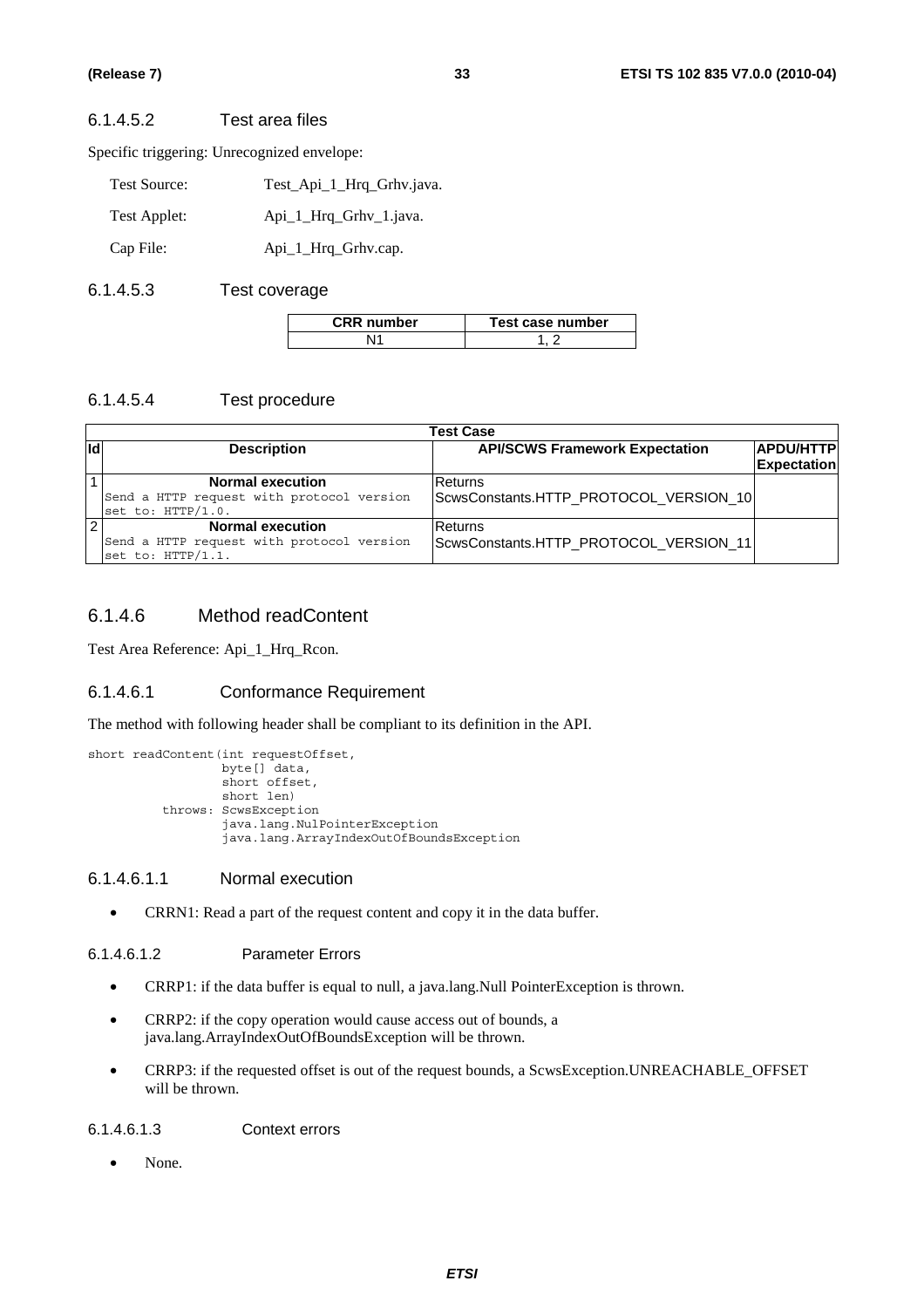#### 6.1.4.6.2 Test area files

Specific triggering: Unrecognized envelope:

| <b>Test Source:</b> | Test Api 1 Hrg Rcon.java. |
|---------------------|---------------------------|
| Test Applet:        | Api_1_Hrq_Rcon_1.java.    |
| Cap File:           | Api_1_Hrq_Rcon.cap.       |

### 6.1.4.6.3 Test coverage

| <b>CRR</b> number | Test case number |
|-------------------|------------------|
|                   |                  |
|                   |                  |
|                   | 4, 5, 6, 7, 8    |
|                   | 10               |

### 6.1.4.6.4 Test procedure

|                | <b>Test Case</b>                          |                                                  |                    |
|----------------|-------------------------------------------|--------------------------------------------------|--------------------|
| Id             | <b>Description</b>                        | <b>API/SCWS Framework Expectation</b>            | <b>APDU/HTTP</b>   |
|                |                                           |                                                  | <b>Expectation</b> |
| 1              | <b>Normal execution</b>                   | Data buffers contains the first bytes of the     |                    |
|                | Send a request with Content-length set to | request content                                  |                    |
|                | 0x20                                      |                                                  |                    |
|                | readContent()                             |                                                  |                    |
|                | requestOffset = $0$                       |                                                  |                    |
|                | $offset = 0$                              |                                                  |                    |
|                | $len = 0x10$                              |                                                  |                    |
| $\overline{2}$ | <b>Normal execution</b>                   | Data buffers contains the entire request content |                    |
|                | Send a request with Content-length set to |                                                  |                    |
|                | 0x20                                      |                                                  |                    |
|                | readContent()                             |                                                  |                    |
|                | requestOffset = $0$<br>$offset = 0$       |                                                  |                    |
|                | $len = 0x20$                              |                                                  |                    |
| 3              | <b>Null pointer exception</b>             | NullPointerException is thrown                   |                    |
|                | Send a request with Content-length set to |                                                  |                    |
|                | 0x20                                      |                                                  |                    |
|                | readContent()                             |                                                  |                    |
|                | data[] is set to null                     |                                                  |                    |
| 4              | offset > data.length                      | ArrayIndexOutOfBoundException is thrown          |                    |
|                | Send a request with Content-length set to |                                                  |                    |
|                | 0x20                                      |                                                  |                    |
|                | readContent()                             |                                                  |                    |
|                | $data.length = 0x20$                      |                                                  |                    |
|                | $offset = 0x20$                           |                                                  |                    |
|                | $length = 0x10$                           |                                                  |                    |
| 5              | length > data.length                      | ArrayIndexOutOfBoundException is thrown          |                    |
|                | Send a request with Content-length set to |                                                  |                    |
|                | 0x20                                      |                                                  |                    |
|                | readContent()<br>$data.length = 0x1F$     |                                                  |                    |
|                | $offset = 0x00$                           |                                                  |                    |
|                | $length = 0x20$                           |                                                  |                    |
| 6              | offset + length > data.length             | ArrayIndexOutOfBoundException is thrown          |                    |
|                | Send a request with Content-length set to |                                                  |                    |
|                | 0x20                                      |                                                  |                    |
|                | readContent()                             |                                                  |                    |
|                | $data.length = 0x20$                      |                                                  |                    |
|                | $offset = 0x10$                           |                                                  |                    |
|                | $length = 0x11$                           |                                                  |                    |
| 7              | length $< 0$                              | ArrayIndexOutOfBoundException is thrown          |                    |
|                | Send a request with Content-length set to |                                                  |                    |
|                | 0x20                                      |                                                  |                    |
|                | readContent()                             |                                                  |                    |
|                | $data.length = 0x20$                      |                                                  |                    |
|                | $offset = 0x00$<br>$length = -1$          |                                                  |                    |
|                |                                           |                                                  |                    |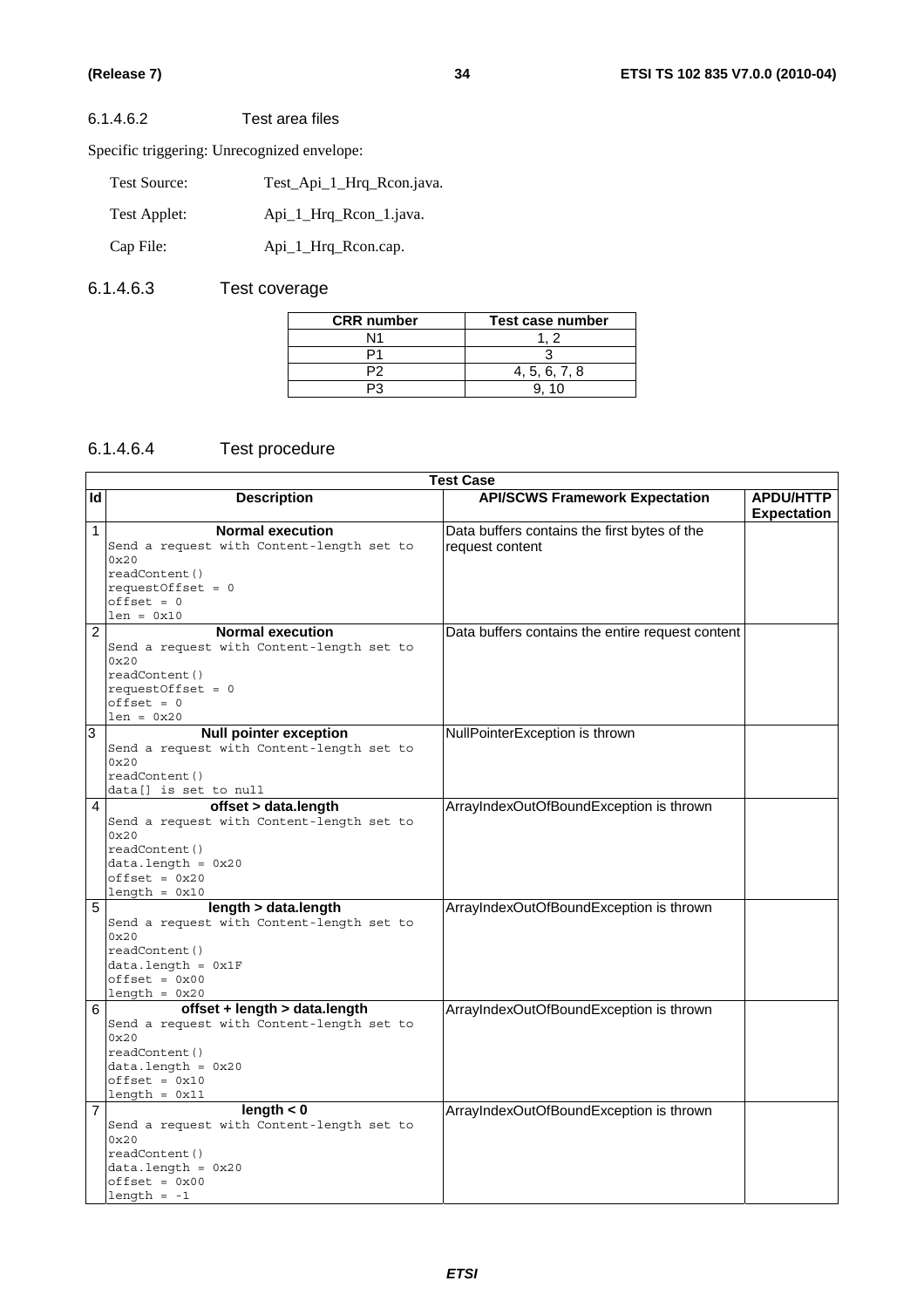|    | <b>Test Case</b>                          |                                         |                    |
|----|-------------------------------------------|-----------------------------------------|--------------------|
| Id | <b>Description</b>                        | <b>API/SCWS Framework Expectation</b>   | <b>APDU/HTTP</b>   |
|    |                                           |                                         | <b>Expectation</b> |
| 8  | offset $< 0$                              | ArrayIndexOutOfBoundException is thrown |                    |
|    | Send a request with Content-length set to |                                         |                    |
|    | 0x20                                      |                                         |                    |
|    | readContent()                             |                                         |                    |
|    | $data.length = 0x20$                      |                                         |                    |
|    | $offset = -1$                             |                                         |                    |
|    | $length = 0x10$                           |                                         |                    |
| 9  | requestOffset > request length            | ScwsException.UNREACHABLE_OFFSET is     |                    |
|    | Send a request with Content-length set to | thrown                                  |                    |
|    | 0x20                                      |                                         |                    |
|    | readContent()                             |                                         |                    |
|    | Request length is 0x20                    |                                         |                    |
|    | requestOffset = $0x20$                    |                                         |                    |
|    | $data.length = 0x20$                      |                                         |                    |
|    | $offset = 0$                              |                                         |                    |
|    | $length = 0x10$                           |                                         |                    |
| 10 | requestOffset $< 0$                       | ScwsException.UNREACHABLE OFFSET is     |                    |
|    | Send a request with Content-length set to | thrown                                  |                    |
|    | 0x20                                      |                                         |                    |
|    | readContent()                             |                                         |                    |
|    | Request length is 0x20                    |                                         |                    |
|    | requestOffset = $-1$                      |                                         |                    |
|    | $data.length = 0x20$                      |                                         |                    |
|    | $offset = 0$                              |                                         |                    |
|    | $length = 0x10$                           |                                         |                    |

### 6.1.4.7 Method readContentType

Test Area Reference: Api\_1\_Hrq\_Rcty.

#### 6.1.4.7.1 Conformance Requirement

The method with following header shall be compliant to its definition in the API.

```
short readContentType(byte[] data, 
 short offs, 
 short len) 
            throws: java.lang.NulPointerException 
                   java.lang.ArrayIndexOutOfBoundsException
```
#### 6.1.4.7.1.1 Normal execution

• CRRN1: Reads the content type given in the HTTP request and copy it in the data[ ] buffer. Returns the offset of the last data written in the buffer.

#### 6.1.4.7.1.2 Parameter Errors

- CRRP1: if the data buffer is null, a java.lang.NullPointerException will be thrown.
- CRRP2: if the copy operation would cause access out of bounds, a java.lang.ArrayIndexOutOfBoundsException will be thrown.

#### 6.1.4.7.1.3 Context errors

• None.

#### 6.1.4.7.2 Test area files

Specific triggering: Unrecognized envelope:

| Test Source: | Test_Api_1_Hrq_Rcty.java. |
|--------------|---------------------------|
|--------------|---------------------------|

Test Applet: Api\_1\_Hrq\_Rcty\_1.java.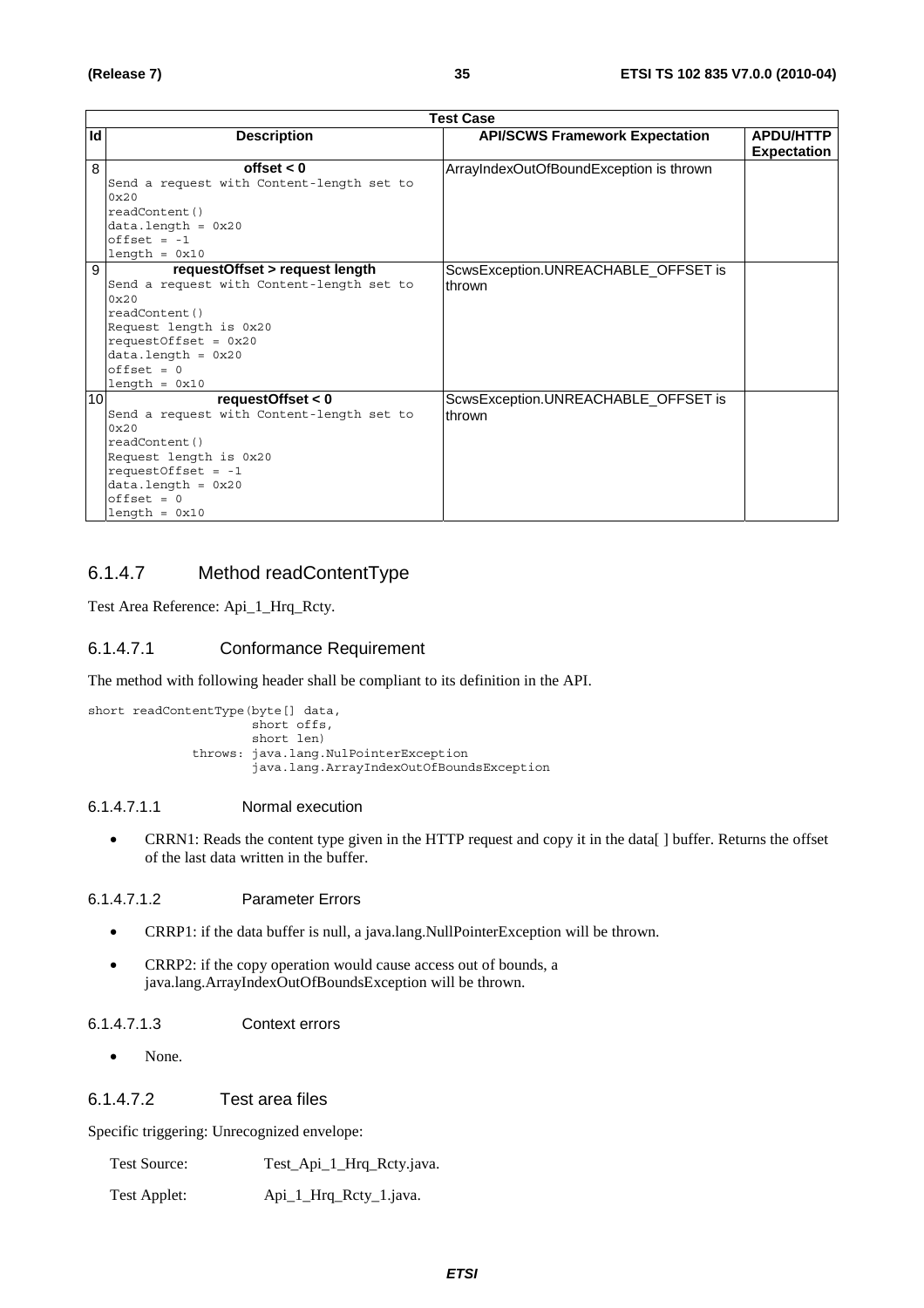Cap File: Api\_1\_Hrq\_Rcty.cap.

### 6.1.4.7.3 Test coverage

| <b>CRR</b> number | Test case number |
|-------------------|------------------|
| Ν1                |                  |
|                   |                  |
|                   | 4.5.6.7.8        |

### 6.1.4.7.4 Test procedure

|                | <b>Test Case</b>                                                                                                                                                               |                                                                           |                                        |  |  |
|----------------|--------------------------------------------------------------------------------------------------------------------------------------------------------------------------------|---------------------------------------------------------------------------|----------------------------------------|--|--|
| Id             | <b>Description</b>                                                                                                                                                             | <b>API/SCWS Framework</b><br><b>Expectation</b>                           | <b>APDU/HTTP</b><br><b>Expectation</b> |  |  |
| 1              | <b>Normal execution</b><br>Send a HTTP request with content type set to: text/html.<br>readContentType()<br>$data.length = 0x20$<br>$offsets = 0x00$<br>$len = 0x0A$           | text/html is written in the data<br>buffer and the method returns<br>0x08 |                                        |  |  |
| $\overline{2}$ | <b>Normal execution</b><br>Send a HTTP request with content type set to: text/html.<br>readContentType()<br>$data.length = 0x20$<br>$offs = 0x00$<br>$len = 0x05$              | text/ is written in the data buffer<br>and the method returns 0x04        |                                        |  |  |
| 3<br>4         | <b>Null pointer</b><br>Send a HTTP request with content type set to: text/html<br>readContentType()<br>$data = null$<br>$offsets = 0x00$<br>$len = 0x0A$<br>offs > data.length | NullPointerException is thrown                                            |                                        |  |  |
|                | Send a HTTP request with content type set to: text/html.<br>readContentType()<br>$data.length = 0x20$<br>$offset = 0x20$<br>$len = 0x10$                                       | ArrayIndexOutOfBoundException<br>is thrown                                |                                        |  |  |
| 5              | len > data.length<br>Send a HTTP request with content type set to: text/html.<br>readContentType()<br>$data.length = 0x05$<br>$offsets = 0x00$<br>$len = 0x09$                 | ArrayIndexOutOfBoundException<br>is thrown                                |                                        |  |  |
| 6              | $offs + len > data.length$<br>Send a HTTP request with content type set to: text/html.<br>readContentType()<br>$data.length = 0x05$<br>$offset = 0x01$<br>$len = 0x05$         | ArrayIndexOutOfBoundException<br>is thrown                                |                                        |  |  |
| 7              | len < 0<br>Send a HTTP request with content type set to: text/html.<br>readContent()<br>$data.length = 0x20$<br>$offset = 0x00$<br>Len = $-1$                                  | ArrayIndexOutOfBoundException<br>is thrown                                |                                        |  |  |
| 8              | offs $< 0$<br>Send a HTTP request with content type set to: text/html.<br>readContent()<br>$data.length = 0x20$<br>$offs = -1$<br>Len = $0x10$                                 | ArrayIndexOutOfBoundException<br>is thrown                                |                                        |  |  |

# 6.1.5 Interface HttpResponse

## 6.1.5.1 Method appendContent

Test Area Reference: Api\_1\_Hrs\_Acon.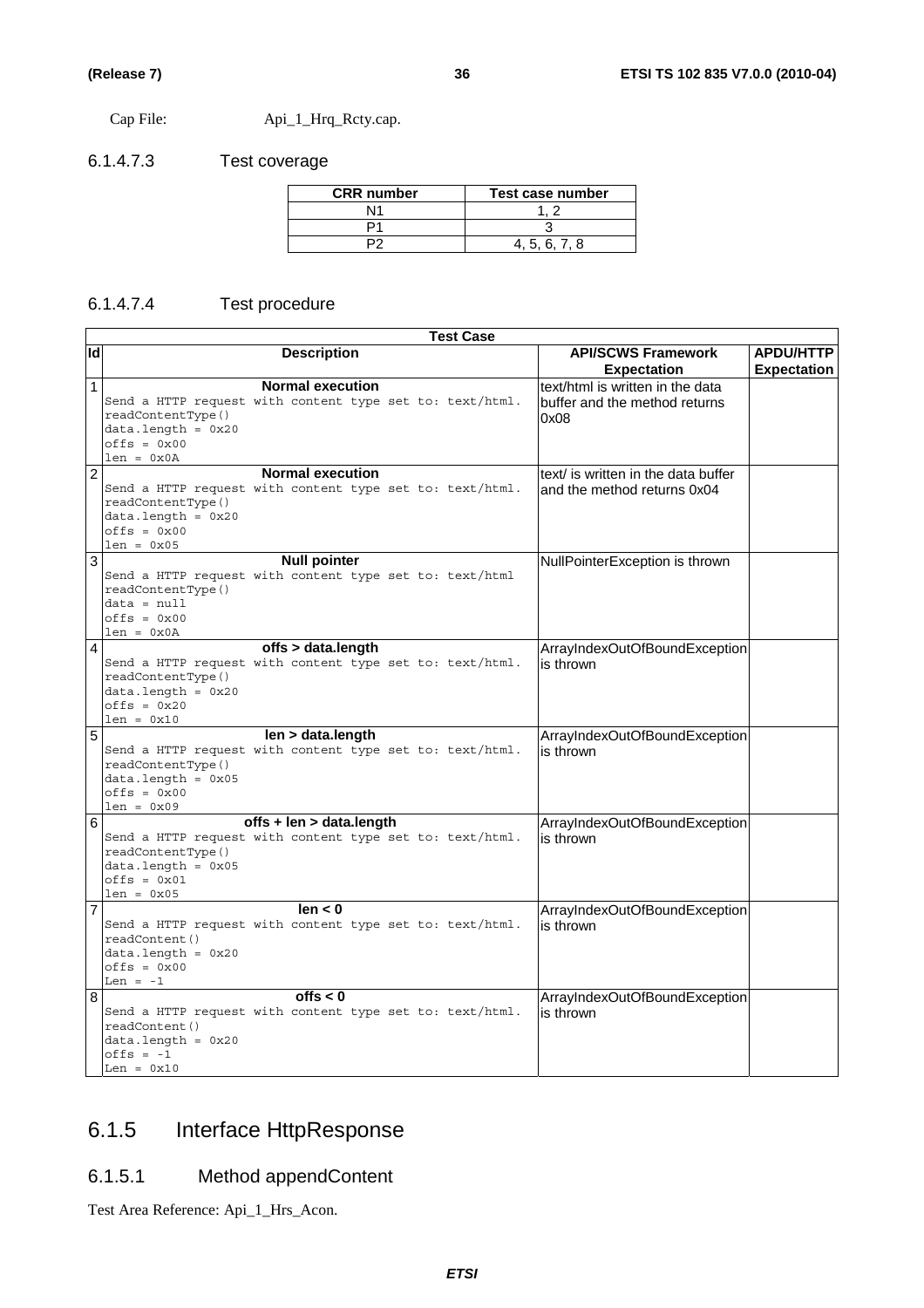#### 6.1.5.1.1 Conformance Requirement

The method with following header shall be compliant to its definition in the API.

```
void appendContent(byte[] data, 
          short offset, 
          short length) 
          throws ScwsException
```
## 6.1.5.1.1.1 Normal execution

- CRRN1: Writes the content of data into the HttpResponse.
- CRRN2: Invoking this method implicitly finalizes the header of the HttpResponse.
- CRRN3: In case of chunked transfer encoding hex length of chunked data is automatically added by the framework.

### 6.1.5.1.1.2 Parameter Errors

- CRRP1: if data is null, a java.lang.NullPointerException is thrown.
- CRRP2: if parameter offset is negative, a java.lang.ArrayIndexOutOfBoundsException is thrown.
- CRRP3: if parameter length is negative, a java.lang.ArrayIndexOutOfBoundsException is thrown.
- CRRP4: if parameter offset plus length are greater than the length of array data, a java.lang.ArrayIndexOutOfBoundsException is thrown.

#### 6.1.5.1.1.3 Context errors

- CRRC1: if appending the content would cause an overflow of the response buffer, a uicc.scws.ScwsException with reason codes BUFFER\_OVERFLOW is thrown.
- CRRC2: if the flush method was called previously, a uicc.scws.ScwsException with reason codes HTTP\_RESPONSE\_ALREADY\_SENT is thrown.
- CRRC3: if the sendError method was called previously, a uicc.scws.ScwsException with reason codes HTTP\_RESPONSE\_ALREADY\_SENT is thrown.

#### 6.1.5.1.2 Test area files

Specific triggering: None:

| <b>Test Source:</b> | Test_Api_1_Hrs_Acon.java. |
|---------------------|---------------------------|
| Test Applet:        | Api_1_Hrs_Acon _1.java.   |
| Cap File:           | Api_1_Hrs_Acon.cap.       |

#### 6.1.5.1.3 Test coverage

| <b>CRR</b> number | <b>Test case number</b> |
|-------------------|-------------------------|
| N <sub>1</sub>    | 1, 2, 3, 4, 5, 14       |
| N <sub>2</sub>    |                         |
| N <sub>3</sub>    | 2, 14                   |
| P1                | 6                       |
| P <sub>2</sub>    |                         |
| P3                | 8                       |
| P4                | g                       |
| C <sub>1</sub>    | 12, 13                  |
| C <sub>2</sub>    | 10                      |
| ۲.3               |                         |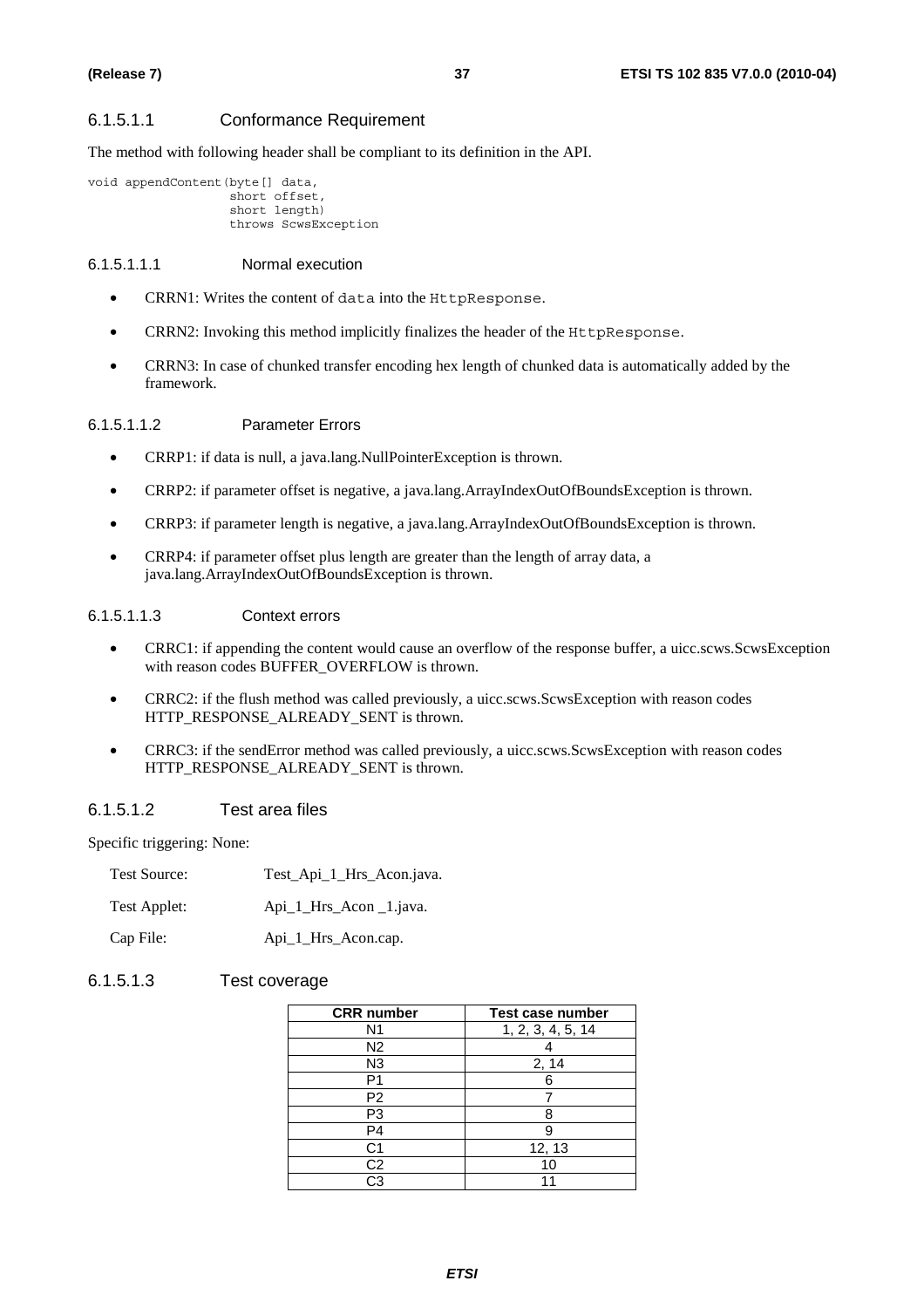# 6.1.5.1.4 Test procedure

|                |                                          | <b>Test Case</b>                      |                                      |
|----------------|------------------------------------------|---------------------------------------|--------------------------------------|
| Id             | <b>Description</b>                       | <b>API/SCWS Framework Expectation</b> | <b>APDU/HTTP Expectation</b>         |
| 1              | append chunk off                         |                                       |                                      |
|                |                                          |                                       |                                      |
|                | writeStatusCode(200)                     |                                       |                                      |
|                | finalizeHeader()                         |                                       |                                      |
|                |                                          |                                       |                                      |
|                | appendContent (                          |                                       | HTTPResponse (                       |
|                | $data = [Hello World]$                   |                                       | $statusCode = "200"$                 |
|                | $offset = 0$                             |                                       | Header("Content-Length") = "11"      |
|                | length = $6)$                            |                                       | contentBody = "Hello World"          |
|                |                                          |                                       |                                      |
|                | appendContent(<br>$data = [Hello World]$ |                                       |                                      |
|                | $offset = 6$                             |                                       |                                      |
|                | $length = 5$                             |                                       |                                      |
|                |                                          |                                       |                                      |
|                | flush()                                  |                                       |                                      |
| $\overline{2}$ | append chunk on                          |                                       |                                      |
|                |                                          |                                       |                                      |
|                | writeStatusCode(200)                     |                                       |                                      |
|                | enableChunkMode()                        |                                       |                                      |
|                | finalizeHeader()                         |                                       |                                      |
|                |                                          |                                       | HTTPResponse (                       |
|                | appendContent (                          |                                       | $statusCode = "200"$                 |
|                | data = [Hello World]                     |                                       | Header("Transfer-Encoding") =        |
|                | $offset = 0$                             |                                       | "chunked"                            |
|                | length = $6)$                            |                                       | contentBody = "Hello World"          |
|                | appendContent (                          |                                       |                                      |
|                | data = [Hello World]<br>$offset = 6$     |                                       |                                      |
|                |                                          |                                       |                                      |
|                | $length = 5$                             |                                       |                                      |
|                | flush()                                  |                                       |                                      |
| 3              | append up to remaining                   |                                       |                                      |
|                | buffer length                            |                                       |                                      |
|                |                                          |                                       |                                      |
|                | writeStatusCode(200)                     |                                       |                                      |
|                | finalizeHeader()                         |                                       | HTTPResponse (<br>statusCode = "200" |
|                |                                          |                                       | Header("Content-Length") =           |
|                | appendContent(                           |                                       | bufferLength                         |
|                | $data = 'aaa'$                           |                                       | contentBody = $"aaa"$                |
|                | $offset = 0$                             |                                       |                                      |
|                | $length =$                               |                                       |                                      |
|                | remainingBufferLength)                   |                                       |                                      |
|                |                                          |                                       |                                      |
|                | flush()                                  |                                       |                                      |
| 4              | append implicitly finalizes              |                                       |                                      |
|                | the neader                               |                                       |                                      |
|                |                                          |                                       | HTTPResponse (                       |
|                | writeStatusCode(200)                     |                                       | statusCode = $"200"$                 |
|                | appendContent (                          |                                       | Header("Content-Length") = "11"      |
|                | data= [Hello World]                      |                                       | contentBody = "Hello World"          |
|                | $offset = 0$                             |                                       |                                      |
|                | length= 11)                              |                                       |                                      |
|                |                                          |                                       |                                      |
|                | flush()                                  |                                       |                                      |
| 5              | $length = 0$                             |                                       |                                      |
|                |                                          |                                       |                                      |
|                | writeStatusCode(200)                     |                                       |                                      |
|                | finalizeHeader()                         |                                       | HTTPResponse (                       |
|                |                                          |                                       | statusCode = "200"                   |
|                | appendContent (                          |                                       | Header("Content-Length") = "0"       |
|                | $data = [Hello World]$                   |                                       | $contentBody = " "$                  |
|                | $offset = 0$                             |                                       |                                      |
|                | $length = 0)$                            |                                       |                                      |
|                | flush()                                  |                                       |                                      |
|                |                                          |                                       |                                      |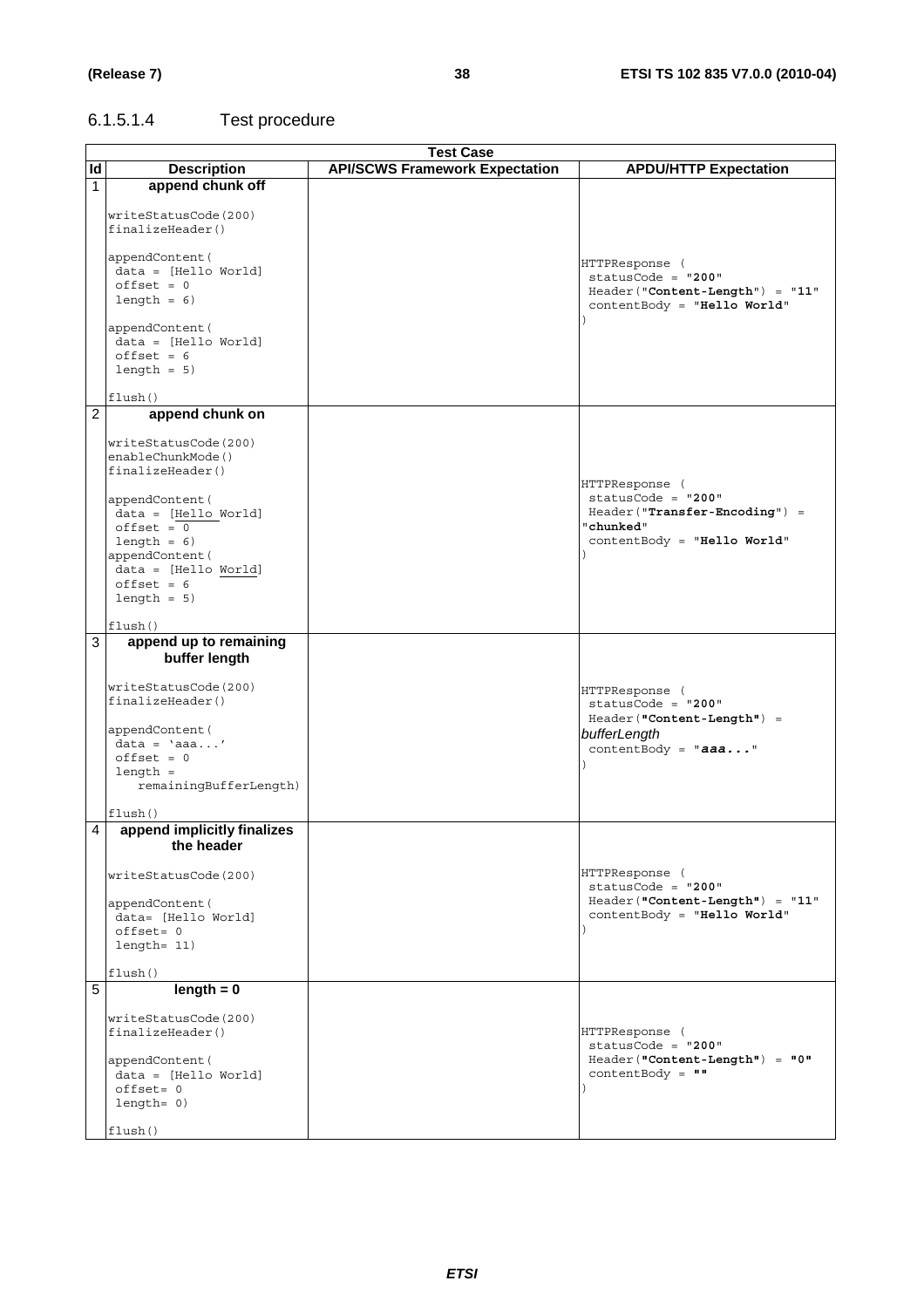|    | <b>Test Case</b>                                                                                                                                                                                  |                                                                                                                                             |                                                                                                       |  |
|----|---------------------------------------------------------------------------------------------------------------------------------------------------------------------------------------------------|---------------------------------------------------------------------------------------------------------------------------------------------|-------------------------------------------------------------------------------------------------------|--|
| ld | <b>Description</b>                                                                                                                                                                                | <b>API/SCWS Framework Expectation</b>                                                                                                       | <b>APDU/HTTP Expectation</b>                                                                          |  |
| 6  | data[] is null                                                                                                                                                                                    |                                                                                                                                             |                                                                                                       |  |
|    | appendContent (<br>data= null<br>$offset = 0$<br>$length = 10$                                                                                                                                    | java.lang.NullPointerException is thrown :<br>Catch the exception and build a page with<br>status $code = 204$                              | HTTPResponse (<br>$statusCode = "204"$                                                                |  |
| 7  | offset<0                                                                                                                                                                                          |                                                                                                                                             |                                                                                                       |  |
|    | appendContent (<br>$data = [Hello World]$<br>$offset = -1$<br>$length = 10$                                                                                                                       | java.lang.ArrayIndexOutOfBoundsExceptio<br>n is thrown.<br>Catch the exception and build a page with<br>status $code = 204$                 | HTTPResponse (<br>$statusCode = "204"$                                                                |  |
| 8  | length<0                                                                                                                                                                                          |                                                                                                                                             |                                                                                                       |  |
|    | appendContent (<br>$data = [Hello World]$<br>$offset = 0$<br>$length = -1$                                                                                                                        | java.lang.ArrayIndexOutOfBoundsExce<br>ption is thrown.<br>Catch the exception and build a page with<br>status $code = 204$                 | HTTPResponse (<br>$statusCode = "204"$                                                                |  |
| 9  | offset + length > data.length                                                                                                                                                                     |                                                                                                                                             |                                                                                                       |  |
|    | appendContent (<br>$data = [Hello World]$<br>$offset = 10$<br>$length = 11$                                                                                                                       | java.lang.ArrayIndexOutOfBoundsExce<br>ption is thrown.<br>Catch the exception and build a page with<br>status $code = 204$                 | HTTPResponse (<br>statusCode = $"204"$                                                                |  |
| 10 | flush called previously                                                                                                                                                                           |                                                                                                                                             |                                                                                                       |  |
|    | writeStatusCode(200)<br>finalizeHeader()<br>appendContent (<br>$data = 'Hello'$<br>$offset = 0$<br>$length = 5$<br>flush()<br>appendContent (<br>$data = 'World'$<br>$offset = 0$<br>$length = 5$ | uicc.scws.ScwsException with reason<br>codes HTTP RESPONSE ALREADY SENT is<br>thrown.<br>Catch the exception and continue the<br>procedure. | HTTPResponse (<br>$statusCode = "200"$<br>$Header("Content-Length") = "5"$<br>$contentBody = "Hello"$ |  |
| 11 | sendError called previously                                                                                                                                                                       |                                                                                                                                             |                                                                                                       |  |
|    | sendError(500)<br>appendContent (<br>$data = 'World'$<br>$offset = 0$<br>$length = 5$                                                                                                             | uicc.scws.ScwsException with reason<br>codes HTTP RESPONSE ALREADY SENT is<br>thrown.<br>Catch the exception and continue the<br>procedure. | HTTPResponse (<br>$statusCode = "500"$                                                                |  |
| 12 | response buffer overflow                                                                                                                                                                          |                                                                                                                                             |                                                                                                       |  |
|    | writeStatusCode(200)<br>finalizeHeader()                                                                                                                                                          |                                                                                                                                             | HTTPResponse (<br>$statusCode = "200"$                                                                |  |
|    | appendContent (<br>$data = 'aaa'$<br>$offset = 0$<br>$length =$<br>responseBuffer+1)                                                                                                              | uicc.scws.ScwsException with reason<br>codes BUFFER OVERFLOW is thrown.<br>Catch the exception and continue the<br>procedure.               | Header("Content-Length") = "0"<br>contentBody = $" "$                                                 |  |
|    | 13 Void                                                                                                                                                                                           |                                                                                                                                             |                                                                                                       |  |
|    | 14 Void                                                                                                                                                                                           |                                                                                                                                             |                                                                                                       |  |
| 15 | Not present<br>writeStatusCode(200)<br>finalizeHeader()<br>flush()                                                                                                                                |                                                                                                                                             | HTTPResponse (<br>$statusCode = "200"$<br>Header("Content-Length") = "0"<br>ContentBody = $"$         |  |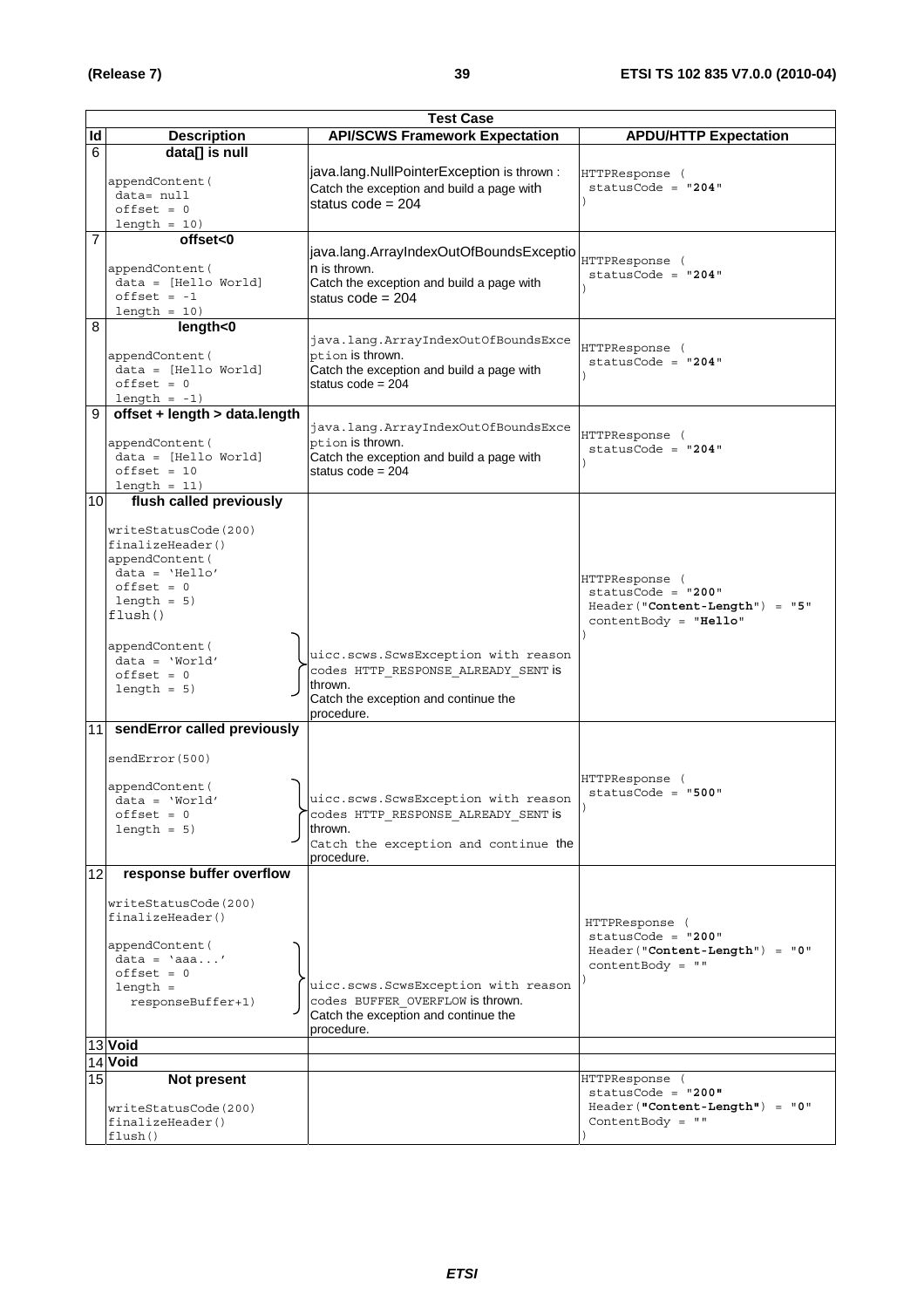## 6.1.5.2 Method appendHeaderVariable(byte[] data, short offset, short length)

Test Area Reference: Api\_1\_Hrs\_Ahva\_Bss.

## 6.1.5.2.1 Conformance Requirement

The method with following header shall be compliant to its definition in the API.

void appendHeaderVariable(byte[] data, short offset, short length) throws ScwsException

### 6.1.5.2.1.1 Normal execution

- CRRN1: Writes a header variable to outgoing buffer, "CRLF" will be appended automatically.
- CRRN2: The header variables content-length or transfer-encoding are inserted by the framework depending on the transfer mode.

## 6.1.5.2.1.2 Parameter Errors

- CRRP1: if data is null, a java.lang.NullPointerException is thrown.
- CRRP2: if parameter offset is negative, a java.lang.ArrayIndexOutOfBoundsException is thrown.
- CRRP3: if parameter length is negative, a java.lang.ArrayIndexOutOfBoundsException is thrown.
- CRRP4: if parameter offset plus length are greater than the length of array data, a java.lang.ArrayIndexOutOfBoundsException is thrown.

## 6.1.5.2.1.3 Context errors

- CRRC1: if the HTTP header was already finalized, a uicc.scws.ScwsException with reason codes HEADER\_ALREADY\_FINALIZED is thrown.
- CRRC2: if appending the header variable would cause an overflow of the response buffer, a uicc.scws.ScwsException with reason codes BUFFER\_OVERFLOW is thrown.
- CRRC3: if the flush method was called previously, a uicc.scws.ScwsException with reason codes HTTP\_RESPONSE\_ALREADY\_SENT is thrown.
- CRRC4: if the sendError method was called previously, a uicc.scws.ScwsException with reason codes HTTP\_RESPONSE\_ALREADY\_SENT is thrown.

## 6.1.5.2.2 Test area files

Specific triggering: None:

| Test Source: | Test_Api_1_Hrs_Ahva_Bss.java. |  |
|--------------|-------------------------------|--|
|--------------|-------------------------------|--|

Test Applet: Api\_1\_Hrs\_Ahva\_Bss\_1.java.

Cap File: Api\_1\_Hrs\_Ahva\_Bss.cap.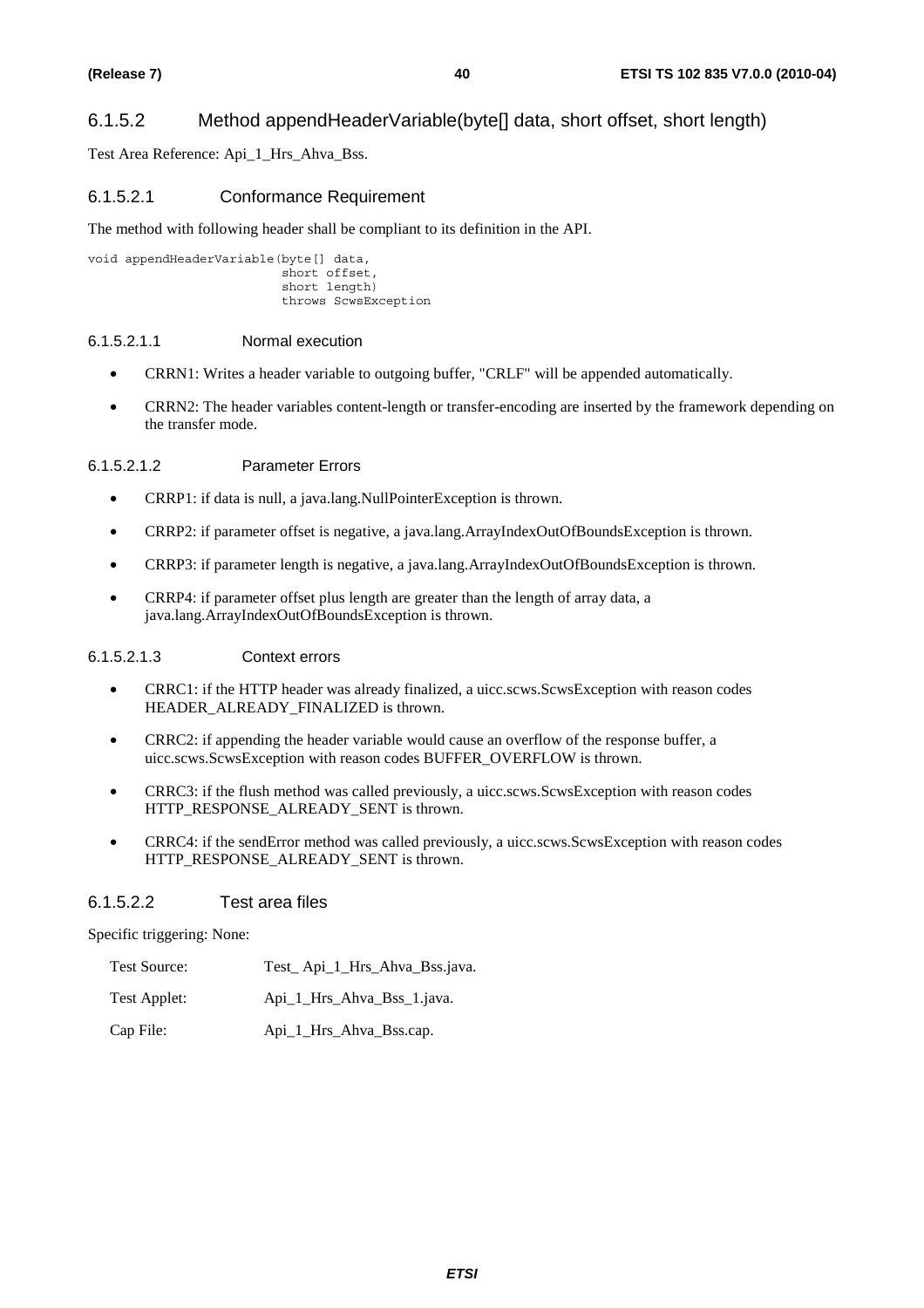# 6.1.5.2.3 Test coverage

| <b>CRR</b> number | Test case number |
|-------------------|------------------|
| N <sub>1</sub>    | 1, 2, 3, 4       |
| N2                | 1, 2, 3, 4       |
| P <sub>1</sub>    | 5                |
| P2                |                  |
| P3                |                  |
| P4                |                  |
| C1                | 9, 10            |
| C2                |                  |
| C <sub>3</sub>    | 12               |
| ≏⊿                | 13               |

# 6.1.5.2.4 Test procedure

|                | <b>Test Case</b>                                                                                                                                                                               |                                                                                                                     |                                                                                                                                  |
|----------------|------------------------------------------------------------------------------------------------------------------------------------------------------------------------------------------------|---------------------------------------------------------------------------------------------------------------------|----------------------------------------------------------------------------------------------------------------------------------|
| Id             | <b>Description</b>                                                                                                                                                                             | <b>API/SCWS Framework Expectation</b>                                                                               | <b>APDU/HTTP Expectation</b>                                                                                                     |
| $\mathbf{1}$   | <b>Basic</b><br>writeStatusCode(200)<br>appendHeaderVariable(<br>$data = [A: B],$<br>$offset = 0,$<br>$l$ ength= 4)<br>$finalizeHeader()$ ;<br>appendContent([OK], 0, 2);<br>$flush()$ ;       |                                                                                                                     | HTTPResponse (<br>statusCode = "200"<br>$\texttt{Header}("A") = "B"$<br>$Header("Content-Length") = "2"$<br>$contentBody = "OK"$ |
| $\overline{2}$ | offset>0<br>writeStatusCode(200)<br>appendHeaderVariable(<br>$data = [A: BC: Dd],$<br>$offset = 4,$<br>$l$ ength= $5)$<br>finalizeHeader();<br>appendContent([OK], 0, 2);<br>$flush()$ ;       |                                                                                                                     | HTTPResponse (<br>statusCode= "200"<br>$Header("C") = "Dd"$<br>$Header("Content-Length") = "2"$<br>contentBody= "OK"             |
| 3              | No SP char<br>writeStatusCode(200)<br>appendHeaderVariable(<br>$data = [A:B]$ ,<br>$offset = 0,$<br>$l$ enqth= $3)$<br>finalizeHeader();<br>appendContent([OK], 0, 2);<br>$\texttt{flush}()$ ; |                                                                                                                     | HTTPResponse (<br>statusCode= "200"<br>$Header("A") = "B"$<br>Header ("Content-Length") = "2"<br>contentBody= "OK"<br>$\lambda$  |
| $\overline{4}$ | $length = 0$<br>writeStatusCode(200)<br>appendHeaderVariable(<br>$data = [A: B],$<br>$offset = 0,$<br>$length = 0$<br>$finalizeHeader()$ ;<br>appendContent([OK], 0, 2);<br>$flush()$ ;        |                                                                                                                     | HTTPResponse (<br>statusCode= "200"<br>$Header("Content-Length") = "2"$<br>contentBody= "OK"                                     |
| 5              | data[] is null<br>appendHeaderVariable(<br>$data = null,$<br>$offset = 0,$<br>$length = 2)$                                                                                                    | java.lang.NullPointerException<br>is thrown.<br>Catch the exception and build a page with  )<br>status $code = 204$ | HTTPResponse (<br>$statusCode = "204"$                                                                                           |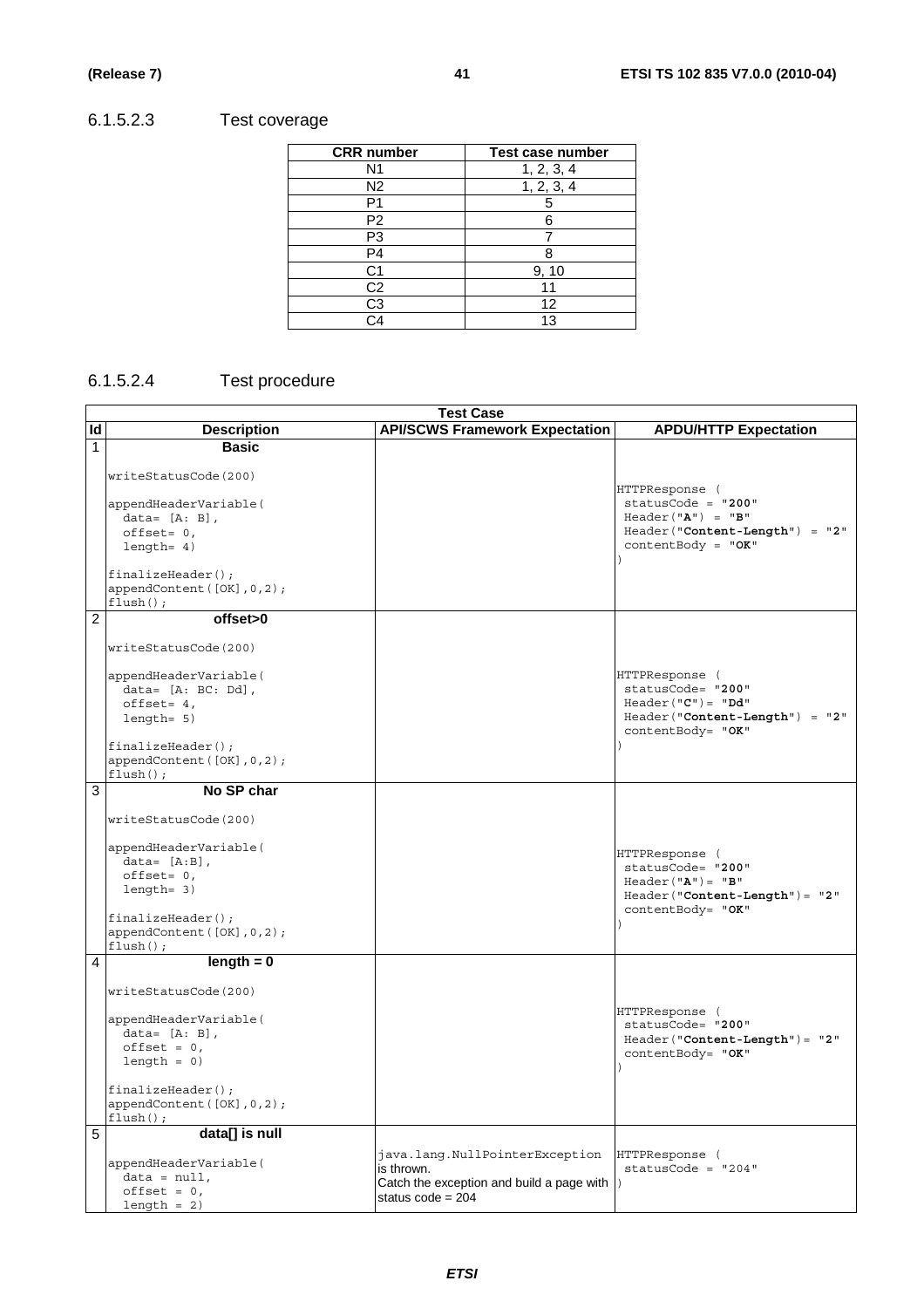|                 | <b>Test Case</b>                                                                                                                                                                                                                                                                                  |                                                                                                                                              |                                                                                                                                               |  |
|-----------------|---------------------------------------------------------------------------------------------------------------------------------------------------------------------------------------------------------------------------------------------------------------------------------------------------|----------------------------------------------------------------------------------------------------------------------------------------------|-----------------------------------------------------------------------------------------------------------------------------------------------|--|
| Id              | <b>Description</b>                                                                                                                                                                                                                                                                                | <b>API/SCWS Framework Expectation</b>                                                                                                        | <b>APDU/HTTP Expectation</b>                                                                                                                  |  |
| 6               | offset<0<br>appendHeaderVariable(<br>$data = [A: B],$<br>$offset = -1,$<br>$length= 4)$                                                                                                                                                                                                           | java.lang.ArrayIndexOutOfBounds<br>Exception is thrown.<br>Catch the exception and build a page with<br>status code = $204$                  | HTTPResponse (<br>$statusCode = "204"$                                                                                                        |  |
| $\overline{7}$  | Length<0<br>appendHeaderVariable(<br>$data = [A: B],$<br>$offset = 0,$<br>$length = -1)$                                                                                                                                                                                                          | java.lang.ArrayIndexOutOfBounds<br>Exception is thrown.<br>Catch the exception and build a page with<br>status $code = 204$                  | HTTPResponse (<br>$statusCode = "204"$                                                                                                        |  |
| 8               | valueOffset + valueLength ><br>value.length<br>appendHeaderVariable(<br>$data = [A: B],$<br>valueOffset= 1,<br>$length = 4)$                                                                                                                                                                      | java.lang.ArrayIndexOutOfBounds<br>Exception is thrown.<br>Catch the exception and build a page with<br>status $code = 204$                  | HTTPResponse (<br>statusCode = $"204"$                                                                                                        |  |
| 9               | finalizeHeader called previously<br>writeStatusCode(200)<br>appendHeaderVariable(<br>data = $[A: B]$ ,<br>valueOffset= 0,<br>length = $4)$<br>$finalizeHeader()$ ;<br>appendHeaderVariable(<br>$data = [C: D],$<br>valueOffset= 0,<br>length = $4$ )<br>appendContent([OK], 0, 2);<br>$flush()$ ; | Uicc.scws.ScwsException with<br>reason codes<br>HEADER ALREADY FINALIZED is<br>thrown.<br>Catch the exception and continue the<br>procedure. | HTTPResponse (<br>statusCode= "200"<br>$Header("A") = "B"$<br>$Header('Content-Length") = "2"$<br>HeaderNotPresent ("C")<br>contentBody= "OK" |  |
| 10 <sup>1</sup> | appendContent called previously<br>writeStatusCode(200)<br>appendHeaderVariable(<br>$data = [A: B],$<br>valueOffset= 0,<br>$l$ ength = 4)<br>appendContent ([OK], 0, 2);<br>appendHeaderVariable(<br>$data = [C: D],$<br>valueOffset= 0,<br>$length = 4)$<br>$flush()$ ;                          | Uicc.scws.ScwsException with<br>reason codes<br>HEADER ALREADY FINALIZED is<br>thrown.<br>Catch the exception and<br>continue the procedure. | HTTPResponse (<br>statusCode= "200"<br>$Header("A") = "B"$<br>$Header('Content-Length") = "2"$<br>HeaderNotPresent ("C")<br>contentBody= "OK" |  |
| 11              | <b>BUFFER_OVERFLOW</b><br>writeStatusCode(200)<br>appendHeaderVariable(<br>data = $[A: BbB]$ ,<br>valueOffset= 0,<br>$length = remainingBufferLength+1)$                                                                                                                                          | uicc.scws.ScwsException with<br>reason codes BUFFER OVERFLOW is<br>thrown.<br>Catch the exception and<br>continue the procedure.             | HTTPResponse (<br>statusCode = $"200"$<br>$Header('Content-Length") = "0"$<br>HeaderNotPresent ("A")                                          |  |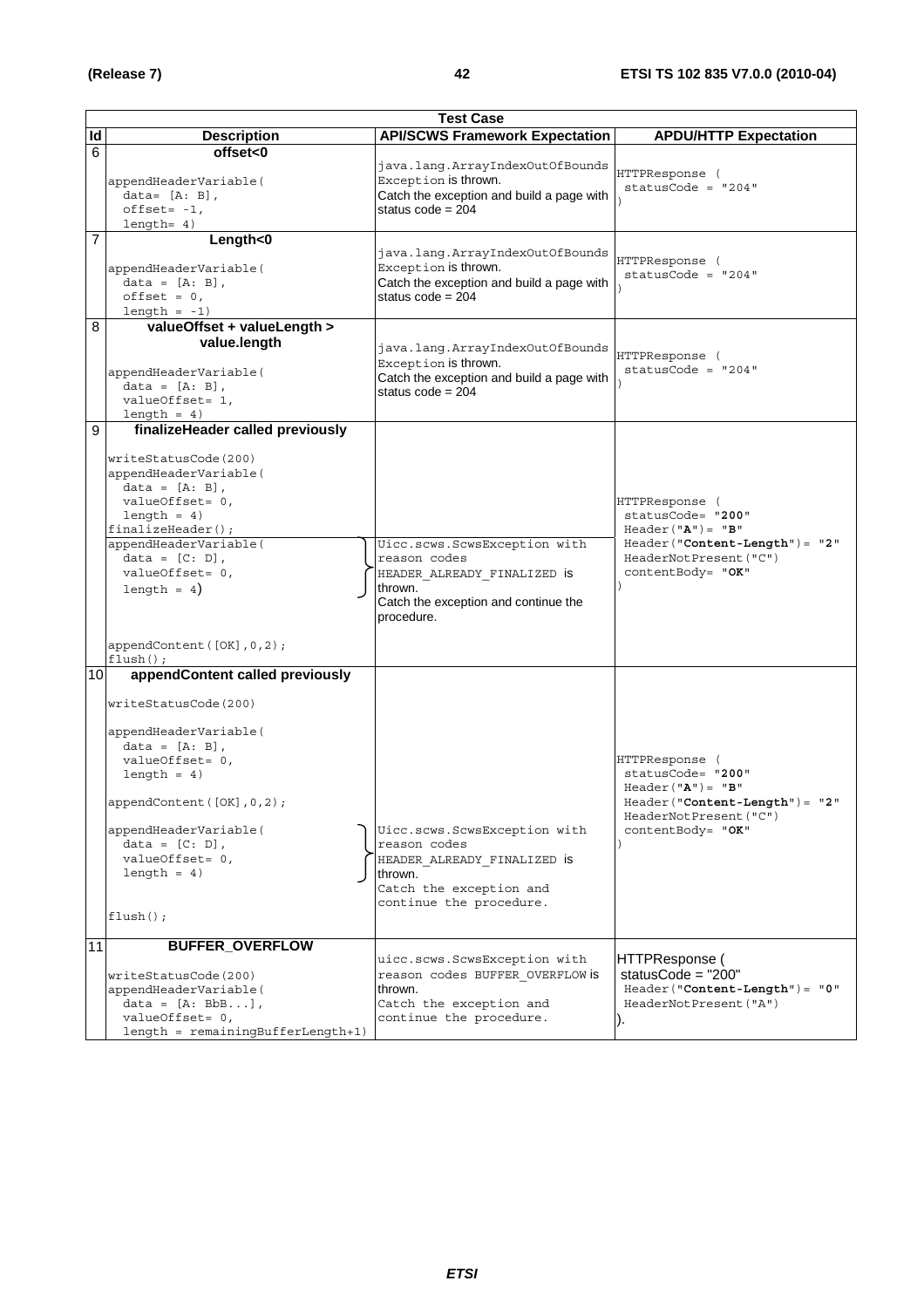|                 | <b>Test Case</b>                                                                                                                                                                                                                                                       |                                                                                                                                                |                                                                                                                                             |  |
|-----------------|------------------------------------------------------------------------------------------------------------------------------------------------------------------------------------------------------------------------------------------------------------------------|------------------------------------------------------------------------------------------------------------------------------------------------|---------------------------------------------------------------------------------------------------------------------------------------------|--|
| Id              | <b>Description</b>                                                                                                                                                                                                                                                     | <b>API/SCWS Framework Expectation</b>                                                                                                          | <b>APDU/HTTP Expectation</b>                                                                                                                |  |
| $\overline{12}$ | flush called previously<br>writeStatusCode(200)<br>appendHeaderVariable(<br>$data = [A: B],$<br>$valueOffset = 0,$<br>$length = 4)$<br>appendContent $([OK], 0, 2)$ ;<br>$flush()$ :<br>appendHeaderVariable(<br>$data = [C: D],$<br>valueOffset= 0,<br>$l$ ength = 4) | uicc.scws.ScwsException with<br>reason codes<br>HTTP RESPONSE ALREADY SENT IS<br>thrown.<br>Catch the exception and continue the               | HTTPResponse<br>statusCode= "200"<br>$Header("A") = "B"$<br>$Header("Content-Length") = "2"$<br>HeaderNotPresent ("C")<br>contentBody= "OK" |  |
| 13              | sendError called previously                                                                                                                                                                                                                                            | procedure.                                                                                                                                     |                                                                                                                                             |  |
|                 | sendError (500)<br>appendHeaderVariable(<br>$data = [A: B],$<br>$valueOffset = 0,$<br>$l$ ength = 4)                                                                                                                                                                   | uicc.scws.ScwsException with<br>reason codes<br>HTTP RESPONSE ALREADY SENT IS<br>thrown.<br>Catch the exception and continue the<br>procedure. | HTTPResponse<br>statusCode= "500"<br>HeaderNotPresent ("A")                                                                                 |  |

## 6.1.5.3 Method appendHeaderVariable (byte[] name, short nameOffset, short nameLength, byte[] value, short valueOffset, short valueLength)

Test Area Reference: Api\_1\_Hrs\_Ahva\_Bss\_Bss.

### 6.1.5.3.1 Conformance Requirement

The method with following header shall be compliant to its definition in the API.

```
void appendHeaderVariable(byte[] name, 
                  short nameOffset, 
                  short nameLength, 
                  byte[] value, 
                  short valueOffset, 
                  short valueLength) 
                  throws ScwsException
```
6.1.5.3.1.1 Normal execution

- CRRN1: Appends a header variable to outgoing. The colon and space (":") as well as the "CRLF" will be appended automatically.
- CRRN2: The header variables content-length or transfer-encoding are inserted by the framework depending on the transfer mode.

#### 6.1.5.3.1.2 Parameter Errors

- CRRP1: if name is null, a java.lang.NullPointerException is thrown.
- CRRP2: if value is null, a java.lang.NullPointerException is thrown.
- CRRP3: if parameter nameOffset is negative, a java.lang.ArrayIndexOutOfBoundsException is thrown.
- CRRP4: if parameter nameLength is negative, a java.lang.ArrayIndexOutOfBoundsException is thrown.
- CRRP5: if parameter nameOffset plus nameLength are greater than the length of array name, a java.lang.ArrayIndexOutOfBoundsException is thrown.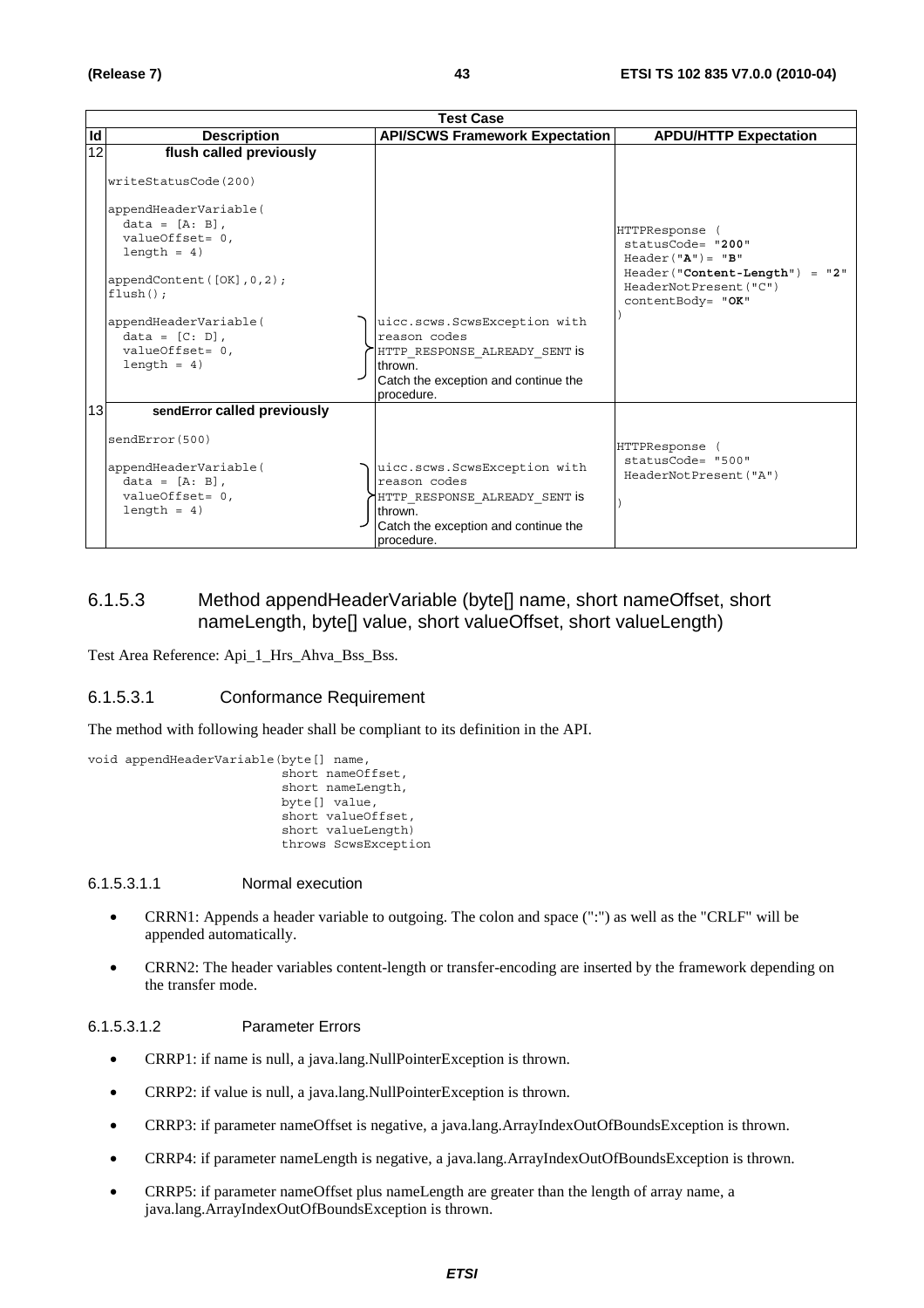- CRRP6: if parameter valueOffset is negative, a java.lang.ArrayIndexOutOfBoundsException is thrown.
- CRRP7: if parameter valueLength is negative, a java.lang.ArrayIndexOutOfBoundsException is thrown.
- CRRP8: if parameter valueOffset plus valueLength are greater than the length of array value, a java.lang.ArrayIndexOutOfBoundsException is thrown.

#### 6.1.5.3.1.3 Context errors

- CRRC1: if the HTTP header was already finalized, a uicc.scws.ScwsException with reason codes HEADER\_ALREADY\_FINALIZED is thrown.
- CRRC2: if appending the header variable would cause an overflow of the response buffer, a uicc.scws.ScwsException with reason codes BUFFER\_OVERFLOW is thrown.
- CRRC3: if the flush method was called previously, a uicc.scws.ScwsException with reason codes HTTP\_RESPONSE\_ALREADY\_SENT is thrown.
- CRRC4: if the sendError method was called previously, a uicc.scws.ScwsException with reason codes HTTP\_RESPONSE\_ALREADY\_SENT is thrown.

## 6.1.5.3.2 Test area files

Specific triggering: None:

| Test Source: | Test_Api_1_Hrs_Ahva_Bss_Bss .java. |
|--------------|------------------------------------|
|--------------|------------------------------------|

Test Applet: Api\_1\_Hrs\_Ahva\_Bss\_Bss \_1.java.

Cap File: Api\_1\_Hrs\_Ahva\_Bss\_Bss .cap.

## 6.1.5.3.3 Test coverage

| <b>CRR</b> number      | <b>Test case number</b> |
|------------------------|-------------------------|
| N1                     | 1, 2, 3, 4, 5           |
| N <sub>2</sub>         | 1, 2, 3, 4, 5           |
| P1                     | 6                       |
| P <sub>2</sub>         |                         |
| P3                     | 8                       |
| P <sub>4</sub>         | 10                      |
| P <sub>5</sub>         | 12                      |
| P <sub>6</sub>         | 9                       |
| P7                     | 11                      |
| P <sub>8</sub>         | 13                      |
| C <sub>1</sub>         | 14, 15                  |
| $\overline{C2}$        | 16                      |
| C <sub>3</sub>         | 17                      |
| $\overline{\text{C4}}$ | 18                      |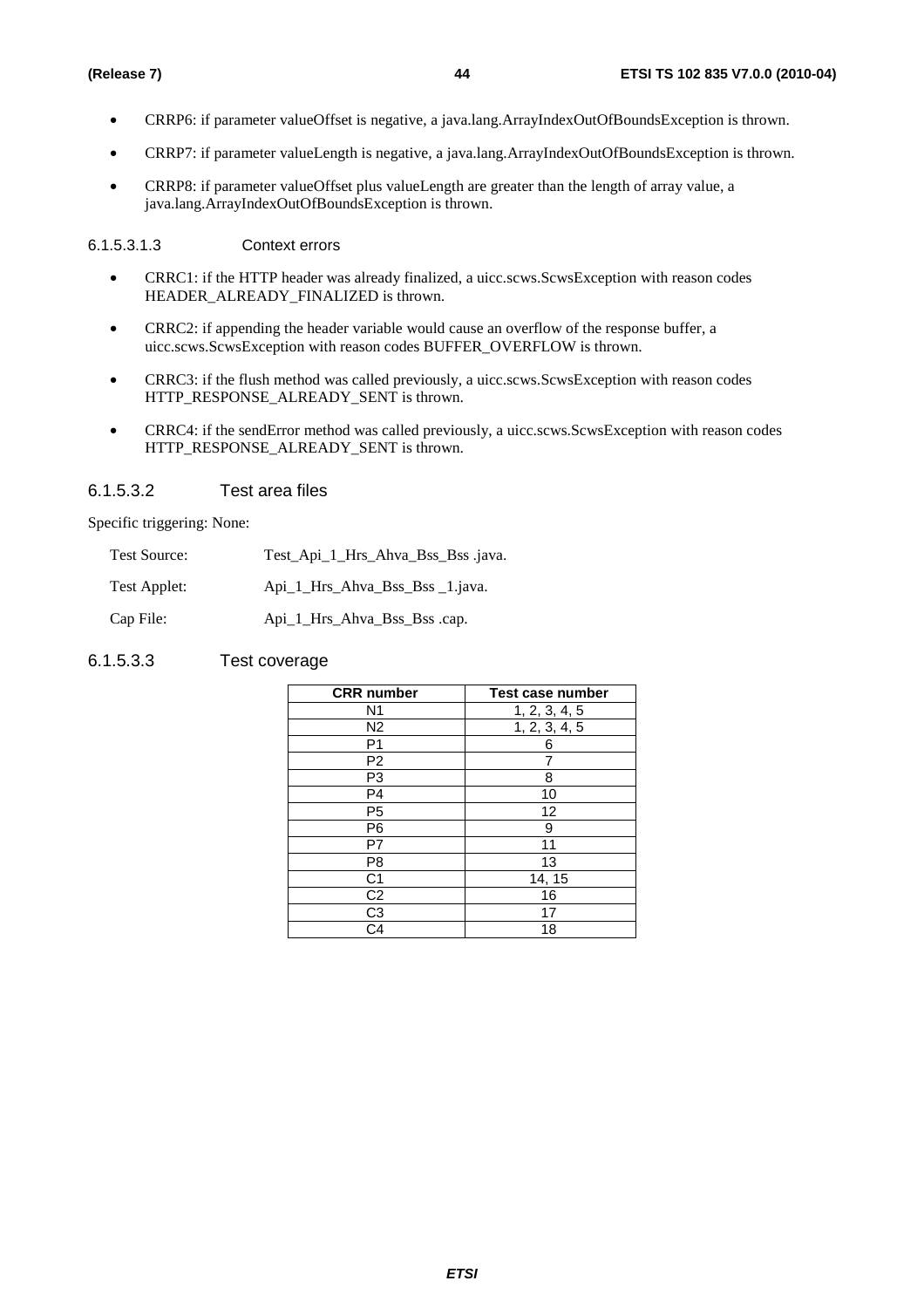$\overline{a}$ 

# 6.1.5.3.4 Test procedure

|                | <b>Test Case</b>                                                           |                                                                               |                                                                         |  |
|----------------|----------------------------------------------------------------------------|-------------------------------------------------------------------------------|-------------------------------------------------------------------------|--|
| ld             | <b>Description</b>                                                         | <b>API/SCWS Framework Expectation</b>                                         | <b>APDU/HTTP Expectation</b>                                            |  |
| $\mathbf{1}$   | <b>Basic</b>                                                               |                                                                               |                                                                         |  |
|                | writeStatusCode(200)                                                       |                                                                               |                                                                         |  |
|                | appendHeaderVariable(<br>name= $[A]$ ,<br>nameOffset= 0,                   |                                                                               | HTTPResponse (<br>statusCode= "200"<br>$Header("A") = "B"$              |  |
|                | nameLength= 1,<br>$value = [B]$ ,<br>value Offset= 0,                      |                                                                               | $\texttt{Header('{}"Content-Length"); = "2"}$<br>contentBody= "OK"      |  |
|                | value Length= 1)                                                           |                                                                               |                                                                         |  |
|                | $finalizeHeader()$ ;<br>appendContent ([OK], 0, 2);<br>$flush()$ ;         |                                                                               |                                                                         |  |
| $\overline{2}$ | nameOffset>0                                                               |                                                                               |                                                                         |  |
|                | writeStatusCode(200)                                                       |                                                                               |                                                                         |  |
|                | appendHeaderVariable(<br>$name = [XAa],$                                   |                                                                               | HTTPResponse (                                                          |  |
|                | nameOffset= 1,                                                             |                                                                               | statusCode= "200"<br>$Header('Aa") = "B"$                               |  |
|                | nameLength= 2,                                                             |                                                                               | $Header('Content-Length") = "2"$                                        |  |
|                | $value = [B]$ .                                                            |                                                                               | contentBody= "OK"                                                       |  |
|                | value Offset= 0,                                                           |                                                                               |                                                                         |  |
|                | value Length= 1)                                                           |                                                                               |                                                                         |  |
|                | $finalizeHeader()$ ;                                                       |                                                                               |                                                                         |  |
|                | appendContent ([OK], 0, 2);<br>$flush()$ ;                                 |                                                                               |                                                                         |  |
| 3              | valueOffset>0                                                              |                                                                               |                                                                         |  |
|                | writeStatusCode(200)                                                       |                                                                               |                                                                         |  |
|                | appendHeaderVariable(                                                      |                                                                               | HTTPResponse (                                                          |  |
|                | name= $[A]$ ,                                                              |                                                                               | statusCode= "200"                                                       |  |
|                | nameOffset= 0,                                                             |                                                                               | $Header('A") = "Bb"$                                                    |  |
|                | nameLength= 1,                                                             |                                                                               | $Header('Content-Length") = "2"$                                        |  |
|                | $value = [XBb]$ ,                                                          |                                                                               | contentBody= "OK"                                                       |  |
|                | valueOffset= 1,<br>valueLength= 2)                                         |                                                                               |                                                                         |  |
|                | $finalizeHeader()$ ;                                                       |                                                                               |                                                                         |  |
|                | appendContent ([OK], 0, 2);                                                |                                                                               |                                                                         |  |
|                | $flush()$ ;                                                                |                                                                               |                                                                         |  |
| 4              | $nameLength = 0$                                                           |                                                                               |                                                                         |  |
|                | writeStatusCode(200)                                                       |                                                                               |                                                                         |  |
|                | appendHeaderVariable(<br>name= $[A]$ ,<br>nameOffset= 0,<br>nameLength= 0, |                                                                               | HTTPResponse (<br>statusCode= "200"<br>$Header('Content-Length") = "2"$ |  |
|                | $value = [B]$ ,                                                            | When header name length is 0 then<br>nothing is append to the responseBuffer. | contentBody= "OK"                                                       |  |
|                | valueOffset= 0,                                                            |                                                                               | HeaderNotPresent ("A")                                                  |  |
|                | valueLength= 1)                                                            |                                                                               |                                                                         |  |
|                |                                                                            |                                                                               |                                                                         |  |
|                | finalizeHeader();                                                          |                                                                               |                                                                         |  |
|                | appendContent ([OK], 0, 2);                                                |                                                                               |                                                                         |  |
|                | flush()                                                                    |                                                                               |                                                                         |  |
|                |                                                                            |                                                                               |                                                                         |  |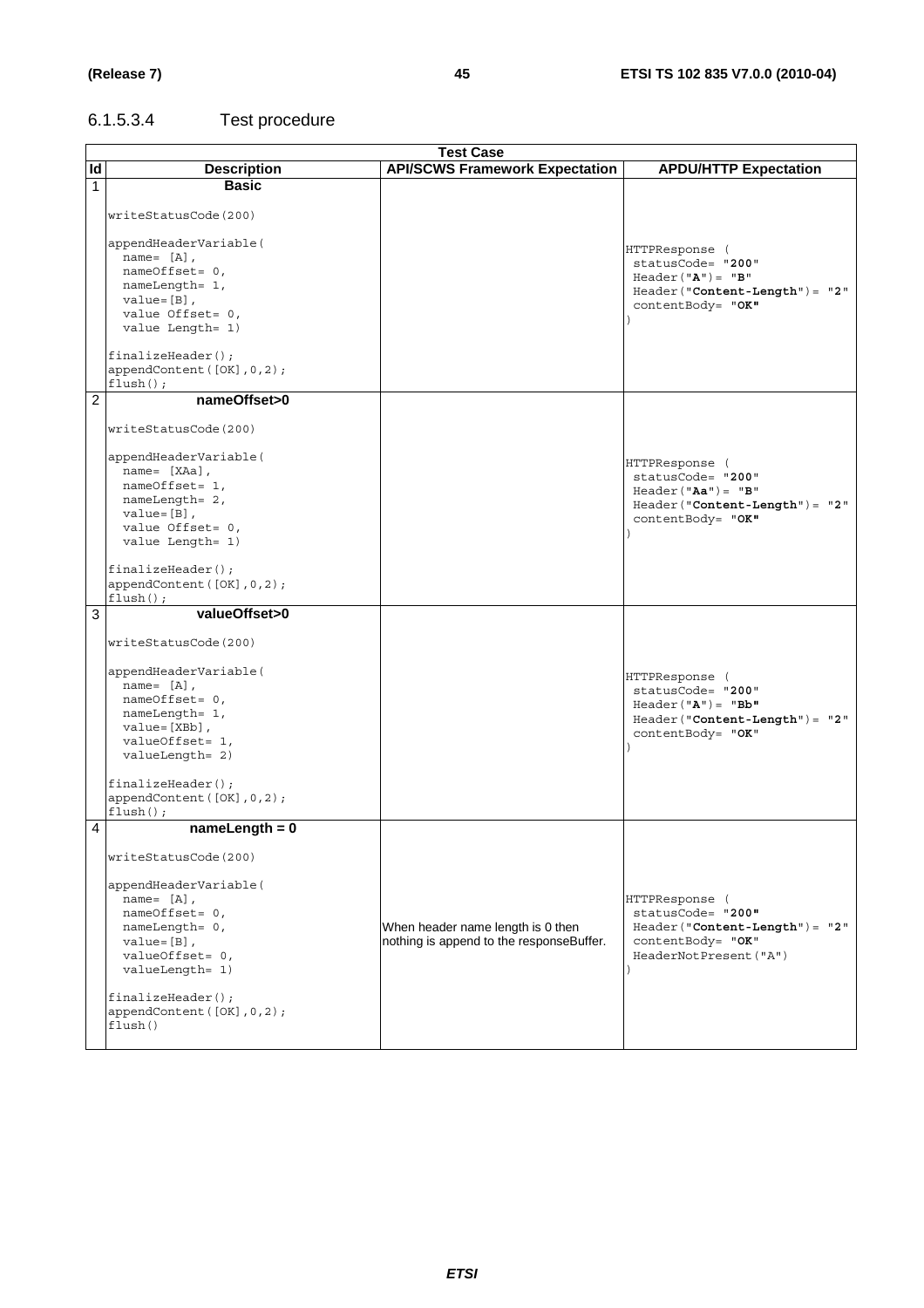|    | <b>Test Case</b>                                                                                                                                      |                                                                                                                             |                                                                                                                                           |
|----|-------------------------------------------------------------------------------------------------------------------------------------------------------|-----------------------------------------------------------------------------------------------------------------------------|-------------------------------------------------------------------------------------------------------------------------------------------|
| ld | <b>Description</b>                                                                                                                                    | <b>API/SCWS Framework Expectation</b>                                                                                       | <b>APDU/HTTP Expectation</b>                                                                                                              |
| 5  | valueLength = $0$                                                                                                                                     |                                                                                                                             |                                                                                                                                           |
|    | writeStatusCode(200)<br>appendHeaderVariable(<br>name= $[A]$ ,                                                                                        |                                                                                                                             |                                                                                                                                           |
|    | nameOffset= 0,<br>nameLength= 1,<br>$value = [B]$ ,<br>valueOffset= 0,<br>valueLength= 0)<br>$finalizeHeader()$ ;<br>appendContent([OK], 0, 2);       |                                                                                                                             | HTTPResponse (<br>statusCode= "200"<br>$Header('Content-Length") = "2"$<br>Header( $"\mathbf{A}"$ ) = $"\mathbf{""}$<br>contentBody= "OK" |
|    | $flush()$ ;                                                                                                                                           |                                                                                                                             |                                                                                                                                           |
| 6  | name[] is null                                                                                                                                        |                                                                                                                             |                                                                                                                                           |
|    | appendHeaderVariable(<br>$name = null$ ,<br>nameOffset= 0,<br>nameLength= 1,<br>$value = [B]$ ,<br>value Offset= 0,<br>value Length= 1                | java.lang.NullPointerException is<br>thrown.<br>Catch the exception and build a page with<br>status $code = 204$            | HTTPResponse (<br>$statusCode = "204"$                                                                                                    |
| 7  | value[] is null                                                                                                                                       |                                                                                                                             |                                                                                                                                           |
|    | appendHeaderVariable(<br>name= $[A]$ ,<br>nameOffset= 0,<br>nameLength= 1,<br>value= null,<br>value Offset= 0,<br>value Length= 1)                    | java.lang.NullPointerException<br>is thrown.<br>Catch the exception and build a page with<br>status $code = 204$            | HTTPResponse (<br>statusCode = $"204"$                                                                                                    |
| 8  | nameOffset<0                                                                                                                                          |                                                                                                                             |                                                                                                                                           |
|    | appendHeaderVariable(<br>name= $[A]$ ,<br>$nameOffset = -1$ ,<br>nameLength= 1,<br>$value = [B]$ ,<br>valueOffset= 0,<br>valueLength= 1)              | java.lang.ArrayIndexOutOfBoundsE<br>xception is thrown.<br>Catch the exception and build a page with<br>status $code = 204$ | HTTPResponse (<br>$statusCode = "204"$                                                                                                    |
| 9  | valueOffset<0                                                                                                                                         |                                                                                                                             |                                                                                                                                           |
|    | appendHeaderVariable(<br>name= $[A]$ ,<br>nameOffset= 0,<br>nameLength= 1,<br>$value = [B]$ ,<br>$valueOffset = -1,$<br>valueLength= 1)               | java.lang.ArrayIndexOutOfBoundsE<br>xception is thrown.<br>Catch the exception and build a page with<br>status $code = 204$ | HTTPResponse (<br>$statusCode = "204"$                                                                                                    |
| 10 | nameLength<0                                                                                                                                          |                                                                                                                             |                                                                                                                                           |
|    | appendHeaderVariable(<br>name= $[A]$ ,<br>nameOffset= 0,<br>nameLength= -1,<br>$value = [B]$ ,<br>valueOffset= 0,<br>valueLength= 1)                  | java.lang.ArrayIndexOutOfBoundsE<br>xception is thrown.<br>Catch the exception and build a page with<br>status $code = 204$ | HTTPResponse (<br>$statusCode = "204"$                                                                                                    |
| 11 | valueLength<0<br>appendHeaderVariable(<br>name= $[A]$ ,<br>nameOffset= 0,<br>nameLength= 1,<br>$value = [B]$ ,<br>valueOffset= 0,<br>valueLength= -1) | java.lang.ArrayIndexOutOfBoundsE<br>xception is thrown.<br>Catch the exception and build a page with<br>status $code = 204$ | HTTPResponse (<br>$statusCode = "204"$                                                                                                    |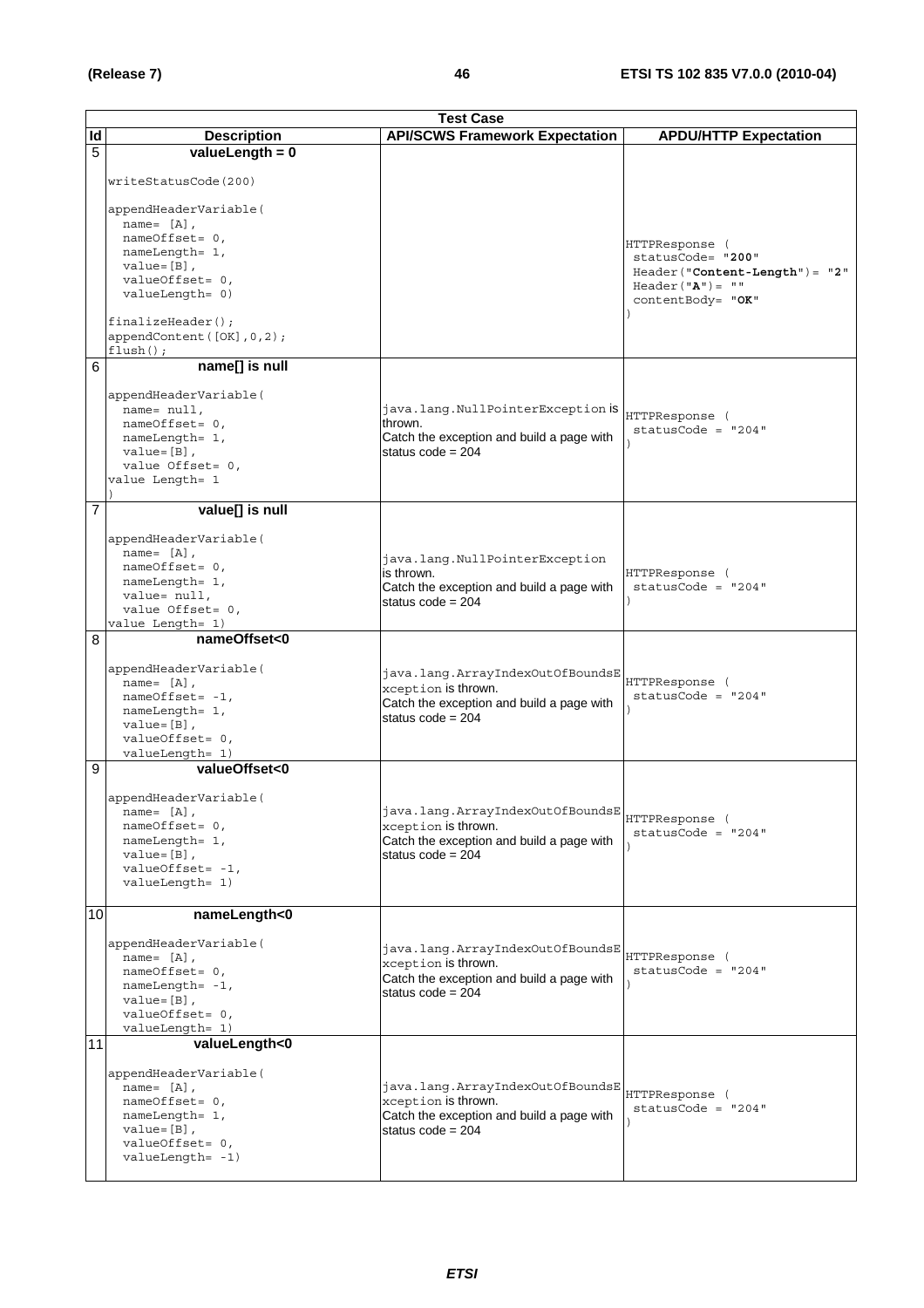|    | <b>Test Case</b>                                                                                                                                                                                                                                                                                                                                                                                                |                                                                                                                                           |                                                                                                                                               |  |
|----|-----------------------------------------------------------------------------------------------------------------------------------------------------------------------------------------------------------------------------------------------------------------------------------------------------------------------------------------------------------------------------------------------------------------|-------------------------------------------------------------------------------------------------------------------------------------------|-----------------------------------------------------------------------------------------------------------------------------------------------|--|
| ld | <b>Description</b>                                                                                                                                                                                                                                                                                                                                                                                              | <b>API/SCWS Framework Expectation</b>                                                                                                     | <b>APDU/HTTP Expectation</b>                                                                                                                  |  |
| 12 | nameOffset + nameLength ><br>name.length<br>appendHeaderVariable(<br>$name = [A],$<br>nameOffset= 0,<br>nameLength= 2,<br>$value = [B]$ ,<br>valueOffset= 0,<br>valueLength= 1)                                                                                                                                                                                                                                 | java.lang.ArrayIndexOutOfBoundsE<br>xception is thrown.<br>Catch the exception and build a page with<br>status $code = 204$               | HTTPResponse (<br>$statusCode = "204"$                                                                                                        |  |
| 13 | valueOffset + valueLength ><br>value.length<br>appendHeaderVariable(<br>name= $[A]$ ,<br>nameOffset= 0,<br>nameLength= 1,<br>$value = [B]$ ,<br>valueOffset= 0,<br>valueLength= 2)                                                                                                                                                                                                                              | java.lang.ArrayIndexOutOfBoundsE<br>xception is thrown.<br>Catch the exception and build a page with<br>status code = $204$               | HTTPResponse (<br>$statusCode = "204"$                                                                                                        |  |
| 14 | finalizeHeader called previously<br>writeStatusCode(200)<br>appendHeaderVariable(<br>$name = [A]$ ,<br>nameOffset= 0,<br>nameLength= 1,<br>$value = [B]$ ,<br>valueOffset= 0,<br>valueLength= 1)<br>$finalizeHeader()$ ;<br>appendHeaderVariable(<br>name= $[C]$ ,<br>nameOffset= 0,<br>nameLength= 1,<br>$value = [D]$ ,<br>valueOffset= 0,<br>$valueLength = 1)$<br>appendContent([OK], 0, 2);<br>$flush()$ ; | Uicc.scws.ScwsException with<br>reason codes<br>HEADER ALREADY FINALIZED is thrown.<br>Catch the exception and continue the<br>procedure. | HTTPResponse (<br>statusCode= "200"<br>$Header("A") = "B"$<br>$Header('Content-Length") = "2"$<br>HeaderNotPresent ("C")<br>contentBody= "OK" |  |
| 15 | appendContent called previously<br>writeStatusCode(200)<br>appendHeaderVariable(<br>$name = [A],$<br>nameOffset= 0,<br>nameLength= 1,<br>$value = [B]$ ,<br>valueOffset= 0,<br>valueLength= 1)<br>appendContent([OK], 0, 2);<br>appendHeaderVariable(<br>name= $[C]$ ,<br>nameOffset= 0,<br>nameLength= 1,<br>$value=[D]$ ,<br>valueOffset= 0,<br>valueLength= 1)<br>$flush()$ ;                                | Uicc.scws.ScwsException with<br>reason codes<br>HEADER_ALREADY_FINALIZED is thrown.<br>Catch the exception and continue the<br>procedure. | HTTPResponse (<br>statusCode= "200"<br>$Header("A") = "B"$<br>$Header('Content-Length") = "2"$<br>HeaderNotPresent ("C")<br>contentBody= "OK" |  |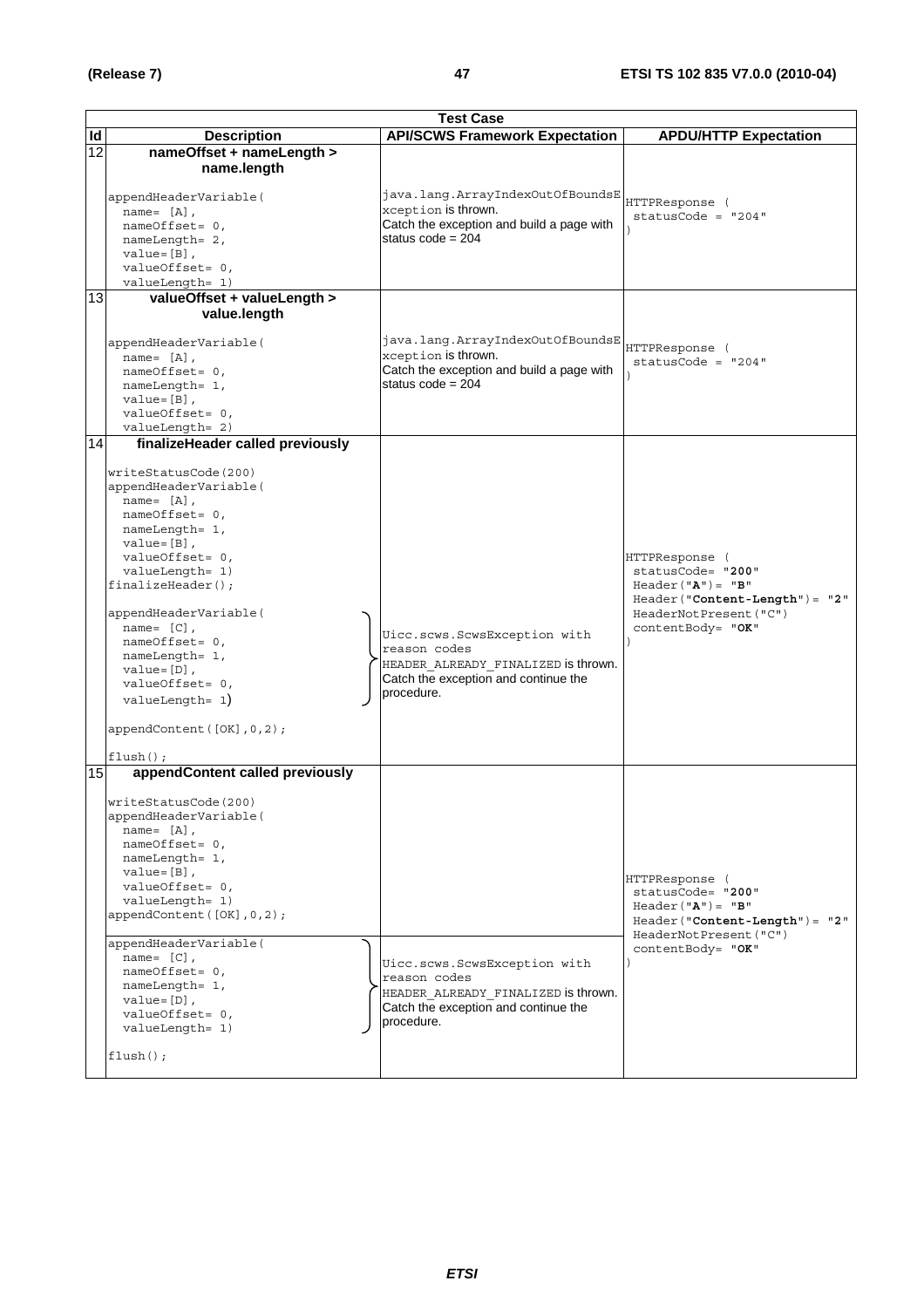|    | <b>Test Case</b>                                                                                                                                                                                                                                                                                                                                                                     |                                                                                                                                                |                                                                                                                                               |  |
|----|--------------------------------------------------------------------------------------------------------------------------------------------------------------------------------------------------------------------------------------------------------------------------------------------------------------------------------------------------------------------------------------|------------------------------------------------------------------------------------------------------------------------------------------------|-----------------------------------------------------------------------------------------------------------------------------------------------|--|
| Id | <b>Description</b>                                                                                                                                                                                                                                                                                                                                                                   | <b>API/SCWS Framework Expectation</b>                                                                                                          | <b>APDU/HTTP Expectation</b>                                                                                                                  |  |
| 16 | <b>BUFFER OVERFLOW</b><br>writeStatusCode(200)                                                                                                                                                                                                                                                                                                                                       |                                                                                                                                                | HTTPResponse (                                                                                                                                |  |
|    | appendHeaderVariable(<br>$name = [A],$<br>nameOffset= 0,<br>nameLength= 1,<br>$value = [B]$ .<br>valueOffset= 0,<br>valueLength=<br>(remainingBufferLength+1))                                                                                                                                                                                                                       | uicc.scws.ScwsException with<br>reason codes BUFFER OVERFLOW is<br>thrown.<br>Catch the exception and continue<br>the procedure.               | $statusCode = "200"$<br>$Header("Content-Length") = "0"$<br>HeaderNotPresent ("A")                                                            |  |
| 17 | flush called previously<br>writeStatusCode(200)<br>appendHeaderVariable(<br>$name = [A]$ ,<br>$nameOffset = 0$ ,<br>nameLength= 1,<br>$value = [B]$ ,<br>valueOffset= 0,<br>valueLength= 1)<br>appendContent ([OK], 0, 2);<br>$flush()$ ;<br>appendHeaderVariable(<br>name= $[C]$ ,<br>$nameOffset = 0$ ,<br>nameLength= 1,<br>$value = [D]$ ,<br>valueOffset= 0,<br>valueLength= 1) | uicc.scws.ScwsException with<br>reason codes<br>HTTP RESPONSE ALREADY SENT is<br>thrown.<br>Catch the exception and continue the<br>procedure. | HTTPResponse (<br>statusCode= "200"<br>$Header("A") = "B"$<br>$Header('Content-Length") = "2"$<br>HeaderNotPresent ("C")<br>contentBody= "OK" |  |
| 18 | sendError called previously<br>sendError(500)<br>appendHeaderVariable(<br>name= $[A]$ ,<br>$nameOffset = 0$ ,<br>nameLength= 1,<br>$value = [B]$ ,<br>valueOffset= 0,<br>valueLength= 1)                                                                                                                                                                                             | uicc.scws.ScwsException with<br>reason codes<br>HTTP RESPONSE ALREADY SENT is<br>thrown.<br>Catch the exception and continue the<br>procedure. | HTTPResponse (<br>statusCode= "500"<br>HeaderNotPresent ("A")                                                                                 |  |

## 6.1.5.4 Method appendHeaderVariable (short headerKeywordNameId, byte[] value, short valueOffset, short valueLength)

This test case is FFS.

## 6.1.5.5 Method enableChunkMode

Test Area Reference: Api\_1\_Hrs\_Encm.

## 6.1.5.5.1 Conformance Requirement

The method with following header shall be compliant to its definition in the API.

void enableChunkMode()

## 6.1.5.5.1.1 Normal execution

- CRRN1: Informs the SCWS to use the chunked mode for sending the response.
- CRRN2: Chunked mode off is the default mode.
- CRRN3: This allows the SCWS to handle large amounts of response data.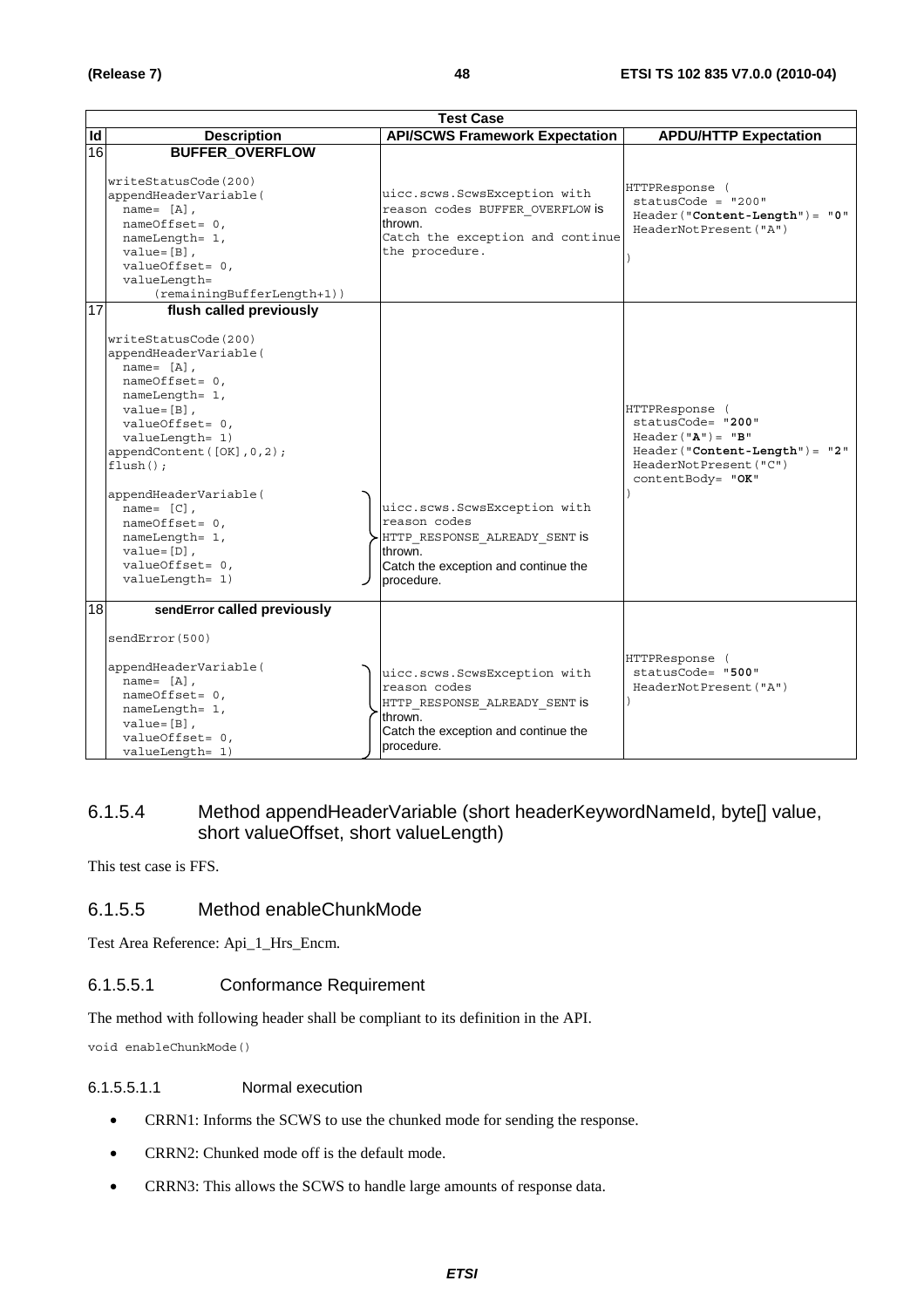#### 6.1.5.5.1.2 Parameter Errors

 $\bullet$  n/a.

6.1.5.5.1.3 Context errors

- CRRC1: if the HTTP header was already finalized, a uicc.scws.ScwsException with reason codes HEADER\_ALREADY\_FINALIZED is thrown.
- CRRC2: if the flush method was called previously, a uicc.scws.ScwsException with reason codes HTTP\_RESPONSE\_ALREADY\_SENT is thrown.
- CRRC3: if the sendError method was called previously, a uicc.scws.ScwsException with reason codes HTTP\_RESPONSE\_ALREADY\_SENT is thrown.

## 6.1.5.5.2 Test area files

Specific triggering: None:

| <b>Test Source:</b> | Test_Api_1_Hrs_Encm.java. |
|---------------------|---------------------------|
| Test Applet:        | Api_1_Hrs_Encm_1.java.    |

Cap File: Api\_1\_Hrs\_Encm.cap.

## 6.1.5.5.3 Test coverage

| <b>CRR</b> number | Test case number |
|-------------------|------------------|
| N1                | 1, 2, 3, 11      |
| N2                |                  |
| N3                | 5, 6             |
|                   | 7. 8             |
| פר                |                  |
|                   |                  |

## 6.1.5.5.4 Test procedure

|                | <b>Test Case</b>                                                                                                                                                                                                                                                            |                                                 |                                                                                                                                          |  |
|----------------|-----------------------------------------------------------------------------------------------------------------------------------------------------------------------------------------------------------------------------------------------------------------------------|-------------------------------------------------|------------------------------------------------------------------------------------------------------------------------------------------|--|
| Id             | <b>Description</b>                                                                                                                                                                                                                                                          | <b>API/SCWS Framework</b><br><b>Expectation</b> | <b>APDU/HTTP Expectation</b>                                                                                                             |  |
| $\mathbf{1}$   | call in First                                                                                                                                                                                                                                                               |                                                 |                                                                                                                                          |  |
|                | enableChunkMode()<br>writeStatusCode(200)<br>appendHeaderVariable(<br>headerKeywordNameId= 1,<br>value= [header1header2],<br>$valueOffset = 0,$<br>valueLength= 7)<br>finalizeHeader()<br>appendContent $([OK], 0, 2)$ ;<br>$flush()$ :                                     |                                                 | HTTPResponse<br>statusCode= "200"<br>$Header('Accept") = "header1"$<br>$Header("Transfer-Encoding") =$<br>"chunked"<br>contentBody= "OK" |  |
| $\overline{2}$ | write StatusCode call before<br>writeStatusCode(200)<br>enableChunkMode()<br>appendHeaderVariable(<br>headerKeywordNameId= 1,<br>value= [header1header2],<br>$valueOffset = 0,$<br>valueLength= 7)<br>$finalizeHeader()$ ;<br>appendContent $([OK], 0, 2)$ ;<br>$flush()$ ; |                                                 | HTTPResponse<br>statusCode= "200"<br>$Header('Accept") = "header1"$<br>$Header("Transfer-Encoding") =$<br>"chunked"<br>contentBody= "OK" |  |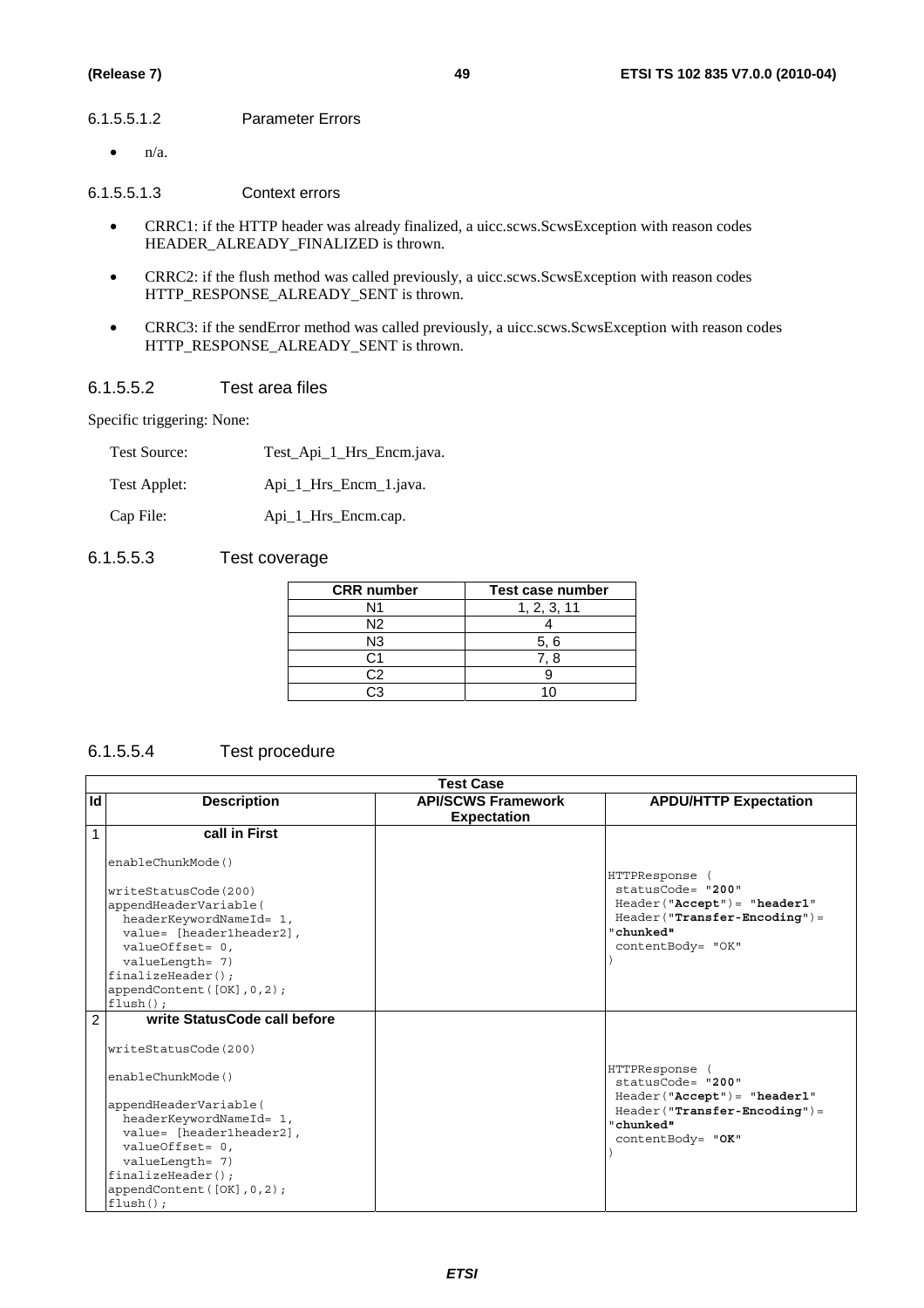|                | <b>Test Case</b>                                                                                                                                                                                                                                                                                                                                                                         |                                                                                                                                              |                                                                                                                                                                                |  |
|----------------|------------------------------------------------------------------------------------------------------------------------------------------------------------------------------------------------------------------------------------------------------------------------------------------------------------------------------------------------------------------------------------------|----------------------------------------------------------------------------------------------------------------------------------------------|--------------------------------------------------------------------------------------------------------------------------------------------------------------------------------|--|
| ld             | <b>Description</b>                                                                                                                                                                                                                                                                                                                                                                       | <b>API/SCWS Framework</b><br><b>Expectation</b>                                                                                              | <b>APDU/HTTP Expectation</b>                                                                                                                                                   |  |
| 3              | appendHeaderVariable call before                                                                                                                                                                                                                                                                                                                                                         |                                                                                                                                              |                                                                                                                                                                                |  |
|                | writeStatusCode(200)<br>appendHeaderVariable(<br>headerKeywordNameId= 1,<br>value= [header1header2],<br>valueOffset= 0,<br>valueLength= 7)<br>enableChunkMode()<br>$finalizeHeader()$ ;<br>appendContent([OK], 0, 2);<br>$flush()$ ;                                                                                                                                                     |                                                                                                                                              | HTTPResponse (<br>statusCode= "200"<br>$Header('Accept") = "header1"$<br>Header("Transfer-Encoding")=<br>"chunked"<br>contentBody= "OK"                                        |  |
| 4              | default mode off                                                                                                                                                                                                                                                                                                                                                                         |                                                                                                                                              |                                                                                                                                                                                |  |
|                | writeStatusCode(200)<br>appendHeaderVariable(<br>headerKeywordNameId= 1,<br>value= [header1header2],<br>valueOffset= 0,<br>valueLength= 7)<br>$finalizeHeader()$ ;<br>appendContent ([OK], 0, 2);<br>$flush()$ ;                                                                                                                                                                         |                                                                                                                                              | HTTPResponse (<br>statusCode= "200"<br>$Header('Accept") = "header1"$<br>Content-Length: "2"<br>HeaderNotPresent ("Transfer-<br>Encoder <sub>1</sub><br>contentBody= "OK"      |  |
| 5              | large data several append                                                                                                                                                                                                                                                                                                                                                                |                                                                                                                                              |                                                                                                                                                                                |  |
|                | writeStatusCode(200)                                                                                                                                                                                                                                                                                                                                                                     |                                                                                                                                              |                                                                                                                                                                                |  |
|                | enableChunkMode()                                                                                                                                                                                                                                                                                                                                                                        |                                                                                                                                              |                                                                                                                                                                                |  |
|                | $finalizeHeader()$ ;<br>appendContent([aaa], 0, 2048);<br>appendContent([aaa], 0, 2048);<br>appendContent([aaa], 0, 2048);<br>appendContent([aaa], 0, 2048);<br>appendContent([aaa], 0, 2048);<br>appendContent([aaa], 0, 2048);<br>appendContent([aaa], 0, 2048);<br>appendContent([aaa], 0, 2048);<br>appendContent([aaa], 0, 2048);<br>appendContent ([aaa], 0, 2048);<br>$flush()$ : |                                                                                                                                              | HTTPResponse (<br>statusCode= "200"<br>Header("Transfer-Encoding")=<br>"chunked"<br>contentBody= "aaa"                                                                         |  |
| 6              | large data one append                                                                                                                                                                                                                                                                                                                                                                    |                                                                                                                                              |                                                                                                                                                                                |  |
|                | writeStatusCode(200)<br>enableChunkMode()<br>$finalizeHeader()$ ;<br>appendContent ([aaa], 0, 10240);<br>$flush()$ ;                                                                                                                                                                                                                                                                     |                                                                                                                                              | HTTPResponse (<br>statusCode= "200"<br>$Header("Transfer-Encoder") =$<br>"chunked"<br>contentBody= "aaa"                                                                       |  |
| $\overline{7}$ | header already finalized 01                                                                                                                                                                                                                                                                                                                                                              |                                                                                                                                              |                                                                                                                                                                                |  |
|                | writeStatusCode(200)<br>appendHeaderVariable(<br>headerKeywordNameId= 1,<br>value= [header1header2],<br>valueOffset= 0,<br>valueLength= 7)<br>$finalizeHeader()$ ;<br>enableChunkMode();<br>appendContent([OK], 0, 2);<br>$flush()$ ;                                                                                                                                                    | Uicc.scws.ScwsException with<br>reason codes<br>HEADER ALREADY FINALIZED is<br>thrown.<br>Catch the exception and continue the<br>procedure. | HTTPResponse (<br>statusCode= "200"<br>$Header('Accept") = "header1"$<br>$Header('Content-Length") = "2"$<br>HeaderNotPresent ("Transfer-<br>$Encoder"$ )<br>contentBody= "OK" |  |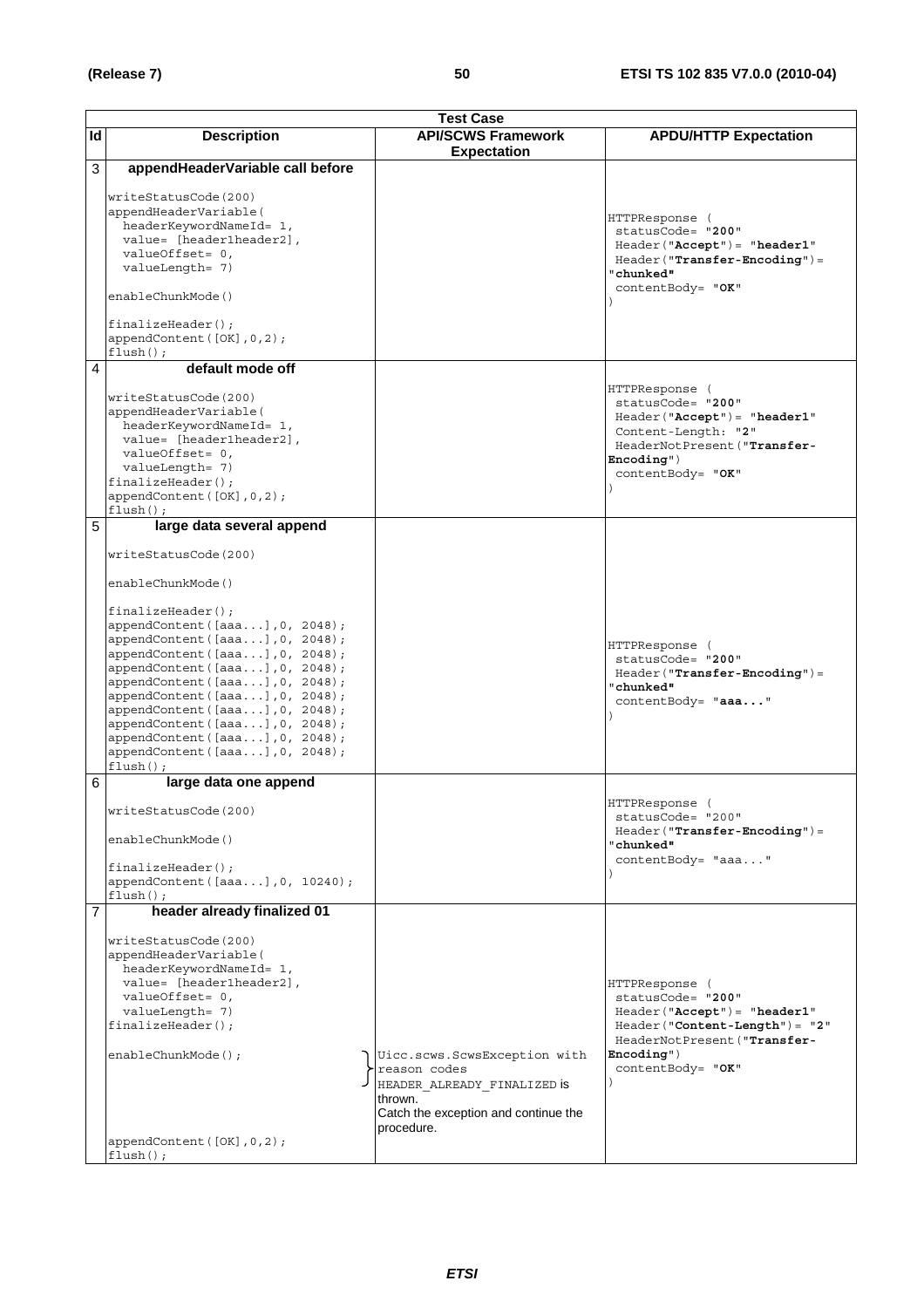|    | <b>Test Case</b>                                                                                                                                                                                                                                                                                 |                                                                                                                                                |                                                                                                                                                                                       |  |
|----|--------------------------------------------------------------------------------------------------------------------------------------------------------------------------------------------------------------------------------------------------------------------------------------------------|------------------------------------------------------------------------------------------------------------------------------------------------|---------------------------------------------------------------------------------------------------------------------------------------------------------------------------------------|--|
| Id | <b>Description</b>                                                                                                                                                                                                                                                                               | <b>API/SCWS Framework</b>                                                                                                                      | <b>APDU/HTTP Expectation</b>                                                                                                                                                          |  |
|    |                                                                                                                                                                                                                                                                                                  | <b>Expectation</b>                                                                                                                             |                                                                                                                                                                                       |  |
| 8  | header already finalized 02                                                                                                                                                                                                                                                                      |                                                                                                                                                |                                                                                                                                                                                       |  |
|    | writeStatusCode(200)<br>appendHeaderVariable(<br>headerKeywordNameId= 1,<br>value= [header1header2],<br>valueOffset= 0,<br>valueLength= 7)<br>finalizeHeader();<br>appendContent([OK], 0, 2);<br>enableChunkMode();<br>$flush()$ ;                                                               | Uicc.scws.ScwsException with<br>reason codes<br>HEADER ALREADY FINALIZED is<br>thrown.<br>Catch the exception and continue the<br>procedure.   | HTTPResponse (<br>statusCode= "200"<br>$Header('Accept") = "header1"$<br>Header ("Content-Length") = "2"<br>HeaderNotPresent ("Transfer-<br>Encoding")<br>contentBody= "OK"           |  |
| 9  | flush called previously                                                                                                                                                                                                                                                                          |                                                                                                                                                |                                                                                                                                                                                       |  |
|    | writeStatusCode(200)<br>appendHeaderVariable(<br>headerKeywordNameId= 1,<br>value= [header1header2],<br>valueOffset= 0,<br>valueLength= 7)<br>finalizeHeader();<br>appendContent([OK], 0, 2);<br>$flush()$ ;<br>enableChunkMode();                                                               | Uicc.scws.ScwsException with<br>reason codes<br>HTTP RESPONSE ALREADY SENT is<br>thrown.<br>Catch the exception and continue the<br>procedure. | HTTPResponse (<br>statusCode= "200"<br>$Header('Accept") = "header1"$<br>Header("Content-Length")= "2"<br>HeaderNotPresent ("Transfer-<br>$\texttt{Encoding}$ ")<br>contentBody= "OK" |  |
| 10 | sendError called previously                                                                                                                                                                                                                                                                      |                                                                                                                                                |                                                                                                                                                                                       |  |
|    | sendError (500)<br>enableChunkMode();                                                                                                                                                                                                                                                            | Uicc.scws.ScwsException with<br>reason codes<br>HTTP RESPONSE ALREADY SENT is<br>thrown.<br>Catch the exception and continue the<br>procedure. | HTTPResponse (<br>statusCode= "500"                                                                                                                                                   |  |
| 11 | <b>Multiple success call</b>                                                                                                                                                                                                                                                                     |                                                                                                                                                |                                                                                                                                                                                       |  |
|    | enableChunkMode()<br>writeStatusCode(200)<br>enableChunkMode()<br>appendHeaderVariable(<br>headerKeywordNameId= 1,<br>value= [header1header2],<br>valueOffset= 0,<br>valueLength= 7)<br>enableChunkMode()<br>enableChunkMode()<br>finalizeHeader();<br>appendContent([OK], 0, 2);<br>$flush()$ ; |                                                                                                                                                | HTTPResponse (<br>statusCode= "200"<br>Header("Accept")= "header1"<br>$Header("Transfer-Encoding") =$<br>"chunked"<br>contentBody= "OK"                                               |  |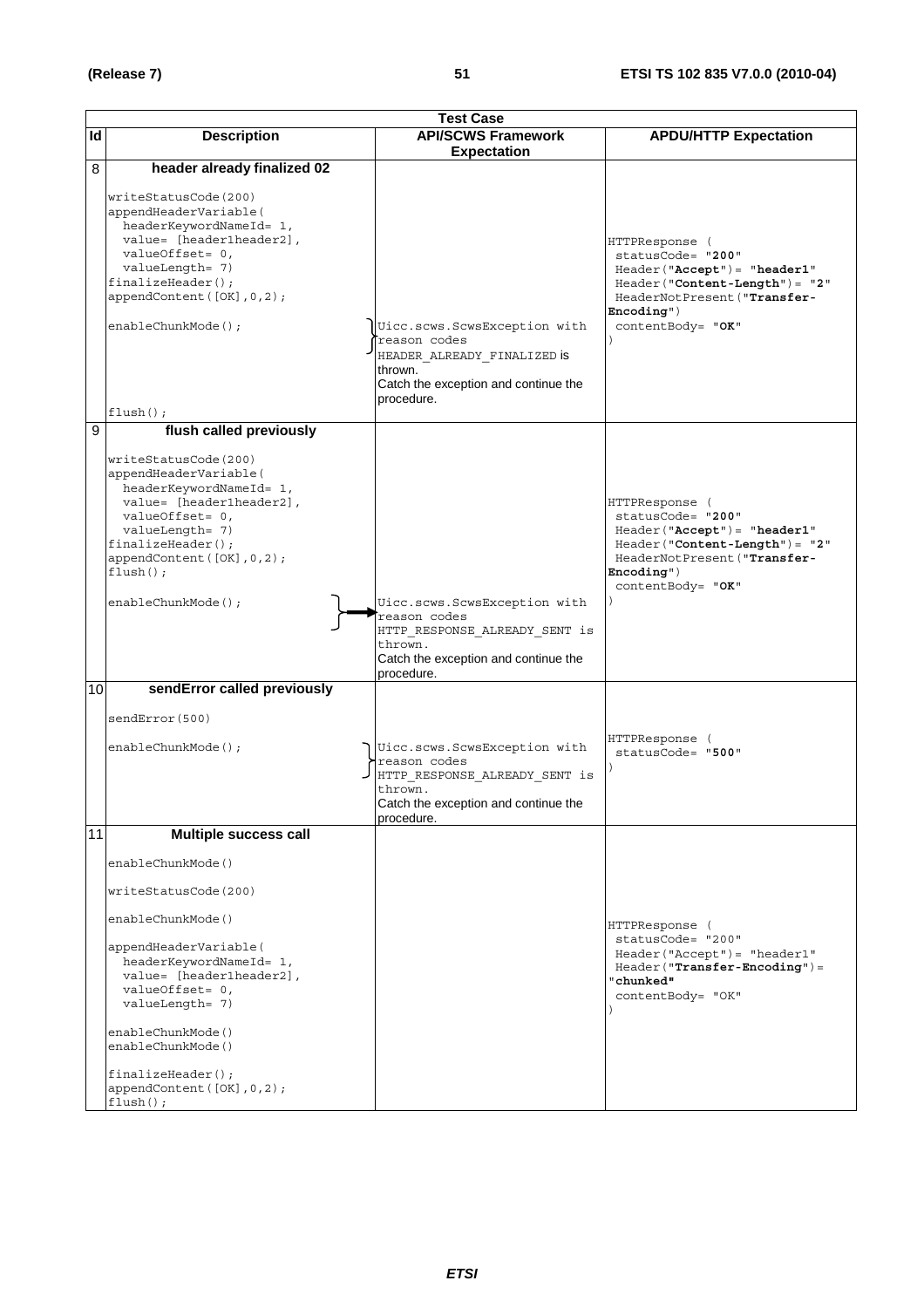## 6.1.5.6 Method finalizeHeader

Test Area Reference: Api\_1\_Hrs\_Finh.

## 6.1.5.6.1 Conformance Requirement

The method with following header shall be compliant to its definition in the API.

void finalizeHeader()throws ScwsException

### 6.1.5.6.1.1 Normal execution

• CRRN1: Finalizes the header data in the outgoing buffer. It automatically adds missing header data with default values by the SCWS.

## 6.1.5.6.1.2 Parameter Errors

 $n/a$ .

6.1.5.6.1.3 Context errors

- CRRC1: if the HTTP header was already finalized, a uicc.scws.ScwsException with reason codes HEADER\_ALREADY\_FINALIZED is thrown.
- CRRC2: if the adding of missing header data would cause access outside the Response buffer, a uicc.scws.ScwsException with reason codes BUFFER\_OVERFLOW is thrown.
- CRRC3: if the flush method was called previously, a uicc.scws.ScwsException with reason codes HTTP\_RESPONSE\_ALREADY\_SENT is thrown.
- CRRC4: if the sendError method was called previously, a uicc.scws.ScwsException with reason codes HTTP\_RESPONSE\_ALREADY\_SENT is thrown.

## 6.1.5.6.2 Test area files

Specific triggering: None:

| Test Source: | Test_Api_1_Hrs_Finh.java. |
|--------------|---------------------------|
|--------------|---------------------------|

Test Applet: Api\_1\_Hrs\_Finh\_1.java.

Cap File: Api\_1\_Hrs\_Finh.cap.

6.1.5.6.3 Test coverage

| <b>CRR</b> number | Test case number |
|-------------------|------------------|
| N1                |                  |
|                   | 5.6              |
| $\cdot$           |                  |
| CЗ                |                  |
|                   |                  |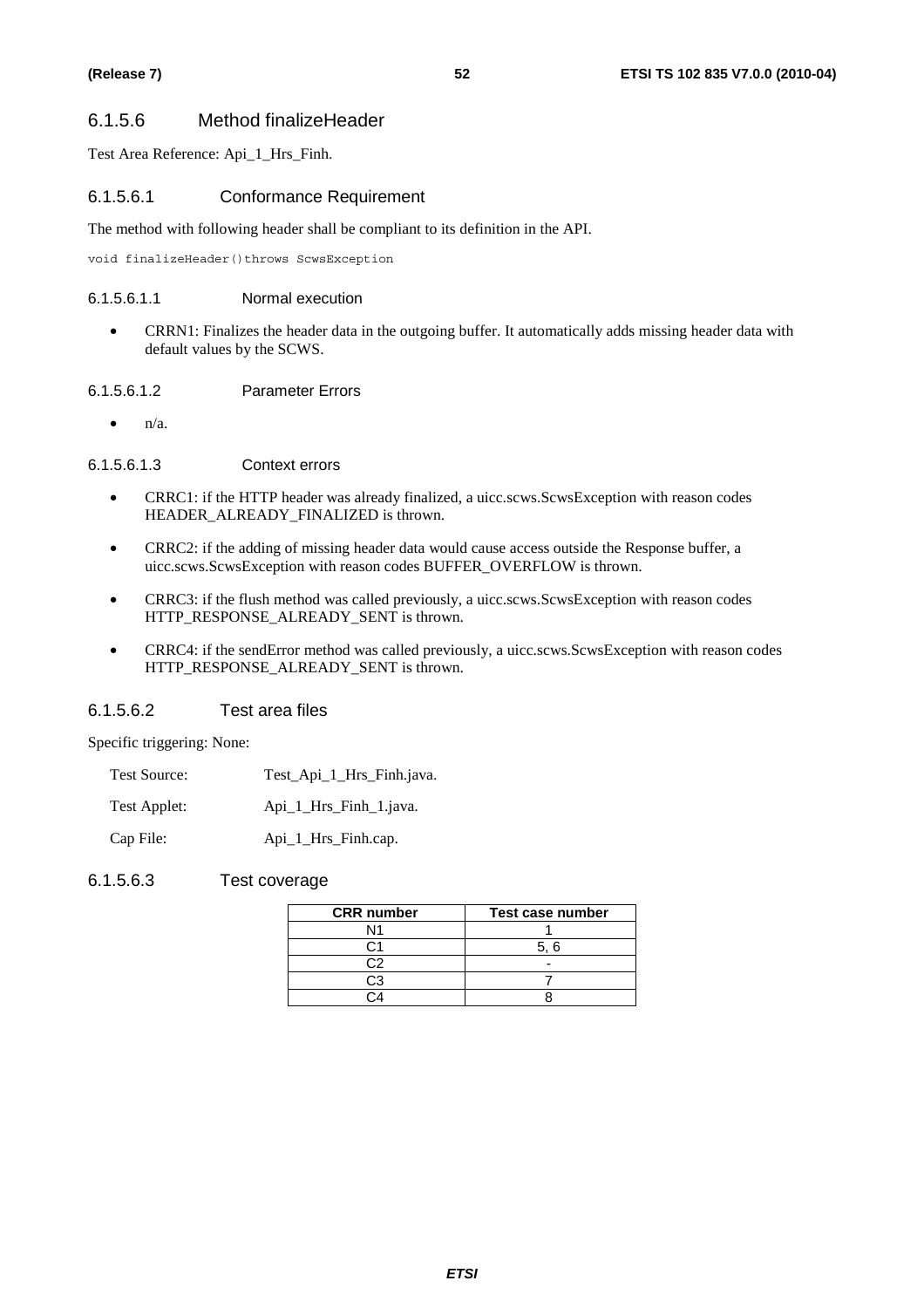# 6.1.5.6.4 Test procedure

|              | <b>Test Case</b>               |                                                 |                                     |  |
|--------------|--------------------------------|-------------------------------------------------|-------------------------------------|--|
| Id           | <b>Description</b>             | <b>API/SCWS Framework</b>                       | <b>APDU/HTTP Expectation</b>        |  |
|              |                                | <b>Expectation</b>                              |                                     |  |
| $\mathbf{1}$ | <b>Normal call</b>             |                                                 |                                     |  |
|              |                                |                                                 |                                     |  |
|              | writeStatusCode(200)           |                                                 |                                     |  |
|              | appendHeaderVariable(          |                                                 |                                     |  |
|              | headerKeywordNameId= 1,        |                                                 | HTTPResponse (                      |  |
|              | value= [header1header2],       |                                                 | statusCode= "200"                   |  |
|              | valueOffset= 0,                |                                                 | Header("Accept")= "header1"         |  |
|              | valueLength= 7)                |                                                 | Header ("Content-Length") = "2"     |  |
|              |                                |                                                 | contentBody= "OK"                   |  |
|              | finalizeHeader();              |                                                 |                                     |  |
|              |                                |                                                 |                                     |  |
|              | appendContent ([OK], 0, 2);    |                                                 |                                     |  |
|              | $flush()$ ;                    |                                                 |                                     |  |
| 2            | header already finalized 01    |                                                 |                                     |  |
|              |                                |                                                 |                                     |  |
|              | writeStatusCode(200)           |                                                 |                                     |  |
|              | appendHeaderVariable(          |                                                 |                                     |  |
|              | headerKeywordNameId= 1,        |                                                 |                                     |  |
|              | value= [header1header2],       |                                                 |                                     |  |
|              | valueOffset= 0,                |                                                 |                                     |  |
|              | valueLength= 7)                |                                                 | HTTPResponse (<br>statusCode= "200" |  |
|              |                                |                                                 | $Header('Accept") = "header1"$      |  |
|              | $finalizeHeader()$ ;           |                                                 | $Header('Content-Length") = "2"$    |  |
|              |                                |                                                 | contentBody= "OK"                   |  |
|              | $finalizeHeader()$ ;           | Uicc.scws.ScwsException with                    |                                     |  |
|              |                                | reason codes                                    |                                     |  |
|              |                                | HEADER ALREADY FINALIZED IS                     |                                     |  |
|              |                                | thrown.                                         |                                     |  |
|              |                                | Catch the exception and continue the            |                                     |  |
|              |                                | procedure.                                      |                                     |  |
|              | appendContent ([OK], 0, 2);    |                                                 |                                     |  |
|              | $flush()$ ;                    |                                                 |                                     |  |
| 3            | header already finalized 02    |                                                 |                                     |  |
|              |                                |                                                 |                                     |  |
|              | writeStatusCode(200)           |                                                 |                                     |  |
|              | appendHeaderVariable(          |                                                 |                                     |  |
|              | headerKeywordNameId= 1,        |                                                 |                                     |  |
|              | value= [header1header2],       |                                                 |                                     |  |
|              | valueOffset= 0,                |                                                 |                                     |  |
|              | valueLength= 7)                |                                                 | HTTPResponse (                      |  |
|              |                                |                                                 | statusCode= "200"                   |  |
|              | $finalizeHeader()$ ;           |                                                 | Header("Accept")= "header1"         |  |
|              |                                |                                                 | $Header("Content-Length") = "2"$    |  |
|              | appendContent $([OK], 0, 2)$ ; |                                                 | contentBody= "OK"                   |  |
|              |                                |                                                 |                                     |  |
|              | finalizeHeader();              | Uicc.scws.ScwsException with                    |                                     |  |
|              |                                | reason codes                                    |                                     |  |
|              |                                | HEADER ALREADY FINALIZED is                     |                                     |  |
|              |                                | thrown.<br>Catch the exception and continue the |                                     |  |
|              |                                | procedure.                                      |                                     |  |
|              | $flush()$ ;                    |                                                 |                                     |  |
|              |                                |                                                 |                                     |  |
| 4            | flush called previously        |                                                 |                                     |  |
|              | writeStatusCode(200)           |                                                 |                                     |  |
|              | appendHeaderVariable(          |                                                 |                                     |  |
|              | headerKeywordNameId= 1,        |                                                 |                                     |  |
|              | value= [header1header2],       |                                                 |                                     |  |
|              | valueOffset= 0,                |                                                 | HTTPResponse (                      |  |
|              | valueLength= 7                 |                                                 | statusCode= "200"                   |  |
|              |                                |                                                 | $Header("Accept") = "header1"$      |  |
|              | appendContent([OK], 0, 2);     |                                                 | $Header("Content-Length") = "2"$    |  |
|              | $flush()$ ;                    |                                                 | contentBody= "OK"                   |  |
|              |                                |                                                 |                                     |  |
|              | $finalizeHeader()$ ;           | Uicc.scws.ScwsException with                    |                                     |  |
|              |                                | reason codes                                    |                                     |  |
|              |                                | JHTTP RESPONSE_ALREADY_SENT is                  |                                     |  |
|              |                                | thrown.                                         |                                     |  |
|              |                                | Catch the exception and continue the            |                                     |  |
|              |                                | procedure.                                      |                                     |  |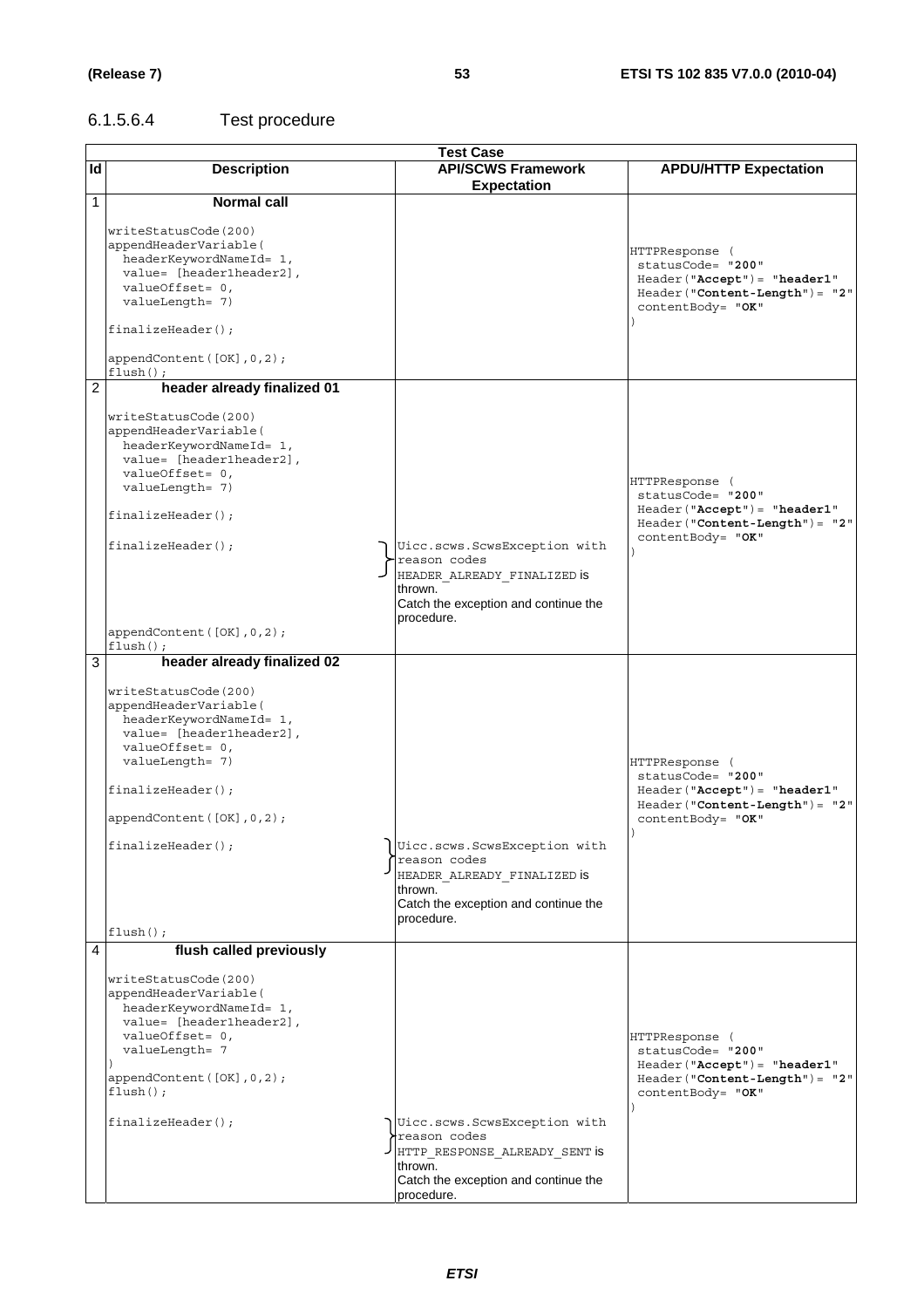|    | Test Case                               |                                                                                                                                                |                                   |  |  |
|----|-----------------------------------------|------------------------------------------------------------------------------------------------------------------------------------------------|-----------------------------------|--|--|
| Id | <b>Description</b>                      | <b>API/SCWS Framework</b>                                                                                                                      | <b>APDU/HTTP Expectation</b>      |  |  |
|    |                                         | <b>Expectation</b>                                                                                                                             |                                   |  |  |
| 5  | sendError called previously             |                                                                                                                                                |                                   |  |  |
|    | sendError (500)<br>$finalizeHeader()$ ; | Uicc.scws.ScwsException with<br>reason codes<br>HTTP RESPONSE ALREADY SENT IS<br>thrown.<br>Catch the exception and continue the<br>procedure. | HTTPResponse<br>statusCode= "500" |  |  |

## 6.1.5.7 Method flush

Test Area Reference: Api\_1\_Hrs\_Flus.

## 6.1.5.7.1 Conformance Requirement

The method with following header shall be compliant to its definition in the API.

void flush()

## 6.1.5.7.1.1 Normal execution

- CRRN1: Sends all data contained in the HTTP response.
- CRRN2: If this method is invoked in fixed buffer mode after a previous invocation of the same method the SCWS will do nothing.
- CRRN3: If this method is invoked in fixed buffer mode and the sendError() message was invoked previously the SCWS will do nothing.
- CRRN4: Invoking this method for the first time implicitly finalizes the header of the HttpResponse.

## 6.1.5.7.1.2 Parameter Errors

 $\bullet$   $n/a$ .

## 6.1.5.7.1.3 Context errors

• CRRC1: if the adding of missing header data would cause access outside the Response buffer, a uicc.scws.ScwsException with reason codes BUFFER\_OVERFLOW is thrown.

## 6.1.5.7.2 Test area files

Specific triggering: None:

- Test Source: Test\_Api\_1\_Hrs\_Flus.java.
- Test Applet: Api\_1\_Hrs\_Flus\_1.java.
- Cap File: Api \_1\_Hrs\_Flus.cap.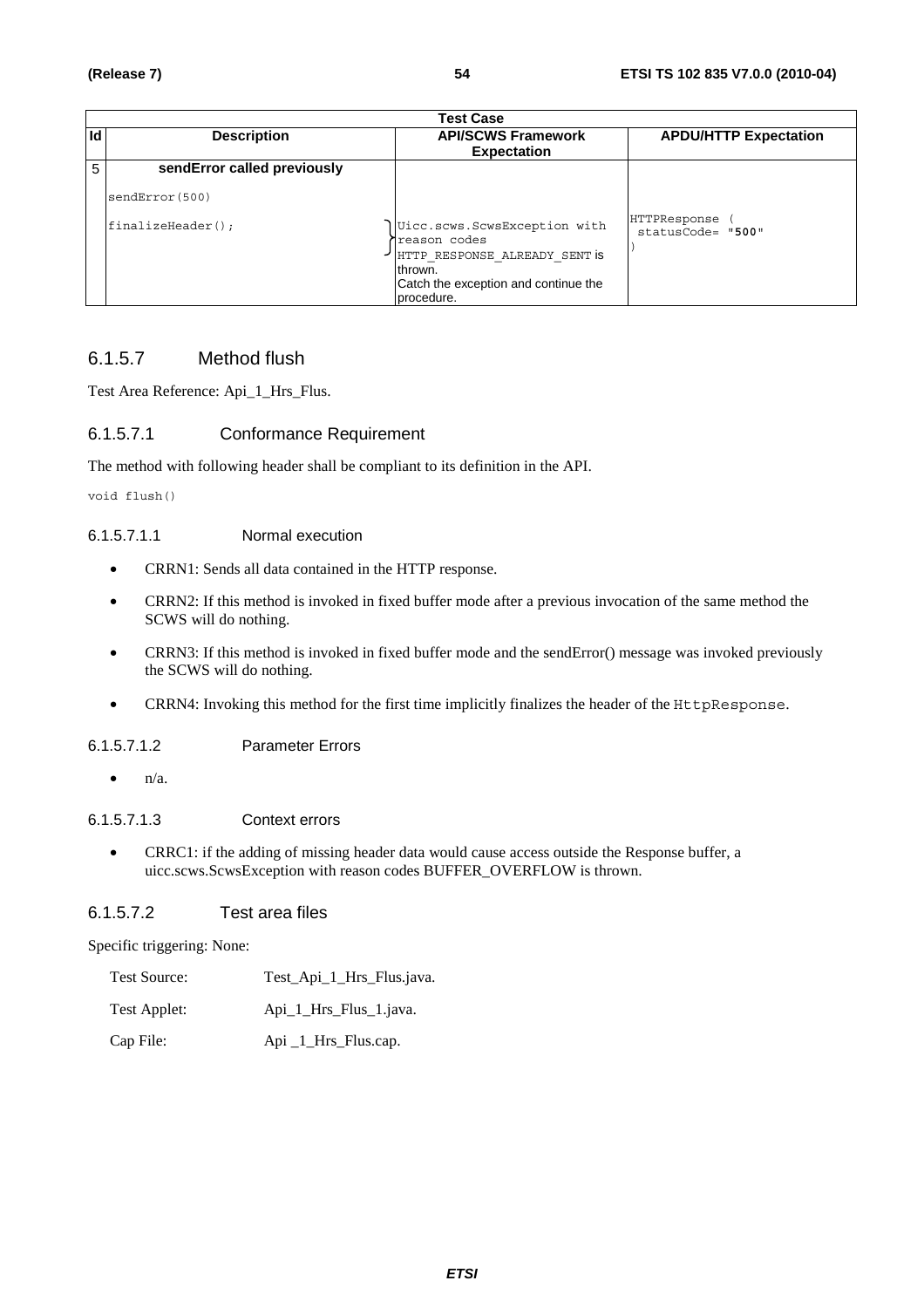# 6.1.5.7.3 Test coverage

| <b>CRR</b> number | Test case number |
|-------------------|------------------|
| N1                | 1, 2, 3, 5       |
| N2                |                  |
| N3                |                  |
| N4                |                  |
|                   |                  |

## 6.1.5.7.4 Test procedure

|                     |                                                                                                                                                                                                                                         | <b>Test Case</b>                      |                                                                                                              |
|---------------------|-----------------------------------------------------------------------------------------------------------------------------------------------------------------------------------------------------------------------------------------|---------------------------------------|--------------------------------------------------------------------------------------------------------------|
| Id                  | <b>Description</b>                                                                                                                                                                                                                      | <b>API/SCWS Framework Expectation</b> | <b>APDU/HTTP Expectation</b>                                                                                 |
| 1<br>$\overline{2}$ | Normal case + Chunk off<br>writeStatusCode(200)<br>$finalizeHeader()$ ;<br>appendContent([OK], 0, 2);<br>$flush()$ ;<br>Repeat flush + chunk off                                                                                        |                                       | HTTPResponse (<br>statusCode= "200"<br>$Header('Content-Length") = "2"$<br>contentBody= "OK"                 |
|                     | writeStatusCode(200)<br>finalizeHeader();<br>appendContent ([OK], 0, 2);<br>$flush()$ ;<br>$flush()$ ;<br>$flush()$ ;<br>$flush()$ ;                                                                                                    |                                       | HTTPResponse (<br>statusCode= "200"<br>$Header('Content-Length") = "2"$<br>contentBody= "OK"<br>$\lambda$    |
| 3                   | Normal case + chunk on<br>writeStatusCode(200)<br>enableChunkMode();<br>$finalizeHeader()$ ;<br>appendContent ([Hello], 0, 5);<br>$flush()$ ;<br>appendContent([ ],0,1);<br>$flush()$ ;<br>appendContent([World], 0, 5);<br>$flush()$ ; |                                       | HTTPResponse (<br>statusCode= "200"<br>Header("Transfer-Encoding")=<br>"chunk"<br>contentBody= "Hello World" |
| 4                   | Finalized the http header<br>writeStatusCode(200);<br>$flush()$ ;                                                                                                                                                                       |                                       | HTTPResponse (<br>statusCode= "200"<br>$Header('Content-Length") = "0"$<br>contentBody= ""                   |
| 5                   | No flush<br>writeStatusCode(200)<br>$finalizeHeader()$ ;<br>appendContent ([OK], 0, 2);                                                                                                                                                 |                                       | HTTPResponse (<br>statusCode= "200"<br>$Header('Content-Length") = "2"$<br>contentBody= "OK"                 |
| 6                   | SendError before<br>sendError(500);<br>$flush()$ ;                                                                                                                                                                                      |                                       | HTTPResponse (<br>statusCode= "500"                                                                          |

# 6.1.5.8 Method getRemainingResponseBufferSize

Test Area Reference: Api\_1\_Hrs\_Grrs.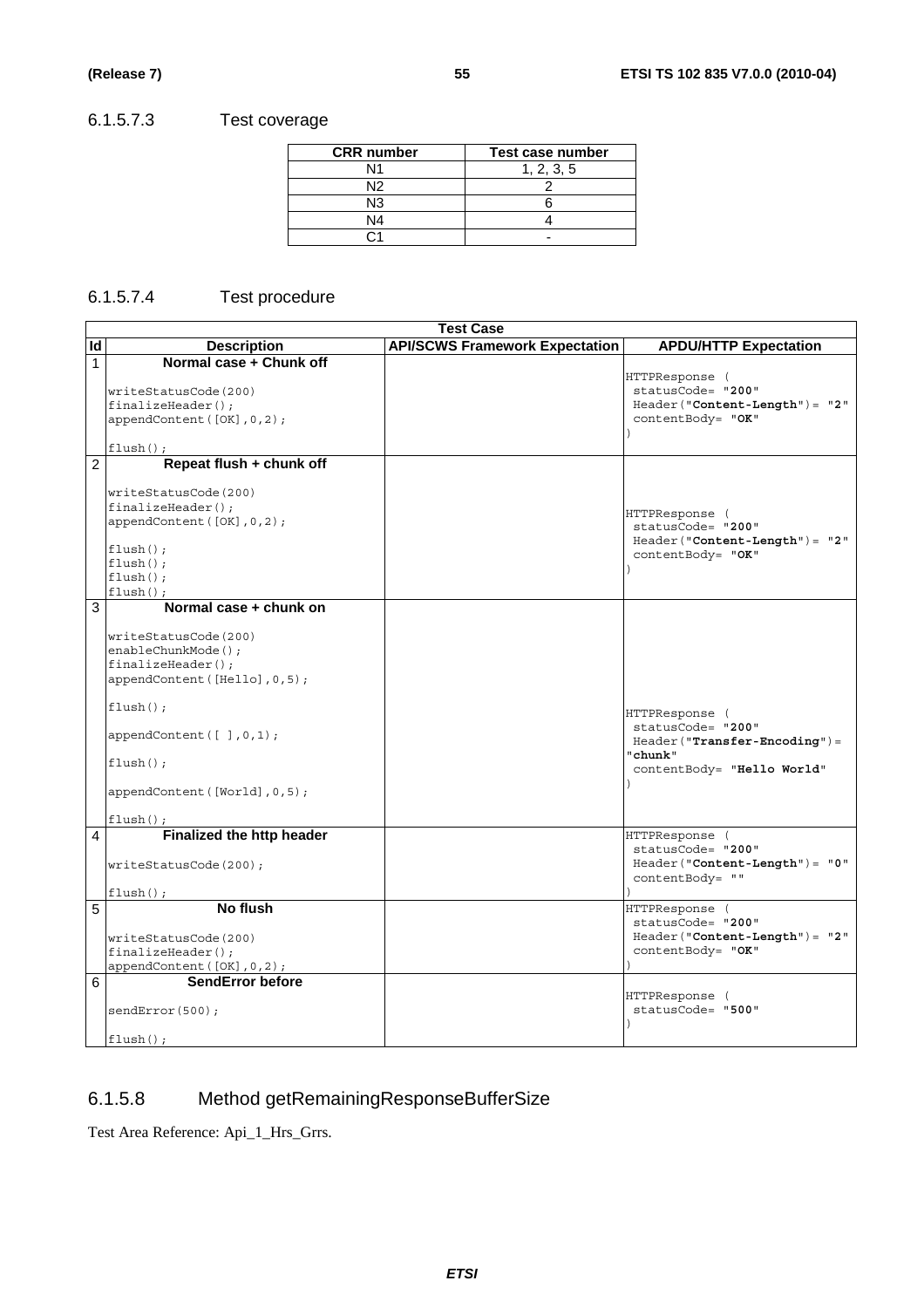### 6.1.5.8.1 Conformance Requirement

The method with following header shall be compliant to its definition in the API.

int getRemainingResponseBufferSize()

#### 6.1.5.8.1.1 Normal execution

- CRRN1: Returns the remaining size of the Response Buffer available for this applet.
- CRRN2: The size returned by this method is guaranteed until the next header data is added to the Response Buffer.
- CRRN3: The size returned by this method is guaranteed until the content data is added to the Response Buffer.
- CRRN4: Returns -1 if chunked mode is switched on.

## 6.1.5.8.1.2 Parameter Errors

 $\bullet$   $n/a$ .

### 6.1.5.8.1.3 Context errors

- CRRC1: if the flush method was called previously and the selected transfer mode is "Fixed transfer mode", a uicc.scws.ScwsException with reason codes HTTP\_RESPONSE\_ALREADY\_SENT is thrown.
- CRRC2: if the sendError method was called previously and the selected transfer mode is "Fixed transfer mode", a uicc.scws.ScwsException with reason codes HTTP\_RESPONSE\_ALREADY\_SENT is thrown.

### 6.1.5.8.2 Test area files

Specific triggering: None:

| <b>Test Source:</b> | Test_Api_1_Hrs_Grrs.java. |
|---------------------|---------------------------|
| Test Applet:        | Api 1 Hrs Grrs 1. java.   |
| Cap File:           | Api_1_Hrs_Grrs.cap.       |

### 6.1.5.8.3 Test coverage

| <b>CRR</b> number | Test case number |
|-------------------|------------------|
| N1                | 1, 2, 3          |
| N2                |                  |
| N3                |                  |
| N4                |                  |
|                   |                  |
|                   |                  |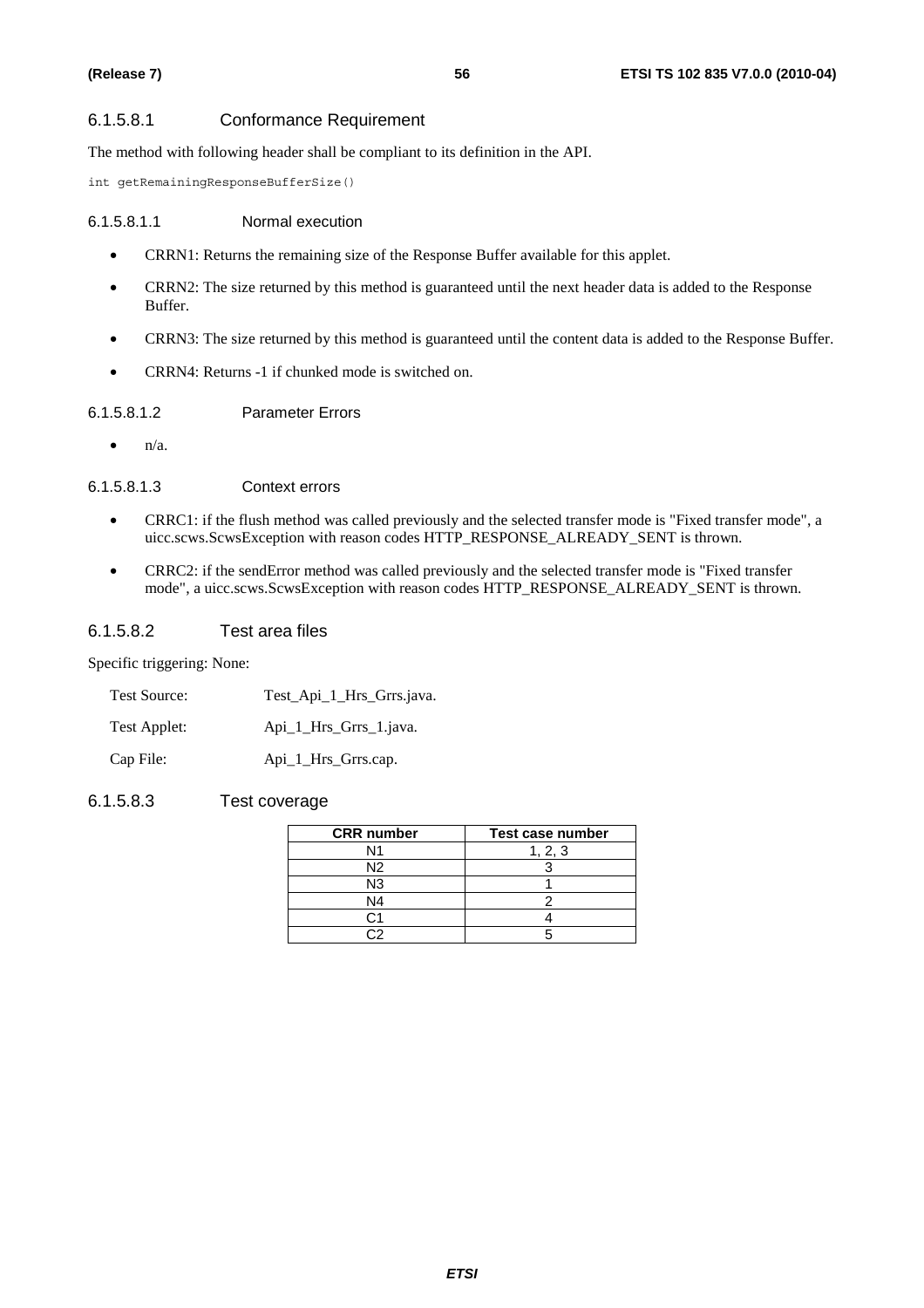# 6.1.5.8.4 Test procedure

|                | <b>Test Case</b>                                                                                                                                                                                                                                                                                                                                                        |                                                                                                                |                                                                                                                          |  |
|----------------|-------------------------------------------------------------------------------------------------------------------------------------------------------------------------------------------------------------------------------------------------------------------------------------------------------------------------------------------------------------------------|----------------------------------------------------------------------------------------------------------------|--------------------------------------------------------------------------------------------------------------------------|--|
| Id             | <b>Description</b>                                                                                                                                                                                                                                                                                                                                                      | <b>API/SCWS Framework</b><br><b>Expectation</b>                                                                | <b>APDU/HTTP Expectation</b>                                                                                             |  |
| $\mathbf{1}$   | <b>Remaining content data</b>                                                                                                                                                                                                                                                                                                                                           |                                                                                                                |                                                                                                                          |  |
|                | writeStatusCode(200)<br>finalizeHeader()<br>$remaining =$<br>getRemainingResponseBufferSize();<br>appendContent (<br>$data = [aaa]$<br>$offset = 0$<br>$length = remaining$<br>flush()                                                                                                                                                                                  |                                                                                                                | HTTPResponse (<br>statusCode= "200"<br>Header("Content-Length")=<br>remaining<br>$contentBody = "AaA[]$ "                |  |
| $\overline{2}$ | <b>Remaining + Chunk on</b>                                                                                                                                                                                                                                                                                                                                             |                                                                                                                |                                                                                                                          |  |
|                | writeStatusCode(200)<br>enableChunkMode();<br>$finalizeHeader()$ ;<br>$remaining =$<br>$getRemainingResponseBufferSize()$ ; $remaining = -1$<br>appendContent([OK], 0, 2);                                                                                                                                                                                              |                                                                                                                | HTTPResponse (<br>statusCode= "200"<br>$Header("Transfer-Encoding") =$<br>"chunked"<br>contentBody= "OK"                 |  |
| 3              | $flush()$ ;<br>Remaining header data                                                                                                                                                                                                                                                                                                                                    |                                                                                                                |                                                                                                                          |  |
|                | writeStatusCode(200)<br>$remainingA =$<br>getRemainingResponseBufferSize();<br>appendHeaderVariable(<br>headerKeywordNameId= 1,<br>value= [header1header2],<br>valueOffset= 7,<br>valueLength= 7<br>$remainingB =$<br>getRemainingResponseBufferSize(); remainingB < remainingA<br>$remainingC =$<br>$finalizeHeader()$ ;<br>appendContent ([OK], 0, 2);<br>$flush()$ ; |                                                                                                                | HTTPResponse (<br>statusCode= "200"<br>Header("Accept")= "header2"<br>Header("Content-Length")= "2"<br>contentBody= "OK" |  |
| 4              | flush called previously                                                                                                                                                                                                                                                                                                                                                 |                                                                                                                |                                                                                                                          |  |
|                | writeStatusCode(200)<br>$finalizeHeader()$ ;<br>appendContent([OK], 0, 2);<br>$flush()$ ;<br>qetRemaininqResponseBufferSize(); Uicc.scws.ScwsException with                                                                                                                                                                                                             | reason codes<br>HTTP RESPONSE ALREADY SENT is<br>thrown.<br>Catch the exception and continue the<br>procedure. | HTTPResponse (<br>statusCode= "200"<br>$Header('Content-Length") = "2"$<br>contentBody= "OK"                             |  |
| 5              | sendError called previously                                                                                                                                                                                                                                                                                                                                             |                                                                                                                |                                                                                                                          |  |
|                | sendError(500)<br>getRemainingResponseBufferSize(); Uicc.scws.ScwsException with                                                                                                                                                                                                                                                                                        | reason codes<br>HTTP RESPONSE ALREADY SENT is<br>thrown.<br>Catch the exception and continue the               | HTTPResponse (<br>statusCode= "500"                                                                                      |  |
|                |                                                                                                                                                                                                                                                                                                                                                                         | procedure.                                                                                                     |                                                                                                                          |  |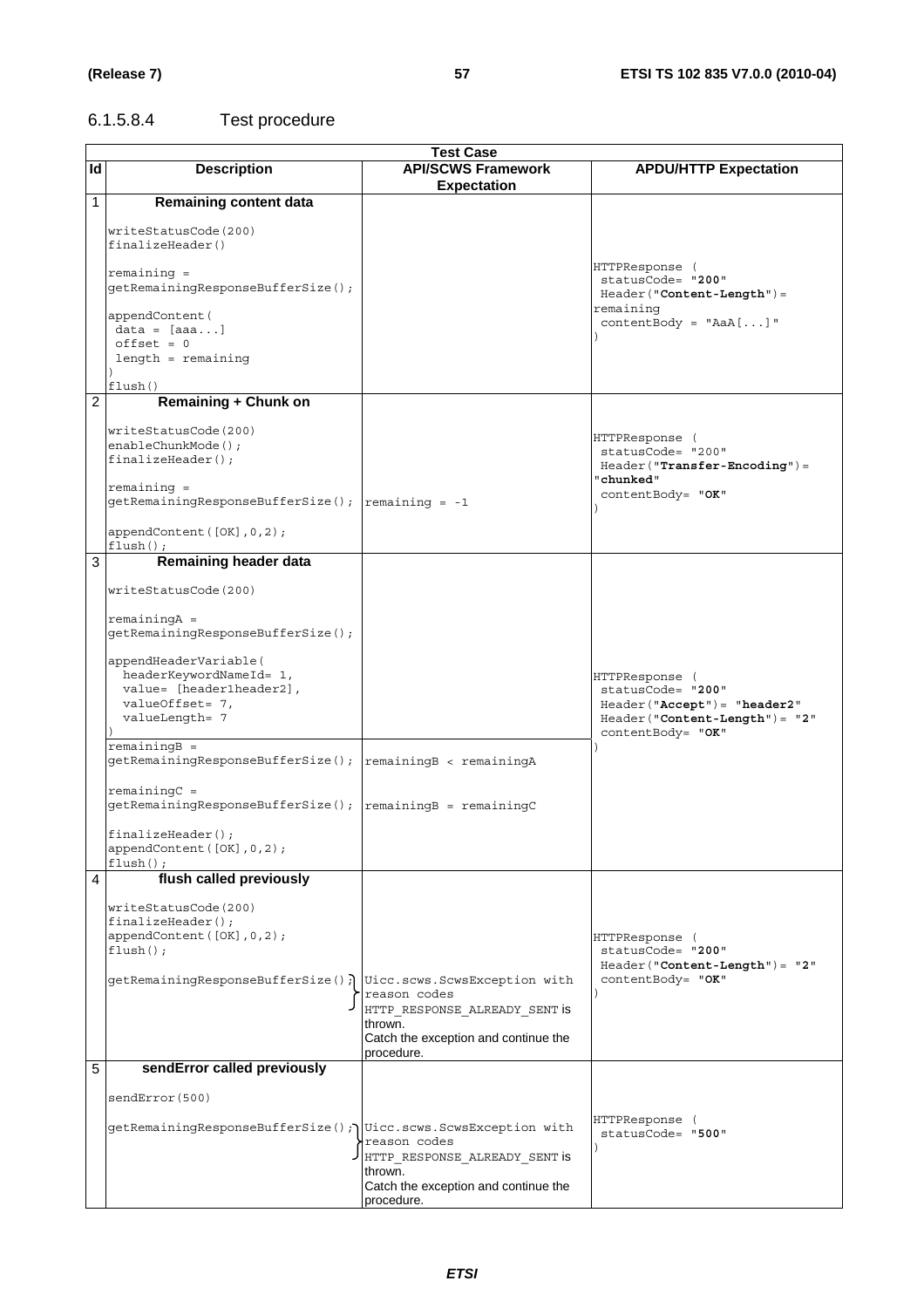## 6.1.5.9 Method reset

Test Area Reference: Api\_1\_Hrs\_Rset.

## 6.1.5.9.1 Conformance Requirement

The method with following header shall be compliant to its definition in the API.

void reset() throws ScwsException

## 6.1.5.9.1.1 Normal execution

- CRRN1: Clears the Response Buffer content.
- CRRN2: Reset the state of the HttpResponse Object to its initial state.
- CRRN3: All the header variables and content that was appended to the HttpResponse until the invocation of the reset method is lost.

## 6.1.5.9.1.2 Parameter Errors

 $\bullet$  n/a.

## 6.1.5.9.1.3 Context errors

- CRRC1: if the flush method was called previously, a uicc.scws.ScwsException with reason codes HTTP\_RESPONSE\_ALREADY\_SENT is thrown.
- CRRC2: if the sendError method was called previously, a uicc.scws.ScwsException with reason codes HTTP\_RESPONSE\_ALREADY\_SENT is thrown.

## 6.1.5.9.2 Test area files

Specific triggering: None:

- Test Source: Test Api 1 Hrs Rset.java.
- Test Applet: Api\_1\_Hrs\_Rset\_1.java.

Cap File: Api\_1\_Hrs\_Rset.cap.

## 6.1.5.9.3 Test coverage

| <b>CRR</b> number | Test case number |
|-------------------|------------------|
| Ν1                | 1, 2, 3          |
| N2                | 1.2.3            |
| N3                | 1, 2, 3          |
|                   |                  |
|                   |                  |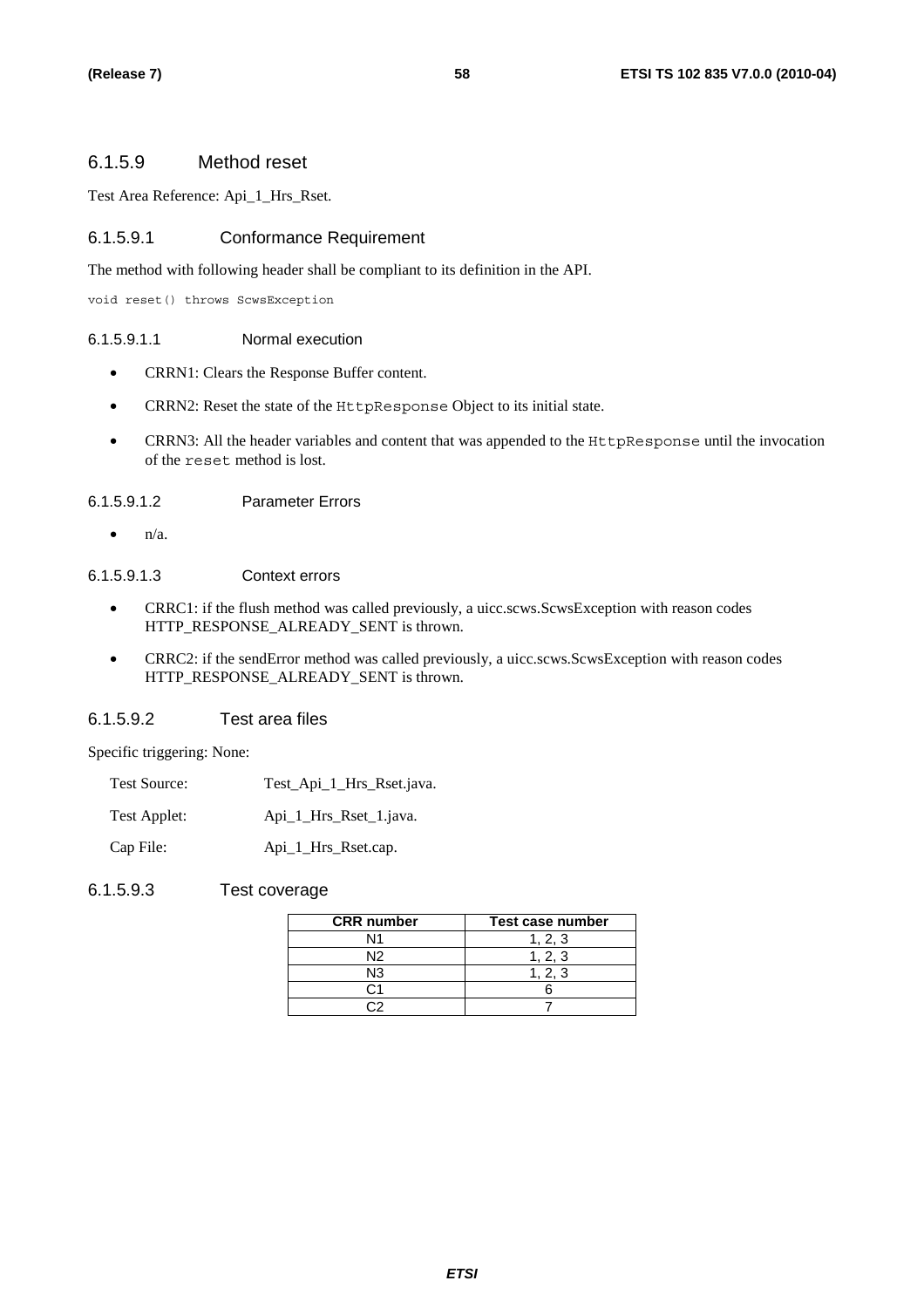# 6.1.5.9.4 Test procedure

|                | <b>Test Case</b>                                      |                                                 |                                                                 |  |  |
|----------------|-------------------------------------------------------|-------------------------------------------------|-----------------------------------------------------------------|--|--|
| ld             | <b>Description</b>                                    | <b>API/SCWS Framework Expectation</b>           | <b>APDU/HTTP Expectation</b>                                    |  |  |
| $\mathbf{1}$   | <b>Reset StatusCode</b>                               |                                                 |                                                                 |  |  |
|                |                                                       |                                                 |                                                                 |  |  |
|                | writeStatusCode(204)                                  |                                                 | HTTPResponse (                                                  |  |  |
|                |                                                       |                                                 | statusCode= "200"                                               |  |  |
|                | $reset()$ ;                                           |                                                 | $Header('Content-Length") = "2"$                                |  |  |
|                | writeStatusCode(200);                                 |                                                 | contentBody = $"OK"$                                            |  |  |
|                | $finalizeHeader()$ ;                                  |                                                 |                                                                 |  |  |
|                | appendContent([OK], 0, 2);                            |                                                 |                                                                 |  |  |
|                | $flush()$ ;                                           |                                                 |                                                                 |  |  |
| $\overline{2}$ | <b>Reset Header</b>                                   |                                                 |                                                                 |  |  |
|                | writeStatusCode(500);<br>appendHeaderVariable(8, [L1] |                                                 |                                                                 |  |  |
|                | , 0, 2);                                              |                                                 | HTTPResponse (                                                  |  |  |
|                |                                                       |                                                 | statusCode= 200                                                 |  |  |
|                | $reset()$ ;                                           |                                                 | $Header("Content-Length") = "2"$                                |  |  |
|                |                                                       |                                                 | $Header('Content-Language") = "L2"$<br>contentBody = $"OK"$     |  |  |
|                | appendHeaderVariable(8, [L2]                          |                                                 |                                                                 |  |  |
|                | , 0, 2);                                              |                                                 |                                                                 |  |  |
|                | appendContent([OK], 0, 2);                            |                                                 |                                                                 |  |  |
|                | $flush()$ ;                                           |                                                 |                                                                 |  |  |
| 3              | <b>Reset ContentType</b>                              |                                                 | HTTPResponse (                                                  |  |  |
|                | setContentType(4);                                    |                                                 | statusCode= "200"                                               |  |  |
|                | $reset()$ ;                                           |                                                 | $Header('Content-Length") = "2"$                                |  |  |
|                |                                                       |                                                 | Header("Content-Type") =                                        |  |  |
|                | writeStatusCode(200);                                 |                                                 | "text/plain" (default value).<br>contentBody = $"OK"$           |  |  |
|                | appendContent([OK], 0, 2);                            |                                                 |                                                                 |  |  |
|                | $flush()$ ;                                           |                                                 |                                                                 |  |  |
| 4              | <b>Reset Header Finalized</b>                         |                                                 |                                                                 |  |  |
|                |                                                       |                                                 |                                                                 |  |  |
|                | writeStatusCode(200);                                 |                                                 |                                                                 |  |  |
|                | appendHeaderVariable(8, [L1]<br>, 0, 2);              |                                                 | HTTPResponse (                                                  |  |  |
|                | finalizeHeader();                                     |                                                 | statusCode= "200"                                               |  |  |
|                |                                                       |                                                 | $Header("Content-Length") = "2"$                                |  |  |
|                | $reset()$ ;                                           |                                                 | Header ("Content-Language") = "L2"                              |  |  |
|                |                                                       |                                                 | $contentBody = "OK"$                                            |  |  |
|                | appendHeaderVariable(8, [L2]                          |                                                 |                                                                 |  |  |
|                | , 0, 2);                                              |                                                 |                                                                 |  |  |
|                |                                                       |                                                 |                                                                 |  |  |
|                | appendContent([OK], 0, 2);<br>$flush()$ ;             |                                                 |                                                                 |  |  |
| 5              | <b>Reset Data</b>                                     |                                                 |                                                                 |  |  |
|                |                                                       |                                                 |                                                                 |  |  |
|                | writeStatusCode(200);                                 |                                                 |                                                                 |  |  |
|                | appendHeaderVariable(8, [L1]                          |                                                 | HTTPResponse (                                                  |  |  |
|                | , 0, 2);                                              |                                                 | statusCode= "200"                                               |  |  |
|                | $finalizeHeader()$ ;<br>appendContent ([NOT OK], 0,   |                                                 | $Header('Content-Length") = "2"$<br>HeaderNotPresent ("Content- |  |  |
|                | $6)$ ;                                                |                                                 | $Language$ ")                                                   |  |  |
|                |                                                       |                                                 | $contentBody = "OK"$                                            |  |  |
|                | $reset()$ ;                                           |                                                 |                                                                 |  |  |
|                |                                                       |                                                 |                                                                 |  |  |
|                | appendContent([OK], 0, 2);                            |                                                 |                                                                 |  |  |
|                | $flush()$ ;                                           |                                                 |                                                                 |  |  |
| 6              | flush() called previously                             |                                                 |                                                                 |  |  |
|                |                                                       |                                                 |                                                                 |  |  |
|                | writeStatusCode(200);<br>$finalizeHeader()$ ;         |                                                 | HTTPResponse (                                                  |  |  |
|                | appendContent([OK], 0, 2);                            |                                                 | statusCode= "200"                                               |  |  |
|                | $flush()$ ;                                           |                                                 | $Header('Content-Length") = "2"$                                |  |  |
|                |                                                       |                                                 | contentBody = $"OK"$                                            |  |  |
|                | $reset()$ ;                                           | uicc.scws.ScwsException with reason             |                                                                 |  |  |
|                |                                                       | codes HTTP RESPONSE ALREADY SENT is             |                                                                 |  |  |
|                |                                                       | thrown.                                         |                                                                 |  |  |
|                |                                                       | Catch the exception and continue the procedure. |                                                                 |  |  |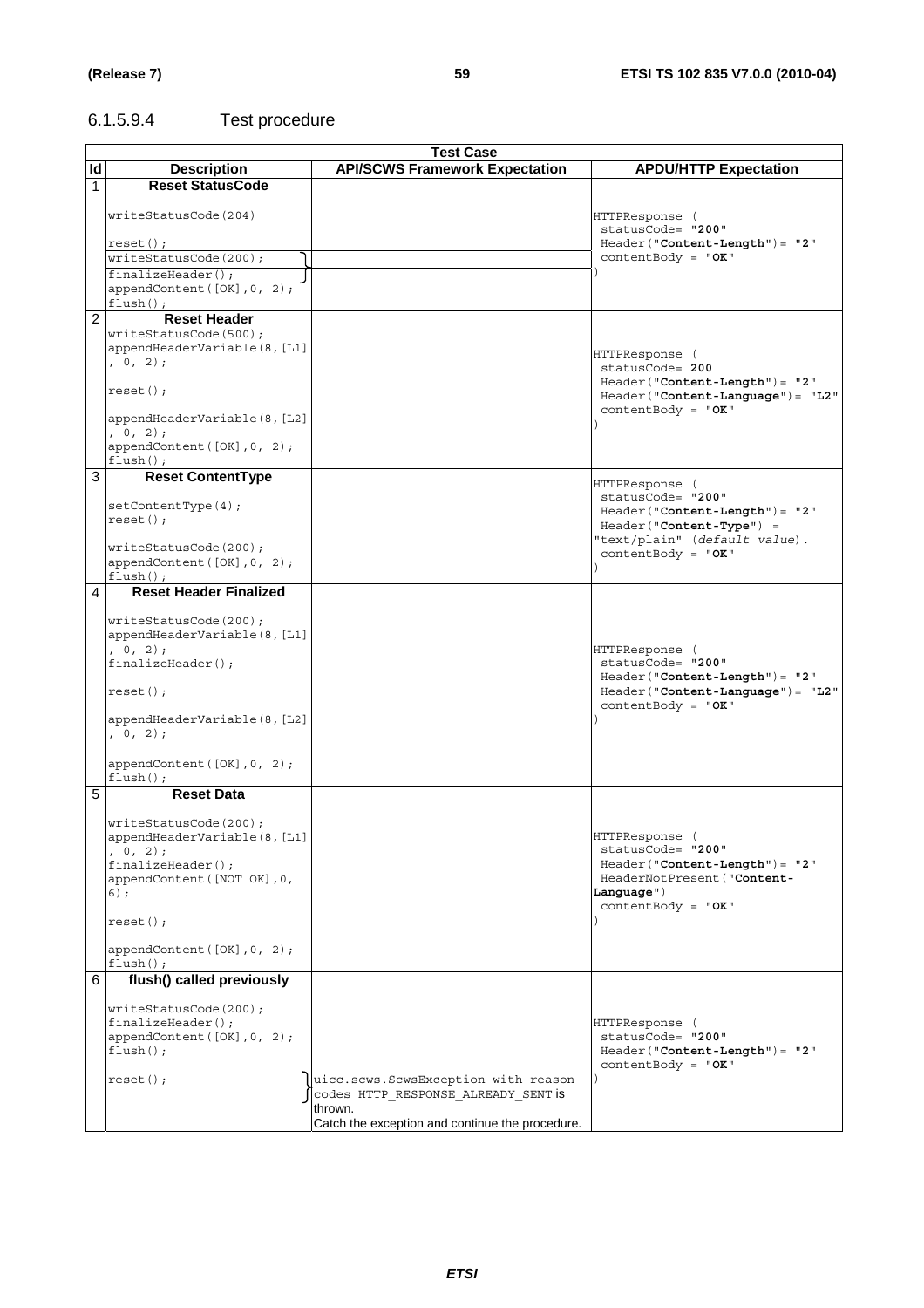| <b>Test Case</b>               |                                                                                                                                           |                                   |  |  |
|--------------------------------|-------------------------------------------------------------------------------------------------------------------------------------------|-----------------------------------|--|--|
| <b>Description</b>             | <b>API/SCWS Framework Expectation</b>                                                                                                     | <b>APDU/HTTP Expectation</b>      |  |  |
| sendError called previously    |                                                                                                                                           |                                   |  |  |
| sendError(500);<br>$reset()$ ; | uicc.scws.ScwsException with reason<br>Codes HTTP RESPONSE ALREADY SENT is<br>Ithrown.<br>Catch the exception and continue the procedure. | HTTPResponse<br>statusCode= "500" |  |  |

## 6.1.5.10 Method sendError

Test Area Reference: Api\_1\_Hrs\_Sene.

## 6.1.5.10.1 Conformance Requirement

The method with following header shall be compliant to its definition in the API.

void sendError(short errorCode)

#### 6.1.5.10.1.1 Normal execution

- CRRN1: Sends an error code to the SCWS.
- CRRN2: The HTTP response is sent immediately by the SCWS no other data is send by the SCWS.
- CRRN3: Missing header variables are added by the SCWS with their default values.
- CRRN4: Invoking this method implicitly finalizes the header of the HttpResponse.

#### 6.1.5.10.1.2 Parameter Errors

• CRRP1: if parameter errorCode is unknown with respect to the HTTP 1.1 protocol, a uicc.scws.ScwsException with reason codes HTTP\_CODE\_UNKNOWN is thrown.

#### 6.1.5.10.1.3 Context errors

- CRRC1: if the HTTP header was already finalized, a uicc.scws.ScwsException with reason codes HEADER\_ALREADY\_FINALIZED is thrown.
- CRRC2: if the flush method was called previously, a uicc.scws.ScwsException with reason codes HTTP\_RESPONSE\_ALREADY\_SENT is thrown.
- CRRC3: if the sendError method was called previously, a uicc.scws.ScwsException with reason codes HTTP\_RESPONSE\_ALREADY\_SENT is thrown.

### 6.1.5.10.2 Test area files

Specific triggering: None:

| <b>Test Source:</b> | Test_Api_1_Hrs_Sene.java. |
|---------------------|---------------------------|
| Test Applet:        | Api_1_Hrs_Sene_1.java.    |

Cap File: Api\_1\_Hrs\_Sene.cap.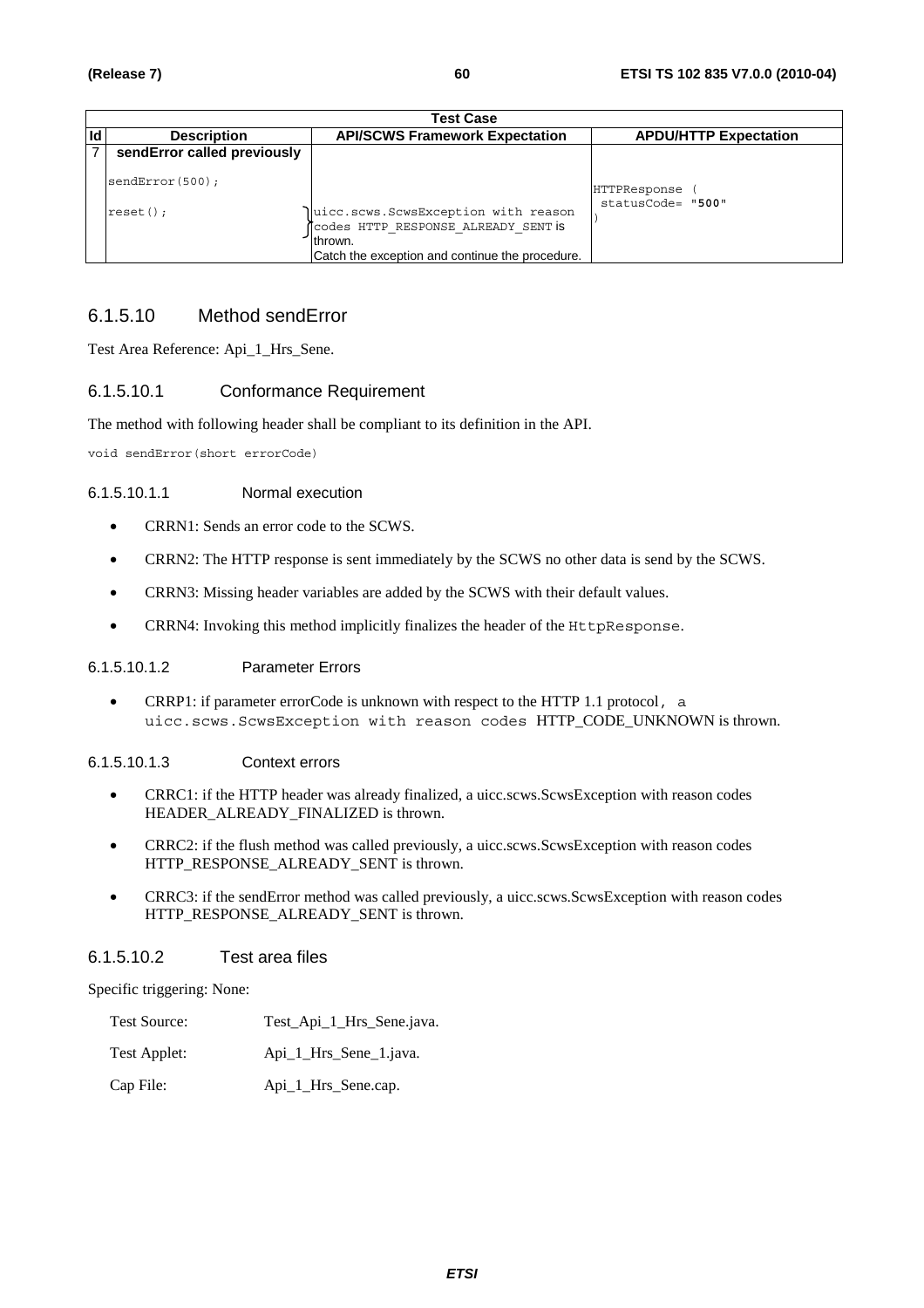# 6.1.5.10.3 Test coverage

| <b>CRR</b> number | Test case number |
|-------------------|------------------|
| N1                | 1, 2, 3, 4, 5, 6 |
| N <sub>2</sub>    | 1, 2, 3, 4, 5, 6 |
| N <sub>3</sub>    | 1, 2, 3, 4, 5, 6 |
| N4                | 1, 2, 3, 4, 5, 6 |
| P1                |                  |
| C1                | 8.9              |
| C <sub>2</sub>    | 10               |
| د.                | 11               |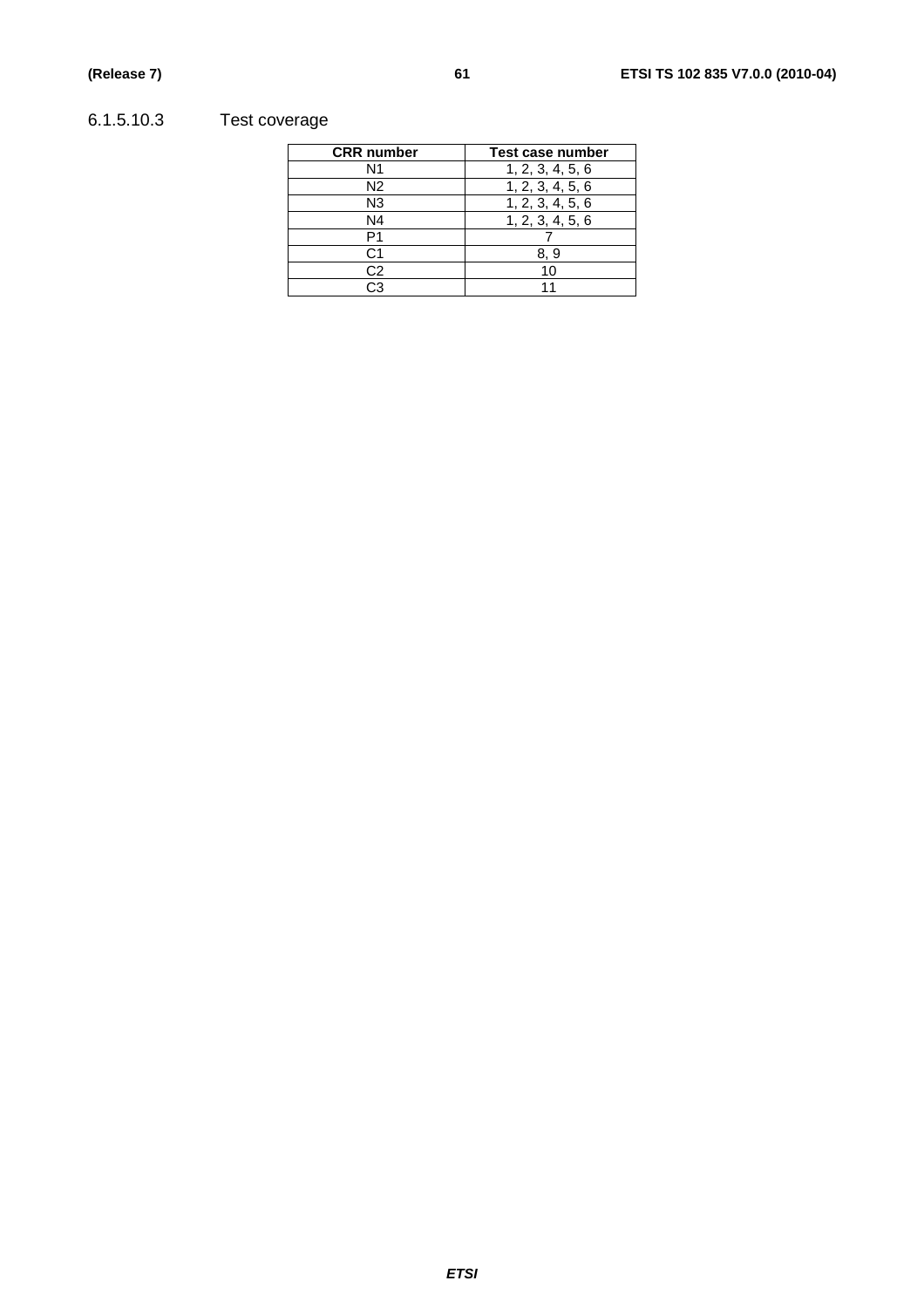# 6.1.5.10.4 Test procedure

|   | <b>Test Case</b> |                                                      |                                       |                              |  |
|---|------------------|------------------------------------------------------|---------------------------------------|------------------------------|--|
|   | ld               | <b>Description</b>                                   | <b>API/SCWS Framework Expectation</b> | <b>APDU/HTTP Expectation</b> |  |
|   |                  |                                                      |                                       |                              |  |
|   |                  |                                                      |                                       |                              |  |
|   |                  |                                                      |                                       |                              |  |
| 1 |                  | Normal use case : Return an Informational code (1xx) |                                       |                              |  |
|   |                  | $a$ // $sc$ continue                                 |                                       | Not testable                 |  |
|   |                  | sendError(100)                                       |                                       |                              |  |
|   |                  | b // SC_SWITCHING_PROTOCOLS                          |                                       | Not testable                 |  |
|   |                  | sendError(101)                                       |                                       |                              |  |
| 2 |                  | Normal use case : Return a Successful code (2xx)     |                                       |                              |  |
|   |                  | $a$ // $\overline{SC\ OK}$                           |                                       | HTTPResponse (               |  |
|   |                  | sendError(200)                                       |                                       | statusCode= 200              |  |
|   |                  |                                                      |                                       |                              |  |
|   |                  | $b$ // SC CREATED                                    |                                       | HTTPResponse (               |  |
|   |                  | sendError(201)                                       |                                       | statusCode= 201              |  |
|   |                  |                                                      |                                       |                              |  |
|   |                  | $C$ // SC_ACCEPTED                                   |                                       | HTTPResponse (               |  |
|   |                  | sendError(202)                                       |                                       | statusCode= 202              |  |
|   |                  |                                                      |                                       |                              |  |
|   |                  |                                                      |                                       | HTTPResponse (               |  |
|   |                  | $d$ //                                               |                                       | statusCode= 203              |  |
|   |                  | SC NON AUTHORITATIVE INFORMATION<br>sendError(203)   |                                       |                              |  |
|   |                  |                                                      |                                       |                              |  |
|   |                  |                                                      |                                       |                              |  |
|   |                  | $e$ // SC NO CONTENT                                 |                                       | HTTPResponse (               |  |
|   |                  | sendError(204)                                       |                                       | statusCode= 204              |  |
|   |                  |                                                      |                                       |                              |  |
|   |                  | f // SC_RESET_CONTENT                                |                                       | HTTPResponse (               |  |
|   |                  | sendError(205)                                       |                                       | $statusCode = 205$           |  |
|   |                  |                                                      |                                       |                              |  |
|   |                  | // SC PARTIAL CONTENT                                |                                       | HTTPResponse (               |  |
|   |                  | sendError(206)                                       |                                       | statusCode= 206              |  |
|   |                  |                                                      |                                       |                              |  |
| 3 |                  | Normal use case : Return a Redirection code (3xx)    |                                       |                              |  |
|   |                  | a // SC_MULTIPLE_CHOICES                             |                                       | HTTPResponse(                |  |
|   |                  | sendError(300)                                       |                                       | statusCode= 300              |  |
|   |                  |                                                      |                                       |                              |  |
|   |                  | $b$ // SC MOVED PERMANENTLY                          |                                       | HTTPResponse (               |  |
|   |                  | sendError(301)                                       |                                       | statusCode= 301              |  |
|   |                  |                                                      |                                       |                              |  |
|   |                  | $c$ // $sc$ FOUND                                    |                                       | HTTPResponse (               |  |
|   |                  | sendError(302)                                       |                                       | statusCode= 302              |  |
|   |                  |                                                      |                                       |                              |  |
|   |                  |                                                      |                                       |                              |  |
|   |                  | $d$ // SC_SEE_OTHER                                  |                                       | HTTPResponse(                |  |
|   |                  | sendError(303)                                       |                                       | statusCode= 303              |  |
|   |                  |                                                      |                                       |                              |  |
|   | e                | // SC NOT MODIFIED                                   |                                       | HTTPResponse (               |  |
|   |                  | sendError(304)                                       |                                       | statusCode= 304              |  |
|   |                  |                                                      | $\rightarrow$                         |                              |  |
|   |                  | f // SC_USE_PROXY                                    |                                       | HTTPResponse (               |  |
|   |                  | sendError(305)                                       |                                       | statusCode= 305              |  |
|   |                  |                                                      |                                       |                              |  |
|   | g                | // SC TEMPORARY REDIRECT                             |                                       | HTTPResponse (               |  |
|   |                  | sendError(307)                                       |                                       | statusCode= 307              |  |
|   |                  |                                                      |                                       |                              |  |
| 4 |                  | Normal use case : Return a client error code (4xx)   |                                       |                              |  |
|   |                  | $a$ // $SC$ BAD REQUEST                              |                                       |                              |  |
|   |                  | sendError(400)                                       |                                       | HTTPResponse (               |  |
|   |                  |                                                      |                                       | statusCode= 400              |  |
|   |                  |                                                      |                                       |                              |  |
|   |                  | $b$ // SC UNAUTHORIZED                               |                                       | HTTPResponse (               |  |
|   |                  | sendError(401)                                       |                                       | statusCode= 401              |  |
|   |                  |                                                      |                                       |                              |  |
|   |                  |                                                      |                                       | HTTPResponse (               |  |
|   |                  | C // SC_PAYMENT_REQUIRED                             |                                       |                              |  |
|   |                  | sendError(402)                                       |                                       | statusCode= 402              |  |
|   |                  |                                                      |                                       |                              |  |
|   |                  | $d$ // SC FORBIDDEN                                  |                                       | HTTPResponse (               |  |
|   |                  | sendError(403)                                       |                                       | statusCode= 403              |  |
|   |                  |                                                      |                                       |                              |  |
|   |                  | $e$ // $SCNOT$ FOUND                                 |                                       | HTTPResponse (               |  |
|   |                  | sendError(404)                                       |                                       | statusCode= 404              |  |
|   |                  |                                                      |                                       |                              |  |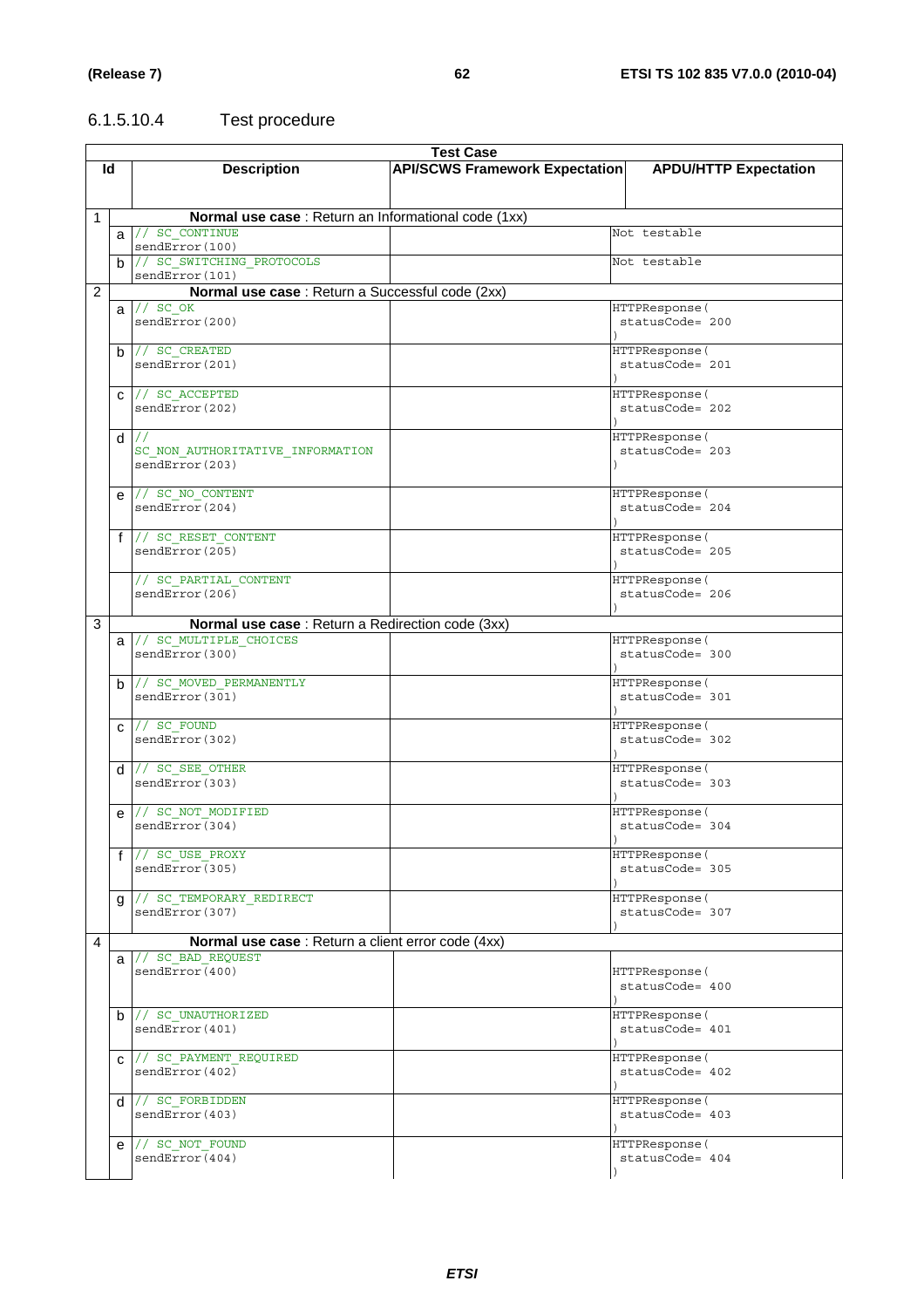|   | <b>Test Case</b> |                                                  |                                       |                              |
|---|------------------|--------------------------------------------------|---------------------------------------|------------------------------|
|   | ld               | <b>Description</b>                               | <b>API/SCWS Framework Expectation</b> | <b>APDU/HTTP Expectation</b> |
|   |                  |                                                  |                                       |                              |
|   |                  |                                                  |                                       |                              |
|   |                  | f // SC METHOD NOT ALLOWED                       |                                       | HTTPResponse (               |
|   |                  | sendError(405)                                   |                                       | statusCode= 405              |
|   |                  |                                                  |                                       |                              |
|   | g                | // SC NOT ACCEPTABLE                             |                                       | HTTPResponse (               |
|   |                  | sendError(406)                                   |                                       | statusCode= 406              |
|   |                  |                                                  |                                       |                              |
|   |                  | $h$ //                                           |                                       | HTTPResponse(                |
|   |                  | SC PROXY AUTHENTICATION REQUIRED                 |                                       | statusCode= 407              |
|   |                  | sendError(407)                                   |                                       |                              |
|   |                  |                                                  |                                       |                              |
|   |                  | // SC REQUEST TIMEOUT                            |                                       | HTTPResponse (               |
|   |                  | sendError(408)                                   |                                       | statusCode= 408              |
|   |                  |                                                  |                                       |                              |
|   |                  | // SC_CONFLICT                                   |                                       | HTTPResponse (               |
|   |                  | sendError(409)                                   |                                       | statusCode= 409              |
|   |                  |                                                  |                                       |                              |
|   |                  | $k$ // sc GONE                                   |                                       | HTTPResponse(                |
|   |                  | sendError(410)                                   |                                       | statusCode= 410              |
|   |                  |                                                  |                                       |                              |
|   |                  | // SC LENGTH REQUIRED                            |                                       | HTTPResponse (               |
|   |                  | sendError(411)                                   |                                       | statusCode= 411              |
|   |                  |                                                  |                                       |                              |
|   |                  | m // SC_PRECONDITION FAILED                      |                                       | HTTPResponse (               |
|   |                  | sendError(412)                                   |                                       | $statusCode = 412$           |
|   |                  |                                                  |                                       |                              |
|   |                  | n // SC_REQUEST_ENTITY_TOO_LARGE                 |                                       | HTTPResponse(                |
|   |                  | seror(413)                                       |                                       | statusCode= 413              |
|   |                  |                                                  |                                       |                              |
|   |                  | // SC_REQUEST_URI_TOO LONG                       |                                       | HTTPResponse(                |
|   | $\Omega$         | sendError(414)                                   |                                       | statusCode= 414              |
|   |                  |                                                  |                                       |                              |
|   |                  |                                                  |                                       |                              |
|   | p                | // SC UNSUPPORTED MEDIA TYPE                     |                                       | HTTPResponse (               |
|   |                  | sendError (415)                                  |                                       | statusCode= 415              |
|   |                  |                                                  |                                       |                              |
|   | q                | $\frac{1}{2}$                                    |                                       | HTTPResponse (               |
|   |                  | SC REQUESTED RANGE NOT SATISFIABLE               |                                       | statusCode= 416              |
|   |                  | sendError (416)                                  |                                       |                              |
|   | $\mathsf{r}$     | // SC EXPECTATION FAILED                         |                                       | HTTPResponse (               |
|   |                  | sendError(417)                                   |                                       | statusCode= 417              |
|   |                  |                                                  |                                       |                              |
| 5 |                  | Normal use case : Return a Server Error 5xx code |                                       |                              |
|   |                  | a // SC_INTERNAL_SERVER ERROR                    |                                       | HTTPResponse (               |
|   |                  | searchError(500)                                 |                                       | statusCode= 500              |
|   |                  |                                                  |                                       |                              |
|   |                  | $b$ // SC NOT IMPLEMENTED                        |                                       | HTTPResponse (               |
|   |                  | sendError(501)                                   |                                       | statusCode= 501              |
|   |                  |                                                  |                                       |                              |
|   | $\mathbf{C}$     | // SC BAD GATEWAY                                |                                       | HTTPResponse(                |
|   |                  | sendError(502)                                   |                                       | statusCode= 502              |
|   |                  |                                                  |                                       |                              |
|   |                  | $d$ // SC_SERVICE UNAVAILABLE                    |                                       | HTTPResponse (               |
|   |                  | sendError(503)                                   |                                       | statusCode= 503              |
|   |                  |                                                  |                                       |                              |
|   |                  | $e$ // SC GATEWAY TIMEOUT                        |                                       | HTTPResponse(                |
|   |                  | sendError(504)                                   |                                       | statusCode= 504              |
|   |                  |                                                  |                                       |                              |
|   | $\mathbf{f}$     | // SC_HTTP_VERSION_NOT SUPPORTED                 |                                       | HTTPResponse (               |
|   |                  | sendError(505)                                   |                                       | statusCode= 505              |
|   |                  |                                                  |                                       |                              |
|   | 6                | <b>After writeStatusCode</b>                     |                                       |                              |
|   |                  |                                                  |                                       | HTTPResponse (               |
|   |                  | writeStatusCode(200);                            |                                       | statusCode= 403              |
|   |                  |                                                  |                                       |                              |
|   |                  | sendError(403);                                  |                                       |                              |
|   |                  |                                                  |                                       |                              |
|   | $\overline{7}$   | HTTP_CODE_UNKNOWN                                |                                       |                              |
|   |                  |                                                  | uicc.scws.ScwsException with          |                              |
|   |                  | sendError(0)                                     | reason codes                          |                              |
|   |                  | $sendError(-1)$                                  | HTTP CODE UNKNOW is thrown.           | HTTPResponse (               |
|   |                  | sendError(1000)                                  | Catch the exception and               | statusCode = $"204"$         |
|   |                  | sendError(99)                                    | build a page with status              |                              |
|   |                  | sendError(102)                                   | $code = 204$                          |                              |
|   |                  | sendError(199)                                   |                                       |                              |
|   |                  | sendError(207)                                   |                                       |                              |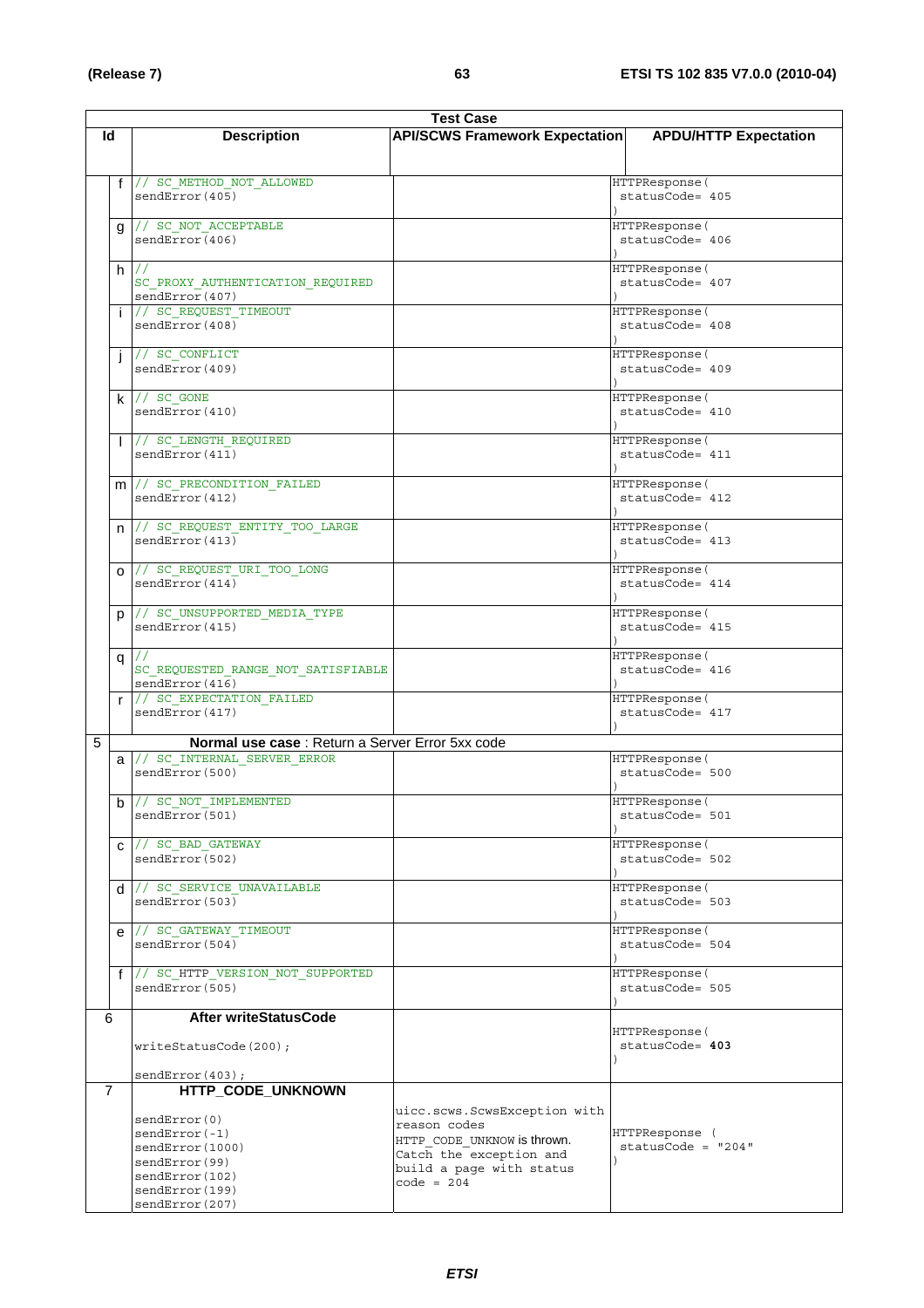|    | <b>Test Case</b>                                    |  |                                               |                                                    |
|----|-----------------------------------------------------|--|-----------------------------------------------|----------------------------------------------------|
| Id | <b>Description</b>                                  |  | <b>API/SCWS Framework Expectation</b>         | <b>APDU/HTTP Expectation</b>                       |
|    |                                                     |  |                                               |                                                    |
|    | sendError(299)                                      |  |                                               |                                                    |
|    | sendError(308)                                      |  |                                               |                                                    |
|    | sendError(399)                                      |  |                                               |                                                    |
|    | sendError(418)                                      |  |                                               |                                                    |
|    | sendError(499)                                      |  |                                               |                                                    |
|    | sendError(506)<br>sendError(600)                    |  |                                               |                                                    |
|    | sendError(700)                                      |  |                                               |                                                    |
|    | sendError(800)                                      |  |                                               |                                                    |
|    | sendError(900)                                      |  |                                               |                                                    |
| 8  | finalizeHeader called previously                    |  |                                               |                                                    |
|    | writeStatusCode(200)<br>$finalizeHeader()$ ;        |  |                                               |                                                    |
|    |                                                     |  |                                               | HTTPResponse (                                     |
|    | sendError(403);                                     |  | Uicc.scws.ScwsException with<br>reason codes  | statusCode= 200                                    |
|    |                                                     |  | HEADER_ALREADY_FINALIZED is                   | Header("Content-Length")= "2"<br>contentBody= "OK" |
|    |                                                     |  | thrown.                                       |                                                    |
|    |                                                     |  | Catch the exception and continue the          |                                                    |
|    | appendContent ([OK], 0, 2);                         |  | procedure.                                    |                                                    |
|    | $flush()$ ;                                         |  |                                               |                                                    |
|    |                                                     |  |                                               |                                                    |
| 9  | appendContent called previously                     |  |                                               |                                                    |
|    | writeStatusCode(200)                                |  |                                               |                                                    |
|    | appendContent ([OK], 0, 2);                         |  |                                               |                                                    |
|    |                                                     |  |                                               | HTTPResponse (                                     |
|    | sendError(403);                                     |  | Uicc.scws.ScwsException with<br>reason codes  | statusCode= 200<br>Header("Content-Length")= "2"   |
|    |                                                     |  | HEADER_ALREADY_FINALIZED is                   | contentBody= "OK"                                  |
|    |                                                     |  | thrown.                                       |                                                    |
|    |                                                     |  | Catch the exception and continue the          |                                                    |
|    | $flush()$ ;                                         |  | procedure.                                    |                                                    |
|    |                                                     |  |                                               |                                                    |
| 10 | flush called previously                             |  |                                               |                                                    |
|    |                                                     |  |                                               |                                                    |
|    | writeStatusCode(200)<br>appendContent ([OK], 0, 2); |  |                                               |                                                    |
|    | $flush()$ ;                                         |  |                                               | HTTPResponse (                                     |
|    |                                                     |  |                                               | statusCode= 200<br>Header("Content-Length")= "2"   |
|    | sendError(403);                                     |  | uicc.scws.ScwsException with                  | contentBody= "OK"                                  |
|    |                                                     |  | reason codes<br>HTTP RESPONSE ALREADY SENT IS |                                                    |
|    |                                                     |  | thrown.                                       |                                                    |
|    |                                                     |  | Catch the exception and continue the          |                                                    |
|    |                                                     |  | procedure.                                    |                                                    |
| 11 | sendError called previously                         |  |                                               |                                                    |
|    | sendError(500);                                     |  |                                               |                                                    |
|    |                                                     |  |                                               | HTTPResponse (                                     |
|    | sendError(403);                                     |  | uicc.scws.ScwsException with                  | $statusCode = 500$                                 |
|    |                                                     |  | reason codes<br>HTTP RESPONSE ALREADY SENT is |                                                    |
|    |                                                     |  | thrown.                                       |                                                    |
|    |                                                     |  | Catch the exception and continue the          |                                                    |
|    |                                                     |  | procedure.                                    |                                                    |

# 6.1.5.11 Method setContentType

Test Area Reference: Api\_1\_Hrs\_Scot.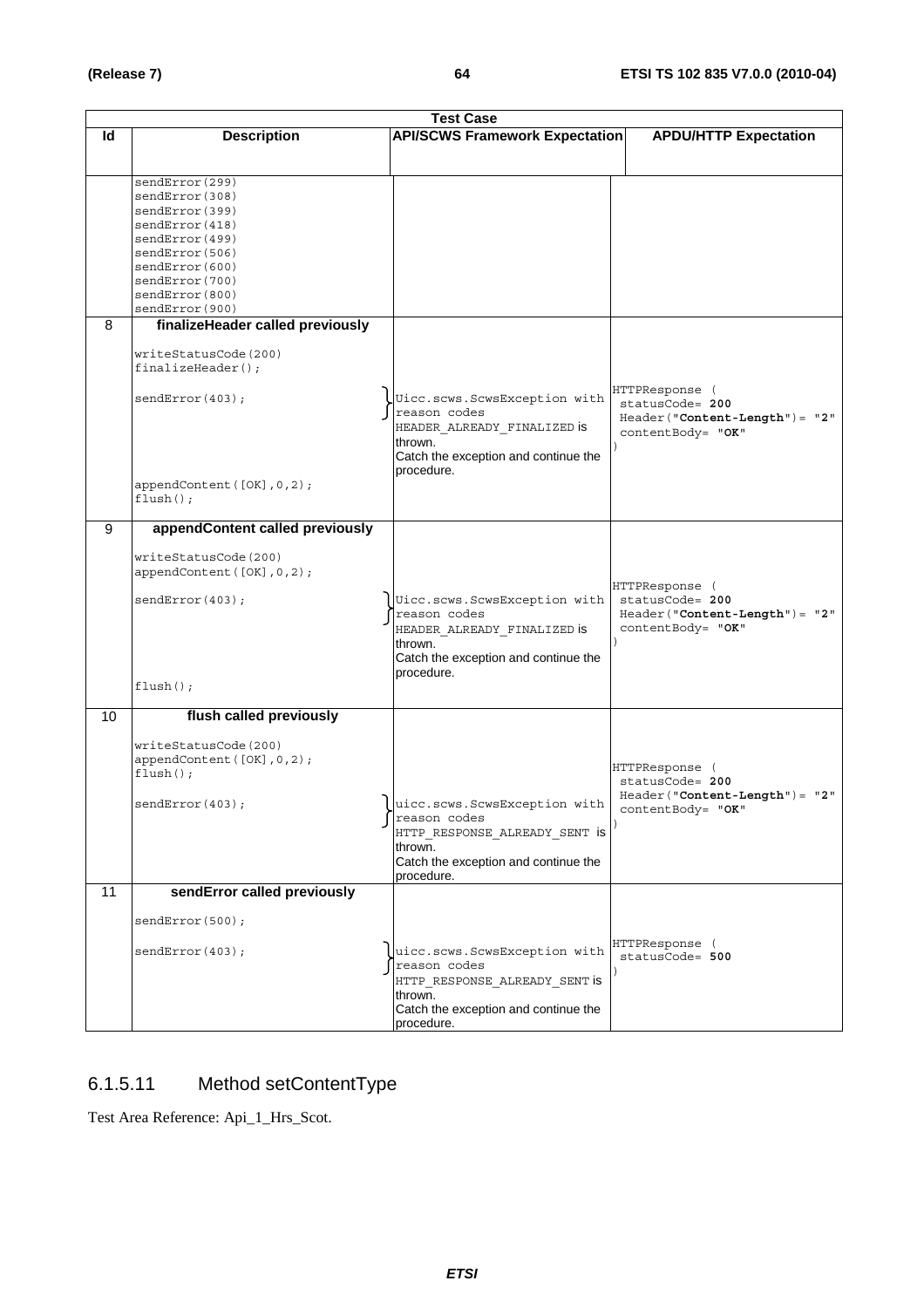## 6.1.5.11.1 Conformance Requirement

The method with following header shall be compliant to its definition in the API.

void setContentType(short type) throws ScwsException

#### 6.1.5.11.1.1 Normal execution

• CRRN1: Sets the content type of the HTTP response.

#### 6.1.5.11.1.2 Parameter Errors

• CRRP1: if parameter type is not correct according to SCWSConstants, a uicc.scws.ScwsException with reason codes UNKNOWN\_KEYWORD\_ID is thrown.

## 6.1.5.11.1.3 Context errors

- CRRC1: if the HTTP header was already finalized, a uicc.scws.ScwsException with reason codes HEADER\_ALREADY\_FINALIZED is thrown.
- CRRC2: if appending the header variable would cause an overflow of the response buffer, a uicc.scws.ScwsException with reason codes BUFFER\_OVERFLOW is thrown.
- CRRC3: if the flush method was called previously, a uicc.scws.ScwsException with reason codes HTTP\_RESPONSE\_ALREADY\_SENT is thrown.
- CRRC4: if the sendError method was called previously, a uicc.scws.ScwsException with reason codes HTTP\_RESPONSE\_ALREADY\_SENT is thrown.

## 6.1.5.11.2 Test area files

Specific triggering: None:

| Test Source: |  |  | Test_Api_1_Hrs_Scot.java. |
|--------------|--|--|---------------------------|
|--------------|--|--|---------------------------|

| Test Applet: |  |  |  | Api_1_Hrs_Scot_1.java. |
|--------------|--|--|--|------------------------|
|--------------|--|--|--|------------------------|

Cap File: Api\_1\_Hrs\_Scot.cap.

## 6.1.5.11.3 Test coverage

| <b>CRR</b> number | Test case number |
|-------------------|------------------|
| N1                | 1, 2, 3, 4, 5    |
|                   |                  |
|                   | 78               |
| C <sub>2</sub>    |                  |
| CЗ                |                  |
|                   |                  |

## 6.1.5.11.4 Test procedure

|              | <b>Test Case</b>                                                                                                                                     |                                                 |                                                                                                                                      |  |
|--------------|------------------------------------------------------------------------------------------------------------------------------------------------------|-------------------------------------------------|--------------------------------------------------------------------------------------------------------------------------------------|--|
| Id           | <b>Description</b>                                                                                                                                   | <b>API/SCWS Framework</b><br><b>Expectation</b> | <b>APDU/HTTP Expectation</b>                                                                                                         |  |
| $\mathbf{1}$ | All success type                                                                                                                                     |                                                 |                                                                                                                                      |  |
| a            | CONTENT TYPE IMAGE GIF<br>writeStatusCode(200)<br>setContextType(4);<br>$finalizeHeader()$ ;<br>appendContent ( $[OK]$ , $0$ , $2$ );<br>$flush()$ ; |                                                 | HTTPResponse<br>statusCode= "200"<br>$Header("Content-Type") = "image/gif"$<br>$Header('Content-Length") = "2"$<br>contentBody= "OK" |  |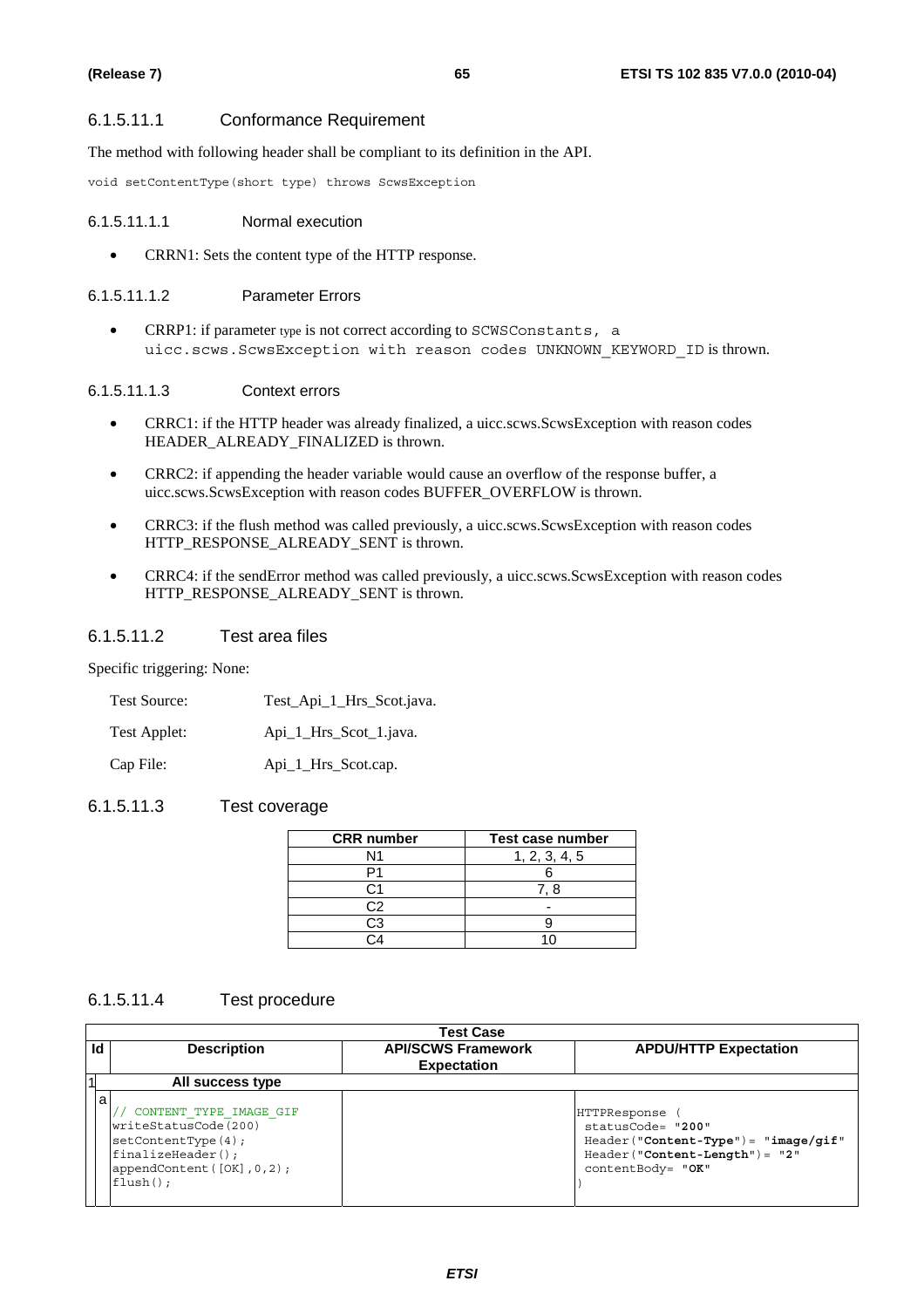|                | <b>Test Case</b>                                                                                                                                                                                                                                                          |                                                 |                                                                                                                                                                     |  |
|----------------|---------------------------------------------------------------------------------------------------------------------------------------------------------------------------------------------------------------------------------------------------------------------------|-------------------------------------------------|---------------------------------------------------------------------------------------------------------------------------------------------------------------------|--|
| ld             | <b>Description</b>                                                                                                                                                                                                                                                        | <b>API/SCWS Framework</b><br><b>Expectation</b> | <b>APDU/HTTP Expectation</b>                                                                                                                                        |  |
|                | $b$ // CONTENT_TYPE_IMAGE_JPEG<br>writeStatusCode(200)<br>setContextType(3);<br>$finalizeHeader()$ ;<br>appendContent ([OK], 0, 2);<br>$flush()$ ;                                                                                                                        |                                                 | HTTPResponse (<br>statusCode= 200<br>Header("Content-Type")= "image/jpeg"<br>Header("Content-Length")= "2"<br>contentBody= "OK"                                     |  |
|                | $C$ // CONTENT_TYPE_IMAGE PNG<br>writeStatusCode(200)<br>setContextType(5);<br>$finalizeHeader()$ ;<br>appendContent ([OK], 0, 2);<br>$flush()$ ;                                                                                                                         |                                                 | HTTPResponse (<br>statusCode= 200<br>$Header("Content-Type") = "image/png"$<br>$Header('Content-Length") = "2"$<br>contentBody= "OK"                                |  |
|                | $d$ // CONTENT TYPE TEXT HTML<br>writeStatusCode(200)<br>setContextType(1);<br>$finalizeHeader()$ ;<br>appendContent ([OK], 0, 2);<br>$flush()$ ;                                                                                                                         |                                                 | HTTPResponse (<br>statusCode= 200<br>Header ("Content-Type") = "text/html"<br>$Header('Content-Length") = "2"$<br>contentBody= "OK"                                 |  |
|                | e // CONTENT TYPE TEXT PLAIN<br>writeStatusCode(200)<br>setContextType(2);<br>$finalizeHeader()$ ;<br>appendContent ([OK], 0, 2);<br>$flush()$ ;                                                                                                                          |                                                 | HTTPResponse (<br>statusCode= 200<br>$Header("Content-Type") = "text/plain"$<br>$Header('Content-Length") = "2"$<br>contentBody= "OK"                               |  |
| $\overline{2}$ | <b>Call in first</b>                                                                                                                                                                                                                                                      |                                                 |                                                                                                                                                                     |  |
|                | setContextType(2);<br>writeStatusCode(200)<br>$finalizeHeader()$ ;<br>appendContent([OK], 0, 2);<br>$flush()$ ;                                                                                                                                                           |                                                 | HTTPResponse (<br>statusCode= 200<br>$Header("Content-Type") = "text/plain"$<br>$Header('Content-Length") = "2"$<br>contentBody= "OK"                               |  |
| 3              | Call after status line<br>writeStatusCode(200)<br>setContextType(2);<br>$finalizeHeader()$ ;<br>appendContent ([OK], 0, 2);<br>$flush()$ ;                                                                                                                                |                                                 | HTTPResponse (<br>statusCode= 200<br>$Header("Content-Type") = "text/plain"$<br>Header("Content-Length")= "2"<br>contentBody= "OK"                                  |  |
| 4              | Call after appendHeaderVariable<br>writeStatusCode(200)<br>appendHeaderVariable(<br>headerKeywordNameId= 1,<br>value= [header1header2],<br>valueOffset= 0,<br>valueLength= 7)<br>setContextType(2);<br>$finalizeHeader()$ ;<br>appendContent ([OK], 0, 2);<br>$flush()$ ; |                                                 | HTTPResponse (<br>statusCode= 200<br>Header ("Accept") = "header1"<br>Header("Content-Type")= "text/plain"<br>$Header('Content-Length") = "2"$<br>contentBody= "OK" |  |
| 5              | <b>Multiple call</b><br>writeStatusCode(200)<br>setContextType(5);<br>setContextType(4);<br>setContextType(3);<br>setContextType(2);<br>setContextType(1);<br>$finalizeHeader()$ ;<br>appendContent $([OK], 0, 2)$ ;                                                      |                                                 | HTTPResponse (<br>statusCode= 200<br>Header("Content-Type")= "text/html"<br>$Header('Content-Length") = "2"$<br>contentBody= "OK"                                   |  |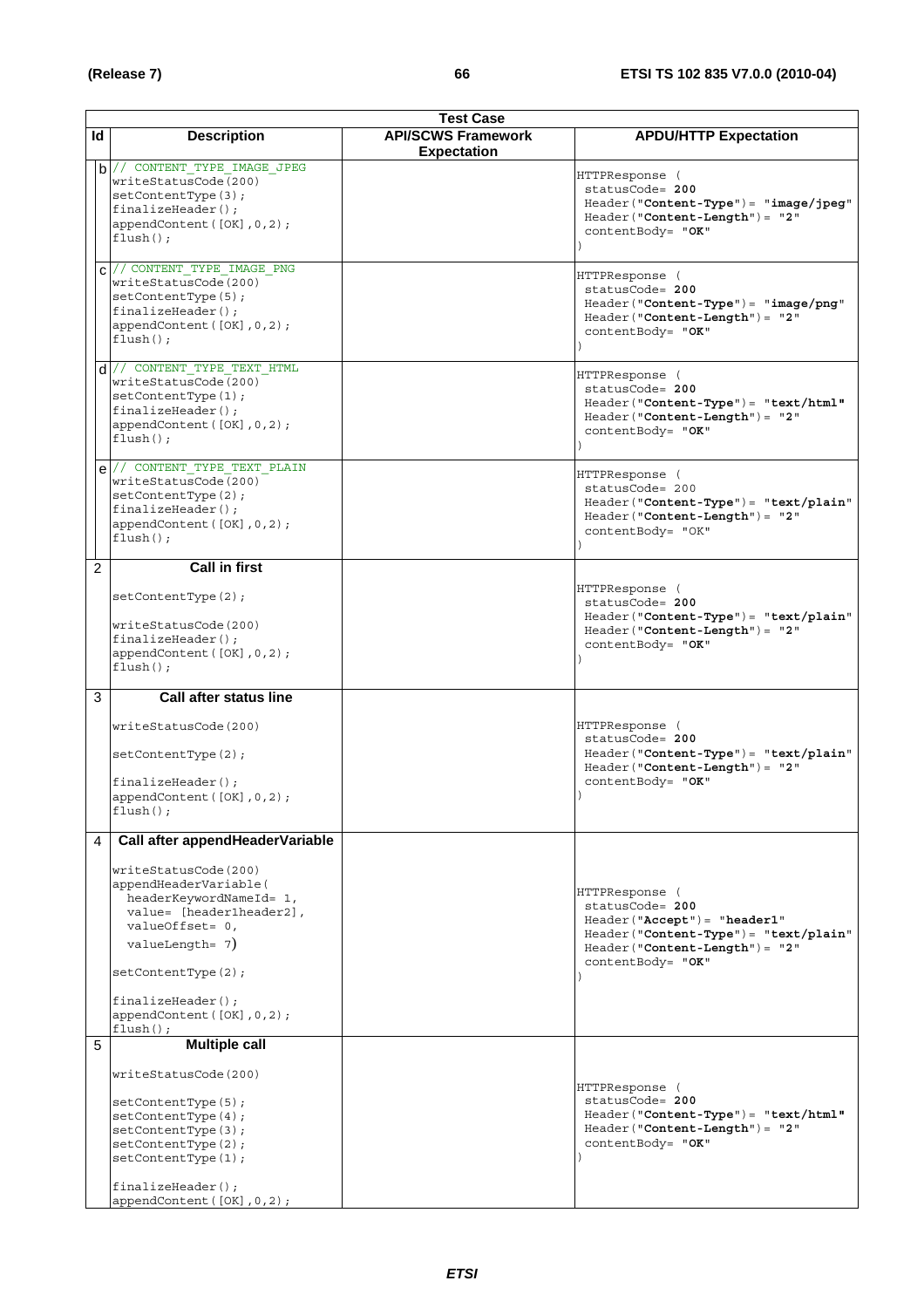|                | <b>Test Case</b>                                                                         |                                                                                                                                                |                                                                                                                |  |
|----------------|------------------------------------------------------------------------------------------|------------------------------------------------------------------------------------------------------------------------------------------------|----------------------------------------------------------------------------------------------------------------|--|
| ld             | <b>Description</b>                                                                       | <b>API/SCWS Framework</b><br><b>Expectation</b>                                                                                                | <b>APDU/HTTP Expectation</b>                                                                                   |  |
|                | $flush()$ ;                                                                              |                                                                                                                                                |                                                                                                                |  |
| 6              | UNKNOWN KEYWORD ID                                                                       |                                                                                                                                                |                                                                                                                |  |
|                | writeStatusCode(200)                                                                     |                                                                                                                                                |                                                                                                                |  |
|                | setContextType(0);                                                                       | uicc.scws.ScwsException with<br>reason codes                                                                                                   |                                                                                                                |  |
|                | $setContextType(-1);$                                                                    | UNKNOWN KEYWORD ID is thrown.<br>uicc.scws.ScwsException with<br>reason codes<br>UNKNOWN KEYWORD ID is thrown.                                 |                                                                                                                |  |
|                | setContextType(6);                                                                       | uicc.scws.ScwsException with<br>reason codes                                                                                                   |                                                                                                                |  |
|                | $setContextType(-2);$                                                                    | UNKNOWN_KEYWORD_ID is thrown.<br>uicc.scws.ScwsException with<br>reason codes<br>UNKNOWN KEYWORD ID is thrown.                                 | HTTPResponse (<br>statusCode= 200<br>Header ("Content-Type") = "text/plain"<br>Header ("Content-Length") = "2" |  |
|                |                                                                                          | Catch all exceptions and continue the<br>procedure.                                                                                            | contentBody= "OK"                                                                                              |  |
|                | setContextType(2);<br>$finalizeHeader()$ ;<br>appendContent ([OK], 0, 2);<br>$flush()$ ; |                                                                                                                                                |                                                                                                                |  |
| $\overline{7}$ | finalizeHeader called previously                                                         |                                                                                                                                                |                                                                                                                |  |
|                | writeStatusCode(200)<br>$finalizeHeader()$ ;                                             |                                                                                                                                                |                                                                                                                |  |
|                | setContextType(2);                                                                       | Ulicc.scws.ScwsException with<br>reason codes<br>HEADER_ALREADY_FINALIZED is<br>thrown.<br>Catch the exception and continue the<br>procedure.  | HTTPResponse (<br>statusCode= 200<br>Header ("Content-Length") = "2"<br>contentBody= "OK"                      |  |
|                | appendContent ([OK], 0, 2);<br>$flush()$ ;                                               |                                                                                                                                                |                                                                                                                |  |
| 8              | appendContent called previously                                                          |                                                                                                                                                |                                                                                                                |  |
|                | writeStatusCode(200)<br>$finalizeHeader()$ ;<br>appendContent([OK], 0, 2);               |                                                                                                                                                | HTTPResponse (                                                                                                 |  |
|                | setContextType(2);                                                                       | Ulicc.scws.ScwsException with<br>reason codes<br>HEADER ALREADY FINALIZED IS<br>thrown.<br>Catch the exception and continue the<br>procedure.  | statusCode= 200<br>$Header('Content-Length") = "2"$<br>contentBody= "OK"                                       |  |
|                | $flush()$ ;                                                                              |                                                                                                                                                |                                                                                                                |  |
| 9              | flush called previously                                                                  |                                                                                                                                                |                                                                                                                |  |
|                | writeStatusCode(200)<br>setContextType(2);<br>appendContent([OK], 0, 2);<br>$flush()$ ;  |                                                                                                                                                | HTTPResponse (<br>statusCode= 200<br>Header("Content-Type")= "text/plain<br>$Header('Content-Length") = "2"$   |  |
|                | setContextType(1);                                                                       | uicc.scws.ScwsException with<br>reason codes<br>HTTP RESPONSE ALREADY SENT is<br>thrown.<br>Catch the exception and continue the<br>procedure. | contentBody= "OK"                                                                                              |  |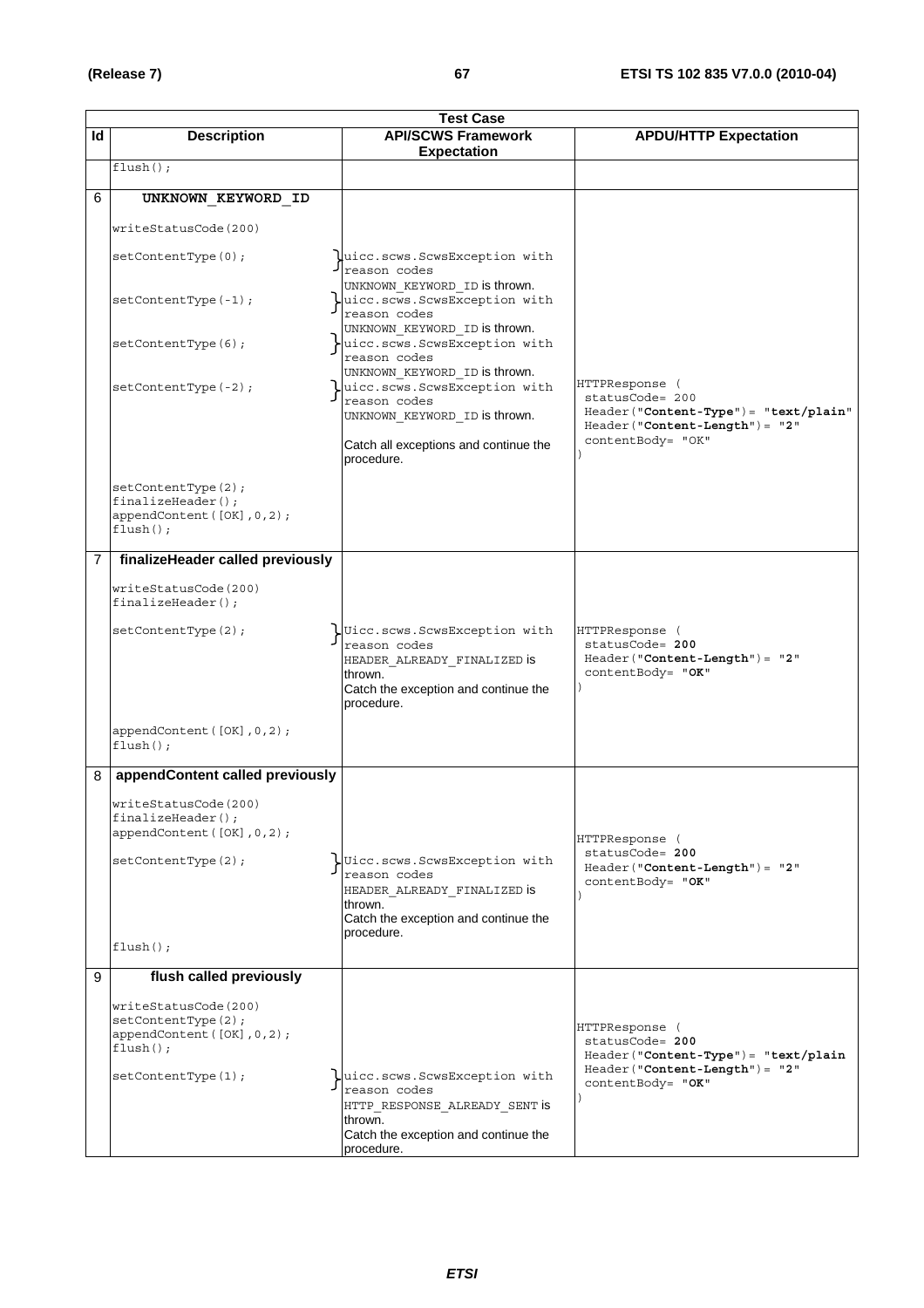|    | <b>Test Case</b>                               |                                                                                                                                                |                                    |  |  |
|----|------------------------------------------------|------------------------------------------------------------------------------------------------------------------------------------------------|------------------------------------|--|--|
| Id | <b>Description</b>                             | <b>API/SCWS Framework</b><br><b>Expectation</b>                                                                                                | <b>APDU/HTTP Expectation</b>       |  |  |
| 10 | sendError called previously<br>sendError (500) |                                                                                                                                                |                                    |  |  |
|    | setContextType(2);                             | uicc.scws.ScwsException with<br>reason codes<br>HTTP RESPONSE ALREADY SENT IS<br>thrown.<br>Catch the exception and continue the<br>procedure. | HTTPResponse<br>$statusCode = 500$ |  |  |

## 6.1.5.12 Method writeStatusCode

Test Area Reference: Api\_1\_Hrs\_Wstc.

## 6.1.5.12.1 Conformance Requirement

The method with following header shall be compliant to its definition in the API.

void writeStatusCode(short code) throws ScwsException

### 6.1.5.12.1.1 Normal execution

• CRRN1: Write an HTTP status code into the outgoing buffer.

### 6.1.5.12.1.2 Parameter Errors

• CRRP1: if parameter  $\cosh$  is unknown with respect to the HTTP 1.1 protocol, a uicc.scws.ScwsException with reason codes HTTP\_CODE\_UNKNOWN is thrown.

### 6.1.5.12.1.3 Context errors

- CRRC1: if the HTTP header was already finalized, a uicc.scws.ScwsException with reason codes HEADER\_ALREADY\_FINALIZED is thrown.
- CRRC2: if the writeStatusCode has already been invoked, a uicc.scws.ScwsException with reason codes STATUS\_LINE\_ALREADY\_SET is thrown.
- CRRC3: if the appendHeaderVariable has already been invoked, a uicc.scws.ScwsException with reason codes STATUS\_LINE\_ALREADY\_SET is thrown.
- CRRC4: if the flush method was called previously, a uicc.scws.ScwsException with reason codes HTTP\_RESPONSE\_ALREADY\_SENT is thrown.
- CRRC5: if the sendError method was called previously, a uicc.scws.ScwsException with reason codes HTTP\_RESPONSE\_ALREADY\_SENT is thrown.

## 6.1.5.12.2 Test area files

Specific triggering: None:

| Test Source: | Test_Api_1_Hrs_Wstc.java. |
|--------------|---------------------------|
| Test Applet: | Api_1_Hrs_Wstc_1.java.    |
| Cap File:    | Api_1_Hrs_Wstc.cap.       |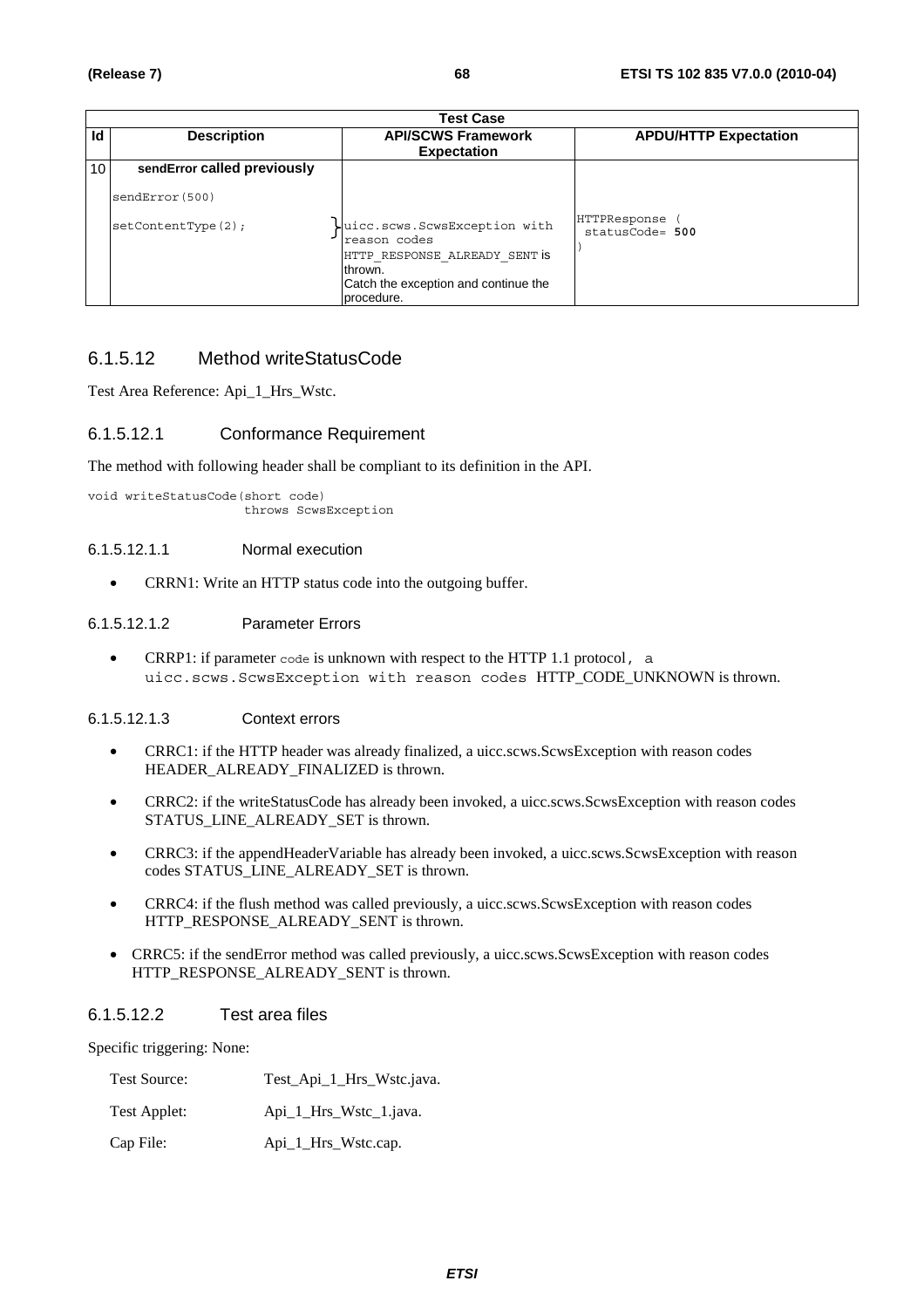# 6.1.5.12.3 Test coverage

| <b>CRR</b> number | <b>Test case number</b> |
|-------------------|-------------------------|
| N1                | 1, 2, 3, 4, 5, 12       |
|                   |                         |
| C 1               |                         |
| C2                |                         |
| CЗ                |                         |
|                   |                         |
| ^հ                |                         |

# 6.1.5.12.4 Test procedure

|                |   |                                                                                                               | <b>Test Case</b>                                |                                                                                                          |
|----------------|---|---------------------------------------------------------------------------------------------------------------|-------------------------------------------------|----------------------------------------------------------------------------------------------------------|
| ld             |   | <b>Description</b>                                                                                            | <b>API/SCWS Framework</b><br><b>Expectation</b> | <b>APDU/HTTP Expectation</b>                                                                             |
| 1              |   | <b>Normal use case</b> : Return a basic page with an Informational status code (1xx)                          |                                                 |                                                                                                          |
|                |   | $a$ // $sc$ continue<br>writeStatusCode(100)                                                                  |                                                 | Not testable                                                                                             |
|                |   | b // SC SWITCHING PROTOCOLS<br>writeStatusCode(101)                                                           |                                                 | Not testable                                                                                             |
| $\overline{2}$ |   | Normal use case: Return a basic page with a Successful status code (2xx)                                      |                                                 |                                                                                                          |
|                |   | $a$ // $sc$ $\overline{ox}$<br>writeStatusCode(200)<br>appendContent ([OK], 0, 2);<br>$flush()$ ;             |                                                 | HTTPResponse (<br>statusCode= 200<br>$Header('Content-Length') = 2$<br>contentBody= "OK"                 |
|                |   | $b$ // SC CREATED<br>writeStatusCode(201)<br>appendContent ([OK], 0, 2);<br>$flush()$ ;                       |                                                 | HTTPResponse (<br>statusCode= 201<br>$Header('Content-Length") = 2$<br>contentBody= "OK"                 |
|                | C | // SC ACCEPTED<br>writeStatusCode(202)<br>appendContent ([OK], 0, 2);<br>$flush()$ ;                          |                                                 | HTTPResponse (<br>statusCode= 202<br>$Header('Content-Length") = 2$<br>contentBody= "OK"                 |
|                |   | $d$ // SC NON AUTHORITATIVE INFORMATION<br>writeStatusCode(203)<br>appendContent ([OK], 0, 2);<br>$flush()$ ; |                                                 | HTTPResponse (<br>statusCode= 203<br>$Header('Content-Length") = 2$<br>contentBody= "OK"                 |
|                |   | $e$ // SC NO CONTENT<br>writeStatusCode(204)                                                                  |                                                 | HTTPResponse(<br>statusCode= 204<br>Header("Content-Length")=<br>null // not present in the<br>response. |
|                |   | $f$ // SC RESET CONTENT<br>writeStatusCode(205)<br>appendContent ([OK], 0, 2);<br>$flush()$ ;                 |                                                 | HTTPResponse(<br>statusCode= 205<br>$Header('Content-Length") = 2$<br>contentBody= "OK"                  |
|                | a | // SC PARTIAL CONTENT<br>writeStatusCode(206)<br>appendContent ([OK], 0, 2);<br>$flush()$ ;                   |                                                 | HTTPResponse(<br>statusCode= 206<br>$Header('Content-Length") = 2$<br>contentBody= "OK"                  |
| 3              |   | Normal use case: Return a basic page with a Redirection status code (3xx)                                     |                                                 |                                                                                                          |
|                |   | a // SC_MULTIPLE CHOICES<br>writeStatusCode(300)<br>appendContent ([OK], 0, 2);<br>$flush()$ ;                |                                                 | HTTPResponse (<br>statusCode= 300<br>$Header('Content-Length") = 2$<br>contentBody= "OK"                 |
|                | b | // SC MOVED PERMANENTLY<br>writeStatusCode(301)<br>appendContent([OK], 0, 2);<br>$flush()$ ;                  |                                                 | HTTPResponse (<br>statusCode= 301<br>$Header('Content-Length') = 2$<br>contentBody= "OK"                 |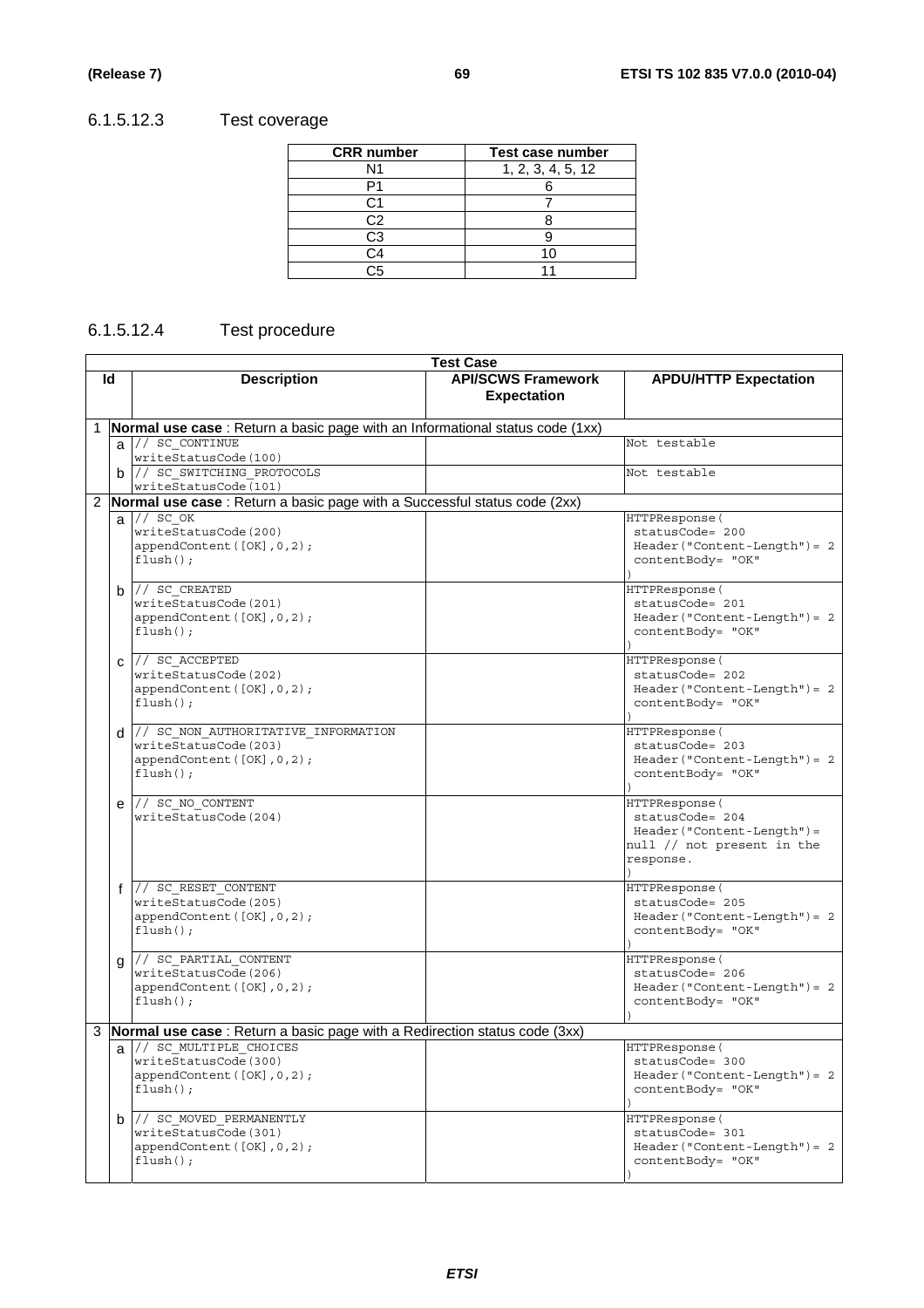|    | <b>Test Case</b>                                                                                           |                                                 |                                                                                          |  |
|----|------------------------------------------------------------------------------------------------------------|-------------------------------------------------|------------------------------------------------------------------------------------------|--|
| ld | <b>Description</b>                                                                                         | <b>API/SCWS Framework</b><br><b>Expectation</b> | <b>APDU/HTTP Expectation</b>                                                             |  |
|    | $c$ // $s\overline{c}$ FOUND<br>writeStatusCode(302)<br>appendContent ([OK], 0, 2);<br>$flush()$ ;         |                                                 | HTTPResponse(<br>statusCode= 302<br>$Header('Content-Length") = 2$<br>contentBody= "OK"  |  |
|    | $d$ // $SC$ $SEE$ $OTHER$<br>writeStatusCode(303)<br>appendContent ([OK], 0, 2);<br>$flush()$ ;            |                                                 | HTTPResponse(<br>statusCode= 303<br>$Header('Content-Length") = 2$<br>contentBody= "OK"  |  |
| e  | // SC NOT MODIFIED<br>writeStatusCode(304)                                                                 |                                                 | HTTPResponse (<br>statusCode= 304                                                        |  |
|    | f // SC_USE_PROXY<br>writeStatusCode(305)<br>appendContent([OK], 0, 2);<br>$flush()$ ;                     |                                                 | HTTPResponse (<br>statusCode= 305<br>$Header('Content-Length") = 2$<br>contentBody= "OK" |  |
|    | g // SC_TEMPORARY_REDIRECT<br>writeStatusCode(307)<br>appendContent([OK], 0, 2);<br>$flush()$ ;            |                                                 | HTTPResponse (<br>statusCode= 307<br>$Header('Content-Length") = 2$<br>contentBody= "OK" |  |
|    | 4 <b>Normal use case</b> : Return a basic page with a Client error status code (4xx)                       |                                                 |                                                                                          |  |
|    | a // SC_BAD REQUEST<br>writeStatusCode(400)<br>appendContent([OK], 0, 2);<br>$flush()$ ;                   |                                                 | HTTPResponse(<br>statusCode= 400<br>$Header('Content-Length") = 2$<br>contentBody= "OK"  |  |
|    | $b$ // SC UNAUTHORIZED<br>writeStatusCode(401)<br>appendContent([OK], 0, 2);<br>$flush()$ ;                |                                                 | HTTPResponse(<br>statusCode= 401<br>$Header('Content-Length") = 2$<br>contentBody= "OK"  |  |
|    | $C$ // SC PAYMENT REQUIRED<br>writeStatusCode(402)<br>appendContent([OK], 0, 2);<br>$flush()$ ;            |                                                 | HTTPResponse (<br>statusCode= 402<br>$Header('Content-Length") = 2$<br>contentBody= "OK" |  |
|    | $d$ // $SC_FORBIDDEN$<br>writeStatusCode(403)<br>appendContent([OK], 0, 2);<br>$flush()$ ;                 |                                                 | HTTPResponse (<br>statusCode= 403<br>$Header("Content-Length") = 2$<br>contentBody= "OK" |  |
|    | $e$ // $SC_NOT_FOUND$<br>writeStatusCode(404)<br>appendContent ([OK], 0, 2);<br>$flush()$ ;                |                                                 | HTTPResponse (<br>statusCode= 404<br>$Header('Content-Length') = 2$<br>contentBody= "OK" |  |
|    | f // SC METHOD NOT ALLOWED<br>writeStatusCode(405)<br>appendContent([OK], 0, 2);<br>$flush()$ ;            |                                                 | HTTPResponse (<br>statusCode= 405<br>$Header('Content-Length") = 2$<br>contentBody= "OK" |  |
| g  | // SC NOT ACCEPTABLE<br>writeStatusCode(406)<br>appendContent([OK], 0, 2);<br>$flush()$ ;                  |                                                 | HTTPResponse (<br>statusCode= 406<br>$Header('Content-Length") = 2$<br>contentBody= "OK" |  |
|    | h // SC PROXY_AUTHENTICATION_REQUIRED<br>writeStatusCode(407)<br>appendContent([OK], 0, 2);<br>$flush()$ ; |                                                 | HTTPResponse(<br>statusCode= 407<br>Header("Content-Length") = 2<br>contentBody= "OK"    |  |
| İ. | // SC REQUEST TIMEOUT<br>writeStatusCode(408)<br>appendContent([OK], 0, 2);<br>$flush()$ ;                 |                                                 | HTTPResponse (<br>statusCode= 408<br>$Header('Content-Length") = 2$<br>contentBody= "OK" |  |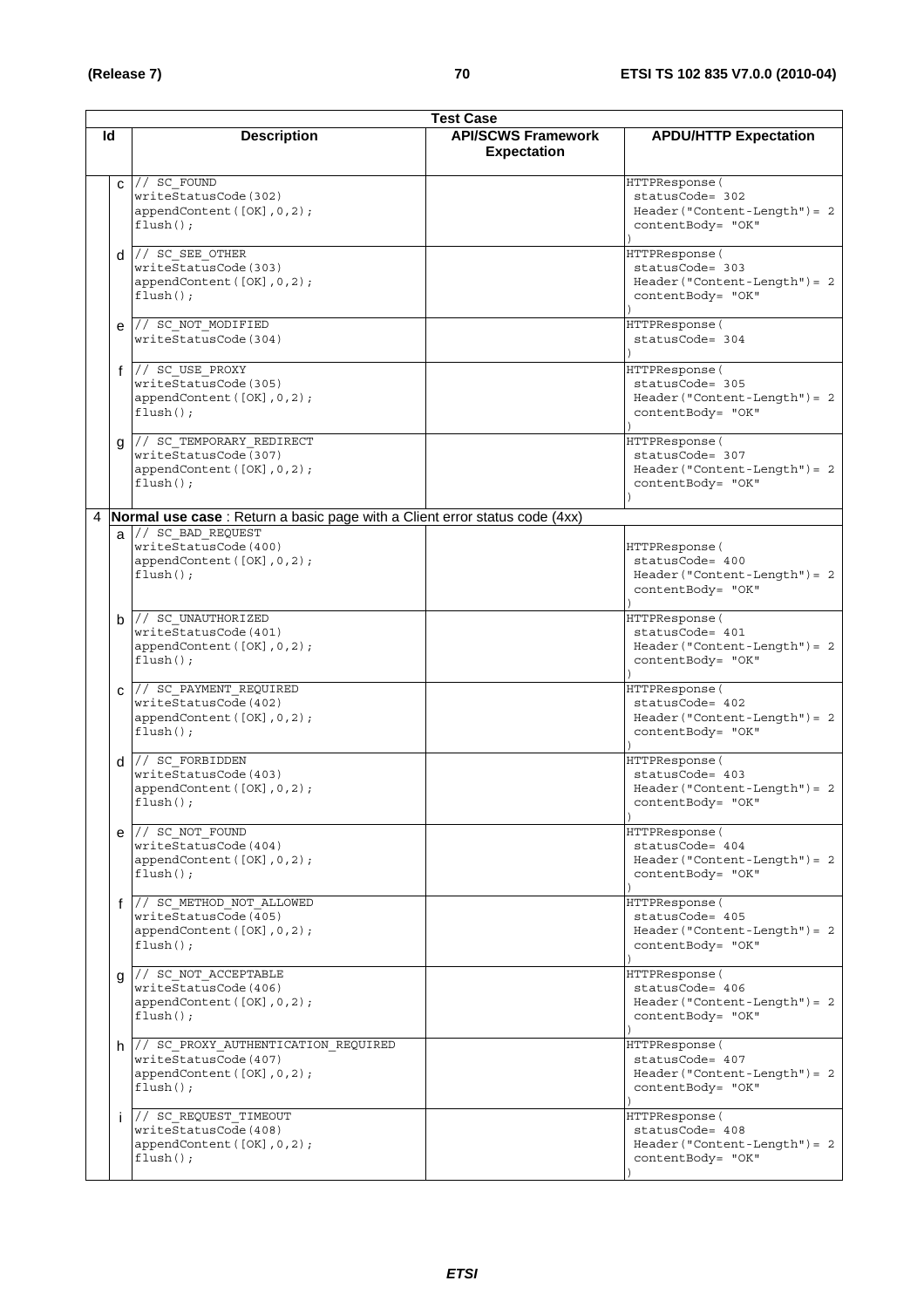|    | <b>Test Case</b>                                                                                           |                                                 |                                                                                                            |  |  |  |
|----|------------------------------------------------------------------------------------------------------------|-------------------------------------------------|------------------------------------------------------------------------------------------------------------|--|--|--|
| ld | <b>Description</b>                                                                                         | <b>API/SCWS Framework</b><br><b>Expectation</b> | <b>APDU/HTTP Expectation</b>                                                                               |  |  |  |
| j  | // SC CONFLICT<br>writeStatusCode(409)<br>appendContent ([OK], 0, 2);<br>$flush()$ ;                       |                                                 | HTTPResponse (<br>statusCode= 409<br>$Header('Content-Length') = 2$<br>contentBody= "OK"                   |  |  |  |
|    | $k$ // $SC$ GONE<br>writeStatusCode(410)<br>appendContent ([OK], 0, 2);<br>$flush()$ ;                     |                                                 | HTTPResponse (<br>statusCode= 410<br>$Header('Content-Length') = 2$<br>contentBody= "OK"                   |  |  |  |
|    | // SC LENGTH REQUIRED<br>writeStatusCode(411)<br>appendContent([OK], 0, 2);<br>$flush()$ ;                 |                                                 | HTTPResponse(<br>statusCode= 411<br>$Header('Content-Length") = 2$<br>contentBody= "OK"                    |  |  |  |
|    | m // SC_PRECONDITION FAILED<br>writeStatusCode(412)<br>appendContent ([OK], 0, 2);<br>$flush()$ ;          |                                                 | HTTPResponse (<br>statusCode= 412<br>$Header('Content-Length") = 2$<br>contentBody= "OK"                   |  |  |  |
|    | n // SC_REQUEST_ENTITY_TOO_LARGE<br>writeStatusCode(413)<br>appendContent ([OK], 0, 2);<br>$flush()$ ;     |                                                 | HTTPResponse(<br>statusCode= 413<br>$Header('Content-Length') = 2$<br>contentBody= "OK"                    |  |  |  |
|    | 0 // SC_REQUEST_URI_TOO LONG<br>writeStatusCode(414)<br>appendContent([OK], 0, 2);<br>$flush()$ ;          |                                                 | HTTPResponse(<br>statusCode= 414<br>$Header('Content-Length') = 2$<br>contentBody= "OK"                    |  |  |  |
|    | p // SC_UNSUPPORTED_MEDIA TYPE<br>writeStatusCode(415)<br>appendContent([OK], 0, 2);<br>$flush()$ ;        |                                                 | HTTPResponse (<br>statusCode= 415<br>$Header('Content-Length') = 2$<br>contentBody= "OK"                   |  |  |  |
| a  | // SC REQUESTED RANGE NOT SATISFIABLE<br>writeStatusCode(416)<br>appendContent([OK], 0, 2);<br>$flush()$ ; |                                                 | HTTPResponse (<br>statusCode= 416<br>$Header('Content-Length') = 2$<br>contentBody= "OK"                   |  |  |  |
| r  | $\frac{1}{2}$ SC EXPECTATION FAILED<br>writeStatusCode(417)<br>appendContent([OK], 0, 2);<br>$flush()$ ;   |                                                 | HTTPResponse (<br>statusCode= 417<br>Header("Content-Length") = 2<br>contentBody= "OK"<br>$\left( \right)$ |  |  |  |
|    | 5   Normal use case : Return a basic page with a Server error status code (5xx)                            |                                                 |                                                                                                            |  |  |  |
|    | a // SC INTERNAL SERVER ERROR<br>writeStatusCode(500)<br>appendContent ([OK], 0, 2);<br>$flush()$ ;        |                                                 | HTTPResponse (<br>statusCode= 500<br>$Header('Content-Length") = 2$<br>contentBody= "OK"                   |  |  |  |
| b  | // SC_NOT_IMPLEMENTED<br>writeStatusCode(501)<br>appendContent ([OK], 0, 2);<br>$flush()$ ;                |                                                 | HTTPResponse (<br>statusCode= 501<br>$Header('Content-Length") = 2$<br>contentBody= "OK"                   |  |  |  |
| C  | $\frac{1}{2}$ SC BAD GATEWAY<br>writeStatusCode(502)<br>appendContent ([OK], 0, 2);<br>$flush()$ ;         |                                                 | HTTPResponse (<br>statusCode= 502<br>$Header('Content-Length") = 2$<br>contentBody= "OK"                   |  |  |  |
|    | d // SC_SERVICE_UNAVAILABLE<br>writeStatusCode(503)<br>appendContent ([OK], 0, 2);<br>$flush()$ ;          |                                                 | HTTPResponse (<br>statusCode= 503<br>$Header('Content-Length") = 2$<br>contentBody= "OK"                   |  |  |  |
| e  | // SC GATEWAY TIMEOUT<br>writeStatusCode(504)<br>appendContent([OK], 0, 2);<br>$flush()$ ;                 |                                                 | HTTPResponse (<br>statusCode= 504<br>$Header('Content-Length") = 2$<br>contentBody= "OK"                   |  |  |  |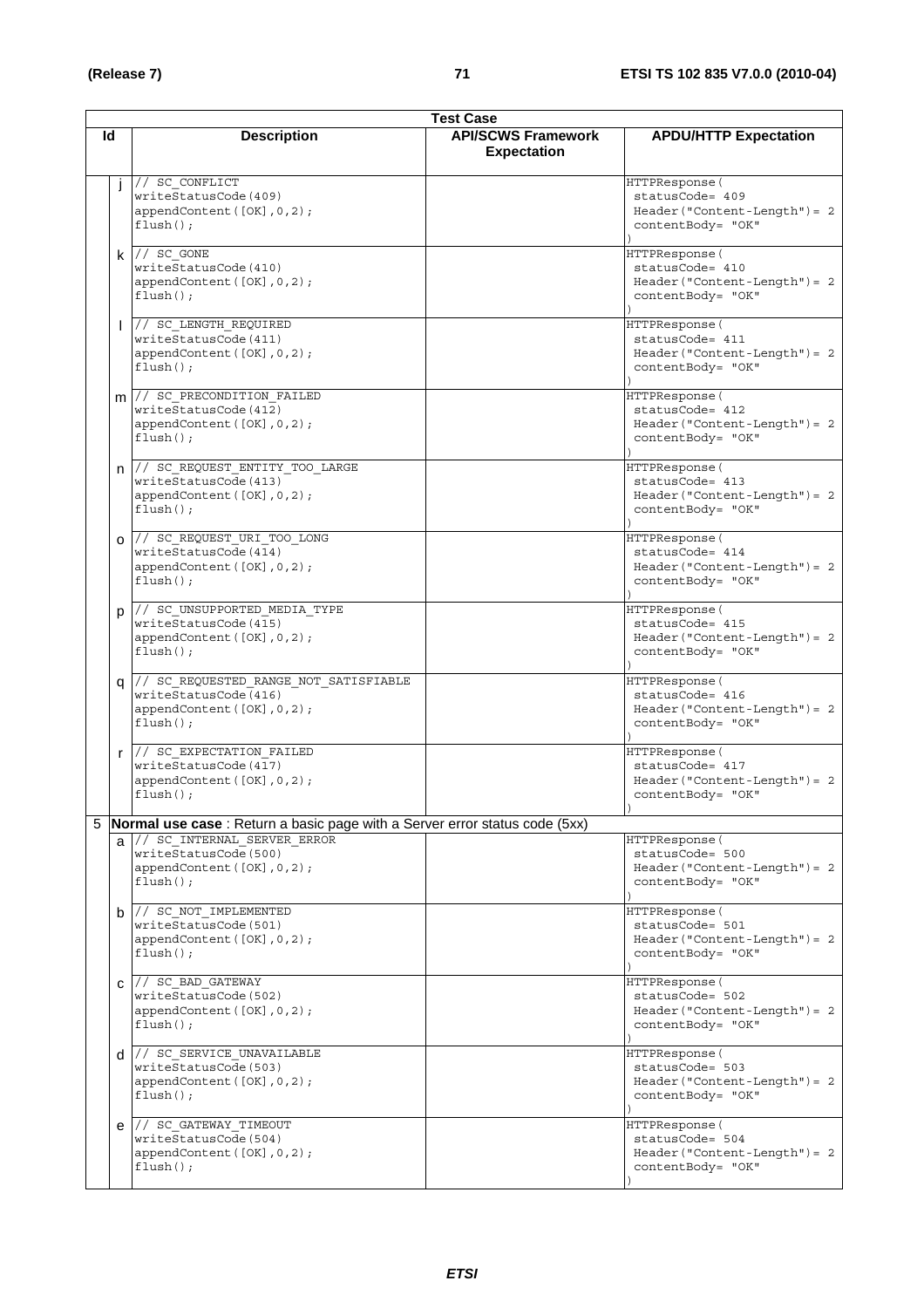| <b>Test Case</b> |                |                                                                                                                                                                                                                                                                                                                                                                                                                   |                                                                                                                                                          |                                                                                          |  |  |
|------------------|----------------|-------------------------------------------------------------------------------------------------------------------------------------------------------------------------------------------------------------------------------------------------------------------------------------------------------------------------------------------------------------------------------------------------------------------|----------------------------------------------------------------------------------------------------------------------------------------------------------|------------------------------------------------------------------------------------------|--|--|
|                  | Id             | <b>Description</b>                                                                                                                                                                                                                                                                                                                                                                                                | <b>API/SCWS Framework</b><br><b>Expectation</b>                                                                                                          | <b>APDU/HTTP Expectation</b>                                                             |  |  |
|                  |                | f // SC HTTP VERSION NOT SUPPORTED<br>writeStatusCode(505)<br>appendContent([OK], 0, 2);<br>$flush()$ ;                                                                                                                                                                                                                                                                                                           |                                                                                                                                                          | HTTPResponse(<br>statusCode= 505<br>$Header('Content-Length") = 2$<br>contentBody= "OK"  |  |  |
|                  | 6              | HTTP_CODE_UNKNOWN                                                                                                                                                                                                                                                                                                                                                                                                 |                                                                                                                                                          |                                                                                          |  |  |
|                  |                | writeStatusCode(0)<br>writeStatusCode(-1)<br>writeStatusCode(1000)<br>writeStatusCode(99)<br>writeStatusCode(102)<br>writeStatusCode(199)<br>writeStatusCode(207)<br>writeStatusCode(299)<br>writeStatusCode(308)<br>writeStatusCode(399)<br>writeStatusCode(418)<br>writeStatusCode(499)<br>writeStatusCode(506)<br>writeStatusCode(600)<br>writeStatusCode(700)<br>writeStatusCode(800)<br>writeStatusCode(900) | uicc.scws.ScwsException<br>with reason codes<br>HTTP CODE UIINKNOW is<br>thrown.<br>Catch ALL exceptions and<br>build a page with status<br>code = $204$ | HTTPResponse (<br>$statusCode = "204"$                                                   |  |  |
|                  | $\overline{7}$ | header already finalized<br>writeStatusCode(200)<br>$finalizeHeader()$ ;<br>writeStatusCode(500)<br>appendContent([OK], 0, 2);<br>$flush()$ ;                                                                                                                                                                                                                                                                     | Uicc.scws.ScwsException<br>with reason codes<br>HEADER ALREADY FINALIZED is<br>thrown.<br>Catch the exception and continue<br>the procedure.             | HTTPResponse (<br>statusCode= 200<br>$Header('Content-Length") = 2$<br>contentBody= "OK" |  |  |
|                  | 8              | writeStatusCode already invoked                                                                                                                                                                                                                                                                                                                                                                                   |                                                                                                                                                          |                                                                                          |  |  |
|                  |                | writeStatusCode(200)<br>writeStatusCode(500)                                                                                                                                                                                                                                                                                                                                                                      | Uicc.scws.ScwsException<br>with reason codes<br>STATUS LINE ALREADY SET is<br>thrown.<br>Catch the exception and continue                                | HTTPResponse (<br>statusCode= 200<br>$Header('Content-Length") = 2$<br>contentBody= "OK" |  |  |
|                  |                | $finalizeHeader()$ ;<br>appendContent([OK], 0, 2);<br>$flush()$ ;                                                                                                                                                                                                                                                                                                                                                 | the procedure.                                                                                                                                           |                                                                                          |  |  |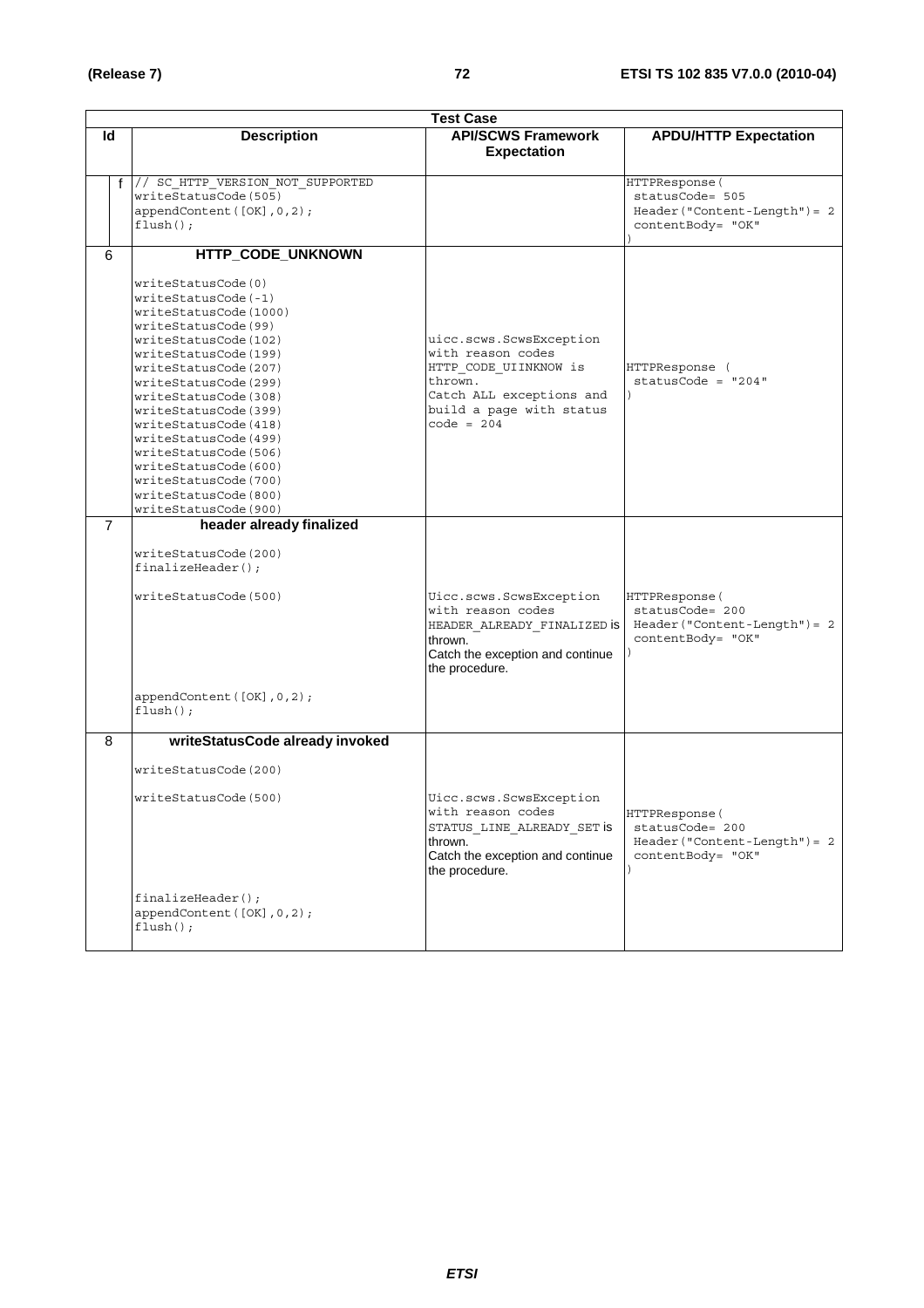|    | <b>Test Case</b>                                                                                                                                                                                                                                                       |                                                                                                                                                |                                                                                                   |  |  |
|----|------------------------------------------------------------------------------------------------------------------------------------------------------------------------------------------------------------------------------------------------------------------------|------------------------------------------------------------------------------------------------------------------------------------------------|---------------------------------------------------------------------------------------------------|--|--|
| ld | <b>Description</b>                                                                                                                                                                                                                                                     | <b>API/SCWS Framework</b><br><b>Expectation</b>                                                                                                | <b>APDU/HTTP Expectation</b>                                                                      |  |  |
| 9  | appendHeaderVariable already invoked<br>writeStatusCode(200)<br>appendHeaderVariable(<br>headerKeywordNameId= 10,<br>value= [test],<br>valueOffset= 0,<br>valueLength= 4<br>writeStatusCode(500)<br>$finalizeHeader()$ ;<br>appendContent ([OK], 0, 2);<br>$flush()$ ; | Uicc.scws.ScwsException<br>with reason codes<br>STATUS LINE ALREADY SET IS<br>thrown.<br>Catch the exception and continue<br>the procedure.    | HTTPResponse (<br>statusCode= 200<br>Content-Length: 2<br>Content-Type: test<br>contentBody= "OK" |  |  |
| 10 | flush called previously<br>writeStatusCode(200)<br>$finalizeHeader()$ ;<br>appendContent([OK], 0, 2);<br>$flush()$ ;<br>writeStatusCode(500)                                                                                                                           | Uicc.scws.ScwsException<br>with reason codes<br>HTTP_RESPONSE_ALREADY_SENT<br>is thrown.<br>Catch the exception and continue<br>the procedure. | HTTPResponse(<br>statusCode= 200<br>Content-Length: 2<br>contentBody= "OK"                        |  |  |
| 11 | sendError called previously<br>sendError(500)<br>writeStatusCode(200)                                                                                                                                                                                                  | Uicc.scws.ScwsException<br>with reason codes<br>HTTP RESPONSE ALREADY SENT<br>is thrown.<br>Catch the exception and continue<br>the procedure. | HTTPResponse (<br>statusCode= 500                                                                 |  |  |
| 12 | writeStatusCode not called<br>appendContent([OK], 0, 2);<br>$flush()$ ;                                                                                                                                                                                                | Default status code is 200.                                                                                                                    | HTTPResponse(<br>statusCode= 200<br>Content-Length: 2<br>contentBody= "OK"                        |  |  |

### 6.2 SCWS Runtime Environment

### 6.2.1 Applet state

#### 6.2.1.1 Invokation of applets not in state selectable

Test Area Reference: Api\_2\_Aps\_Ivns.

#### 6.2.1.1.1 Conformance Requirement

The SCWS Framework implementation shall be compliant to the following statement (TS 102 588 [2], clause 4.3):

• Only an Applet that is in selectable state can be invoked by the SCWS.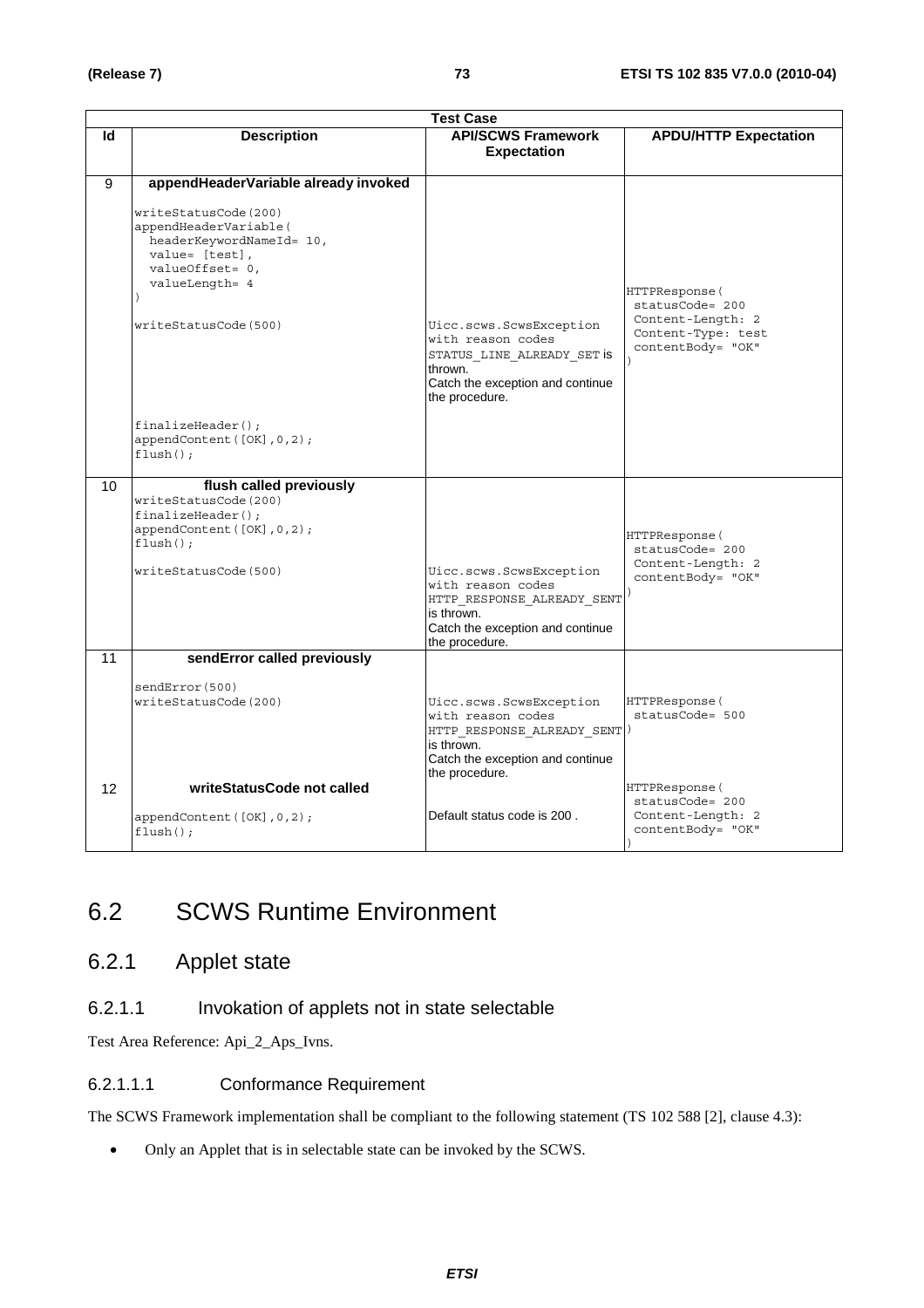#### 6.2.1.1.1.1 Normal execution

- CRRN1 : Only an applet in selectable state can be invoked by the SCWS.
- CRRN2 : If the applet is in non selectable state, then the SCWS does not invoke this one and returns an HTTP response with a error status code = SC\_NOT\_FOUND whatever the HTTP method.

#### 6.2.1.1.1.2 Parameter Errors

- $\bullet$  n/a.
- 6.2.1.1.1.3 Context errors
	- $\bullet$  n/a.

#### 6.2.1.1.2 Test area files

Specific triggering: Unrecognized envelope:

| <b>Test Source:</b> | Test_Api_2_Aps_Ivns.java. |
|---------------------|---------------------------|
| Test Applet:        | Api_2_Aps_Ivns_1.java.    |
| Cap File:           | Api_2_Aps_Ivns.cap.       |

#### 6.2.1.1.3 Test coverage

| <b>CRR</b> number               | Test case number |
|---------------------------------|------------------|
| N <sub>1</sub> , N <sub>2</sub> |                  |
| N <sub>1</sub> , N <sub>2</sub> |                  |
| N1, N2                          |                  |
| N <sub>1</sub> , N <sub>2</sub> |                  |
| N <sub>1</sub> , N <sub>2</sub> |                  |
| N1, N2                          |                  |
| N <sub>1</sub> . N <sub>2</sub> |                  |

#### 6.2.1.1.4 Test procedure

|     | <b>Test Case</b>                                               |                                                           |                                                 |  |  |
|-----|----------------------------------------------------------------|-----------------------------------------------------------|-------------------------------------------------|--|--|
| lld | <b>Description</b>                                             | <b>API/SCWS</b><br><b>Framework</b><br><b>Expectation</b> | <b>APDU/HTTP</b><br><b>Expectation</b>          |  |  |
|     | 1   Invoke an applet LOCKED / UNLOCKED with HTTP methods: POST |                                                           | Check the HTTP                                  |  |  |
|     | 1. Send POST HTTP REQUEST (1) to Api_2_Aps_Ivns_1              |                                                           | RESPONSE (1):<br>HTTPResponse (                 |  |  |
|     | 2. Lock the applet Api_2_Aps_Ivns_1 (non selectable state)     |                                                           | $statusCode =$<br>"204"                         |  |  |
|     | 3. Send POST HTTP REQUEST (2) to Api_2_Aps_lvns_1              |                                                           |                                                 |  |  |
|     | 4. Unlock the applet Api 2 Aps Ivns 1 (selectable state)       |                                                           | RESPONSE (2):<br>HTTPResponse<br>$statusCode =$ |  |  |
|     | 5. Send POST HTTP REQUEST (3) to Api_2_Aps_lvns_1              |                                                           | "404"                                           |  |  |
|     | Applet source code in doPost()                                 |                                                           | RESPONSE (3):<br>HTTPResponse<br>$statusCode =$ |  |  |
|     | response.writeStatusCode(ScwsConstants.SC NO CONTENT);         |                                                           | 12041                                           |  |  |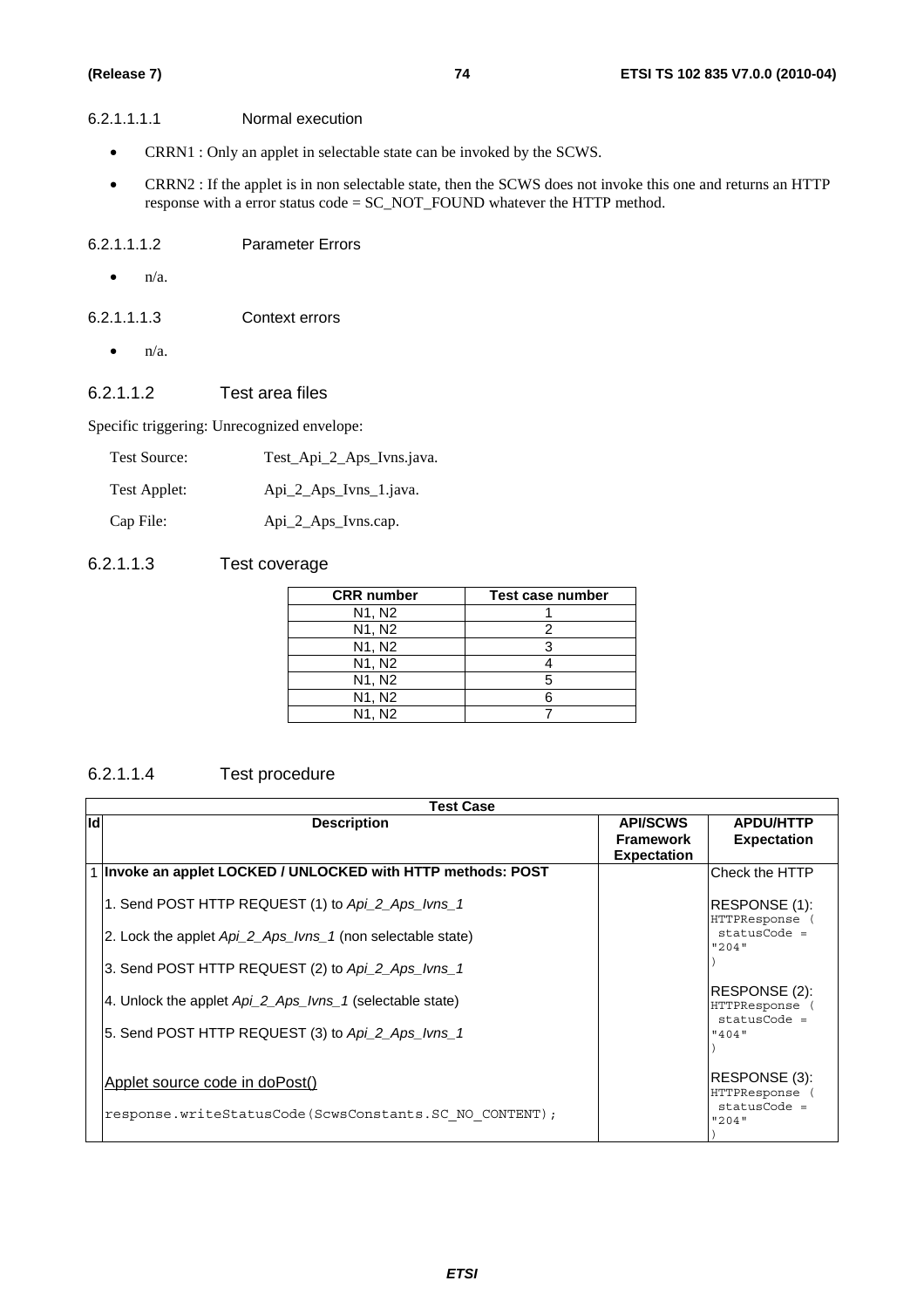|    | <b>Test Case</b>                                               |                                                           |                                                   |
|----|----------------------------------------------------------------|-----------------------------------------------------------|---------------------------------------------------|
| ld | <b>Description</b>                                             | <b>API/SCWS</b><br><b>Framework</b><br><b>Expectation</b> | <b>APDU/HTTP</b><br><b>Expectation</b>            |
|    | 2 Invoke an applet LOCKED / UNLOCKED with HTTP methods: GET    |                                                           | Check the HTTP                                    |
|    | 1. Send GET HTTP REQUEST (1) to Api_2_Aps_lvns_1               |                                                           | RESPONSE (1):<br>HTTPResponse (                   |
|    | 2. Lock the applet Api_2_Aps_Ivns_1 (non selectable state)     |                                                           | statusCode =<br>"204"                             |
|    | 3. Send GET HTTP REQUEST (2) to Api_2_Aps_lvns_1               |                                                           |                                                   |
|    | 4. Unlock the applet Api_2_Aps_Ivns_1 (selectable state)       |                                                           | RESPONSE (2):<br>HTTPResponse (<br>$statusCode =$ |
|    | 5. Send GET HTTP REQUEST (3) to Api_2_Aps_lvns_1               |                                                           | "404"                                             |
|    | Applet source code in doGet()                                  |                                                           | RESPONSE (3):<br>HTTPResponse (                   |
|    | response.writeStatusCode(ScwsConstants.SC NO CONTENT);         |                                                           | $statusCode =$<br>"204"                           |
|    | 3 Invoke an applet LOCKED / UNLOCKED with HTTP methods: DELETE |                                                           | Check the HTTP                                    |
|    | 1. Send DELETE HTTP REQUEST (1) to Api_2_Aps_lvns_1            |                                                           | RESPONSE (1):<br>HTTPResponse (                   |
|    | 2. Lock the applet Api_2_Aps_Ivns_1 (non selectable state)     |                                                           | statusCode =<br>"204"                             |
|    | 3. Send DELETE HTTP REQUEST (2) to Api_2_Aps_lvns_1            |                                                           |                                                   |
|    | 4. Unlock the applet Api_2_Aps_Ivns_1 (selectable state)       |                                                           | RESPONSE (2):<br>HTTPResponse (<br>$statusCode =$ |
|    | 5. Send DELETE HTTP REQUEST (3) to Api_2_Aps_lvns_1            |                                                           | "404"                                             |
|    | Applet source code in doDelete()                               |                                                           | RESPONSE (3):<br>HTTPResponse (                   |
|    | response.writeStatusCode(ScwsConstants.SC NO CONTENT);         |                                                           | $statusCode =$<br>"204"                           |
|    | 4 Invoke an applet LOCKED / UNLOCKED with HTTP methods : HEAD  |                                                           | Check the HTTP                                    |
|    | 1. Send HEAD HTTP REQUEST (1) to Api_2_Aps_lvns_1              |                                                           | RESPONSE (1):<br>HTTPResponse (                   |
|    | 2. Lock the applet Api_2_Aps_Ivns_1 (non selectable state)     |                                                           | statusCode =<br>"204"                             |
|    | 3. Send HEAD HTTP REQUEST (2) to Api_2_Aps_lvns_1              |                                                           |                                                   |
|    | 4. Unlock the applet Api_2_Aps_Ivns_1 (selectable state)       |                                                           | RESPONSE (2):<br>HTTPResponse (<br>statusCode =   |
|    | 5. Send HEAD HTTP REQUEST (3) to Api_2_Aps_lvns_1              |                                                           | "404"                                             |
|    | Applet source code in doHead()                                 |                                                           | RESPONSE (3):                                     |
|    | response.writeStatusCode(ScwsConstants.SC NO CONTENT);         |                                                           | HTTPResponse (<br>statusCode =<br>"204"           |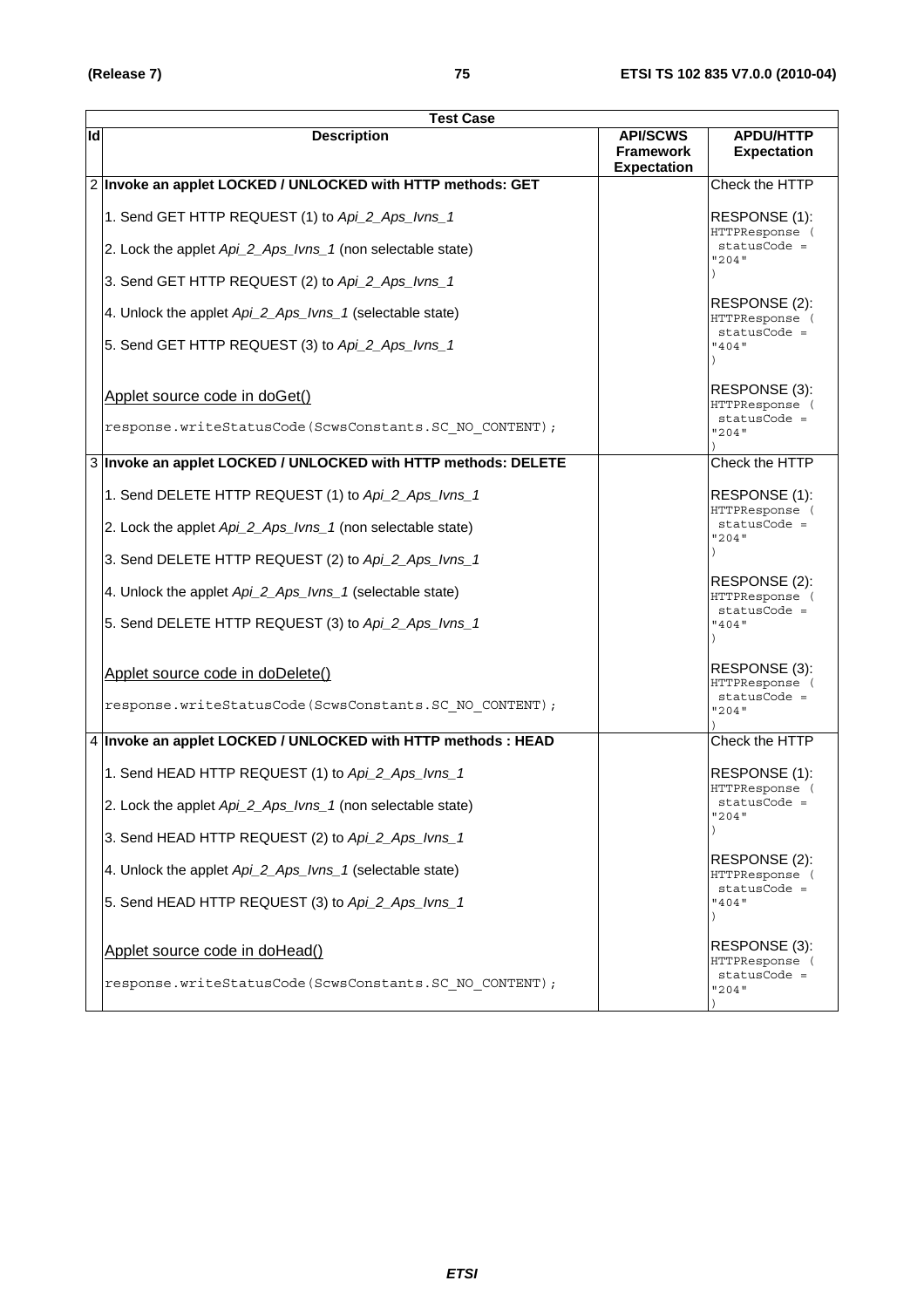|    | <b>Test Case</b>                                                 |                                                           |                                                   |
|----|------------------------------------------------------------------|-----------------------------------------------------------|---------------------------------------------------|
| ld | <b>Description</b>                                               | <b>API/SCWS</b><br><b>Framework</b><br><b>Expectation</b> | <b>APDU/HTTP</b><br><b>Expectation</b>            |
|    | 5 Invoke an applet LOCKED / UNLOCKED with HTTP methods : PUT     |                                                           | Check the HTTP                                    |
|    | 1. Send PUT HTTP REQUEST (1) to Api_2_Aps_lvns_1                 |                                                           | RESPONSE (1):<br>HTTPResponse (                   |
|    | 2. Lock the applet Api_2_Aps_Ivns_1 (non selectable state)       |                                                           | statusCode =<br>"204"                             |
|    | 3. Send PUT HTTP REQUEST (2) to Api_2_Aps_lvns_1                 |                                                           |                                                   |
|    | 4. Unlock the applet Api_2_Aps_Ivns_1 (selectable state)         |                                                           | RESPONSE (2):<br>HTTPResponse (<br>$statusCode =$ |
|    | 5. Send PUT HTTP REQUEST (3) to Api_2_Aps_lvns_1                 |                                                           | "404"                                             |
|    | Applet source code in doPut()                                    |                                                           | RESPONSE (3):<br>HTTPResponse (                   |
|    | response.writeStatusCode(ScwsConstants.SC NO CONTENT);           |                                                           | statusCode =<br>"204"                             |
|    | 6 Invoke an applet LOCKED / UNLOCKED with HTTP methods : OPTIONS |                                                           | Check the HTTP                                    |
|    | 1. Send OPTIONS HTTP REQUEST (1) to Api_2_Aps_lvns_1             |                                                           | RESPONSE (1):<br>HTTPResponse (                   |
|    | 2. Lock the applet Api_2_Aps_Ivns_1 (non selectable state)       |                                                           | statusCode =<br>"204"                             |
|    | 3. Send OPTIONS HTTP REQUEST (2) to Api_2_Aps_lvns_1             |                                                           |                                                   |
|    | 4. Unlock the applet Api_2_Aps_Ivns_1 (selectable state)         |                                                           | RESPONSE (2):<br>HTTPResponse (                   |
|    | 5. Send OPTIONS HTTP REQUEST (3) to Api_2_Aps_lvns_1             |                                                           | statusCode =<br>"404"                             |
|    | Applet source code in doOptions()                                |                                                           | RESPONSE (3):<br>HTTPResponse (                   |
|    | response.writeStatusCode(ScwsConstants.SC NO CONTENT);           |                                                           | statusCode =<br>"204"                             |
|    | 7 Invoke an applet LOCKED / UNLOCKED with HTTP methods : TRACE   |                                                           | Check the HTTP                                    |
|    | 1. Send TRACE HTTP REQUEST (1) to Api_2_Aps_lvns_1               |                                                           | RESPONSE (1):<br>HTTPResponse (                   |
|    | 2. Lock the applet Api_2_Aps_Ivns_1 (non selectable state)       |                                                           | statusCode =<br>"204"                             |
|    | 3. Send TRACE HTTP REQUEST (2) to Api_2_Aps_lvns_1               |                                                           |                                                   |
|    | 4. Unlock the applet Api_2_Aps_Ivns_1 (selectable state)         |                                                           | RESPONSE (2):<br>HTTPResponse (                   |
|    | 5. Send TRACE HTTP REQUEST (3) to Api_2_Aps_lvns_1               |                                                           | statusCode =<br>"404"                             |
|    | Applet source code in doTrace()                                  |                                                           | RESPONSE (3):<br>HTTPResponse (                   |
|    | response.writeStatusCode(ScwsConstants.SC NO CONTENT);           |                                                           | statusCode =<br>"204"                             |

#### 6.2.1.2 Registration remains valid if applet is not in selectable state

This test case is FFS.

### 6.2.2 Response sending

All tests regarding sending of a response are implicitely covered by the test cases in clause 6.1.5.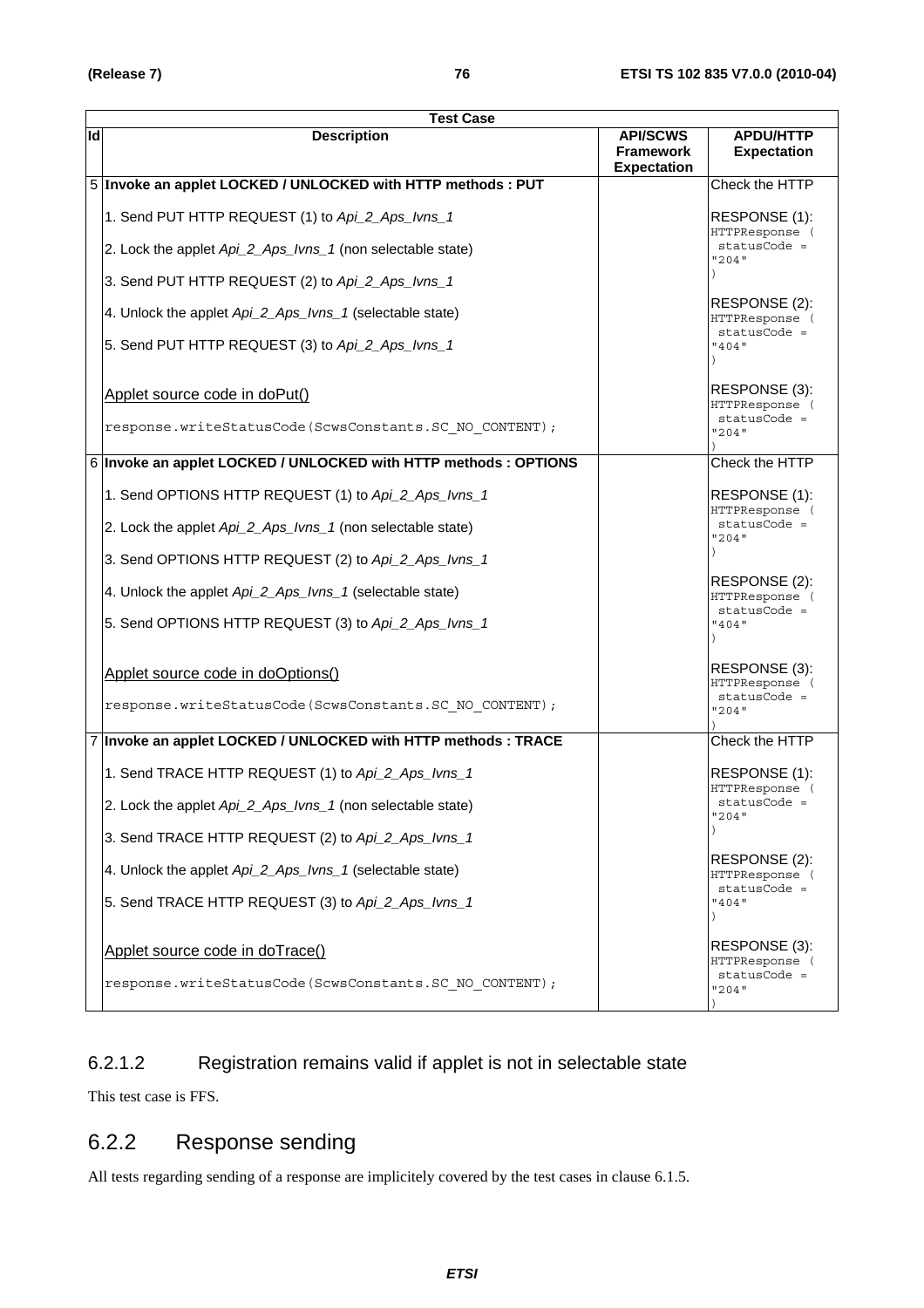### 6.2.3 Exception handling

#### 6.2.3.1 No exception shall be propagated as HTTP error to the terminal

Test Area Reference: Api\_2\_Exh\_Noex.

#### 6.2.3.1.1 Conformance Requirement

The SCWS Framework implementation shall be compliant to the following statement (TS 102 588 [2], clause 4.4):

Exceptions thrown by the invoked Applet shall not be propagated to the terminal, and the SCWS shall send an error status code according to HTTP 1.1[1]. In case of "chunked mode", some response data could have already been sent by the SCWS. In this case, no error shall be sent by the SCWS. In case of "fixed buffer size mode", the status code is always sent by the SCWS.

#### 6.2.3.1.1.1 Normal execution

- CRRN1: If an exceptions thrown by the invoked Applet the SCWS send an error status code according to HTTP 1.1[1].
- CRRN2: In case of "chunked mode", if an exceptions thrown by the invoked Applet the SCWS and if some response data could have already been sent by the SCWS. Then, no error shall be sent by the SCWS.
- CRRN3: In case of "fixed buffer size mode", if an exceptions thrown by the invoked Applet the SCWS. Then, the status code is always sent by the SCWS.

#### 6.2.3.1.1.2 Parameter Errors

 $n/a$ .

6.2.3.1.1.3 Context errors

• n/a.

#### 6.2.3.1.2 Test area files

Specific triggering: Unrecognized envelope:

| Test Source: | Test_Api_2_Exh_Noex.java. |
|--------------|---------------------------|
| Test Applet: | Api 2 Exh Noex 1. java.   |
| Cap File:    | Api 2 Exh Noex.cap.       |

6.2.3.1.3 Test coverage

| <b>CRR</b> number | Test case number |
|-------------------|------------------|
| N14               |                  |
|                   |                  |
|                   |                  |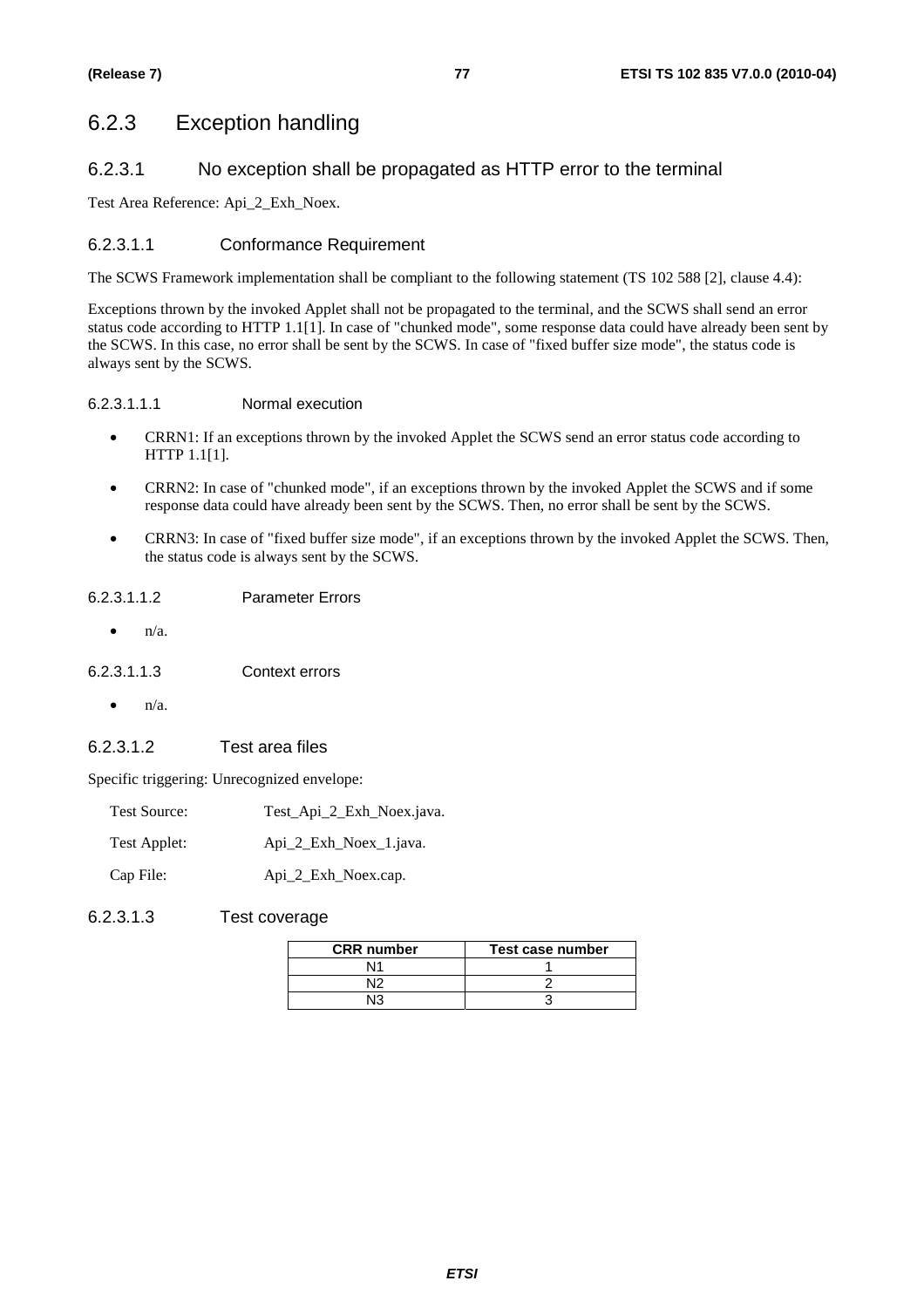#### 6.2.3.1.4 Test procedure

|                | <b>Test Case</b>                                                                                                                                                                                                                                     |                                                                       |                                                                                |  |  |
|----------------|------------------------------------------------------------------------------------------------------------------------------------------------------------------------------------------------------------------------------------------------------|-----------------------------------------------------------------------|--------------------------------------------------------------------------------|--|--|
| Id             | <b>Description</b>                                                                                                                                                                                                                                   | <b>API/SCWS Framework Expectation</b>                                 | <b>APDU/HTTP Expectation</b>                                                   |  |  |
| 1.             | Applet throws an exception                                                                                                                                                                                                                           |                                                                       |                                                                                |  |  |
|                | Byte[] $array = new byte[2]$<br>$Array[3] = 0x00;$                                                                                                                                                                                                   | java.lang. ArrayIndexOutOfBoundsException HTTPResponse (<br>is thrown | statusCode = "500"                                                             |  |  |
| $\overline{2}$ | In "chunked mode", applet<br>throws an Exception AFTER<br>writeStatusCode()<br>enableChunkMode()<br>writeStatusCode(200)<br>Byte[] $array = new byte[2]$                                                                                             | java.lang. ArrayIndexOutOfBoundsException<br>is thrown                | HTTPResponse (<br>$statusCode = "500"$                                         |  |  |
| $\overline{3}$ | $Array[3] = 0x00;$<br>In "chunked mode", applet<br>throws an Exception AFTER<br>appendHeaderVariable()<br>enableChunkMode()<br>writeStatusCode(200)<br>appendHeaderVariable("a: B",<br>0, 4)<br>Byte[] $array = new byte[2]$<br>$Array[3] = 0x00;$   | java.lang. ArrayIndexOutOfBoundsException<br>is thrown                | HTTPResponse (<br>$statusCode = "500"$                                         |  |  |
| $\overline{4}$ | In "chunked mode", applet<br>throws an Exception AFTER<br>appendContent()<br>enableChunkMode()<br>writeStatusCode(200)<br>appendHeaderVariable("A: B",<br>0, 4)<br>appendContent ("OK", 0, 2)<br>Byte[] $array = new byte[2]$<br>Array [3] = $0x00;$ | java.lang. ArrayIndexOutOfBoundsException)<br>is thrown               | HTTPResponse (<br>$statusCode = "200"$<br>Header = $"A: B$<br>Content = $"OK"$ |  |  |
| 5              | In "fixed buffer size mode",<br>applet throws an Exception<br>AFTER writeStatusCode ()<br>writeStatusCode(200)<br>Byte $[]$ array = new<br>byte [2]<br>$Array[3] = 0x00;$                                                                            | java.lang. ArrayIndexOutOfBoundsException)<br>is thrown               | HTTPResponse (<br>$statusCode = "500"$                                         |  |  |
| $\overline{6}$ | In "fixed buffer size mode",<br>applet throws an Exception<br>AFTER appendHeaderVariable<br>()<br>writeStatusCode(200)<br>appendHeaderVariable("a: B",<br>0, 4)<br>Byte $[]$ array = new byte $[2]$<br>$Array[3] = 0x00;$                            | java.lang. ArrayIndexOutOfBoundsException)<br>is thrown               | HTTPResponse (<br>$statusCode = "500"$                                         |  |  |
|                | In "fixed buffer size mode".<br>applet throws an Exception<br>AFTER appendContent ()<br>writeStatusCode(200)<br>appendHeaderVariable("A: B",<br>0, 4)<br>appendContent ("OK", 0, 2)<br>Byte[] $array = new byte[2]$<br>$Array[3] = 0x00;$            | java.lang. ArrayIndexOutOfBoundsException<br>is thrown                | HTTPResponse (<br>$statusCode = "500"$                                         |  |  |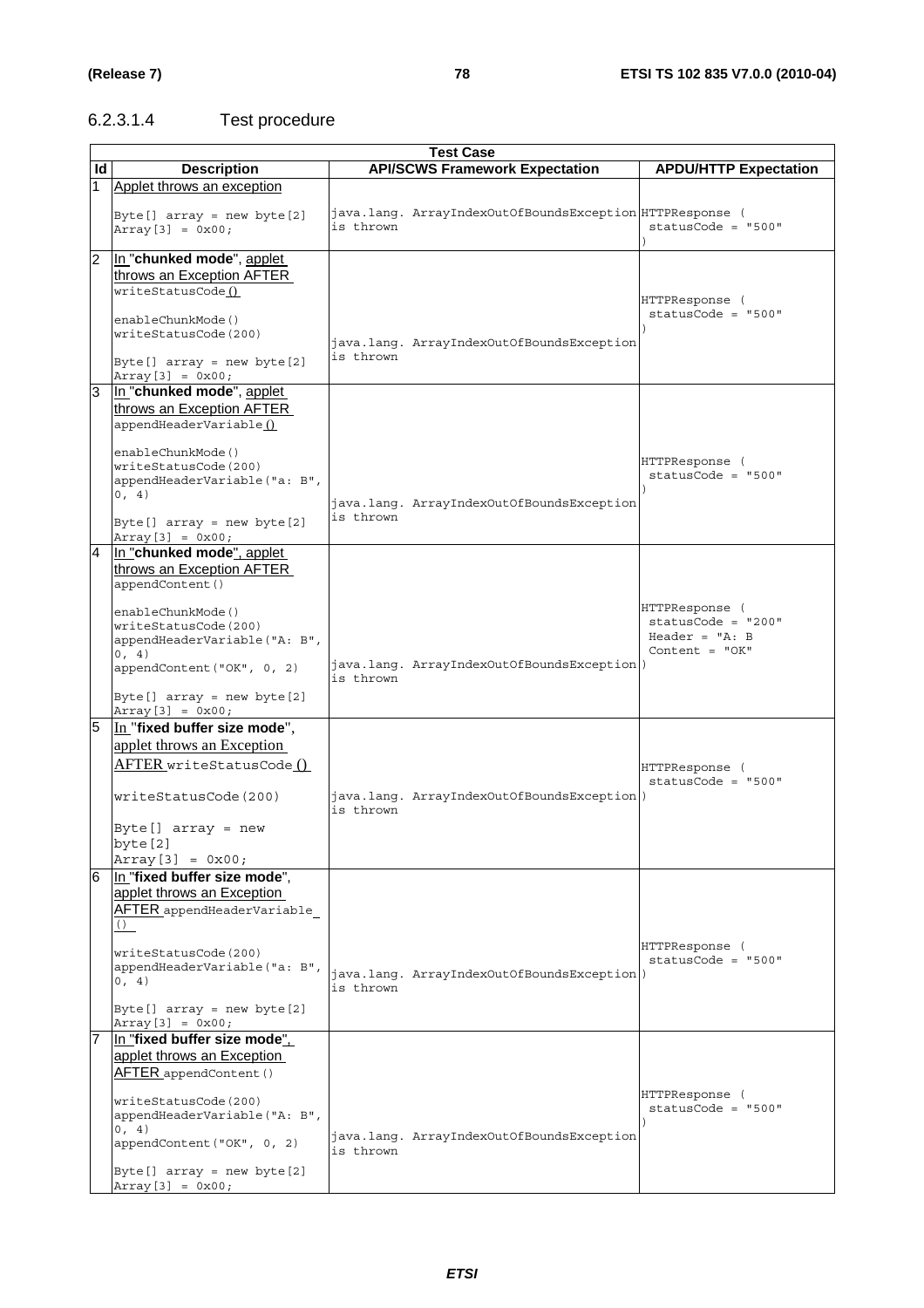### Annex A (normative): Class, methods and SCWSFramework tests acronyms

## A.1 Smart Card Web Server part

| ScwsExtensionRegistry | Ser |
|-----------------------|-----|
| ScwsExtension         | Set |
| ScwsExtensionService  | Ses |
| HttpRequest           | Hra |
| HttpResponse          | Hrs |

### A.1.1 Class ScwsExtensionRegistry

| <b>Method name</b>       | Acronyms |
|--------------------------|----------|
| static void deregister() | Drea     |
| static void register()   | Reai     |

### A.1.2 Class ScwsExtensionService

| <b>Method Name</b> | <b>Acronyms</b> |
|--------------------|-----------------|
| void doDelete()    | Ddel            |
| void doGet()       | Dget            |
| void doHead()      | <b>Dhea</b>     |
| void doOption()    | Dopt            |
| void doPost()      | <b>D</b> pos    |
| void doPut()       | Dput            |
| void doTrace()     | Dtra            |

### A.1.3 HttpRequest interface

| <b>Method Name</b>                                   | Acronyms     |
|------------------------------------------------------|--------------|
| short findAndCopyKeywordValue(byte[]                 | Fckw_Bss_Bss |
| headerKeywordName, short nameOffs, short nameLength, |              |
| byte[] buffer, short bufferOffs, short maxLength)    |              |
| short findAndCopyKeywordValue(short keywordId,       | Fckws Bss    |
| byte[] buffer, short bufferOffs, short maxLength)    |              |
| int qetContentLength()                               | Gcle         |
| short getContentType()                               | Gctv         |
| short getRequestHttpVersion()                        | Grhv         |
| short readContent()                                  | Rcon         |
| short readContentType()                              | Rcty         |

## A.1.4 HttpResponse interface

| <b>Method Name</b>                                                                                                                   | Acronyms     |
|--------------------------------------------------------------------------------------------------------------------------------------|--------------|
| void appendContent()                                                                                                                 | Acon         |
| void appendHeaderVariable(byte[] data, short offset,<br>short length)                                                                | Ahva Bss     |
| void appendHeaderVariable(byte[] name, short<br>nameOffset, short nameLength, byte[] value, short<br>valueOffset, short valueLength) | Ahva Bss Bss |
| void appendHeaderVariable (short headerKeywordNameId,<br>byte[] value, short valueOffset, short valueLength)                         | Ahvas Bss    |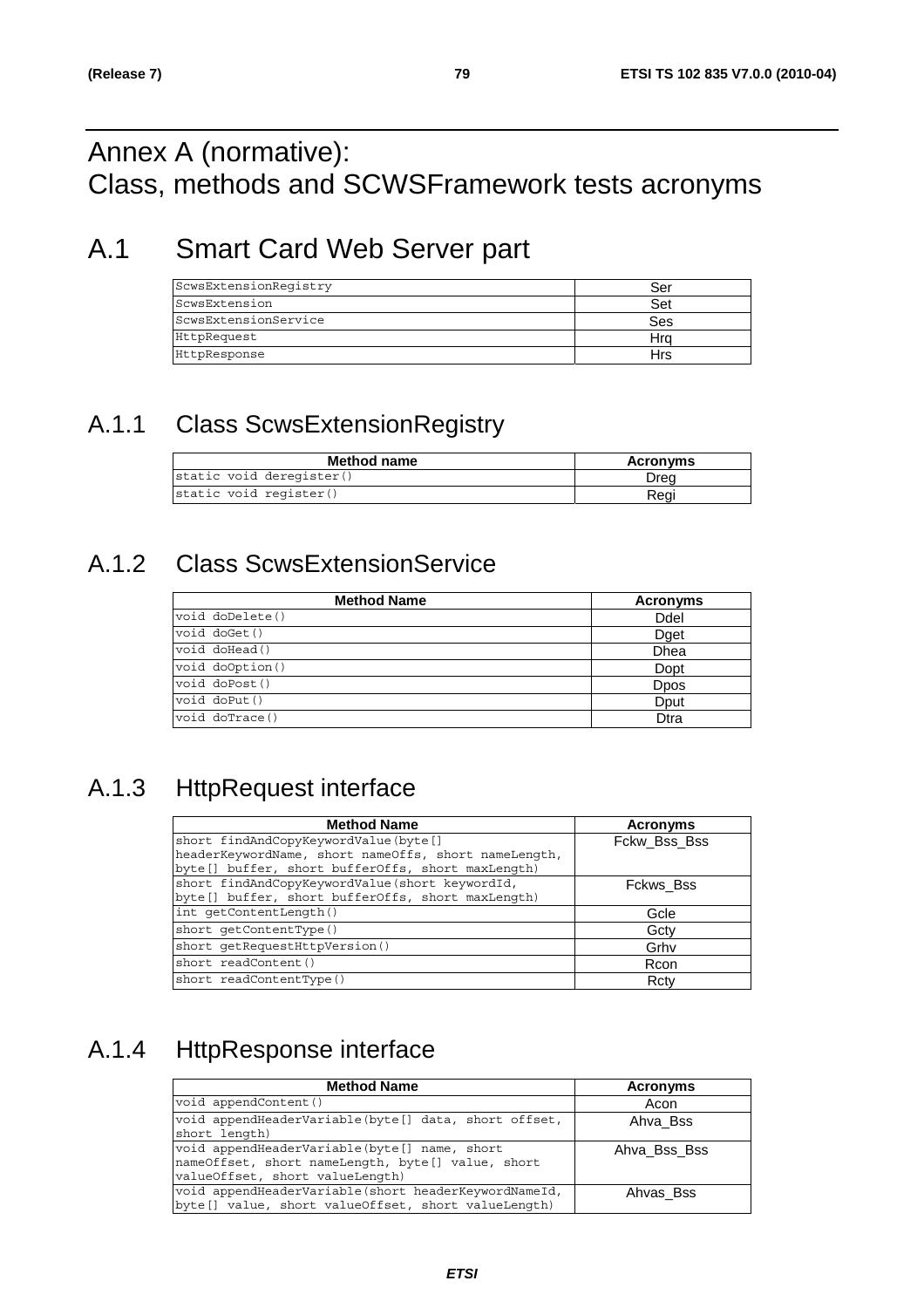| <b>Method Name</b>                   | <b>Acronyms</b> |
|--------------------------------------|-----------------|
| void enableChunkMode()               | Encm            |
| void finalizeHeader()                | Finh            |
| void flush()                         | Flus            |
| int getRemainingResponseBufferSize() | Grrs            |
| void reset()                         | Rset            |
| void sendError()                     | Sene            |
| void setContentType()                | Scot            |
| void writeStatusCode()               | Wstc            |

# A.2 Acronyms for SCWS Framework tests

| <b>Method Name</b>        | Acronyms |
|---------------------------|----------|
| Applet state              | Aps      |
| <b>Exception handling</b> | Exh      |

## A.2.1 Applet state

| <b>Test Area within the chapter</b>                             | Acronyms |
|-----------------------------------------------------------------|----------|
| Invokation of applets not in state selectable                   | lvns     |
| Registration remains valid if applet is not in selectable state | Regv     |

### A.2.3 Exception handling

| <b>Method Name</b>                                             | <b>Acronyms</b> |
|----------------------------------------------------------------|-----------------|
| No exception shall be propagated as HTTP error to the terminal | Noex            |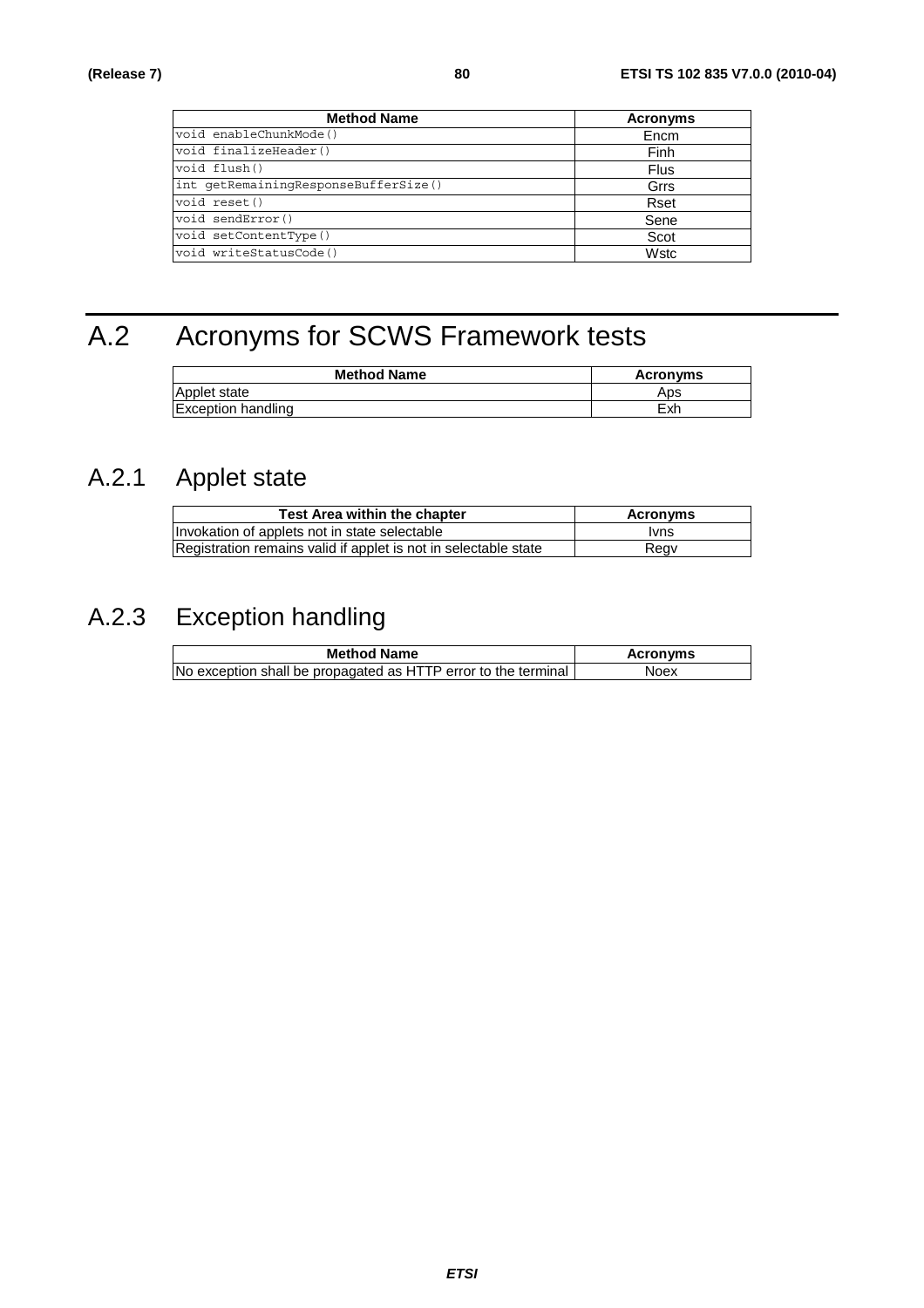### Annex B (normative): Test file description

Every test source is written in JAVA™ and shall use methods defined in Annex C interfaces to communicate with the card.

In order to be more readable, data specified as method string parameters shall be presented in 4 blocks of 4 bytes per line. Every block is separated by a space character. Every string line is appended to previous one and shall be aligned. An example is provided in annex C.

Every test file shall start with a call to reset() method.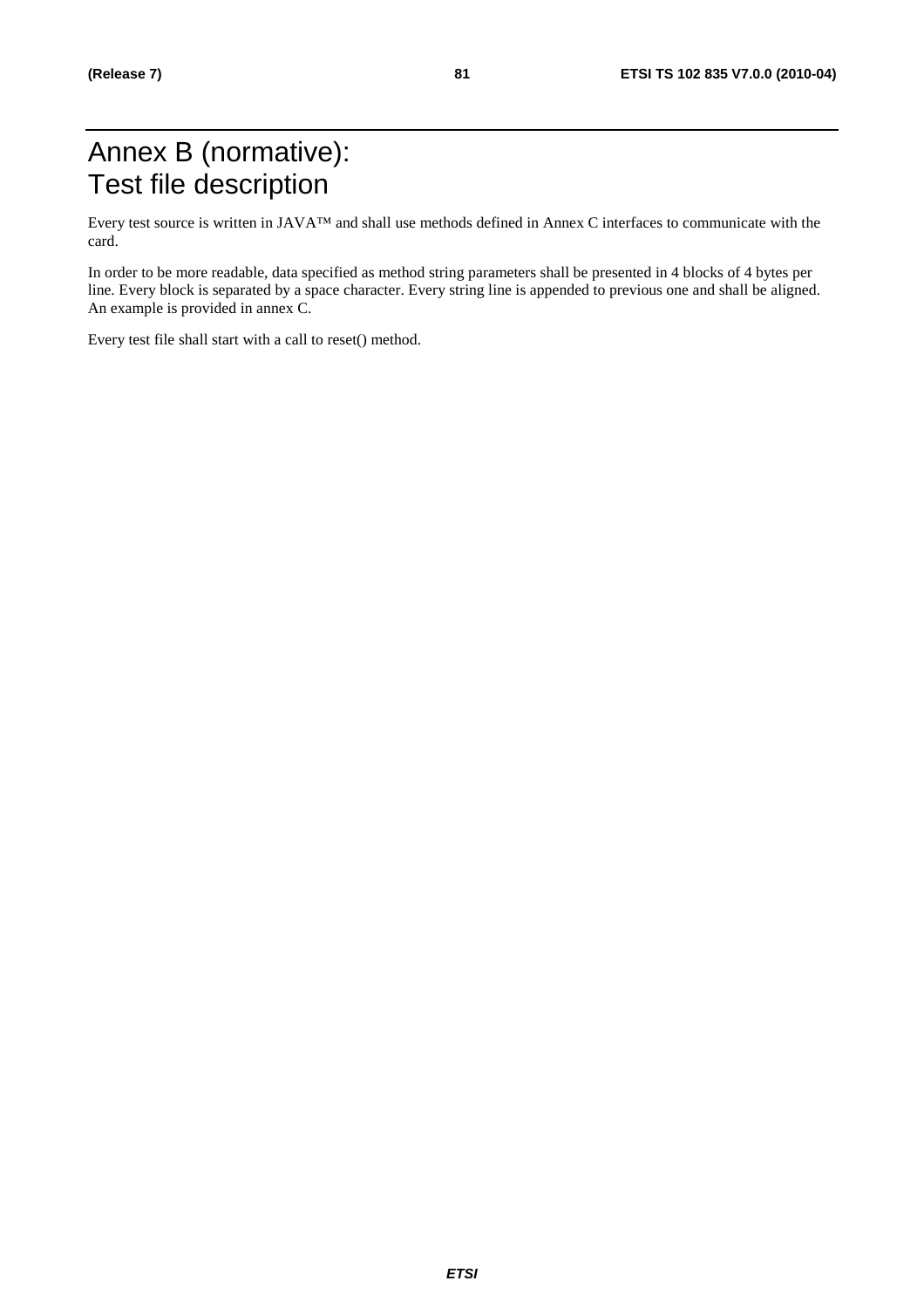## Annex C (normative): uicc.scws.test.util package and interfaces

See attached files:

- Annex\_C\_ScwsTestUtil.zip.
- Annex\_C\_ScwsInterfaces.zip.

NOTE: These files are contained in archive ts\_102835v070000p0.zip which accompanies the present document.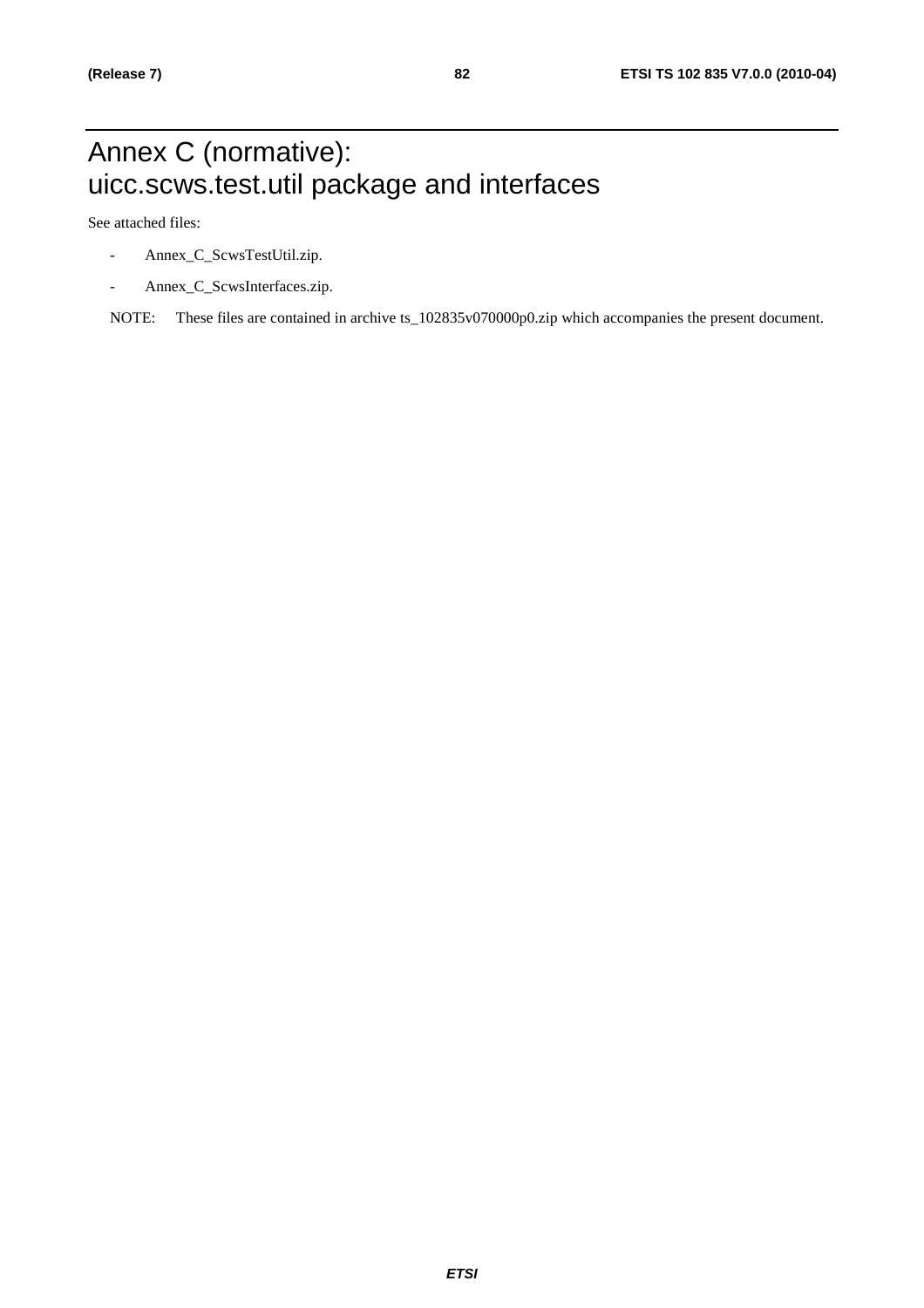### Annex D (normative): Test Area files

See attached file:

- Annex\_D\_SourceCode.zip.
- NOTE: This file is contained in archive ts\_102835v070000p0.zip which accompanies the present document.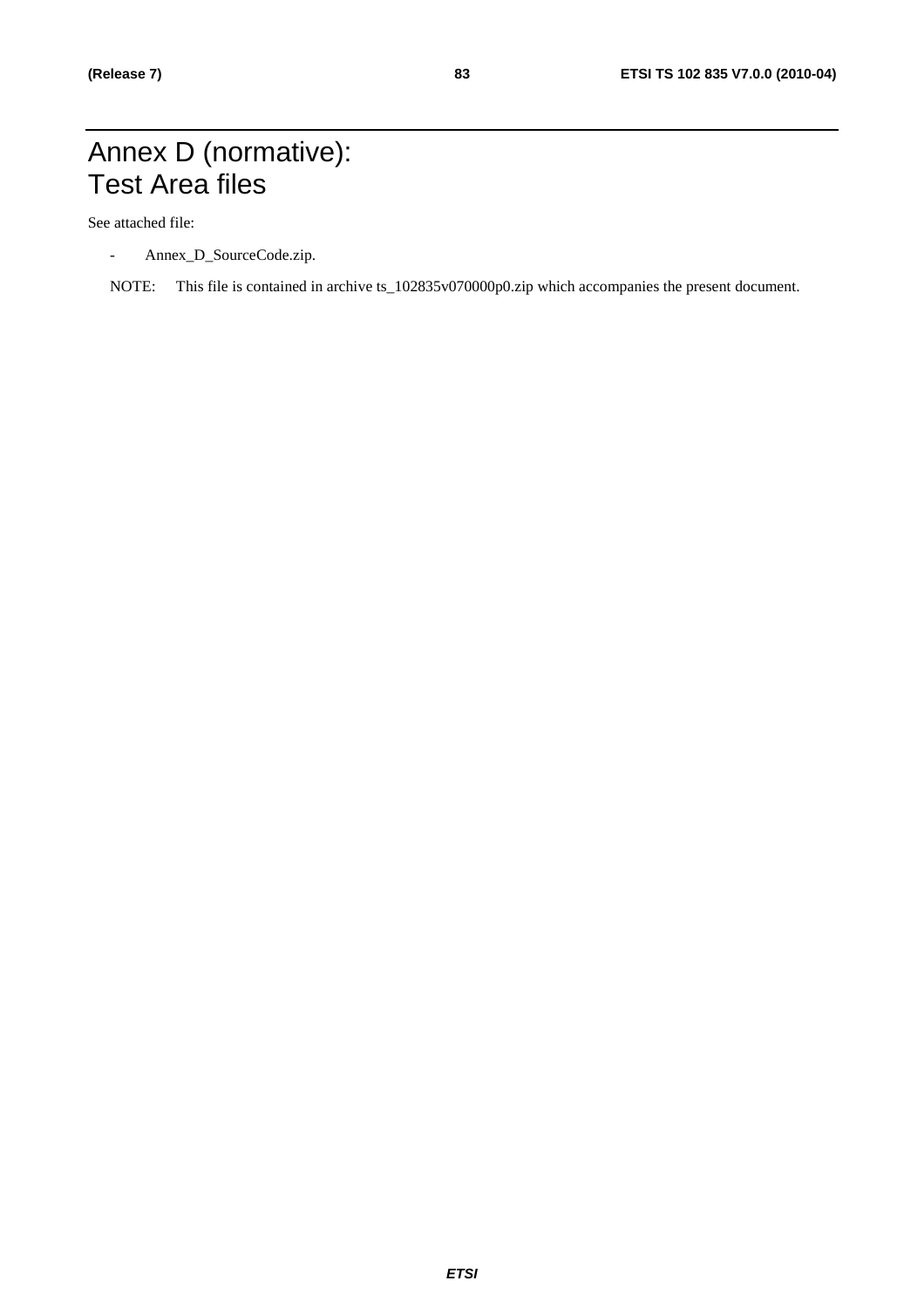## Annex E (informative): HTTP-Request and HTTP-Response handling

The HttpClient V3.1 [i.2] from the Apache Software Foundation is used to handle HTTP requests and HTTP responses.

It is permissible to use another framework for HTTP handling, in this case the interface *ScwsApplicationManagementService* has to be modified accordingly.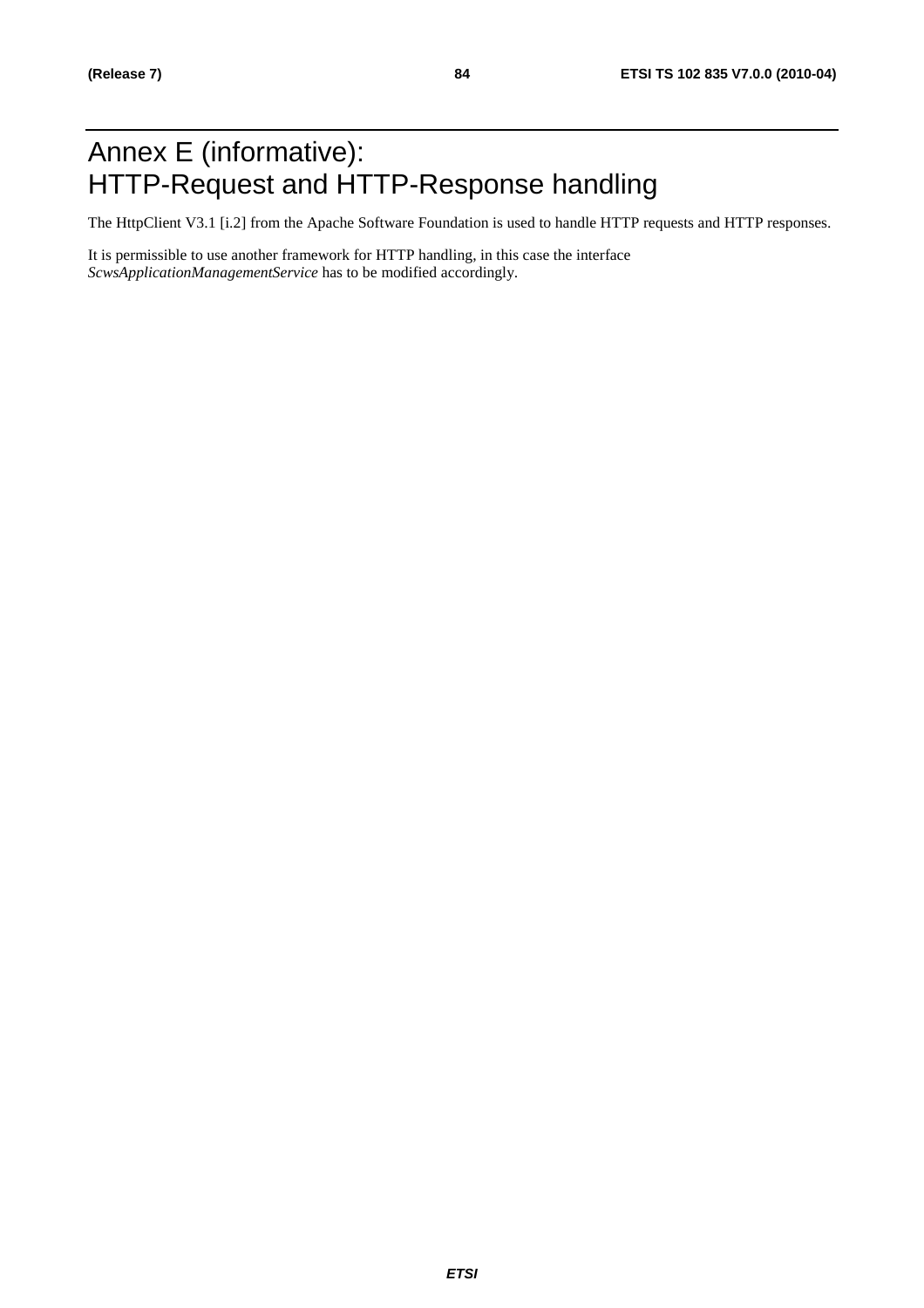## Annex F (informative): Bibliography

• IETF RFC 791: "Internet Protocol".

NOTE: Available at [http://www.ietf.org/rfc/rfc791.txt.](http://www.ietf.org/rfc/rfc791.txt)

• IETF RFC 2616: "Hypertext Transfer Protocol -- HTTP/1.1".

NOTE: Available at [http://www.ietf.org/rfc/rfc2616.txt.](http://www.ietf.org/rfc/rfc2616.txt)

• IETF RFC 793: "Transmission Control Protocol".

NOTE: Available at [http://www.ietf.org/rfc/rfc793.txt.](http://www.ietf.org/rfc/rfc793.txt)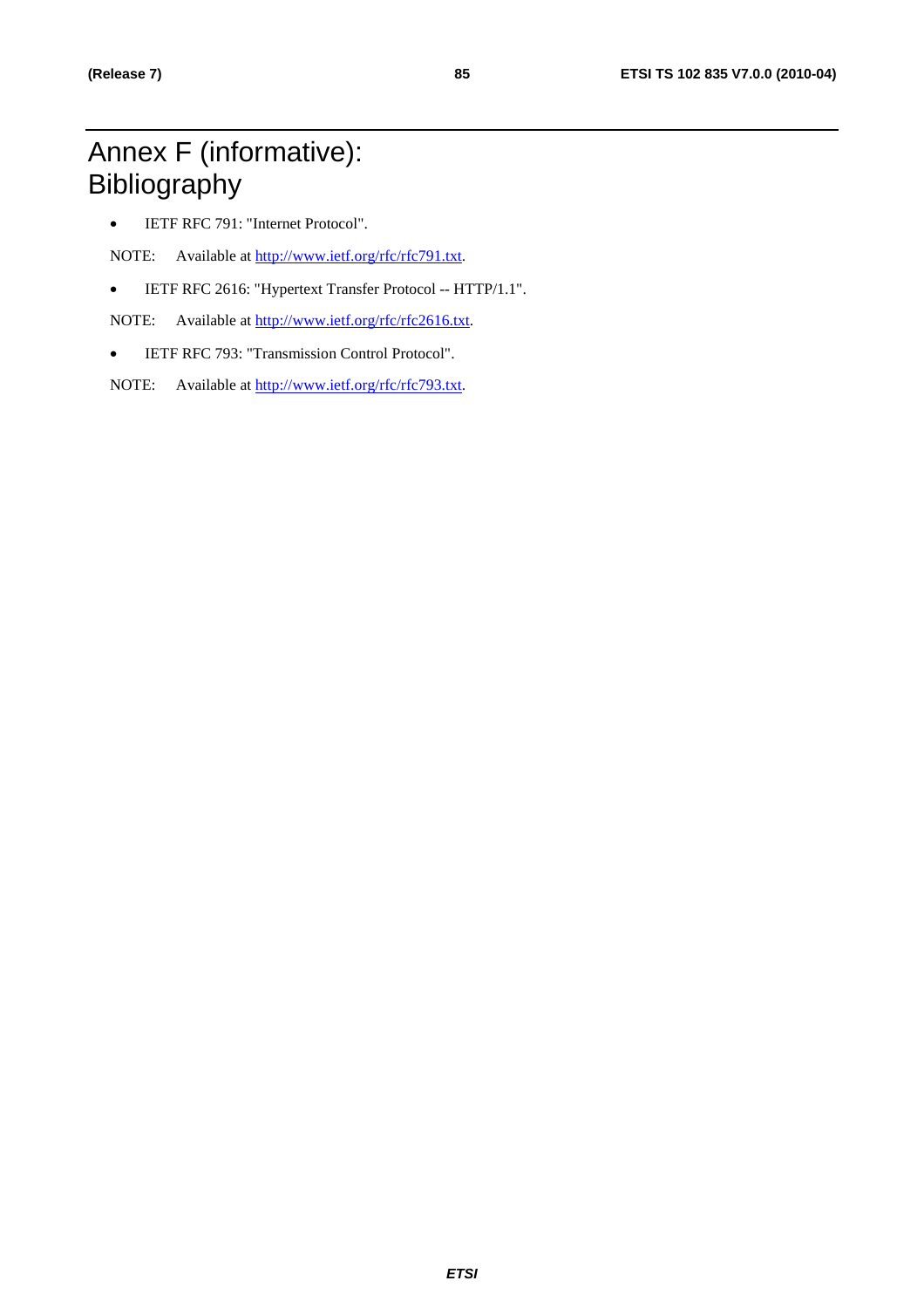# Annex G (informative): Change history

The table below indicates all changes that have been incorporated into the present document since it was placed under change control.

| <b>Change history</b> |         |                |  |     |     |                               |     |            |
|-----------------------|---------|----------------|--|-----|-----|-------------------------------|-----|------------|
| Date                  | Meetina | Plenary Doc RQ |  | Rev | Cat | <b>Subject/Comment</b>        | Old | <b>New</b> |
|                       |         |                |  |     |     | Creation of the specification |     | 7.0.0      |
|                       |         |                |  |     |     |                               |     |            |
|                       |         |                |  |     |     |                               |     |            |
|                       |         |                |  |     |     |                               |     |            |